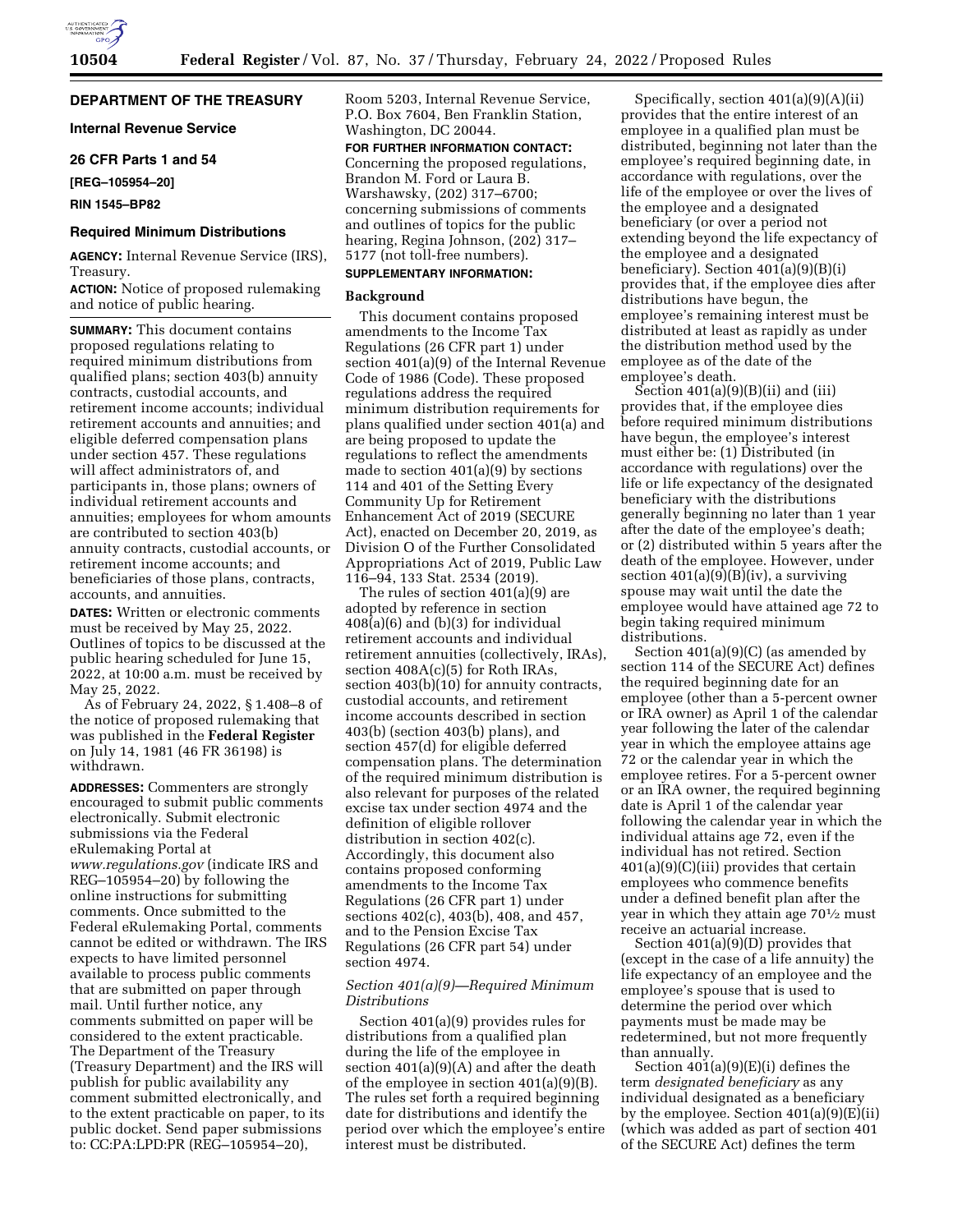*eligible designated beneficiary* with respect to any employee, as any designated beneficiary who, as of the date of the employee's death, is: (1) The surviving spouse of the employee; (2) a child of the employee who has not reached the age of majority (within the meaning of section  $401(a)(9)(F)$ ; (3) disabled (within the meaning of section 72(m)(7)); (4) a chronically ill individual (within the meaning of section 7702B(c)(2), subject to certain exceptions); or (5) an individual not described elsewhere in section  $401(a)(9)(E)(ii)$  who is not more than 10 years younger than the employee.

Section 401(a)(9)(E)(iii) provides that, subject to the rule in section  $401(a)(9)(F)$ , the treatment of an employee's child as an eligible designated beneficiary ends when the child attains the age of majority and that any remaining interest must be distributed within 10 years of that date. Section 401(a)(9)(F) provides that, under regulations, any amount paid to a child is treated as if it had been paid to the surviving spouse if it will be paid to the surviving spouse upon that child reaching the age of majority (or other designated event permitted under regulations).

Section 401(a)(9)(G) provides that any distribution required to satisfy the incidental death benefit requirement of section 401(a) is treated as a required minimum distribution.

Section 401(a)(9)(H) (which was added as part of section 401 of the SECURE Act) provides special rules that generally apply to the distribution of an employee's remaining interest in a defined contribution plan after the death of that employee. Specifically, section 401(a)(9)(H)(i) provides that, except in the case of a beneficiary who is not a designated beneficiary, section  $401(a)(9)(B)(ii)$ : (1) Is applied by substituting 10 years for 5 years; and (2) applies whether or not distributions of the employee's interest have begun in accordance with section  $401(a)(9)(A)$ . Section 401(a)(9)(H)(ii) provides that section 401(a)(9)(B)(iii) (permitting payments over the life or life expectancy of the designated beneficiary as an alternative to the 10-year rule) applies only in the case of an eligible designated beneficiary. Section 401(a)(9)(H)(iii) provides that if an eligible designated beneficiary dies before the employee's interest is entirely distributed, then section  $401(a)(9)(H)(ii)$  does not apply to the beneficiary of the eligible designated beneficiary, and the remainder of the employee's interest must be distributed within 10 years after the death of the eligible designated beneficiary.

Section 401(a)(9)(H)(iv) provides that in the case of an applicable multibeneficiary trust, if, under the terms of the trust, it is to be divided immediately upon the death of the employee into separate trusts for each beneficiary, then section 401(a)(9)(H)(ii) is applied separately with respect to the portion of the employee's interest that is payable to any disabled or chronically ill eligible designated beneficiary. Section 401(a)(9)(H)(iv) also provides that in the case of an applicable multi-beneficiary trust, if, under the terms of the trust, no individual (other than an eligible designated beneficiary who is disabled or chronically ill) has any right to the employee's interest in the plan until the death of all of those disabled or chronically ill eligible designated beneficiaries with respect to the trust, then:  $(1)$  Section  $401(a)(9)(B)(iii)$ (permitting payments over the life expectancy of a beneficiary) will apply to the distribution of the employee's interest; and (2) any beneficiary who is not disabled or chronically ill will be treated as a beneficiary of the eligible designated beneficiary who is disabled or chronically ill upon the death of that eligible designated beneficiary.

Section  $401(a)(9)(H)(v)$  defines the term *applicable multi-beneficiary trust*  as a trust: (1) Which has more than one beneficiary; (2) all of the beneficiaries of which are treated as designated beneficiaries for purposes of determining the distribution period pursuant to section 401(a)(9); and (3) at least one of the beneficiaries of which is an eligible designated beneficiary who is either disabled or chronically ill.

Section 401(a)(9)(H)(vi) provides that, for purposes of applying section 401(a)(9)(H), an eligible retirement plan defined in section 402(c)(8)(B) (other than a defined benefit plan described in section  $402(c)(8)(B)(iv)$  or  $(v)$  or a qualified trust that is a part of a defined benefit plan) is treated as a defined contribution plan.1

Prior to amendment by section 114 of the SECURE Act, section 401(a)(9)(C) of the Code defined the required beginning date by reference to the calendar year in which the employee attains age  $70\frac{1}{2}$ . Section 114(d) of the SECURE Act provides that the amendments made by section 114 of the SECURE Act apply to distributions required to be made after December 31, 2019, with respect to individuals who attain age 701⁄2 after that date.

Section 401(b)(1) of the SECURE Act provides that, generally, the amendments made to section 401(a)(9)(E) and (H) of the Code apply to distributions with respect to employees who die after December 31, 2019.

Section 401(b)(2) of the SECURE Act provides that in the case of a plan maintained pursuant to one or more collective bargaining agreements between employee representatives and one or more employers that were ratified before December 20, 2019, the amendments to sections 401(a)(9)(E) and (H) of the Code apply to distributions with respect to employees who die in calendar years beginning after December 31, 2021, or if earlier, the later of: (1) The date on which the last of the collective bargaining agreements terminated (without regard to any extension of the agreement to which the parties agree on or after December 20, 2019), or (2) December 31, 2019.

Section 401(b)(3) of the SECURE Act provides that in the case of a governmental plan (as defined in section 414(d) of the Code), the amendments to sections 401(a)(9)(E) and (H) will apply to distributions with respect to employees who die after December 31, 2021.

Section 401(b)(4) of the SECURE Act provides that the amendments made to sections 401(a)(9)(E) and (H) of the Code do not apply to a qualified annuity that is a binding annuity contract in effect on December 20, 2019, and at all times thereafter.2

Section 401(b)(5) of the SECURE Act provides that if an employee dies before the effective date of section 401(a)(9)(H)

(ii) under which the annuity payments are made over the life of the employee or over the joint lives of such employee and a designated beneficiary (or over a period not extending beyond the life expectancy of such employee or the joint life expectancy of such employee and a designated beneficiary) in accordance with the regulations described in section 401(a)(9)(A)(ii) of such Code (as in effect before such amendments) and which meets the other requirements of section 401(a)(9) of such Code (as so in effect) with respect to such payments; and

(iii) with respect to which—

(I) annuity payments to the employee have begun before the date of enactment of the SECURE Act, and the employee has made an irrevocable election before such date as to the method and amount of the annuity payments to the employee or any designated beneficiaries; or

(II) if subclause (I) does not apply, the employee has made an irrevocable election before the date of enactment of the SECURE Act as to the method and amount of the annuity payments to the employee or any designated beneficiaries.

<sup>&</sup>lt;sup>1</sup>The eligible retirement plans described in section  $402(c)(8)(B)(iv)$  and (v) are an annuity plan described in section 403(a) and an eligible deferred compensation plan described in section 457(b) that is maintained by an eligible employer described in section  $457(e)(1)(A)$ , respectively.

<sup>2</sup>Section 401(b)(4)(B) of the SECURE Act provides that the term *qualified annuity* means, with respect to an employee, an annuity-

<sup>(</sup>i) which is a commercial annuity (as defined in section 3405(e)(6) of the Internal Revenue Code of 1986);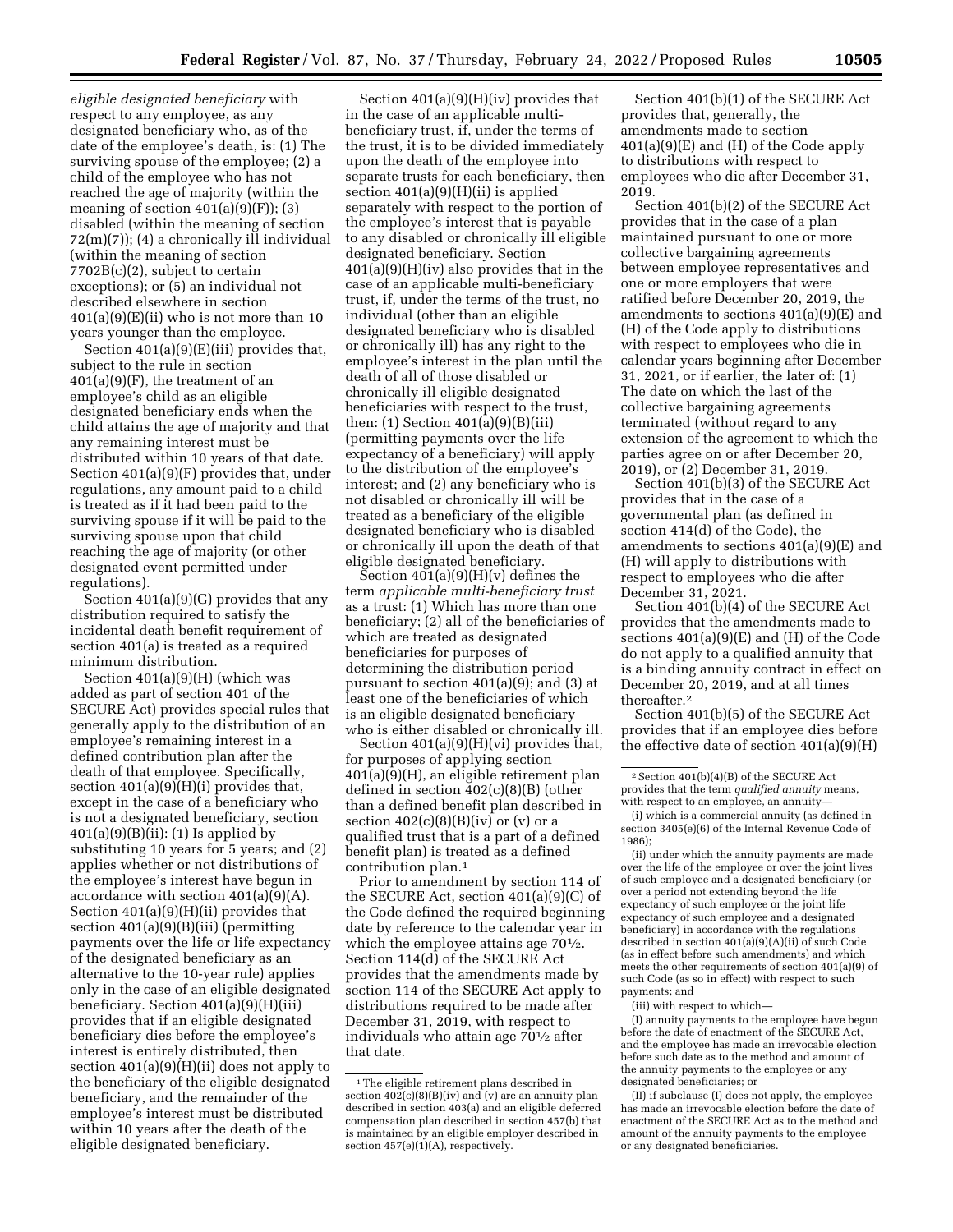of the Code for a plan, then, in applying the amendments made to sections  $401(a)(9)(E)$  and  $(H)$  to the employee's designated beneficiary who dies on or after the effective date, (1) the amendments apply to any beneficiary of the designated beneficiary, and (2) the designated beneficiary is treated as an eligible designated beneficiary for purposes of section 401(a)(9)(H)(ii).

### *Section 402(c)—Rollovers*

Section 402(c) provides rules related to the rollover of a distribution from a qualified plan to another eligible retirement plan. Prior to being amended by section 641 of the Economic Growth and Tax Relief Reconciliation Act of 2001, Public Law 107–16, 115 Stat. 38  $(2001)$  (EGTRRA), section  $402(c)(2)$  of the Code limited the portion of a distribution that could be rolled over to the amount that would have been includible in income in the absence of the rollover. Section 641 of EGTRRA and section 411(q) of the Job Creation and Worker Assistance Act of 2002, Public Law 107–147, 116 Stat. 21 (2002), expanded the rollover rules to permit a rollover to an IRA of the portion of the distribution that would have been excluded from gross income in the absence of the rollover (that is, the portion of the amount distributed that consists of the employee's investment in the contract). In addition, that portion may be transferred in a direct trustee-to-trustee transfer to a qualified trust or to an annuity contract described in section 403(b) of the Code, but only if the trust or annuity contract separately accounts for the amount that consists of the employee's investment in the contract. If only a portion of an eligible rollover distribution is rolled over or transferred, then the amount rolled over or transferred is treated as consisting first of the portion of the distribution that is not allocable to the employee's investment in the contract.

Under section 402(c), any amount distributed from a qualified plan generally will be excluded from income if it is transferred to an eligible retirement plan no later than the 60th day following the day the distribution is received. Section 402(c)(3)(B) was added by section 644 of EGTRRA to provide that the Secretary may waive the 60-day rollover requirement in certain circumstances. Section 402(c)(3)(C) was added to the Code by section 13613 of the Tax Cuts and Jobs Act, Public Law 115–97, 131 Stat. 2054 (2017) (TCJA) to provide an extended rollover deadline for qualified plan loan

offset (QPLO) amounts.3 Specifically, the deadline for rollover of any portion of a QPLO amount is extended so that it ends no earlier than the distributee's tax filing due date (including extensions) for the taxable year in which the offset occurs.

Subject to certain exclusions, section 402(c)(4) provides that an eligible rollover distribution means any distribution to an employee of all or any portion of the balance to the credit of the employee in a qualified plan. Section 402(c)(4)(A) excludes from the definition of an eligible rollover distribution any distribution that is one of a series of substantially equal periodic payments payable for the life (or life expectancy) of the employee (or the employee and the employee's designated beneficiary), or for a specified period of 10 years or more. Section 402(c)(4)(B) provides that any distribution that is required under section 401(a)(9) is excluded from the definition of an eligible rollover distribution. Section 402(c)(4)(C), which was added by section 636(b)(1) of EGTRRA, excludes hardship distributions from the definition of an eligible rollover distribution.

Prior to being amended by section 641 of EGTRRA, section 402(c)(8)(B) of the Code provided that the only type of eligible retirement plan permitted to receive a rollover from a qualified plan was another qualified plan or an IRA. Section 641 of EGTRRA amended section  $402(c)(8)(B)$  to expand the list of retirement plans eligible to receive rollovers to include an annuity contract described in section 403(b) of the Code, and an eligible deferred compensation plan described in section 457(b) which is maintained by an eligible employer described in section 457(e)(1)(A). Section 617(c) of EGTRRA amended section 402(c)(8)(B) of the Code to provide that if any portion of an eligible rollover distribution is attributable to distributions from a designated Roth account (as defined in section 402A), that portion may be rolled over only to another designated Roth account or a Roth IRA (as described in section 408A). Section 641 of EGTRRA also added section 402(c)(10) to the Code to provide that an eligible deferred compensation plan described in section 457(b) maintained by an eligible employer described in section 457(e)(1)(A) may

accept rollovers from a different type of eligible retirement plan only if it separately accounts for the amounts rolled into the plan.

Section  $402(\hat{c})(9)$  provides that, if any distribution attributable to an employee is paid to the spouse of the employee after the employee's death, then section 402(c) applies to that distribution in the same manner as if the spouse were the employee. At the time section 402(c)(9) was enacted, a surviving spouse was permitted to roll over an eligible rollover distribution only to an IRA. However, section 641 of EGTRRA amended section 402(c)(9) of the Code to expand the type of eligible retirement plan permitted to receive a spousal rollover to include not just an IRA, but also any other eligible retirement plan.

Section 402(c)(11) of the Code was added by section 829 of the Pension Protection Act of 2006, Public Law 109– 280, 120 Stat. 780 (2006) (PPA), to provide that an individual who is not the surviving spouse of the employee and who is a designated beneficiary (as defined by section 401(a)(9)(E) of the Code) may elect to have any portion of a distribution made in the form of a direct trustee-to-trustee transfer to an individual retirement plan established for the purpose of receiving that distribution. If a direct trustee-to-trustee transfer is made pursuant to section 402(c)(11), then the required minimum distribution rules applicable to distributions after the employee's death in section  $401(a)(9)(B)$  (other than section 401(a)(9)(B)(iv)) will apply to the individual retirement plan.

The rollover rules of section 402(c) also apply to a distribution from a section 403(a) qualified annuity plan, a section 403(b) plan, and an eligible deferred compensation plan described in section 457(b) maintained by an eligible employer described in section 457(e)(1)(A). See sections 403(a)(4)(B), 403(b)(8)(B), and 457(e)(16)(B), respectively.

## *Sections 403(a), 403(b), 408, and 457— Other Arrangements Subject to Section 401(a)(9)*

Under section 403(a)(1), a qualified annuity plan under section 403(a) must meet the requirements of section 404(a)(2) (which provides that an annuity plan must satisfy the required minimum distribution rules under section 401(a)(9)). Sections 403(b)(10), 408(a)(6), and 408(b)(3) provide that a section 403(b) plan, an individual retirement account, and an individual retirement annuity, respectively, must satisfy rules similar to the requirements of section 401(a)(9) and the incidental death benefit requirements of section

<sup>3</sup>A QPLO amount is defined in section  $402(c)(3)(C)(ii)$  as a plan loan offset amount that is distributed from a qualified employer plan to a participant or beneficiary solely by reason of: (1) The termination of the qualified employer plan, or (2) the failure to meet the repayment terms of the loan from the plan because of the severance from employment of the participant.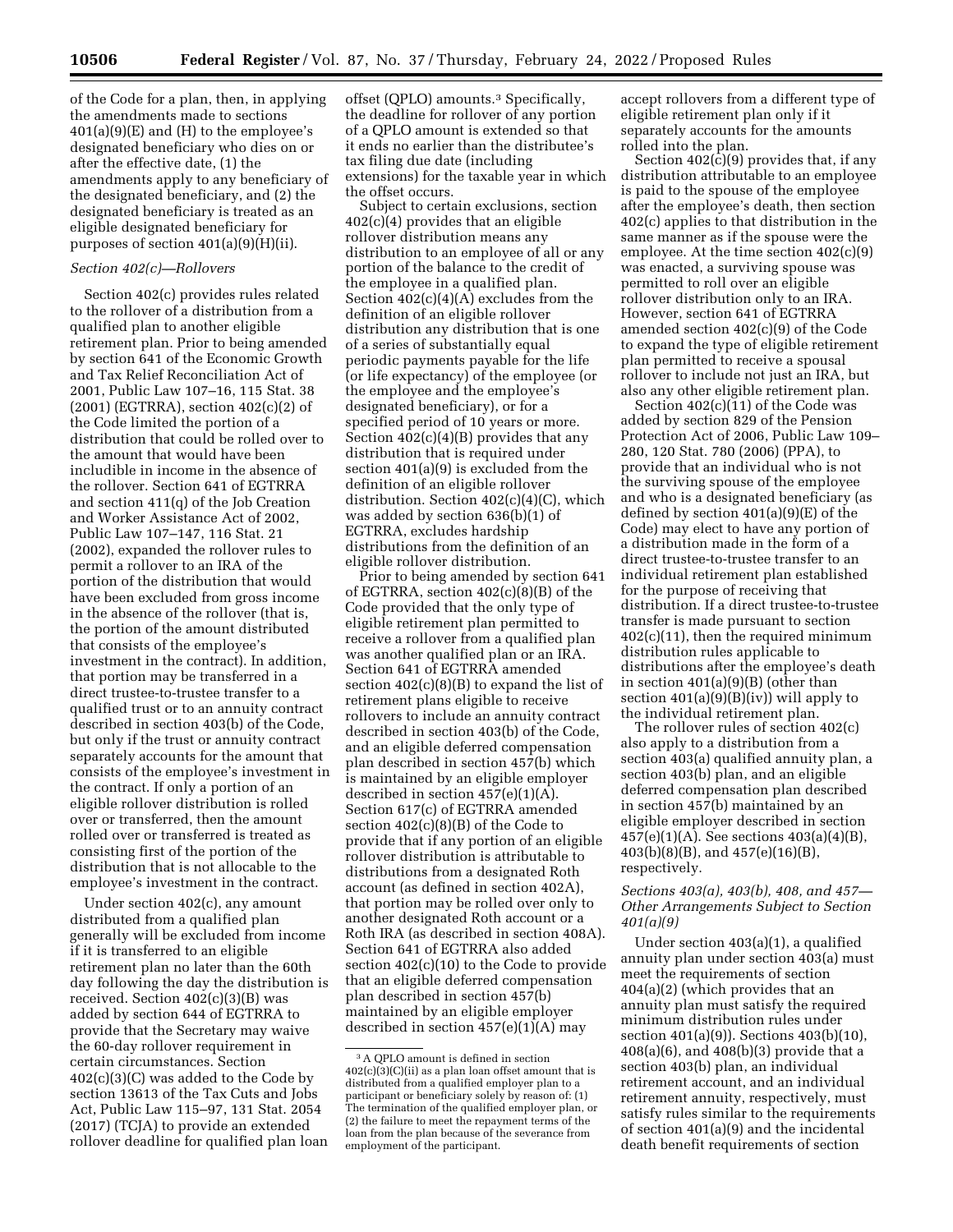401(a). Under section 457(b)(5) and (d)(2), a plan is an eligible deferred compensation plan described in section 457(b) only if it satisfies the minimum distribution requirements of section 401(a)(9).

## *Section 4974—Excise Tax on Failure To Satisfy Section 401(a)(9)*

Section 4974(a) provides that if the amount distributed during the taxable year of a payee under any qualified retirement plan (as defined in section 4974(c)) or any eligible deferred compensation plan (as defined in section 457(b)) is less than that taxable year's minimum required distribution (as defined in section 4974(b)), then an excise tax is imposed on the payee equal to 50 percent of the amount by which the minimum required distribution for the taxable year exceeds the amount actually distributed in that taxable year.

Section 4974(d) provides that if the taxpayer establishes to the satisfaction of the Secretary that the failure to distribute the entire amount required in a taxable year was due to reasonable error and reasonable steps are being taken to remedy that shortfall, then the Secretary may waive the excise tax imposed in section 4974(a) for that taxable year.

## *Good Faith Compliance Standard for Governmental Plans*

Section 823 of PPA provides that a governmental plan (as defined in section 414(d) of the Code) is treated as having complied with section 401(a)(9) if the plan complies with a reasonable, good faith interpretation of section 401(a)(9).

## *Existing Regulations*

Final regulations relating to required minimum distributions from a qualified plan, an IRA, and a section 403(b) plan, have been subject to a series of amendments and additions since they were published in the **Federal Register**  on April 17, 2002 (67 FR 18988).4 Final regulations relating to required minimum distributions from defined benefit plans and annuity contracts were published in the **Federal Register**  on June 15, 2004 (69 FR 68077). Final regulations published in the **Federal Register** on September 8, 2009 (74 FR 45993) updated the rules to permit a governmental plan to comply with the required minimum distribution rules using a reasonable, good faith interpretation of section 401(a)(9). Final regulations relating to qualified

longevity annuity contracts were published in the **Federal Register** on July 2, 2014 (79 FR 37633). Final regulations published in the **Federal Register** on November 12, 2020 (85 FR 72477) updated the life expectancy and distribution period tables for distribution calendar years that begin on or after January 1, 2022.

Final regulations relating to section 402(c) and eligible rollover distributions were published in the **Federal Register**  on September 22, 1995 (60 FR 49199). Since those regulations were issued, section 402(c) has been amended several times, and guidance related to those amendments has generally been issued in the Internal Revenue Bulletin rather than through the issuance of new regulations. For example, Notice 2007– 7, 2007–1 C.B. 395, provided guidance related to the amendments to section 402(c) made by PPA. However, final regulations related to the extended period of time to roll over a QPLO amount under section 402(c)(3)(C) were published in the **Federal Register** on January 6, 2021 (86 FR 464). See  $§ 1.402(c)-3.$ 

## **Explanation of Provisions**

These proposed regulations would update several existing regulations under sections 401(a)(9), 402(c), 403(b), 457, and 4974 to reflect statutory amendments that have been made since those regulations were last issued. These proposed regulations also clarify certain issues that have been raised in public comments and private letter ruling requests. These proposed regulations also replace the questionand-answer format of the existing regulations under sections 401(a)(9), 402(c), 408, and 4974 with a standard format. Rules under the existing regulations that are retained in these proposed regulations are generally not discussed in this Explanation of Provisions.

## **I. Section 401(a)(9) Regulations**

*A. Section 1.401(a)(9)–1—Minimum Distribution Requirement in General* 

1. Statutory Effective Date of the Limitation on Beneficiary Life Expectancy Distributions

Proposed § 1.401(a)(9)–1 provides general rules that apply for all of the regulations under section 401(a)(9), including rules addressing application of the effective date of new section  $401(a)(9)(H)$ , which was added by section 401 of the SECURE Act to limit life expectancy distributions for beneficiaries. Generally, the amendments made by section 401 of the SECURE Act apply to distributions with

respect to an employee who dies on or after January 1, 2020 (with a later effective date for certain collectively bargained plans or governmental plans). In addition, if an employee in a plan died before the section 401(a)(9)(H) effective date for that plan, the employee had only one designated beneficiary, and the employee's designated beneficiary dies on or after that effective date, then the amendments made by section 401 of the SECURE Act apply to any beneficiary of the designated beneficiary. In this situation, the designated beneficiary is treated as an eligible designated beneficiary for purposes of the 10-year payout required by section 401(a)(9)(H)(iii). Accordingly, the death of the designated beneficiary triggers a requirement to complete payment within 10 years of the death of that designated beneficiary. In contrast, if that designated beneficiary died before that effective date, then the amendments made by section 401 of the SECURE Act do not apply with respect to the employee's interest under the plan.

These proposed regulations provide that if an employee in a plan who dies before the section 401(a)(9)(H) effective date for that plan has more than one designated beneficiary, whether the amendments made by section 401 of the SECURE Act apply depends on when the oldest of those beneficiaries dies. Thus, for example, if an employee who died before January 1, 2020, named a see-through trust as the sole beneficiary of the employee's interest in the plan, and the trust has three beneficiaries who are all individuals, then the amendments made by section 401 of the SECURE Act will apply with respect to distributions to the trust upon the death of the oldest trust beneficiary, but only if that beneficiary dies on or after the section 401(a)(9)(H) effective date for that plan. However, if the oldest of the trust beneficiaries died before that effective date, then the amendments made by section 401 of the SECURE Act do not apply with respect to distributions to the trust.

For purposes of applying the statutory effective date, these proposed regulations provide that if, pursuant to section  $401(a)(9)(B)(iv)$ , a surviving spouse is waiting to begin distributions until the year for which the employee would have been first required to take distributions, then the spouse is treated as the employee. Thus, in that case, if the spouse died before January 1, 2020, but the spouse's designated beneficiary dies after the section 401(a)(9)(H) effective date for the plan, section 401(a)(9)(H) applies to any beneficiary of the spouse's designated beneficiary

<sup>4</sup>Final regulations under section 4974 (relating to excise taxes for excess accumulations in qualified plans) were published at the same time but have not been amended.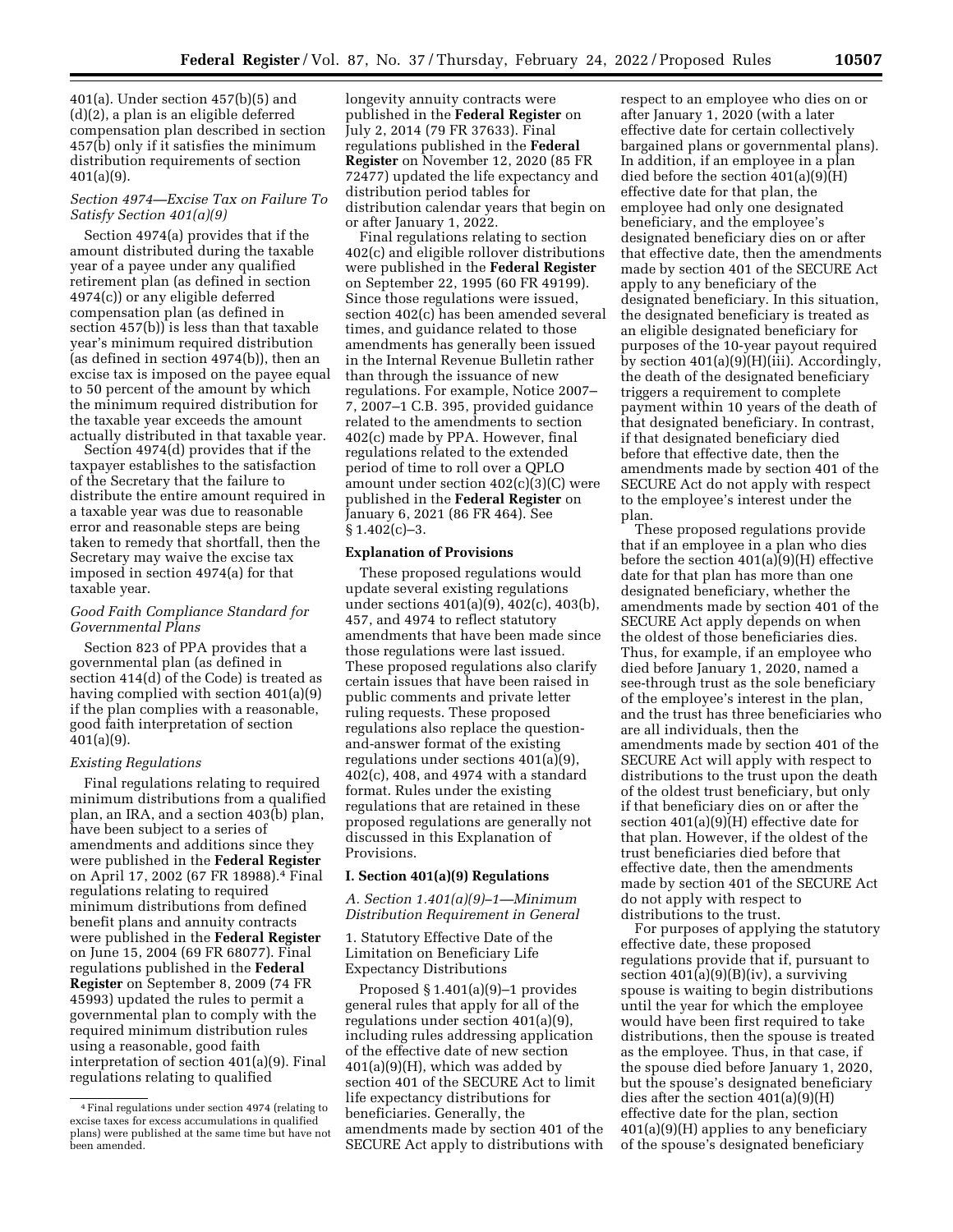upon the death of that designated beneficiary.

These proposed regulations reflect the statutory delay of the effective date for governmental plans and collectively bargained plans. For this purpose, the determination of whether a plan is a collectively bargained plan is made in accordance with  $\S 1.436-1(a)(5)(ii)(B)$ (relating to plans under which some participants are not members of collective bargaining units). The proposed regulations also reflect the exception for existing annuity contracts for which an irrevocable election as to the method and the amount of the annuity payments was made before December 20, 2019, as described in section 401(b)(4) of the SECURE Act.

#### 2. Participants in Multiple Plans

These proposed regulations provide that if an employee is a participant in more than one plan, the plans in which the employee participates are not permitted to be aggregated for purposes of testing whether the distribution requirements of section 401(a)(9) are met. This rule is currently in § 1.401(a)(9)–8, Q&A–1, but is moved to  $§ 1.401(a)(9)-1(a)(2)$  in these proposed regulations.

## *B. Section 1.401(a)(9)–2—Distributions Commencing During an Employee's Lifetime*

Proposed § 1.401(a)(9)–2 provides rules for determining the required beginning date for distributions and whether distributions are treated as having begun during an employee's lifetime. These rules are based on the rules in the existing regulations, except that the rules have been updated to reflect the amendments to the required beginning date made by section 114 of the SECURE Act.

In accordance with section 114(a) of the SECURE Act, these proposed regulations generally provide that the required beginning date is April 1 of the calendar year following the later of (1) the calendar year in which the employee attains age 72, and (2) the calendar year in which the employee retires from employment with the employer maintaining the plan. These proposed regulations also provide that for an employee who was born before July 1, 1949, the required beginning date remains April 1 of the calendar year following the later of (1) the calendar year in which the employee attains age 701⁄2, and (2) the calendar year in which the employee retires from employment with the employer maintaining the plan. However, if an employee is a 5-percent owner, then the required beginning date is April 1 of the calendar year following

the calendar year in which the employee attains age 70<sup>1</sup>/<sub>2</sub> or 72 (whichever required beginning date applies to the employee as determined using the employee's date of birth), and that required beginning date applies regardless of whether the employee has retired from employment with the employer maintaining the plan.

Section 114(d) of the SECURE Act provides that the amended definition of the required beginning date applies with respect to employees who attain age 701⁄2 on or after January 1, 2020. This effective date provision could be interpreted to require the employee to survive until age 701⁄2 in order to have the amended definition apply (that is, if the employee died before attaining age 701⁄2, then the amended definition would not apply with respect to distributions to that employee's beneficiary, even if the employee would have attained age 70<sup>1</sup>/<sub>2</sub> on or after January 1, 2020, had the employee survived). Instead, for ease of administration, these proposed regulations interpret the effective date language to apply the amendments made by section 114 of the SECURE Act to an employee who died before attaining age 701⁄2 if the employee would have attained age 701⁄2 on or after January 1, 2020 (that is, the employee's date of birth is on or after July 1, 1949). This interpretation also extends to a surviving spouse who is waiting to begin distributions pursuant to section 401(a)(9)(B)(iv). Thus, for example, if an employee who was born on June 1, 1952, died in 2018, and the employee's sole beneficiary is the employee's surviving spouse, then the surviving spouse may wait until 2024 (the calendar year in which the employee would have attained age 72) to begin receiving distributions.

## *C. Section 1.401(a)(9)–3—Death Before Required Beginning Date*

Proposed § 1.401(a)(9)–3 provides rules for distributions if an employee dies before the employee's required beginning date. These rules are based on the rules in the existing regulations but are updated to reflect new section 401(a)(9)(H). Because section 401(a)(9)(H) applies only to defined contribution plans, the rules for distributions from defined benefit plans and defined contribution plans have been separated, with the rules for distributions from defined benefit plans set forth in proposed § 1.401(a)(9)–3(b) and the rules for distributions from defined contribution plans set forth in proposed  $\S 1.401(a)(9)-3(c)$ .

Section  $401(a)(9)(H)(i)$  provides for a new 10-year distribution period in

certain cases (10-year rule). Specifically, in the case of a defined contribution plan, if an employee who has a designated beneficiary dies before the employee's required beginning date, then section  $401(a)(9)(B)(ii)$  is satisfied if the employee's entire interest is distributed by the end of the calendar year that includes the tenth anniversary of the employee's death. This 10-year rule is similar to the 5-year rule in the existing regulations (under which distributions may be delayed until the end of the fifth calendar year following the calendar year of the employee's death if the employee dies before the required beginning date) and permits distributions to be delayed until the end of the tenth calendar year following the calendar year of the employee's death if the employee dies before the required beginning date.

The 5-year rule is retained in these proposed regulations and continues to apply to a defined benefit plan. It also applies to a defined contribution plan if section 401(a)(9)(H) does not apply to the employee (which could occur if the employee does not have a designated beneficiary or if the employee died before the effective date of section 401(a)(9)(H) and the employee's designated beneficiary elected the 5 year rule).

These proposed regulations retain the rule that permits an employee's interest to be distributed over the designated beneficiary's life or life expectancy in accordance with section 401(a)(9)(B)(iii) (life expectancy payments rule). However, pursuant to section 401(a)(9)(H)(ii), in the case of a defined contribution plan, that rule is available only if the designated beneficiary is an eligible designated beneficiary as defined in section  $401(a)(9)(E)(ii)$ . Thus, in the case of a defined contribution plan, if the employee dies before the required beginning date and the employee's designated beneficiary is not an eligible designated beneficiary, the 10-year rule applies.

These proposed regulations also provide that in the case of a defined contribution plan, if the employee has a designated beneficiary who is an eligible designated beneficiary, the plan may provide either that the 10-year rule applies or that the life expectancy payments rule applies. Alternatively, the plan may provide the employee or the eligible designated beneficiary an election between the 10-year rule or the life expectancy payments rule. However, if a defined contribution plan does not include either of those optional provisions and the employee has an eligible designated beneficiary, the plan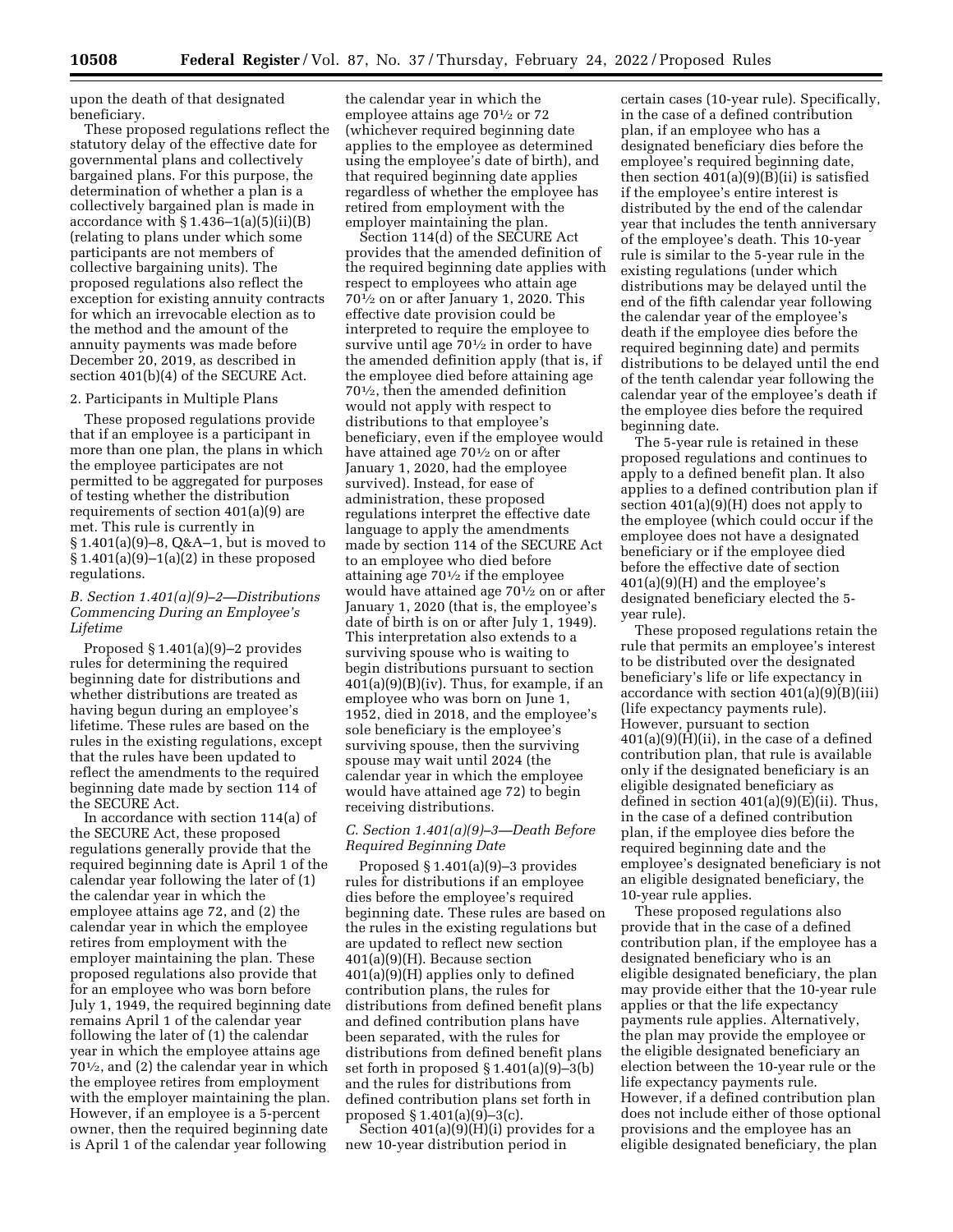must provide for the life expectancy payments rule.

## *D. Section 1.401(a)(9)–4—Determination of the Designated Beneficiary*

Proposed § 1.401(a)(9)–4 provides rules addressing the determination of the employee's beneficiary for purposes of section 401(a)(9) and these proposed regulations are substantially similar to the rules in the existing regulations. In addition to providing rules addressing the new definition of eligible designated beneficiary, these proposed regulations include rules that clarify and simplify the determination of a beneficiary for purposes of section 401(a)(9) in certain situations involving the use of a trust.

A designated beneficiary within the meaning of section  $401(a)(9)(E)(i)$ generally is an individual designated under the plan as a beneficiary who is entitled to a portion of an employee's benefit, contingent on the employee's death or another specified event. If a beneficiary designated under the plan is a person other than an individual, then the employee is treated as not having a designated beneficiary (even if there is an individual who is designated as a beneficiary under the plan). However, if a beneficiary designated under the plan is a see-through trust as described in Section I.D.2 of this Explanation of Provisions, then certain beneficiaries of that trust are treated as the employee's beneficiaries under the plan rather than the trust. In addition, designating a person that is not an individual as a beneficiary under the plan does not cause the employee to be treated as not having a designated beneficiary to the extent separate account treatment applies with respect to that person as described in Section I.H of this Explanation of Provisions.

#### 1. Eligible Designated Beneficiaries

These proposed regulations incorporate the new definition of eligible designated beneficiary in section 401(a)(9)(E)(ii). Specifically, an eligible designated beneficiary is a designated beneficiary who, as of the date of the employee's death, is (1) the surviving spouse of the employee, (2) a child of the employee who has not yet reached the age of majority, (3) disabled, (4) chronically ill, or (5) not more than 10 years younger than the employee.

### a. Definition of Age of Majority

Section  $401(a)(9)(E)(ii)(II)$  provides that if the employee's designated beneficiary, as of the date of the employee's death, is a child of the employee who has not yet reached the age of majority (as defined in section  $401(a)(9)(F)$ , then that child is an

eligible designated beneficiary. Section 1.401(a)(9)–6, A–15, of the existing regulations provides guidance regarding the application of section 401(a)(9)(F). That regulatory provision does not specify a particular age as a generally applicable age of majority, but provides that a child may be treated as having not reached the age of majority if the child has not completed a specified course of education and is under the age of 26.

The Treasury Department and the IRS have determined that it is necessary to revise the definition of age of majority from the definition used under the existing regulations (the pre-SECURE Act application of which is limited to defined benefit plans and rarely applied). As more plans are expected to apply an age of majority definition, plans may find it difficult to implement the existing standard under which the plan administrator obtains information about the education of an employee's child for purposes of applying section 401(a)(9)(H). Furthermore, because the definition of age of majority is intended to apply to all of an individual's accounts in defined contribution plans, which may be in multiple qualified plans and IRAs, the Treasury Department and the IRS have concluded that the definition, which will determine whether a designated beneficiary is an eligible designated beneficiary across plans and accounts, should not be a plan design choice. The potential for different plans to have different definitions would lead to confusion and complexity for individuals in planning and for their beneficiaries, as well as plan administrators and custodians, in determining payment streams. Accordingly, for purposes of section  $401(a)(9)(E)(ii)(II)$  and  $(F)$ , these proposed regulations provide that a child of the employee reaches the age of majority on that child's 21st birthday (which accommodates the age of majority definition in all of the States). However, as described in Section I.F of this Explanation of Provisions, the proposed regulations permit defined benefit plans that have used the prior definition of age of majority to retain that plan provision.

#### b. Definition of Disability

These proposed regulations provide rules for the determination of whether an individual is disabled for purposes of section 401(a)(9). Section 401(a)(9)(E)(ii)(III) applies the definition of disability under section 72(m)(7) for purposes of section 401(a)(9). Section 72(m)(7) provides a standard of disability based on whether an individual is unable to engage in

substantial gainful activity. However, for individuals under age 18, that standard may be difficult to apply. Accordingly, if, as of the date of the employee's death, a beneficiary is younger than age 18, the proposed regulations apply a comparable standard that requires the beneficiary to have a medically determinable physical or mental impairment that results in marked and severe functional limitations, and that can be expected to result in death or to be of longcontinued and indefinite duration.

These proposed regulations also provide a safe harbor for the determination of whether a beneficiary is disabled. Specifically, if, as of the date of the employee's death, the Commissioner of Social Security has determined that the individual is disabled within the meaning of 42 U.S.C. 1382c(a)(3), then that individual will be deemed to be disabled for purposes of section 401(a)(9).

Pursuant to section 401(a)(9)(E)(ii), the determination of whether a beneficiary is disabled is made as of the date of the employee's death. For example, if, as of the employee's death, the employee's designated beneficiary is the employee's 10-year-old child who is not disabled but who becomes disabled 5 years after the employee's death, then pursuant to section 401(a)(9)(E)(iii) and these proposed regulations, that child's later disability will not be taken into account, and that child will cease to be an eligible designated beneficiary on the child's 21st birthday.

c. Documentation Requirements for Disabled or Chronically Ill Status

These proposed regulations provide that, with respect to a beneficiary who is disabled or chronically ill as of the date of the employee's death, documentation of the disability or chronic illness must be provided to the plan administrator no later than October 31 of the calendar year following the calendar year of the employee's death. If the designated beneficiary is chronically ill under any of the definitions in section  $7702B(c)(2)(A)$  as of the date of the employee's death, the documentation must include a certification by a licensed health care practitioner (as defined in section 7702B(c)(4)) that the designated beneficiary is chronically ill. Additionally, in accordance with section  $401(a)(9)(E)(ii)(IV)$ , if the beneficiary is chronically ill under the definition in section  $7702B(c)(2)(A)(i)$ , then the documentation also must include a certification from a licensed health care practitioner that, as of the date of the certification, the individual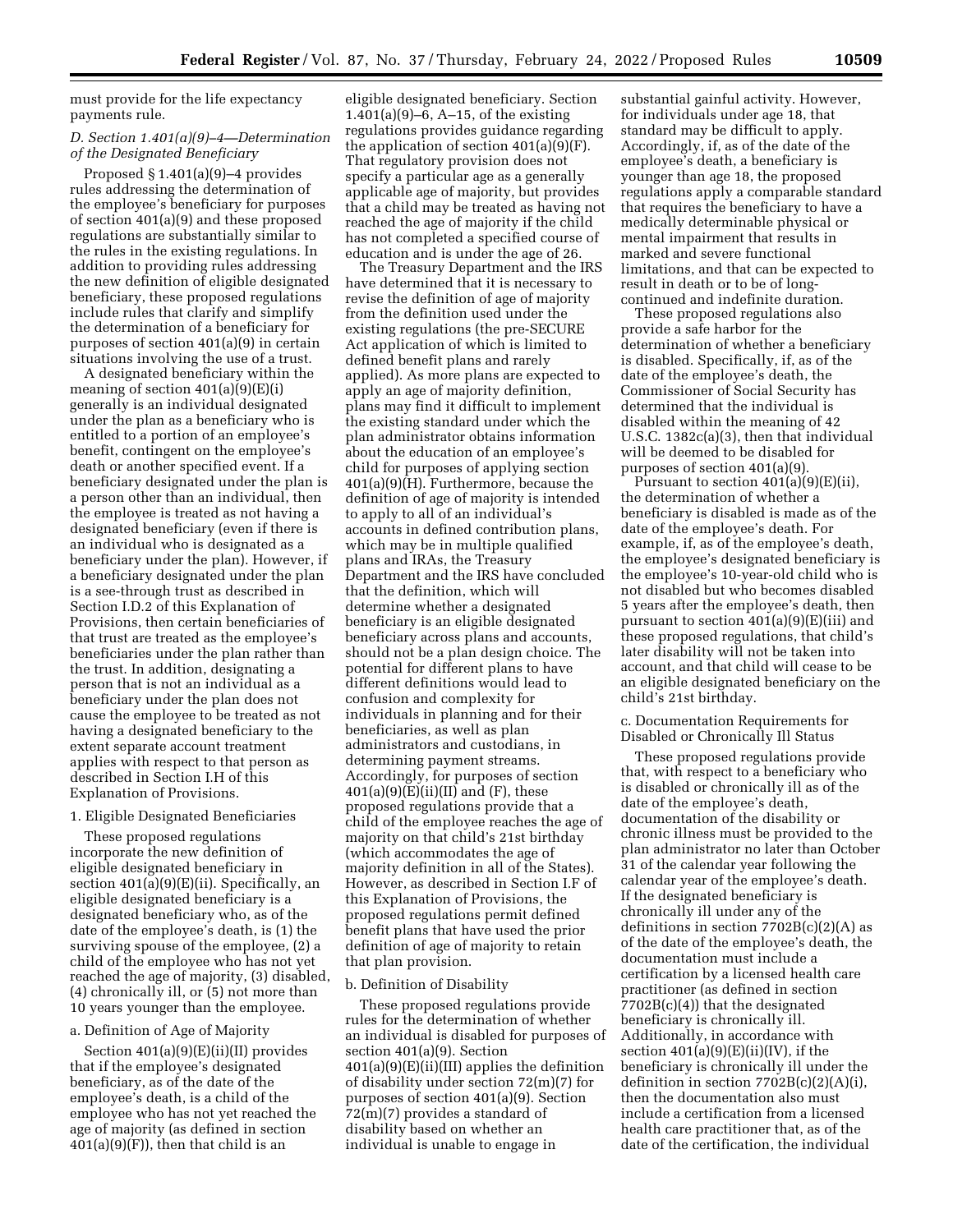is unable to perform (without substantial assistance from another individual) at least 2 activities of daily living for an indefinite period that is reasonably expected to be lengthy in nature.

For a designated beneficiary who is an eligible designated beneficiary because, at the time of the employee's death, the designated beneficiary is the employee's minor child and that child also is disabled or chronically ill within the meaning of these proposed regulations, the designated beneficiary will continue to be treated as an eligible designated beneficiary after reaching the age of majority (on account of being disabled or chronically ill) only if these documentation requirements are timely met with respect to that designated beneficiary. Similarly, if the employee's designated beneficiary is the employee's surviving spouse and that spouse also is disabled or chronically ill at the time of the employee's death, then the surviving spouse will be treated as disabled or chronically ill for purposes of the applicable multi-beneficiary trust rules only if the documentation requirements are timely met with respect to the surviving spouse.

d. Other Rules Related to Eligible Designated Beneficiaries

These proposed regulations provide that, if an employee has more than one designated beneficiary and one of them is not an eligible designated beneficiary, then for purposes of section 401(a)(9), the employee generally is treated as not having an eligible designated beneficiary. In addition, these proposed regulations provide that if the surviving spouse is waiting to begin distributions until the year in which the employee would have attained age 72 and the surviving spouse dies before the beginning of that year, then the determination of whether the surviving spouse's designated beneficiary is an eligible designated beneficiary is made by substituting the surviving spouse for the employee (including for purposes of establishing the date as of which that determination is made). For example, a child of the surviving spouse is an eligible designated beneficiary if the child has not yet reached the age of majority as of the date of the surviving spouse's death.

### 2. Trust as Beneficiary

These proposed regulations retain the see-through trust concept in the existing regulations under which certain beneficiaries of a trust are treated as beneficiaries of the employee if the trust meets the requirements to be a seethrough trust. Specifically, to be a see-

through trust, the trust must meet the following requirements: (1) The trust is valid under state law or would be valid but for the fact that there is no corpus; (2) the trust is irrevocable or will, by its terms, become irrevocable upon the death of the employee; (3) the beneficiaries of the trust who are beneficiaries with respect to the trust's interest in the employee's benefit are identifiable; and (4) the specified documentation requirements are satisfied.

In response to issues raised in private letter ruling requests and comments submitted to the Treasury Department and the IRS, these proposed regulations provide additional guidance in determining which beneficiaries of the see-through trust are treated as beneficiaries of the employee.<sup>5</sup> These proposed rules are consistent with the examples that are in  $\S 1.401(a)(9)-5$ , Q&A–7(c), of the existing regulations, but address many more fact patterns. The Treasury Department and the IRS intend for these more detailed rules to address many of the issues raised in comment letters and private letter ruling requests and expect that this more comprehensive and definitive guidance will minimize the need for taxpayers to request private letter rulings.

a. Determining Which See-Through Trust Beneficiaries Are Treated as Beneficiaries of the Employee

1. See-Through Trust Beneficiaries Taken Into Account

Generally, the proposed regulations provide that a beneficiary of a seethrough trust is treated as a beneficiary of the employee if the beneficiary could receive amounts in the trust representing the employee's interest in the plan that are neither contingent upon nor delayed until the death of another trust beneficiary who does not predecease (and is not treated as having predeceased) 6 the employee.

Whether any other see-through trust beneficiary also is treated as a beneficiary of the employee depends upon whether the see-through trust is a conduit trust or accumulation trust. A conduit trust is defined in the proposed regulations as a see-through trust, the terms of which provide that all plan distributions will, upon receipt by the

trustee, be paid directly to, or for the benefit of, specified beneficiaries. A seethrough trust will not fail to be a conduit trust merely because the trust terms do not require an immediate distribution after the death of all of the specified beneficiaries described in the preceding sentence.

For example, if an employee names a conduit trust as the beneficiary of the employee's interest in a plan and the trust terms require all distributions from the plan to the trust during the surviving spouse's life to be distributed immediately to that surviving spouse, then the surviving spouse is treated as a beneficiary of the employee because the surviving spouse could receive amounts in the trust that are neither contingent upon nor delayed until the death of another trust beneficiary. In this case, if distributions have begun from the plan and the surviving spouse dies before the employee's entire interest is distributed, any beneficiary who could receive distributions from the conduit trust at the time of the surviving spouse's death is not treated as a beneficiary of the employee because that beneficiary's ability to receive amounts from the trust is contingent upon the death of the surviving spouse.

An accumulation trust is any seethrough trust that is not a conduit trust, and under an accumulation trust, there are potentially more beneficiaries. A beneficiary of an accumulation trust is treated as a beneficiary of the employee if that beneficiary has a residual interest in the portion of the trust representing the employee's interest in the plan (that is, the beneficiary could receive amounts in the trust, representing the employee's interest in the plan, that were not distributed to individuals described in the first paragraph of this Section I.D.2.a.1). For example, assume an employee names a see-through trust as the sole beneficiary of the employee's interest in the plan. The terms of the see-through trust require the trustee to pay specified amounts from the trust to the employee's surviving spouse, and those specified amounts do not include the immediate payment of plan distributions made to the trust. Upon the spouse's death, the see-through trust is to terminate and the amounts remaining in the trust are to be paid to the employee's brother. The surviving spouse is treated as a beneficiary of the employee (because the surviving spouse could receive amounts in the seethrough trust that are neither contingent upon nor delayed until the death of another trust beneficiary). Moreover, because not all distributions from the plan to the see-through trust are immediately distributed to a trust

<sup>5</sup>These proposed regulations provide for the determination of the trust beneficiaries that are treated as beneficiaries of the employee in § 1.401(a)(9)–4(f). In the existing regulations, these provisions were in § 1.401(a)(9)–5.

<sup>&</sup>lt;sup>6</sup> For purposes of this rule, a beneficiary is treated as having predeceased the employee if the beneficiary is treated as predeceasing the employee pursuant to a simultaneous death provision or a qualified disclaimer.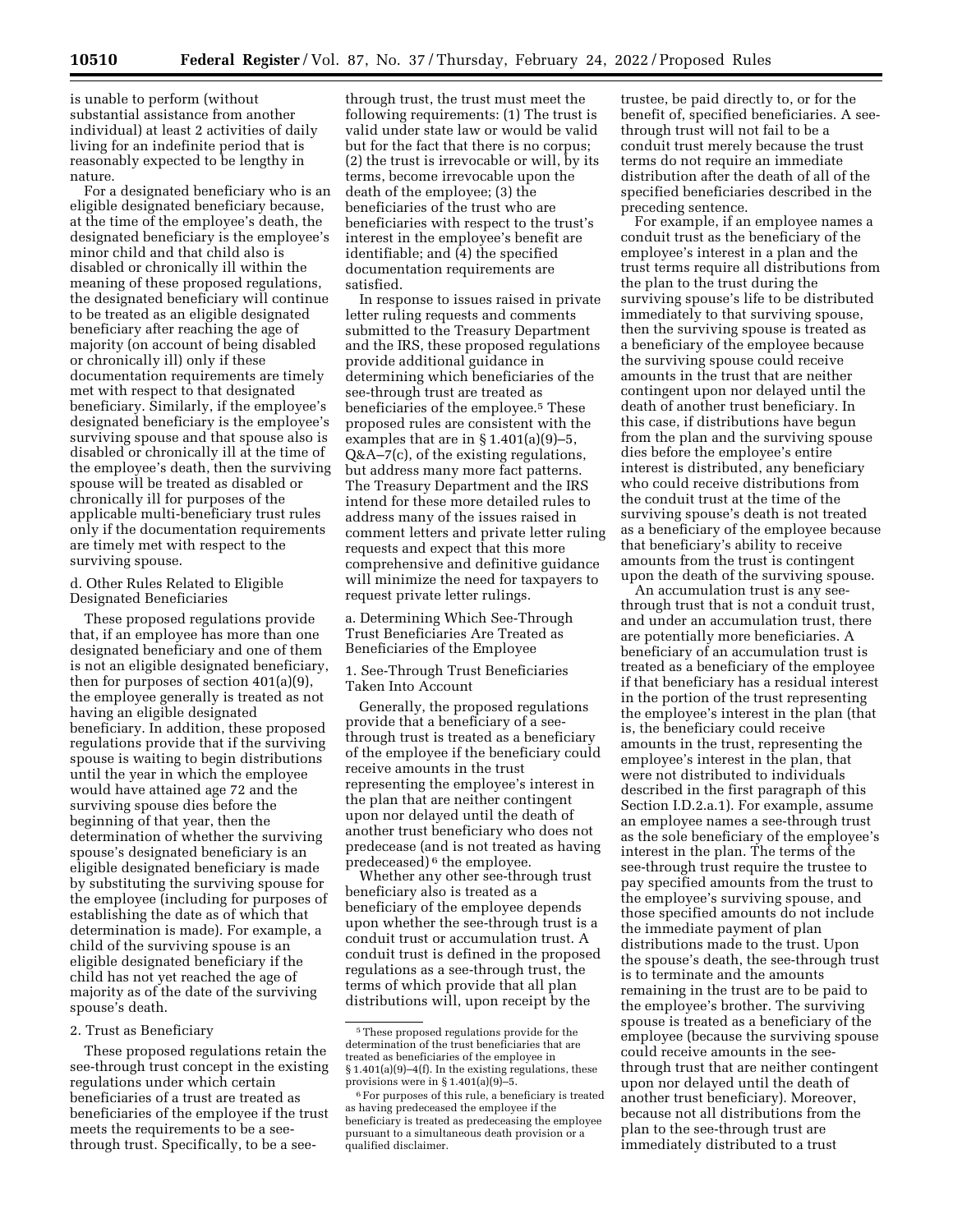beneficiary, the trust is an accumulation trust. As a result, the employee's brother is treated as a beneficiary of the employee because he has a residual interest in the see-through trust (that is, he could receive amounts in the trust representing the employee's interest in the plan that were not distributed to the surviving spouse).

## 2. Disregarded Beneficiaries of See-Through Trusts

These proposed regulations also provide for certain beneficiaries of a seethrough trust to be disregarded as beneficiaries of the employee for purposes of section 401(a)(9), because they have only minimal or remote interests. Specifically, a see-through trust beneficiary is not treated as a beneficiary of the employee if that beneficiary could receive payments from the trust that represent the employee's interest in the plan only after the death of another trust beneficiary whose sole interest is a residual interest in the trust (as described in the preceding paragraph) and who did not predecease (and is not treated as having predeceased) the employee. Thus, using the example in the preceding paragraph, assume the see-through trust terms provide that if the employee's brother survives the employee but predeceases the surviving spouse, then the amounts remaining in the trust after the death of the surviving spouse are to be paid to a charity. In that case, the charity is disregarded as a beneficiary of the employee because the charity could receive only amounts in the trust that are contingent upon the death of the employee's brother, whose only interest was a residual interest (that is, an interest in the amounts remaining in the trust after the death of the surviving spouse). In contrast, the charity would be treated as a beneficiary of the employee if the brother could receive amounts in the trust not subject to any contingencies or contingent upon an event other than the death of the surviving spouse (such as the surviving spouse's remarriage).

These proposed regulations provide another exception under which a seethrough trust beneficiary with a residual interest is disregarded as a beneficiary of the employee because the beneficiary would have only a minimal or remote interest in the trust. These proposed regulations provide that if the seethrough trust terms require a full distribution of amounts in the trust representing the employee's interest in the plan to a specified individual described in the first paragraph of Section I.D.2.a.1 of this Explanation of Provisions by the later of: (1) The

calendar year following the calendar year of the employee's death; and (2) the end of the tenth calendar year following the calendar year in which that specified individual attains the age of majority, then any other beneficiary whose sole entitlement to distributions is conditioned on the unlikely event that specified individual dies before the full distribution is required is disregarded as a beneficiary of the employee.

To illustrate this exception, assume an employee names a see-through trust as the sole beneficiary, the trust permits specified amounts to be paid to the employee's niece until the niece reaches age 31 (age of majority plus 10 years), and those specified amounts are not required to include the immediate payment of plan distributions made to the trust. The trust is scheduled to terminate with a full distribution of all trust assets to the niece when the niece reaches age 31, but if the niece dies before this scheduled termination, then the amounts remaining in the trust will be paid to the employee's sibling. In that case, the only beneficiary designated under the plan for purposes of section 401(a)(9) and these regulations is the employee's niece because the employee's sibling is disregarded under the exception described in the preceding paragraph. However, if the see-through trust terms do not require a full distribution of amounts in the trust representing the employee's interest in the plan until the niece reaches age 35, then this exception does not apply, and both the employee's niece and sibling are treated as beneficiaries designated under the plan for purposes of section 401(a)(9) and these regulations.

#### b. Identifiability of Trust Beneficiaries

These proposed regulations retain the requirement from the existing regulations that the employee's beneficiaries (including beneficiaries of a see-through trust) be identifiable, but modify the definition of identifiability in light of the enactment of section 401(a)(9)(H). Generally, trust beneficiaries are identifiable if it is possible to identify each person designated by the employee as eligible to receive a portion of the employee's interest in the plan through the trust. Under the proposed regulations, if an employee names a class of individuals as the beneficiary (such as the employee's grandchildren), the addition of another member of that class (for example, the birth of another grandchild) will not cause the trust to fail to meet the identifiability requirements.

These proposed regulations provide another exception to the general identifiability rule under which a trust will not fail to satisfy the identifiability requirements merely because an individual has a power of appointment with respect to a portion of the employee's interest in the plan. Specifically, these proposed regulations provide that if, by September 30 of the calendar year following the calendar year of the employee's death, the power is exercised in favor of one or more beneficiaries that are identifiable or is restricted so that any appointment made at a later time may only be made in favor of one or more identifiable beneficiaries, then all of those identifiable beneficiaries are taken into account as beneficiaries of the employee. If the power is not exercised by that September 30 in favor of one or more beneficiaries that are identifiable (and is not so restricted) then each taker in default (that is, each person who would be entitled to the portion subject to the power if that power is not exercised) is treated as a beneficiary of the employee.

These proposed regulations include a rule that applies when a beneficiary is added who was not initially taken into account in determining the employee's beneficiaries. Under this rule, if a beneficiary is added after September 30 of the calendar year following the calendar year of the employee's death (for example, if an individual exercises a power of appointment after that September 30), then the determination of whether there is no designated beneficiary because one of the employee's beneficiaries is not an individual, and the rules relating to multiple designated beneficiaries described in Sections I.D.1.d and I.E.3.d of this Explanation of Provisions must be applied taking into account the new beneficiary along with all of the beneficiaries that were taken into account before the addition of the new beneficiary. However, if the addition of the beneficiary would cause a full distribution of the employee's interest in the plan to be required pursuant to section 401(a)(9)(H) during the calendar year in which the beneficiary is added or in an earlier calendar year (and a full distribution would not have been required in the absence of the new beneficiary), then the proposed regulations provide that the full distribution is not required until the end of the calendar year following the calendar year in which the beneficiary was added.

To illustrate this rule, assume an employee named a see-through trust as the beneficiary of the employee's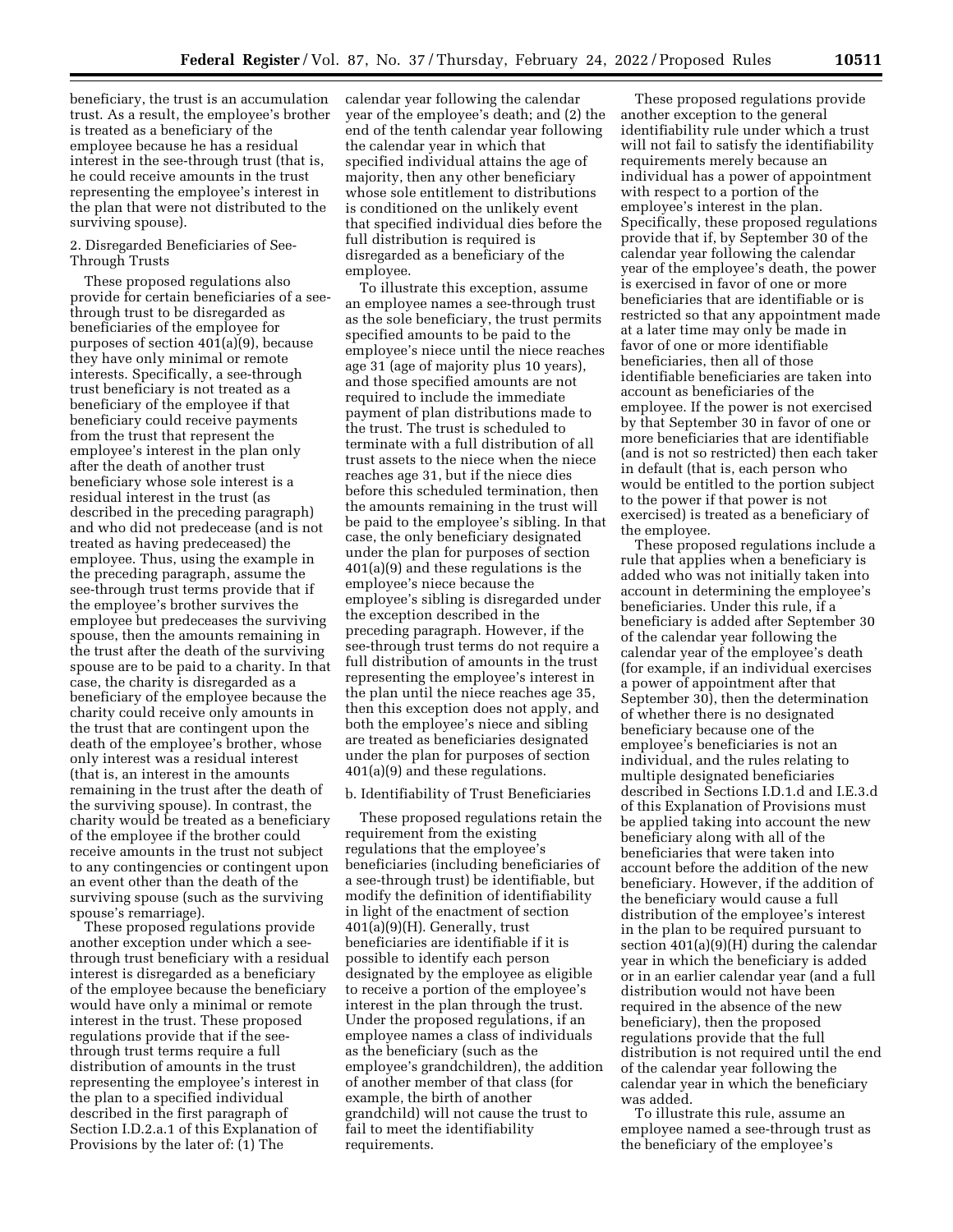interest in the plan, the terms of the trust require the trustee to pay specified amounts from the trust to the employee's surviving spouse, and those specified amounts do not require the immediate payment of plan distributions made to the trust. In this case, the trust is an accumulation trust. The trust terms also provide the spouse with a testamentary power of appointment to name the beneficiary of any portion of the employee's interest in the plan that has not been distributed before the surviving spouse dies, but in the absence of an appointment, the employee's only child is entitled to that residual interest in the trust. If the power of appointment is not exercised by September 30 of the calendar year following the calendar year of the employee's death, then the trust does not fail to satisfy the identifiability requirements, and both the employee's surviving spouse and child are treated as beneficiaries of the employee. If, after that September 30, the surviving spouse exercises the power by naming the spouse's sibling as the beneficiary of the residual interest in the trust, then the employee's surviving spouse, the employee's child, and the spouse's sibling are all taken into account when applying the rules for multiple designated beneficiaries for each calendar year after the year during which the sibling is added as a beneficiary.

These proposed regulations also provide that a see-through trust will not fail to satisfy the identifiability requirements merely because the trust is subject to state law that permits the trust terms to be modified after the death of the employee (such as by a court reformation, through a decanting, or otherwise), thus permitting a change in the beneficiaries of the trust. If a beneficiary of a see-through trust is removed through a modification of the trust terms by September 30 of the calendar year following the calendar year of the employee's death, the proposed regulations provide that the beneficiary that was removed is disregarded as a beneficiary of the employee for purposes of section 401(a)(9) and these regulations. Similarly, if a beneficiary is added pursuant to such a modification, that beneficiary is taken into account as a beneficiary of the employee for purposes of section 401(a)(9) and these regulations. However, if a beneficiary is added pursuant to such a modification after that September 30, then the rules that apply to a beneficiary that is added pursuant to a power of appointment will apply also to a beneficiary that is added pursuant to the modification.

#### c. Applicable Multi-Beneficiary Trusts

These proposed regulations also provide guidance on a particular type of see-through trust defined in section  $401(a)(9)(H)(v)$  as an applicable multibeneficiary trust. Specifically, these proposed regulations define two types of applicable multi-beneficiary trusts. A type I applicable multi-beneficiary trust is an applicable multi-beneficiary trust, the terms of which provide that the trust is to be divided immediately upon the death of the employee into separate trusts for each beneficiary (as described in section  $401(a)(9)(H)(iv)(I)$ ). A type II applicable multi-beneficiary trust is an applicable multi-beneficiary trust, the terms of which provide that no individual other than a disabled or chronically ill eligible designated beneficiary has any right to the employee's interest in the plan until the death of all such eligible designated beneficiaries with respect to the trust (as described in section  $401(a)(9)(H)(iv)(II)$ .

When dividing a type I applicable multi-beneficiary trust, one of the separate trusts could be a type II applicable multi-beneficiary trust. Thus, if a type I applicable multi-beneficiary trust is divided into separate trusts and one of the separate trusts satisfies the requirements to be a type II applicable multi-beneficiary trust, then the beneficiaries of that separate trust who are not disabled or chronically ill are disregarded as beneficiaries of the employee for purposes of section 401(a)(9) and these regulations. However, for any separate trust that does not satisfy the requirements to be a type II applicable multi-beneficiary trust, the beneficiaries of that separate trust are treated as beneficiaries of the employee for purposes of section 401(a)(9) and these regulations.

The Treasury Department and the IRS are aware of concerns related to the application of the amendments made by section 401 of the SECURE Act to section 401(a)(9) of the Code in the case of a trust with terms intended to ensure that a disabled individual who is a beneficiary of the trust remains eligible for means-tested government benefits. The Treasury Department and the IRS request comments on whether under applicable law a trust for a disabled individual (for example, a supplemental needs trust) could include terms providing that the disabled individual would lose the individual's interest in the trust in the event the interest would disqualify the individual for meanstested government benefits and still satisfy the requirements under the Code

to be a type II applicable multibeneficiary trust. Specifically, comments are requested on whether this type of provision may be included in a trust (thereby allowing a disabled individual to continue to qualify for means-tested government benefits), while not providing for trust payments to any other beneficiary until the death of the disabled individual.

3. Other Rules Related to Designated Beneficiaries.

a. Special Rules for Multiple Designated Beneficiaries

As described in the first paragraph of Section I.D.1.d of this Explanation of Provisions, these proposed regulations provide a general rule under which, if an employee has more than one designated beneficiary, and at least one of them is not an eligible designated beneficiary, then for purposes of section 401(a)(9), the employee is treated as not having an eligible designated beneficiary. As a result, the employee's interest must be distributed no later than the end of the tenth calendar year following the calendar year of the employee's death.

These proposed regulations include two exceptions to this general rule that allow an eligible designated beneficiary to use the life expectancy rule even if there is another designated beneficiary who is not an eligible designated beneficiary. The first exception is that if any of the employee's designated beneficiaries is a child of the employee who, as of the date of the employee's death, has not yet reached the age of majority, then the employee is still treated as having an eligible designated beneficiary (which allows payments to continue until 10 years after the child reaches the age of majority even if there are other designated beneficiaries who are not eligible designated beneficiaries). The second exception is if the see-through trust is a type II applicable multi-beneficiary trust, then the beneficiaries who either are disabled or chronically ill are treated as eligible designated beneficiaries without regard to whether any of the other trust beneficiaries are not eligible designated beneficiaries.

To illustrate these rules, if an employee who is a participant in a defined contribution plan names a seethrough trust as the sole beneficiary of the employee's interest in the plan, and the trust beneficiaries are the employee's surviving spouse and the employee's adult child who is not disabled or chronically ill, then the employee is treated as not having an eligible designated beneficiary. As a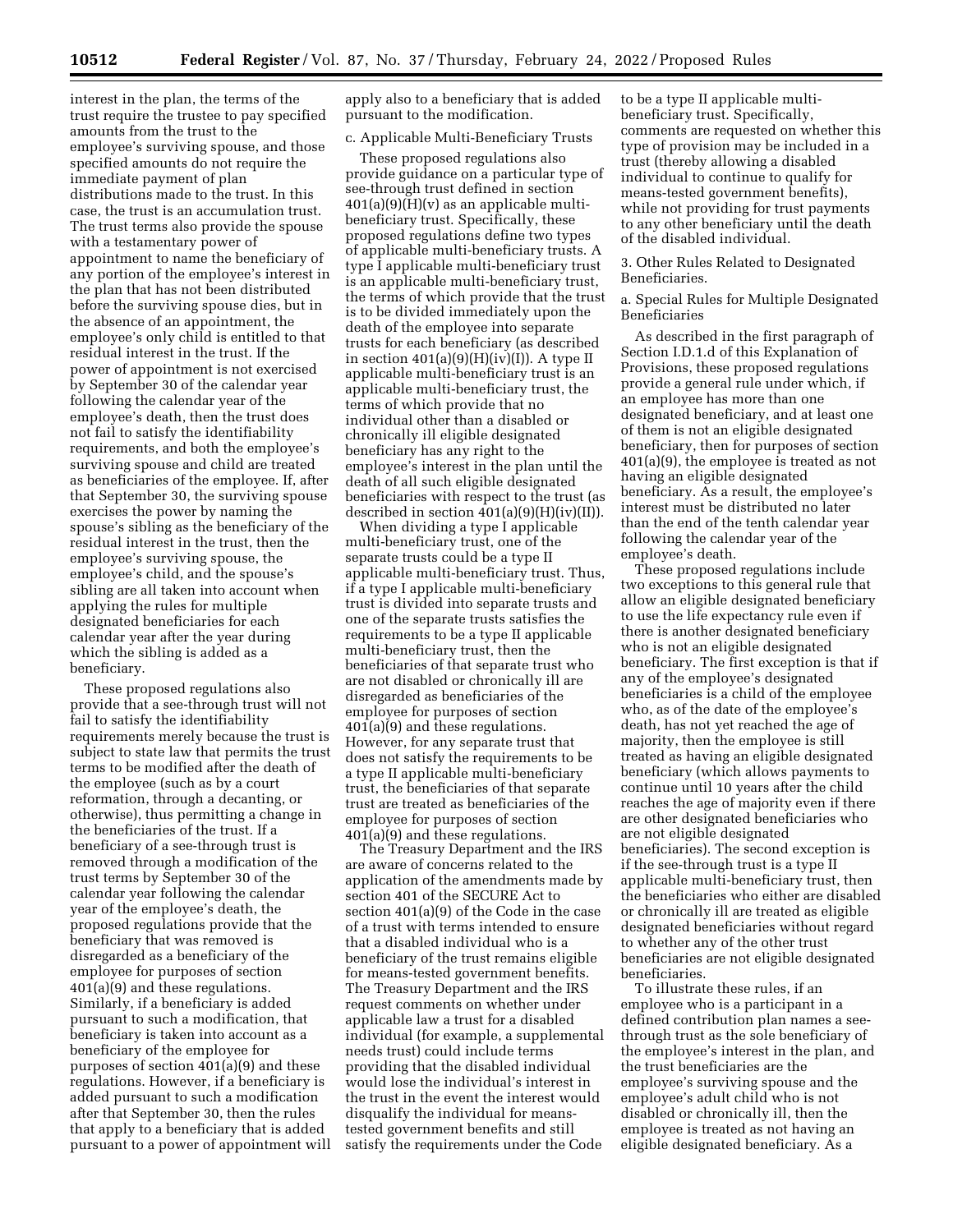result, the employee's entire interest must be distributed no later than 10 years after the employee's death. However, if there is another designated beneficiary who is the employee's child and who, as of the date of the employee's death, has not yet reached the age of majority, then, under the exception described in the preceding paragraph, the employee is treated as having an eligible designated beneficiary. In that second situation, if the trust is receiving annual distributions using the life expectancy rule, then a full distribution from the plan would not be required until ten years after the minor child reaches the age of majority.

b. Determining the Beneficiary for Purposes of Calculating the Required Minimum Distribution

These proposed regulations largely retain the rules of the existing regulations related to determining who is a beneficiary for purposes of section 401(a)(9), so that a person is a beneficiary if that person is a beneficiary designated under the plan as of the date of the employee's death and remains a beneficiary as of September 30 of the calendar year following the calendar year in which the employee died. For this purpose, a beneficiary need not be specified by name in order to be designated under the plan, provided the beneficiary is identifiable pursuant to the designation.

The existing regulations provide that a beneficiary is disregarded if certain events occur before September 30 of the calendar year following the calendar year in which the employee dies. In response to issues raised in private letter ruling requests and comments submitted to the Treasury Department and the IRS, these proposed regulations provide an exclusive list of events that permit a beneficiary to be disregarded. Specifically, the proposed regulations provide that if any of the following events occurs by September 30 of the calendar year following the calendar year in which the employee dies with respect to a person who was a beneficiary as of the employee's date of death, then that person will be disregarded in identifying the beneficiaries of the employee for purposes of section 401(a)(9): (1) The individual predeceases the employee; (2) the individual is treated as having predeceased the employee pursuant to a simultaneous death provision or pursuant to a qualified disclaimer that satisfies section 2518 and applies to the entire interest to which the beneficiary is entitled; or (3) the person receives the

entire benefit to which the person is entitled.

To illustrate the rule in the preceding paragraph, if an individual makes a disclaimer satisfying section 2518 that applies to the individual's entire interest (including the requirement that the disclaimer be made within 9 months of the employee's death), that individual is not treated as a beneficiary for purposes of section 401(a)(9). However, if the disclaimer is executed more than 9 months after the employee's death, then that individual will not be disregarded for purposes of identifying the beneficiaries. As another example, assume a see-through trust is designated as a beneficiary of the employee's interest in the plan and that trust could be liable for expenses of administering and distributing the deceased employee's estate at death. In this case, the decedent's estate is treated as a beneficiary of the employee designated under the plan because some portion of the employee's interest in the plan may be used for the payment of those administration expenses, thus satisfying an obligation of the estate. However, if all of those expenses that could be paid from the employee's interest in the plan are paid by September 30 of the calendar year following the calendar year in which the employee died (so that by that date, the deceased employee's estate received the entire interest to which it was entitled), then the deceased employee's estate is disregarded, and the other beneficiaries of the see-through trust are considered beneficiaries of the employee.

## *E. Section 1.401(a)(9)–5—Required Minimum Distributions From Defined Contribution Plans*

### 1. In General

Proposed  $\S 1.401(a)(9)$ –5 retains the general method in the existing regulations by which a required minimum distribution from a defined contribution plan is calculated in any calendar year when an employee dies on or after the required beginning date or when an employee's eligible designated beneficiary is taking life expectancy payments after an employee dies before the required beginning date. Specifically, the required minimum distribution for a calendar year is determined by dividing the employee's account balance as of the end of the prior year by an applicable divisor. The existing regulations refer to the divisor as the applicable distribution period. However, in light of the amendments made by section 401 of the SECURE Act that may result in different distribution periods, these proposed regulations

refer to the divisor as the applicable denominator. In addition to the requirement to take annual required minimum distributions, the proposed regulations implement those amendments by requiring that a full distribution of the remaining interest be taken in certain circumstances.

These proposed regulations also update the list of amounts of distributions and deemed distributions that are not taken into account in determining whether the required minimum distribution has been made for a calendar year. Under the proposed regulations, that list is implemented by a cross-reference to a list of amounts in  $\S 1.402(c) - 2(c)(3)$  (relating to amounts that are not treated as eligible rollover distributions). The effect of the new cross-reference is to add the following items to the list of amounts that are disregarded for purposes of determining the required minimum distribution from a defined contribution plan: Prohibited allocations that are treated as deemed distributions pursuant to section 409(p), distributions of premiums for health and accident insurance, deemed distributions with respect to a collectible pursuant to section 408(m), and distributions that are permissible withdrawals from an eligible automatic contribution arrangement within the meaning of section 414(w).

2. Distributions While the Employee Is Alive

These proposed regulations provide that, in determining the required minimum distribution for a distribution calendar year beginning while the employee is alive, the employee divides the account balance as of December 31 of the preceding calendar year by the employee's applicable denominator. Generally, the applicable denominator is determined using the Uniform Lifetime Table in  $\S 1.401(a)(9)-9(c)$ . However, if the employee's sole beneficiary is the employee's spouse who is more than 10 years younger than the employee, then the applicable denominator is determined using the Joint and Last Survivor Table in  $§ 1.401(a)(9)-9(d)$  (providing for a longer payout period).

## 3. Distributions After the Employee's Death

a. Requirement To Satisfy Both Section 401(a)(9)(B)(i) and (ii) in the Case of an Employee Who Dies on or After the Required Beginning Date

Section 401(a)(9)(B)(i) provides rules that apply if an employee dies after benefits have commenced. While the 5 year rule under section 401(a)(9)(B)(ii)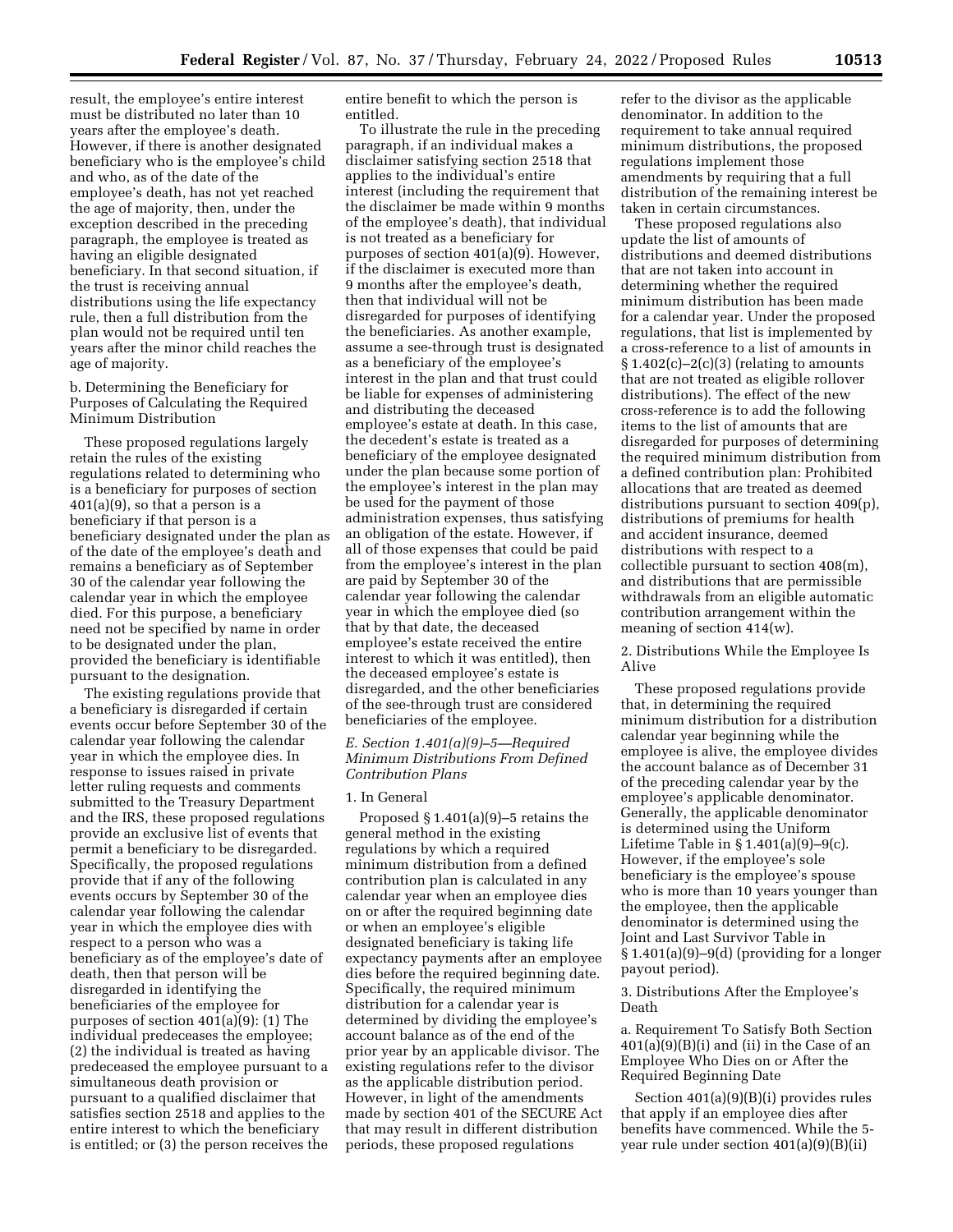(expanded to a 10-year rule in certain cases by section  $401(a)(9)(H)(i)(I))$ generally applies if an employee dies before the employee's required beginning date, section  $401(a)(9)(H)(i)(II)$  provides that section 401(a)(9)(B)(ii) applies whether or not distributions have commenced. Accordingly, if an employee dies after the required beginning date, distributions to the employee's beneficiary for calendar years after the calendar year in which the employee died must satisfy section 401(a)(9)(B)(i) as well as section 401(a)(9)(B)(ii). In order to satisfy both of these requirements, these proposed regulations provide for the same calculation of the annual required minimum distribution that was adopted in the existing regulations but with an additional requirement that a full distribution of the employee's entire interest in the plan be made upon the occurrence of certain designated events (discussed in section I.E.3.c. of this Explanation of Provisions).

b. Determination of Applicable Denominator

If an employee died on or after the required beginning date (or the employee died before the required beginning date and the employee's eligible designated beneficiary is taking life expectancy distributions in accordance with section 401(a)(9)(B)(iii) and these proposed regulations), then for calendar years after the calendar year in which the employee died, the applicable denominator generally is the remaining life expectancy of the designated beneficiary. The beneficiary's remaining life expectancy generally is calculated using the age of the beneficiary in the year following the calendar year of the employee's death, reduced by one for each subsequent calendar year.

However, as an exception to these general rules, if the employee's spouse is the employee's sole beneficiary, then the applicable denominator during the spouse's lifetime is the spouse's life expectancy (which reflects a recalculation in accordance with section 401(a)(9)(D)). In this case, for calendar years after the calendar year in which the spouse died, in determining the required minimum distribution to the spouse's beneficiary, the applicable denominator is the spouse's life expectancy calculated in the calendar year in which the spouse died, reduced by one for each subsequent calendar year.

If the employee has no designated beneficiary, then the applicable denominator is the employee's life

expectancy calculated in the calendar year in which the employee died, reduced by one for each subsequent calendar year. This applicable denominator is also used in the case of an employee who died after the required beginning date and who was younger than the designated beneficiary.

c. Full Distribution Required in Certain Circumstances

In order to satisfy the 5-year rule of section 401(a)(9)(B)(ii) (or, if applicable, the exception to that rule in section 401(a)(9)(B)(iii), taking into account section  $401(a)(9)(H)$ , and  $(E)(iii)$ , these proposed regulations provide that, if an employee's interest is in a defined contribution plan to which section 401(a)(9)(H) applies, then the employee's entire interest in the plan must be distributed by the earliest of the following dates:

(1) The end of the tenth calendar year following the calendar year in which the employee died if the employee's designated beneficiary is not an eligible designated beneficiary;

(2) The end of the tenth calendar year following the calendar year in which the designated beneficiary died if the employee's designated beneficiary was an eligible designated beneficiary;

(3) The end of the tenth calendar year following the calendar year in which the beneficiary reaches the age of majority if the employee's designated beneficiary is the child of the employee who has not yet reached the age of majority as of the date of the employee's death; and

(4) The end of the calendar year in which the applicable denominator would have been less than or equal to one if it were determined using the beneficiary's remaining life expectancy, if the employee's designated beneficiary is an eligible designated beneficiary, and if the applicable denominator is determined using the employee's remaining life expectancy.

For example, if an employee died after the required beginning date with a designated beneficiary who is not an eligible designated beneficiary, then the designated beneficiary would continue to have required minimum distributions calculated using the beneficiary's life expectancy as under the existing regulations for up to nine calendar years after the employee's death. In the tenth year following the calendar year of the employee's death, a full distribution of the employee's remaining interest would be required.

Similarly, if an employee died after the required beginning date with an eligible designated beneficiary, then the eligible designated beneficiary would continue to have required minimum

distributions calculated during the beneficiary's lifetime using the rules under the existing regulations. However, if the eligible designated beneficiary dies before the entire interest of the employee is distributed, then the beneficiary of that eligible designated beneficiary would continue taking annual distributions using the rules under the existing regulations for up to nine years after the death of the eligible designated beneficiary. In the tenth year following the calendar year of the eligible designated beneficiary's death, a full distribution of the employee's remaining interest would be required.

If the employee's designated beneficiary is a child of the employee who, as of the employee's death, has not yet reached the age of majority, then the child would have annual required minimum distributions calculated during the child's lifetime using the rules of the existing regulations. However, those distributions would be permitted to be paid for up to only nine years after the child reaches the age of majority with a full distribution of the employee's remaining interest required in the tenth year following the calendar year in which the child reaches the age of majority.

As another example, if an employee died at age 75 after the required beginning date and the employee's nonspouse eligible designated beneficiary was age 80 at the time of the employee's death, the applicable denominator would be determined using the employee's remaining life expectancy. However, these proposed regulations require a full distribution of the employee's remaining interest in the plan in the calendar year in which the applicable denominator would have been less than or equal to one if it were determined using the beneficiary's remaining life expectancy (even though the applicable denominator for determining the required minimum distribution is based on the remaining life expectancy of the employee). In this case, based on the beneficiary's life expectancy of 11.2 in the year of the employee's death, a full distribution would be required in the year the beneficiary reaches age 91 (because in the 11th calendar year after the employee's death the beneficiary's life expectancy would be less than or equal to one).

#### d. Multiple Designated Beneficiaries

These proposed regulations include a modified version of the general rule adopted in the existing regulations that applies if an employee has more than one designated beneficiary. Specifically, instead of determining the applicable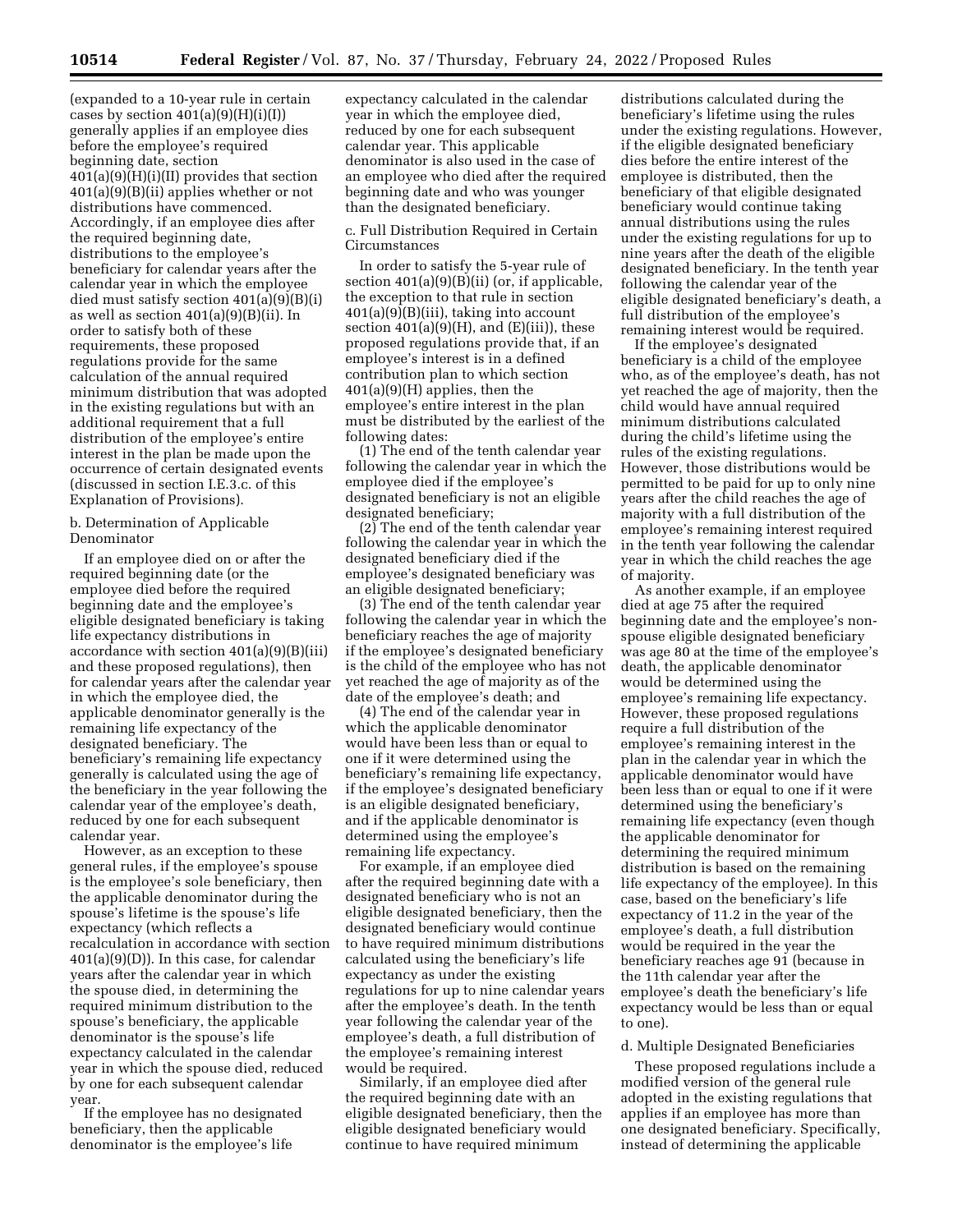denominator using the beneficiary with the shortest life expectancy, these proposed regulations provide that the applicable denominator is determined using the life expectancy of the oldest designated beneficiary. The proposed regulations provide that whether a full distribution is required also generally is determined using the oldest of the designated beneficiaries. For example, if an employee has multiple eligible designated beneficiaries who are born in the same calendar year, then full distribution of the employee's remaining interest generally is required by the tenth calendar year following the death of the oldest designated beneficiary.

These general rules for multiple designated beneficiaries are subject to certain exceptions. Under one exception, if the employee's beneficiary is a type II applicable multi-beneficiary trust, then only the disabled and chronically ill beneficiaries of the trust are taken into account in determining the oldest designated beneficiary. Thus, the ages of the other beneficiaries are disregarded in determining the applicable denominator, and the death of the last of the disabled or chronically ill trust beneficiaries triggers the 10-year payout requirement under section 401(a)(9)(H)(iii).

Under a second exception to the general rule, if any of the employee's designated beneficiaries is a child of the employee who has not yet reached the age of majority as of the date of the employee's death, then, in applying the requirement to make a full distribution by the tenth year following the death of the oldest eligible designated beneficiary, only the employee's children who are designated beneficiaries and who are under the age of majority at the employee's date of death are taken into account. Thus, in a situation involving one or more designated beneficiary children under the age of majority and one or more older designated beneficiaries, the death of an older designated beneficiary will not result in a requirement to pay a full distribution before the oldest child attains the age of majority plus ten years. In this case, a full distribution of the employee's remaining interest is not required until the tenth calendar year following the calendar year in which the oldest child of the employee who is a designated beneficiary and who had not attained the age of majority as of the employee's death reaches the age of majority (or, if earlier, the tenth calendar year following the calendar year of that child's death).

To illustrate these rules, assume an employee died at the age of 75 after the

employee's required beginning date, and the employee named a see-through trust that is an accumulation trust as the employee's beneficiary under the plan. The terms of the trust require specified amounts to be paid to the employee's surviving spouse (who was age 74 at the time of the employee's death). Upon the spouse's death, the trust will terminate and the amounts remaining in the trust that have not been paid to the spouse will be paid to the employee's sibling (who was age 67 at the time of the employee's death). If the employee's sibling predeceases the surviving spouse, the amounts remaining in the trust that have not been paid to the surviving spouse will be paid to a charity. In this case, the charity is disregarded as a beneficiary of the employee (as described in Section I.D.2.a.2 of this Explanation of Provisions), and all of the other trust beneficiaries are eligible designated beneficiaries (a surviving spouse and a beneficiary who is not more than 10 years younger than the employee). Under these proposed regulations, required minimum distributions are made to the trust beginning in the calendar year after the calendar year of the employee's death using the surviving spouse's remaining life expectancy, because the surviving spouse is the oldest beneficiary of the employee. Upon the surviving spouse's death, annual distributions must continue to the trust using the surviving spouse's remaining life expectancy in the calendar year of the spouse's death, reduced by one in each subsequent calendar year. In addition, the entire interest of the employee must be distributed no later than the tenth calendar year following the calendar year of the spouse's death.

## *F. Section 1.401(a)(9)–6—Required Minimum Distributions From Defined Benefit Plans*

Proposed § 1.401(a)(9)–6 provides rules for required minimum distributions from defined benefit plans and from annuity contracts that are annuitized to pay benefits under defined contribution plans. These rules are based on the existing regulations and are updated to reflect the amendments to section 401(a)(9) of the Code made by section 114 of the SECURE Act regarding the required beginning date and actuarial increases.

1. Rules Applicable to Defined Benefit Plans

a. Actuarial Increase for Employees Retiring After Age 701⁄2

These proposed regulations address the actuarial increase required under section 401(a)(9)(C)(iii). Section 401(a)(9)(C)(iii) provides that, if section  $401(a)(9)(C)(i)(II)$  applies to an employee and the employee retires in a calendar year after the calendar year in which the employee attains age 701⁄2, then the employee's accrued benefit must be actuarially increased to take into account the period after age 701⁄2 during which the employee was not receiving any benefits under the plan. Section 401(a)(9)(C)(ii)(I) provides that section 401(a)(9)(C)(i)(II) (providing a required beginning date based on the calendar year in which the employee retires) does not apply to an employee who is a 5 percent owner (as defined in section 416) for the plan year ending in the calendar year in which the employee attains age 72.

The proposed regulations reflect that the required actuarial increase under section 401(a)(9)(C)(iii) does not apply to a 5-percent owner. This is because the actuarial increase is limited to employees to whom section 401(a)(9)(C)(i)(II) applies (and section 401(a)(9)(C)(ii)(I) provides that section 401(a)(9)(C)(i)(II) generally does not apply in the case of an employee who is a 5-percent owner). Thus, the required actuarial increase applies to an employee other than a 5-percent owner who retires in a calendar year after the calendar year in which the employee attains age 701⁄2.

These proposed regulations, like the existing regulations, reflect the exception from the requirements of section 401(a)(9)(C)(iii) provided under section 401(a)(9)(C)(iv) for governmental plans and church plans. Section 401(a)(9)(C)(iv) specifies that for purposes of section 401(a)(9), a church plan is a plan maintained by a church for church employees, and a church is any church within the meaning of section 3121(w)(3)(A) or any qualified church-controlled organization within the meaning of section  $3121(w)(3)(B)$ . These proposed regulations clarify that the determination of whether an employee is a church employee is made without regard to whether the employee would be considered an employee of a church under section 414(e)(3)(B). Therefore, a plan for the employees of a tax-exempt organization that is not a church or a qualified church-controlled organization must provide an actuarial increase for an employee who retires in a calendar year after the calendar year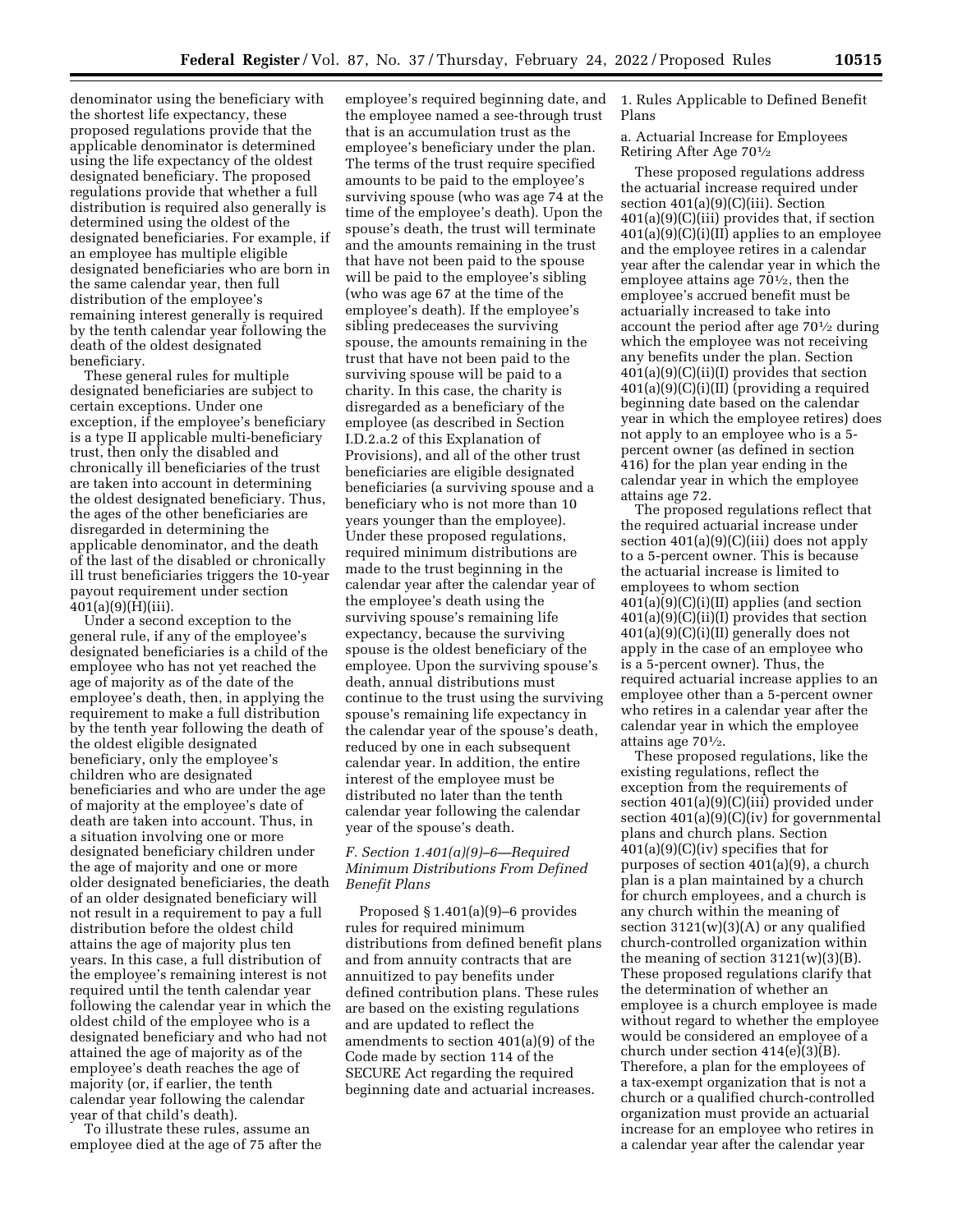in which the employee reaches age  $70^{1/2}$ .

## b. Interaction of Benefit Restrictions Under Section 436(d) and Minimum Distribution Requirements Under Section 401(a)(9)

Under section 436(d), a plan is required to provide certain limitations on accelerated benefit distributions. Under section 436(d)(1), if the plan's annual funding target attainment percentage (AFTAP) for a plan year is less than 60 percent, the plan must not make any prohibited payment (that is, a payment in excess of the monthly amount paid under a single life annuity or a payment for the purchase of an irrevocable commitment from an insurer to pay benefits) after the valuation date for the plan year. Under section 436(d)(2), if the plan sponsor is in bankruptcy proceedings, the plan may not pay any prohibited payment unless the plan's enrolled actuary certifies that the AFTAP of the plan is at least 100 percent. Under section 436(d)(3), if the plan's AFTAP for a plan year is at least 60 percent but is less than 80 percent, the plan must not pay any prohibited payment to the extent the payment exceeds the lesser of (1) 50 percent of the amount otherwise payable under the plan, and (2) the present value of the maximum Pension Benefit Guaranty Corporation guarantee with respect to a participant.

If an employee dies before the required beginning date and distributions are being made in accordance with section 401(a)(9)(B)(ii), then the entire interest of the employee generally must be distributed within 5 years of the employee's death (the 5 year rule). Because compliance with this requirement under section 401(a)(9)(B)(ii) may conflict with the requirements of section 436(d), these proposed regulations provide an exception to the 5-year rule so that a plan will not fail to comply with those requirements merely because payments by the plan are restricted by section 436(d). Under this provision, benefits that are required to be paid under the 5-year rule may extend past the section 401(a)(9)(B)(ii) deadline for full payment provided that the payments (1) start by the fifth year after the employee's death, and (2) are paid in a form that is as accelerated as permitted under section 436(d).

## 2. Rules Applicable to Annuity Contracts

a. Annuity Providers Must Be Licensed

Like the existing regulations, these proposed regulations provide that, for

either a defined benefit plan or a defined contribution plan, the required minimum distribution rules may be satisfied through the purchase, with the employee's entire interest in the plan, of an annuity contract that provides periodic annuity payments for the employee's life (or the joint lives of the employee and beneficiary) or over a period certain. These proposed regulations add a rule that, for this purpose, the annuity contract must be issued by an insurance company licensed in the jurisdiction where the annuity is sold. However, pursuant to § 1.403(b)–6(e)(5), this rule does not apply to an annuity paid under a retirement income account that is described in section 403(b)(9).

## b. Qualified Longevity Annuity **Contracts**

In 2014, the Treasury Department and the IRS amended the regulations under section 401(a)(9) in order to facilitate the purchase, under a defined contribution plan, of a deferred annuity that commences annuity payments at an advanced age. See 79 FR 37633. Those modifications apply to an annuity contract that satisfies certain requirements, including a requirement that distributions commence not later than age 85. Prior to annuitization, the value of this type of contract, referred to as a Qualified Longevity Annuity Contract (QLAC), is excluded from the account balance used to determine required minimum distributions.

Section 1.401(a)(9)–6, A–17(a)(4), of the existing regulations provides that a QLAC may not make available any commutation benefit, cash surrender value, or other similar feature. These proposed regulations would change this rule so that this prohibition applies only after the required beginning date. This change is proposed so that if a plan's investment options include a series of target date funds to which the relief under Notice 2014–66, 2014–46 I.R.B. 820 applies,<sup>7</sup> those target date funds would be permitted to include QLACs among their assets.

### 3. Other Rules

a. Increasing Payments

Like the existing regulations, these proposed regulations generally provide that all payments under a defined benefit plan or annuity contract must be nonincreasing, subject to a number of

exceptions. These proposed regulations retain the exceptions in the existing final regulations and add to the list of circumstances under which annuity payments under a defined benefit plan may increase. Under the proposed regulations, annuity payments may increase as a result of the resumption of benefits that were suspended pursuant to section  $411(a)(3)(B)$  (for a retiree whose benefits were suspended on account of employment after commencement of benefits and then resume after the suspension of benefits ends). In addition, annuity payments may increase as a result of the resumption of benefits that were suspended pursuant to section 418E (for an insolvent plan) or section 432(e)(9) (for a participant or beneficiary of a plan in critical and declining status whose benefits have been suspended under section 432(e)(9), if the suspension of benefits consists of a temporary reduction of benefits or if suspended benefits resume because of a failure to meet the conditions of section 432(e)(9)(C)).

The existing regulations provide a number of exceptions under which payments from annuity contracts purchased from insurance companies may increase, and certain of these exceptions apply only if the total future expected payments under the contract exceed the total value being annuitized. These proposed regulations make a minor modification to the rules to clarify the calculation of the total future expected payments and the total value being annuitized. Specifically, these proposed regulations modify the determination of the total value being annuitized by providing that the total value is calculated as of the date on which the contract is annuitized. This modification (under which this determination is made as of the date on which the contract is annuitized, rather than the date on which payments on the annuitized contract begin as specified in § 1.401(a)(9)–6, A–14(e)(1)(i) of the existing regulations), will have an effect only in situations in which the contract is annuitized on a date earlier than the date on which payments begin. In addition, these proposed regulations update the examples illustrating these rules to reflect the mortality rates in § 1.401(a)(9)–9.

These proposed regulations also provide three additional exceptions to the nonincreasing payments requirement for annuities issued by insurance companies that apply without regard to a comparison of the total future expected payments and the total value being annuitized. Two of these exceptions have been added because

<sup>7</sup>Notice 2014–66 provides relief under section 401(a)(4) to enable plans to provide lifetime income by offering, as investment options, a series of target date funds that include deferred annuities among their assets, even if some of the target date funds within the series are available only to older participants.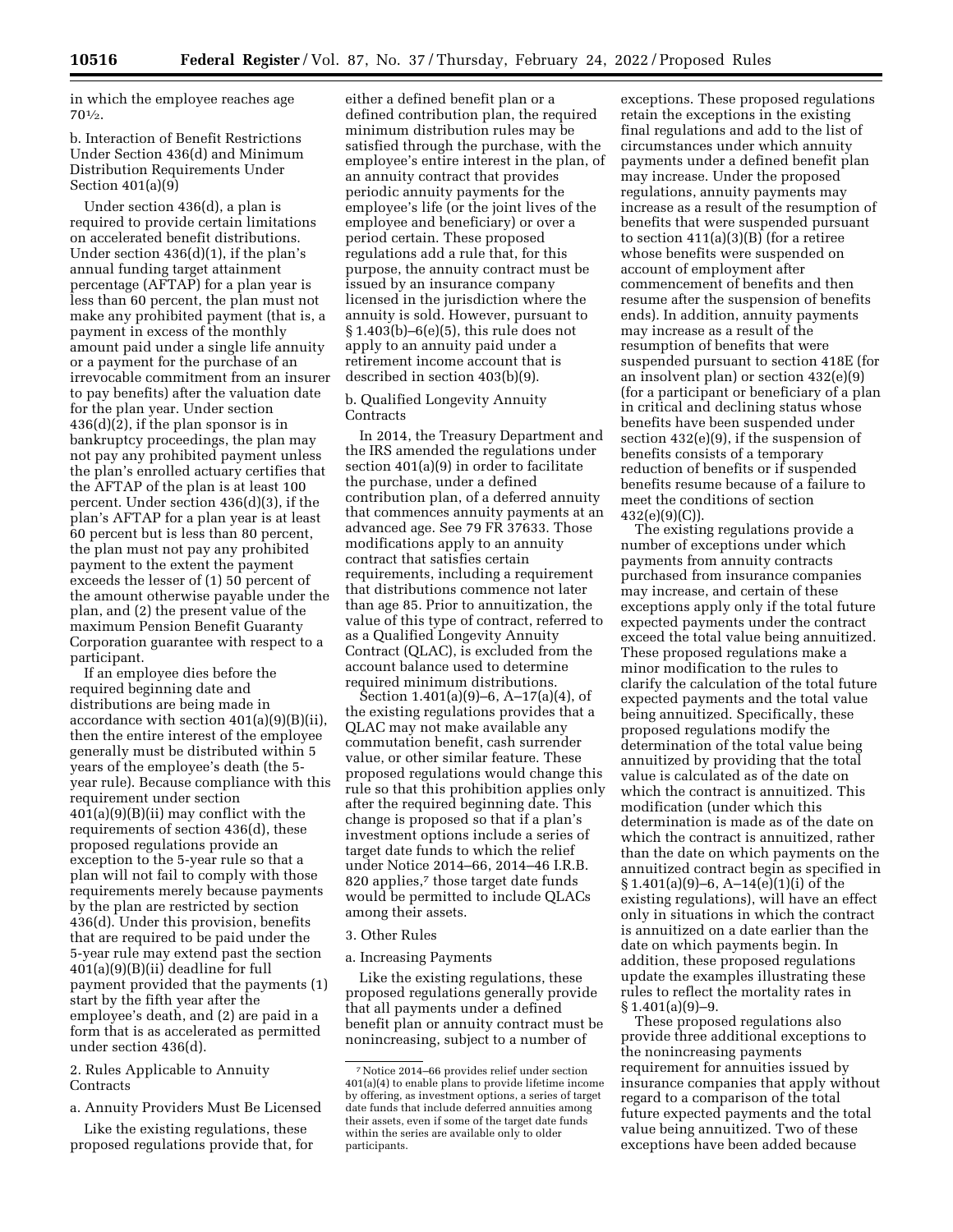commentors have identified that certain policy features are popular with policyholders and these features do not have a material impact on the amount of expected payments. First, these proposed regulations allow an annuity contract to provide a final payment upon the death of the employee that does not exceed the excess of total value being annuitized over the total of payments before the death of the employee. Second, these proposed regulations allow an annuity contract to offer a short-term acceleration of payments, under which up to one year of annuity payments are paid in advance of when those payments were scheduled to be made. In addition, to facilitate compliance, these proposed regulations provide a third exception that allows an annuity contract to provide an acceleration of payments that is required to comply with section  $401(a)(9)(H)$ .

### b. Payments to Children

These proposed regulations amend the existing rules governing when, pursuant to section 401(a)(9)(F), payment of an employee's accrued benefit to a child may be treated as if the payments were made to a surviving spouse. These rules are the same as under the existing regulations except, as discussed in Section I.D.1.a of this Explanation of Provisions, these proposed regulations specify that an individual reaches the age of majority for purposes of sections  $401(a)(9)(E)(ii)(II)$  and  $(F)$  on that individual's 21st birthday.

Under these proposed regulations, a plan's terms that define the age of majority that were adopted on or before February 24, 2022 and met the requirements of  $\S 1.401(a)(9)-6$ , A-15 of the existing regulations are not required to be amended to reflect this change, and the plan may continue to use that plan definition of the age of majority for purposes of section 401(a)(9)(F). Moreover, because a governmental plan is subject only to a reasonable, good faith standard in complying with the rules of section 401(a)(9), the plan terms of a governmental plan may use a definition of the age of majority for purposes of section 401(a)(9)(F) that meets the requirements of § 1.401(a)(9)– 6, A–15 of the existing regulations, even if the plan terms that define age of majority are adopted after that date.

## *G. Section 1.401(a)(9)–7—Rollovers and Transfers*

Proposed § 1.401(a)(9)–7 retains the rollover and transfer rules that are in the existing regulations.

## *H. Section 1.401(a)(9)–8—Special Rules*

Proposed § 1.401(a)(9)–8 provides special rules applicable to satisfying the minimum distribution requirement. These include separate account treatment for beneficiaries, the definition of spouse (updated to include the post-*Obergefell* regulations under § 301.7701–18), application of the qualified domestic relations order (QDRO) rules, and the applicability of elections under section 242(b)(2) of the Tax Equity and Fiscal Responsibility Act of 1982, Public Law 97–248, 96 Stat. 324 (1982) (TEFRA).

The proposed regulation generally retains the separate account rules applicable to beneficiaries after the death of the employee that were adopted in the existing regulations, including the rule that prohibits separate application of section 401(a)(9) to separate interests in a trust. However, in light of the new applicable multibeneficiary trust rules provided in section 401(a)(9)(H)(iv), these proposed regulations provide an exception to that prohibition that would permit separate application of section 401(a)(9) to the separate subtrusts of a type I applicable multi-beneficiary trust.

These proposed regulations also clarify the rules under which section 401(a)(9) is applied separately with respect to the separate interests of each of the employee's beneficiaries under a plan, provided that the separate accounting requirements are satisfied. Those separate accounting requirements include:

(1) Any post-death distribution with respect to a beneficiary's interest must be allocated to the separate account of that beneficiary;

(2) All post-death investment gains and losses, contributions, and forfeitures, for the period prior to the establishment of the separate accounts must be allocated on a pro rata basis in a reasonable and consistent manner among the separate accounts; and

(3) The investment return with respect to the investments held in the separate accounts that were established for the separate interests of the beneficiaries must be allocated to those separate accounts.

However, if the separate accounting requirements are not satisfied until after the end of the calendar year following the calendar year of the employee's death, then, for calendar years after the separate accounting requirements are satisfied: (1) The required minimum distribution is determined without regard to the separate accounts; (2) the aggregate distribution is allocated among the beneficiaries based on each

beneficiary's share of the total remaining balance of the employee's interest; and (3) the allocated share for each beneficiary must be distributed to each respective beneficiary.

## **I. Section 1.401(a)(9)–9—Life Expectancy and Distribution Period Tables**

These proposed regulations include minor changes to existing provisions of  $§ 1.401(a)(9)-9$  to conform the terminology in that section to the new terminology used in proposed § 1.401(a)(9)–5. For example, references to the ''applicable distribution period'' have been changed to refer to the ''applicable denominator.''

#### **II. Section 402(c) Regulations**

These proposed regulations provide updates to existing rules of § 1.402(c)– 2 that reflect statutory amendments made to section 402(c) since the regulations were issued in 1995. Those amendments are described in the Background section of this Preamble under the heading ''Section 402(c)— Rollovers.''

## *A. Exclusion From Income of Amount Rolled Over*

These proposed regulations provide that, if an employee receives an eligible rollover distribution and rolls it over to any eligible retirement plan within 60 days of the distribution (including any amount withheld under section 3405(c)), then the distribution generally is not includible in gross income. However, if any portion of the eligible rollover distribution is rolled over to a Roth IRA and the distribution is not from a designated Roth account, that portion is includible in the taxpayer's gross income but generally is not subject to the 10-percent additional tax under section 72(t).

## *B. Definition of Eligible Rollover Distribution and Eligible Retirement Plan*

These proposed regulations update the definition of *eligible rollover distribution* to include the portion of the distribution that constitutes the employee's investment in the contract and provide that, pursuant to section 402(c)(4)(C), an eligible rollover distribution does not include any distribution made on account of hardship. These proposed regulations also provide that a rollover distribution may be a 60-day rollover, a direct rollover described in section 401(a)(31), or the repayment of a distribution that is treated as a rollover pursuant to another statutory provision (such as the repayment of a qualified birth or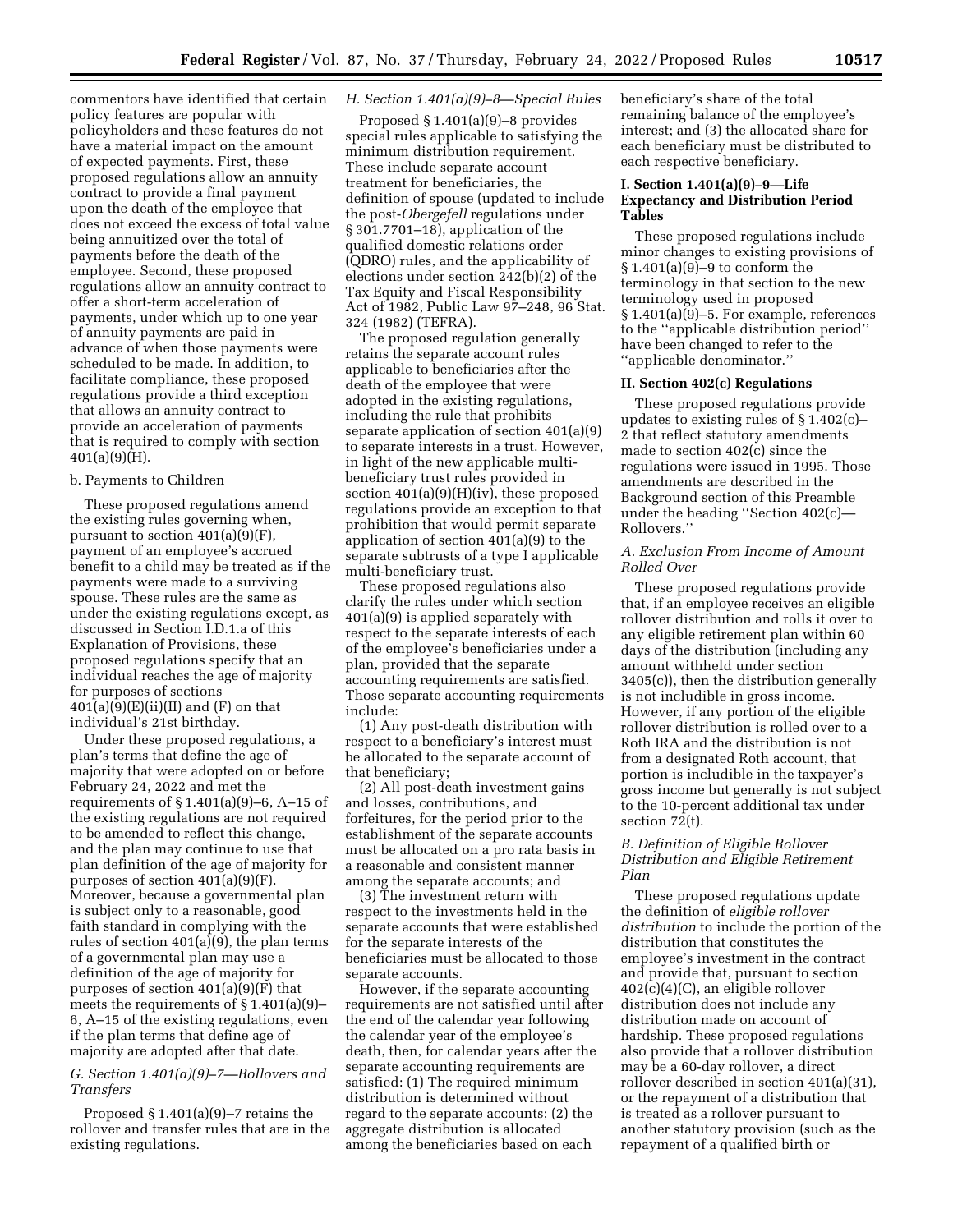adoption distribution that is treated as a rollover pursuant to section  $72(t)(2)(H)(v)(III)).$ 

These proposed regulations also update the list of amounts of distributions and deemed distributions that are not eligible rollover distributions. Specifically, the proposed regulation adds that a deemed distribution with respect to a collectible pursuant to section 408(m) is not treated as an eligible rollover distribution.

These proposed regulations provide that, pursuant to section  $402(c)(8)(B)$ , an eligible retirement plan is: (1) An IRA; (2) a qualified plan (including an employee's trust described in section 401(a) that is exempt from taxation under section 501(a), an annuity plan under section 403(a) or an annuity contract under 403(b)); or (3) an eligible deferred compensation plan under section 457(b) maintained by an employer described in section 457(e)(1)(A) (such as a State or local government). Pursuant to section 402(c)(10), an eligible deferred compensation plan under section 457(b) is an eligible retirement plan only if it separately accounts for amounts rolled into the plan. Furthermore, an eligible rollover distribution from a designated Roth account under section 402A may be rolled over only to another designated Roth account or to a Roth IRA.

## *C. Special Rules Related to Eligible Rollover Distributions*

## 1. Distributions That Include Basis

In accordance with section  $402(c)(2)$ , these proposed regulations provide that if an eligible rollover distribution includes an amount that is allocable to the employee's basis (that is, the employee's investment in the contract), then additional rules will apply if it is not rolled over to an IRA. Specifically, if the rollover is to a qualified plan or annuity contract described in section 403(b), then the rollover must be made through a direct trustee-to-trustee transfer. In addition, the portion of a distribution that is allocable to an employee's basis may not be rolled over to an eligible deferred compensation plan described in section 457(b).

These proposed regulations also provide that if an eligible rollover distribution includes an amount that is allocable to an employee's basis, and only a portion of that distribution is rolled over, then the portion that is rolled over is treated as first consisting of the portion of the distribution that is not allocable to the employee's basis.

### 2. Distributions That Include Property

These proposed regulations reflect the rules in section  $402(c)(1)(C)$  and provide that, generally, if an eligible rollover distribution is made in the form of property, then that property may be rolled over. In accordance with section  $402(c)(6)(A)$ , if that property is sold after being distributed, then the proceeds of the sale may be rolled over (up to the fair market value of the property at the time of the sale), but only if the distribution otherwise satisfies the requirements to be an eligible rollover distribution. The Treasury Department and the IRS request comments on whether there are additional issues under section 402(c)(6) concerning the treatment of the proceeds of the sale of the property (including in situations in which the proceeds of the sale exceed the fair market value of the property at the time of the distribution) that should be addressed in future guidance.

### 3. Extensions of and Exceptions to the 60-Day Rollover Deadline

These proposed regulations provide for certain extensions of and exceptions to the 60-day deadline by which an eligible rollover distribution must be rolled over to an eligible retirement plan. Specifically, the regulations adopt the requirements of section 402(c)(3)(B), which provides that the Commissioner may waive the 60-day deadline if the failure to waive that requirement would be against equity or good conscience, including casualty, disaster, or other events beyond the reasonable control of the individual with respect to that requirement. In addition, the proposed regulations provide that the 60-day period does not include any period during which the amount transferred to the employee is a frozen deposit described in section 402(c)(7)(B), and does not end earlier than 10 days after that amount ceases to be a frozen deposit. The proposed regulations also clarify that in the case of a repayment of a distribution treated as a rollover (such as a qualified disaster distribution), the repayment timing requirements in the statutory provision giving rise to that treatment take precedence over the otherwise applicable 60-day period. Finally, these proposed regulations also move the rules for the section 402(c)(3)(C) exception to the 60-day deadline for a rollover of a QPLO amount from  $\S 1.402(c) - 3$  to  $\S 1.402(c) - 2(g)$ .

#### *D. Distributions to Beneficiaries*

### 1. General Rules

These proposed regulations provide that, generally, a distributee other than

the employee or the employee's surviving spouse is not permitted to roll over a distribution from a qualified plan. Pursuant to section 402(c)(9), these proposed regulations provide that a surviving spouse may roll over an employee's interest in the plan to an IRA or a qualified plan. In the case of a spousal rollover to a qualified plan, the amount rolled over is treated as the spouse's own interest in the receiving plan and not as the decedent's interest in the distributing plan. Accordingly, with respect to the amount rolled over to a qualified plan, section 401(a)(9) is satisfied under the rules of section 401(a)(9)(A) (applicable to distributions to employees) and not section 401(a)(9)(B) (applicable to distributions to beneficiaries following the employee's death).

These proposed regulations provide that a designated beneficiary who is not a spouse may elect, under section  $402(c)(11)$ , to have any portion of a distribution that fits within the definition of an eligible rollover distribution transferred via a direct trustee-to-trustee transfer to an IRA established for the purpose of receiving that distribution. If that transfer is made pursuant to section 402(c)(11), the distribution is treated as an eligible rollover distribution; the IRA is treated as an inherited account or annuity (as defined in section 408(d)(3)(C), so that distributions from the inherited IRA are not eligible to be rolled over); and the IRA is subject to section 401(a)(9)(B) (other than section  $401(a)(9)(B)(iv)$ ).

In determining whether a distribution to a beneficiary is an eligible rollover distribution, the portion of the distribution that constitutes a required minimum distribution under section 401(a)(9) must be determined. The proposed regulations set forth rules for making this determination that are similar to the rules adopted in Notice 2007–7, Q&A–17 and Q&A–19, but are expanded to apply to both spouse and non-spouse beneficiaries.

These proposed regulations provide that, generally, if an employee dies before the required beginning date, then the amount of a distribution to a beneficiary that is treated as a required minimum distribution under section 401(a)(9) (and thus is not an eligible rollover distribution) is determined based on whether the 5-year rule, 10 year rule, or life expectancy rule (or, in the case of a defined benefit plan, the annuity payment rule) applies. Regardless of which rule applies, no portion of a distribution made in the year of the employee's death is treated as a required minimum distribution under section 401(a)(9).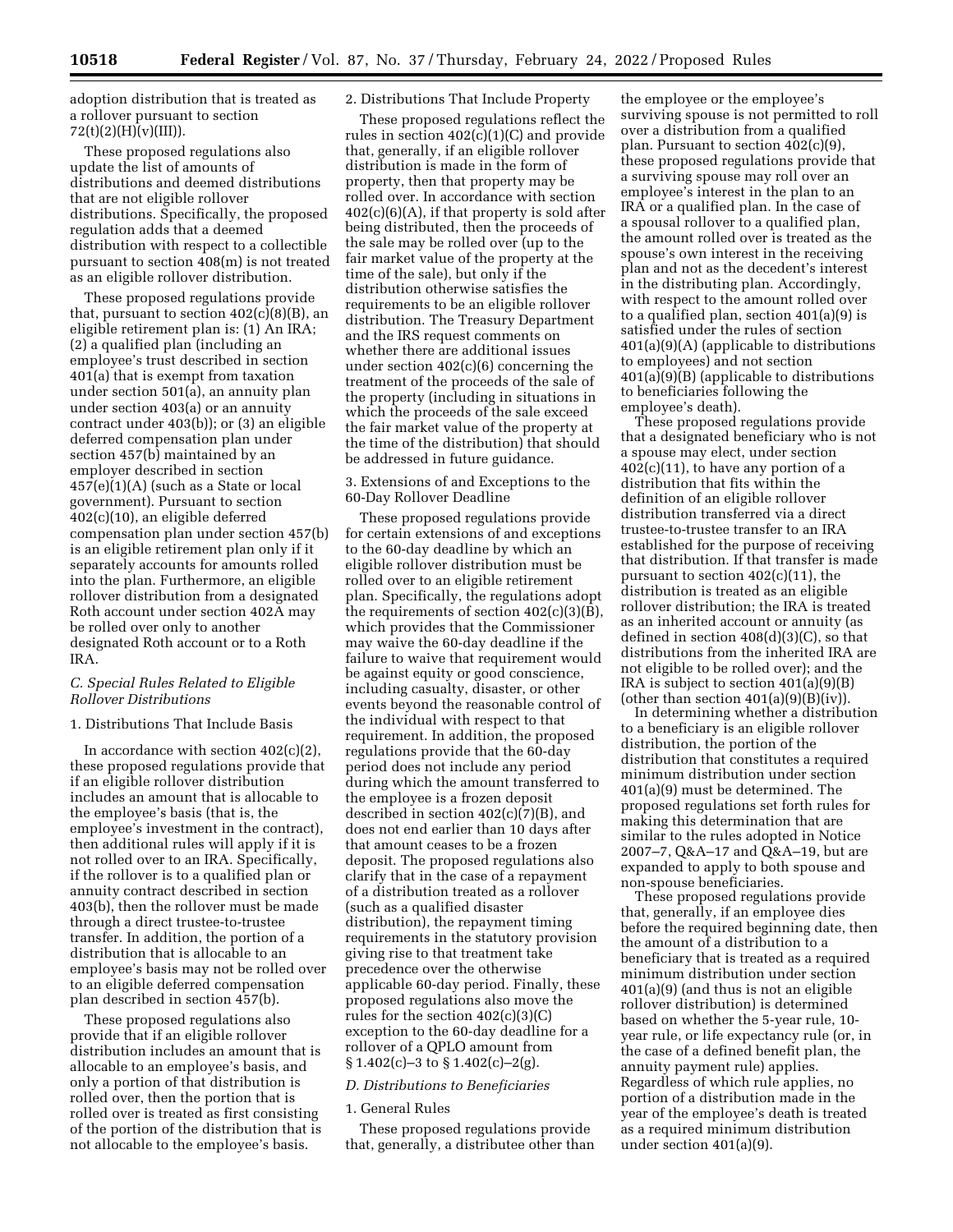If the 5-year rule applies, then no amount distributed before the fifth calendar year after the calendar year of the employee's death is treated as a required minimum distribution. In the fifth calendar year after the calendar year of the employee's death, the entire amount distributed in that year is treated as a required minimum distribution (and thus is not an eligible rollover distribution). Similarly, if the 10-year rule applies, then, generally, no amount distributed before the tenth calendar year after the calendar year of the employee's death is treated as a required minimum distribution. In the tenth calendar year after the calendar year of the employee's death, the entire amount distributed in that year is treated as a required minimum distribution (and thus is not an eligible rollover distribution).

If the employee dies on or after the required beginning date or if the life expectancy rule applies (or, in the case of a defined benefit plan, the annuity payment rule applies), then, in the first distribution calendar year for the beneficiary and for each subsequent year, the amount treated as a required minimum distribution (and thus is not an eligible rollover distribution) is determined in accordance with the rules described in Sections I.F and I.G of this Explanation of Provisions. In this situation, if the employee dies before receiving the distribution, the amount that would have otherwise been a required minimum distribution for the employee in the calendar year of the employee's death is treated as a required minimum distribution with respect to any distribution to a beneficiary of the employee. A similar rule applies if the employee's beneficiary dies before receiving the distribution for the calendar year of the beneficiary's death, so that the amount that would have otherwise been a required minimum distribution for the employee's beneficiary in the calendar year of that beneficiary's death is treated as a required minimum distribution with respect to any distribution to a beneficiary of the employee's beneficiary.

These proposed regulations provide an exception for a beneficiary to whom the 5-year rule or 10-year rule applies if that beneficiary makes the election described in Section IV of this Explanation of Provisions to have the life expectancy rule (or annuity payment rule) apply to amounts in the IRA that receives the distribution (rather than the 5-year rule or 10-year rule that applied under the distributing plan). This exception ensures that if a beneficiary makes that election, then the

portion of a distribution from the plan that is a required minimum distribution is determined in a consistent manner with respect to all amounts to which the life expectancy rule or annuity payment rule apply.

2. Special Rule for Certain Distributions to Surviving Spouses

These proposed regulations also provide for a special rule that limits the ability of a surviving spouse to use the 5-year rule or the 10-year rule to defer distributions beyond the otherwise required beginning date and then, after that date, commence annual distributions. This rule, which applies in limited circumstances, is used to determine, with respect to a distribution to the employee's surviving spouse to whom the 5-year rule or 10-year rule applies, the portion of that distribution that is treated as a required minimum distribution under section 401(a)(9) (and thus is not an eligible rollover distribution). This special rule, which treats a portion of a distribution made before the last year of the 5-year or 10 year period (whichever applies to the spouse) as a required minimum distribution, applies if: (1) The distribution is made in or after the calendar year the surviving spouse attains age 72; and (2) the surviving spouse rolls over some or all of the distribution to an eligible retirement plan under which the surviving spouse is not treated as the beneficiary of the employee. For example, this special rule applies when an employee dies at age 67, the spouse (who is age 68) elects the 10-year rule, the spouse takes a distribution in the 6th calendar year following the employee's death (the calendar year in which the spouse is age 74 and the employee would have been age 73) and the surviving spouse is rolling over a part of that distribution to the spouse's own IRA (but the rule would not apply if the distribution occurred in the calendar year that the surviving spouse attained age 71 or an earlier year).

Under this special rule, the portion of the distribution that is treated as a required minimum distribution is the cumulative total, over a span of years, of the hypothetical required minimum distribution for each year had the life expectancy rule applied (or, in the case of a defined benefit plan, had the annuity payment rule applied), reduced by any amounts actually distributed to the surviving spouse during that span of years. The span of years begins with the first applicable year (defined as the later of the calendar year in which the surviving spouse reaches age 72 and the calendar year in which the employee

would have reached age 72) and ends in the year of distribution.

In calculating the hypothetical required minimum distributions from a defined contribution plan for a calendar year under this special rule, the proposed regulations provide that an adjusted account balance is used. The adjusted account balance for a calendar year is determined by reducing the account balance that normally would be used to determine the required minimum distribution for that year by the excess (if any) of: (1) The sum of the hypothetical required minimum distributions beginning with the first applicable year and ending with the calendar year preceding the calendar year of the determination, over (2) the distributions actually made to the surviving spouse during those calendar years.

#### **III. Section 403(b) Regulations**

## *A. Section 1.403(b)–6(e)—Minimum Required Distributions for Eligible Plans*

These proposed regulations amend § 1.403(b)–6(e) to conform that paragraph (which sets forth the required minimum distribution rules for a section 403(b) contract) to the changes made to section 401(a)(9) under the SECURE Act. For example, pursuant to the change in the required beginning date under section 114 of the SECURE Act, these proposed regulations change the reference to age  $70\frac{1}{2}$  in the current regulations to the required beginning date as determined under § 1.401(a)(9)– 2(b).

These proposed regulations also amend § 1.403(b)–6(e) to provide that the exception from the applicability of section 401(a)(9)(H) for qualified annuities provided in section 401(b)(4) of the SECURE Act applies in the case of a section 403(b)(9) retirement income account even if a commercial annuity (as defined in section 3405(e)(6) of the Code) is not used, provided that all of the other requirements for the qualified annuity exception are satisfied.

### *B. Request for Comments Regarding Required Minimum Distributions From Section 403(B) Plans*

Under § 1.403(b)–6(e), the required minimum distribution rules applicable to IRAs apply to section 403(b) contracts, and, in general, the required minimum distribution rules for section 403(b) plans are applied in accordance with § 1.408–8. Thus, for example, under § 1.403(b)–6(e)(7), a required minimum distribution owed with respect to one section 403(b) contract of an individual is permitted to be distributed from another section 403(b)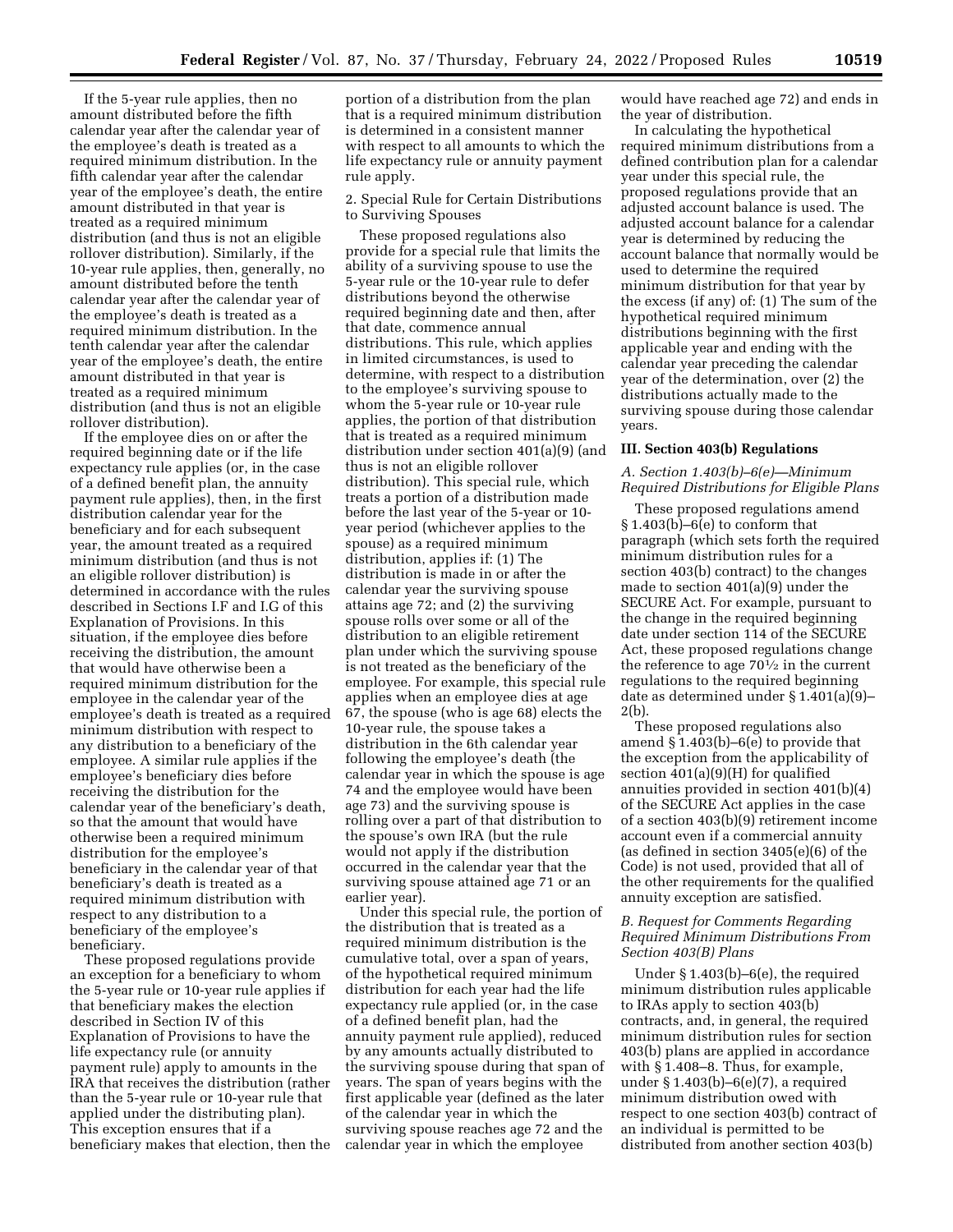contract of the same individual. Although IRA trustees are required, on Form 5498, *IRA Contribution Information,* to report to the IRS and provide to IRA owners certain information regarding required minimum distributions (such as whether a required minimum distribution is due for a year and the account balance on which the required minimum distribution will be based), Notice 2002–27, 2002–18 I.R.B. 814, provides that no reporting is required with respect to required minimum distributions from section 403(b) contracts. Accordingly, a section 403(b) plan is neither required to automatically make a required minimum distribution for a participant nor required to inform the IRS or the participant that a required minimum distribution is due or the account balance on which the distribution is based.

The required minimum distribution rules applicable to section 403(b) contracts were developed before 2007 when the section 403(b) regulations were issued and made section 403(b) plans more like employer-sponsored qualified plans rather than IRAs, including requiring employers to adopt a written plan document that describes employer responsibilities under the plan. The existing regulations also provide that section 403(b) plans determine the required beginning date in accordance with the rules applicable to qualified plans rather than the rules applicable to IRAs, and that the qualified plan rules related to the purchase of a QLAC apply to section 403(b) plans rather than the corresponding IRA rules. These proposed regulations further treat a section 403(b) plan like a qualified plan in that the distributions or deemed distributions not taken into account in determining the required minimum distribution for a calendar year are the distributions or deemed distributions described in the qualified plan rules rather than the IRA rules.

The Treasury Department and the IRS are considering additional changes to the required minimum distribution rules for section 403(b) plans so that they more closely follow the required minimum distribution rules for qualified plans. For example, under this approach, each section 403(b) plan (like each qualified plan) would be required to make required minimum distributions calculated with respect to that plan (rather than rely on the employee to request distributions from another plan in an amount that satisfies the requirement). These changes would treat similar employer-sponsored plans consistently and may facilitate

compliance with the required minimum distribution rules.

The Treasury Department and the IRS request comments on these possible changes to the required minimum distribution rules for section 403(b) plans, including: (1) Any administrative concerns; (2) any differences between the structure or administration of section 403(b) plans and of qualified plans that should be taken into account in applying the required minimum distribution rules for qualified plans to section 403(b) plans; and (3) any transition rules that would ease the implementation of these possible changes.

## **IV. Section 1.408–8—Distribution Requirements for IRAs**

These proposed regulations amend § 1.408–8 (which sets forth the required minimum distribution rules for IRAs) to implement the changes made to section 401(a)(9) under the SECURE Act. For example, pursuant to the change in the required beginning date under section 114 of the SECURE Act, these proposed regulations change the references to age 701⁄2 in the current regulations to the required beginning date as determined under § 1.401(a)(9)–2(b)(3). This change reflects that the IRA owner's required beginning date is April 1 of the calendar year after the calendar year in which the individual attains age 72 (or 701⁄2 in the case of an IRA owner born before July 1, 1949). These proposed regulations also provide that the owner of a Roth IRA is not required to begin distributions during the owner's lifetime (consistent with existing § 1.408A–6, Q&A–14 and 15).

These proposed regulations incorporate the rules in Notice 2007–7, Q&A–17 and 19 (relating to the carryover of the method of determining required minimum distributions from a distributing plan to a receiving IRA when a beneficiary is making a transfer described in section 402(c)(11)). In addition, these proposed regulations extend those rules to provide comparable treatment to a surviving spouse in light of the extension of the 5-year period to a 10-year period pursuant to section 401(a)(9)(H). Specifically, these proposed regulations provide that, if an employee dies before the employee's required beginning date after designating the employee's spouse as a beneficiary, and the surviving spouse rolls over a distribution from the qualified plan to an IRA in the name of the decedent, then any distribution method that was elected under the qualified plan also will apply to the IRA that receives the rollover. The same rule applies in the case of an IRA owner who dies before the required beginning date (so that, if the surviving spouse rolls over a distribution to an IRA in the name of the decedent, then the distribution method that was elected under the distributing IRA will also apply to the IRA that receives the rollover).

These proposed regulations also provide an exception to the rules in the preceding paragraph providing for comparable treatment between surviving spouse beneficiaries and other designated beneficiaries. Under this exception, a surviving spouse, to whom the 5-year rule or 10-year rule applies and who rolls over a distribution from a plan (or an IRA) to an IRA in the decedent's name, may elect to have distributions from the IRA that receives the rollover be subject to the life expectancy rule (rather than the 5-year rule or 10-year rule). The deadline for making this election is the deadline that would have applied for an election between the 5-year rule (or 10-year rule) and the life expectancy rule (or annuity payment rule) had the distributing plan provided for an election between those rules by the beneficiary. As described in Section II.D. of this Explanation of Provisions, if this election is made, then the portion of a distribution that is treated as the required minimum distribution also will be calculated using the life expectancy rule (or annuity payment rule).

The proposed rules described in the preceding two paragraphs also are proposed to apply to a non-spouse beneficiary who is making a transfer described in section 402(c)(11) (incorporating the rules of Notice 2007– 7, Q&A–17 and 19). Thus, for example, if an eligible designated beneficiary elects the 10-year rule and, in the seventh calendar year after the calendar year of the employee's death, that beneficiary elects for a distribution to be made in the form of a direct transfer of the employee's interest under the plan to an IRA in the name of the decedent, then the amount transferred nevertheless must be distributed by the end of the tenth calendar year following the calendar year of the employee's death. However, if the distribution is made by the end of the calendar year following the year the employee dies, then the beneficiary would be permitted to make an election to have the life expectancy rule apply under the IRA.

These new rules relating to the distribution method of the receiving IRA do not apply to a surviving spouse when that spouse is rolling over a distribution to the spouse's own account in a qualified plan or to the spouse's own IRA (because distributions would then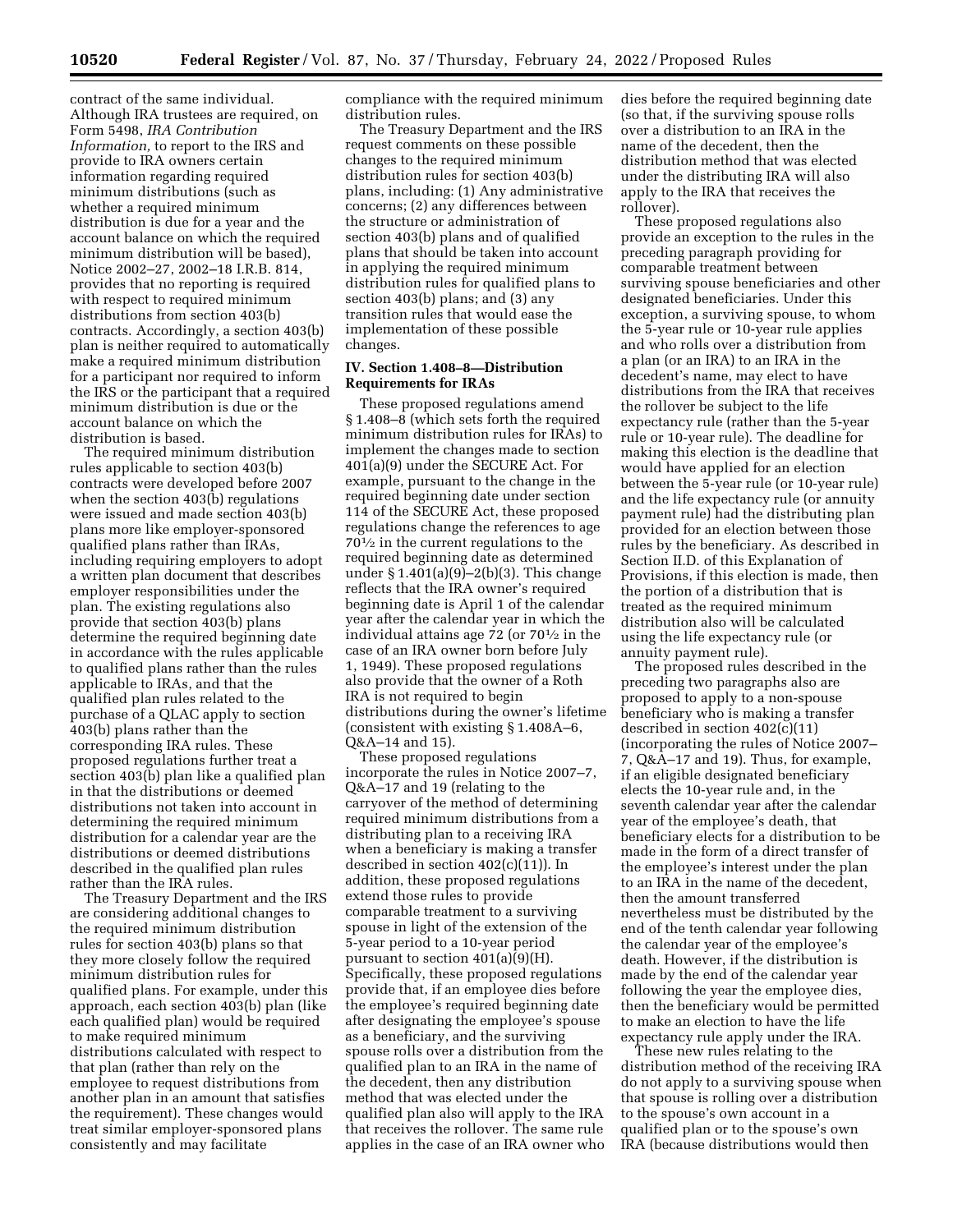be made in accordance with section 401(a)(9)(A) instead of section  $401(a)(9)(B)$ . In that case, these proposed regulations provide that the amount of the distribution treated as a required minimum distribution, and thus not eligible to be rolled over, is determined in accordance with § 1.402(c)–2(j) (including the new rule under which in certain circumstances a spouse who elects the 10-year rule is required to treat a portion of any distribution as a required minimum distribution under the life expectancy rule).

To coordinate with these rules, the proposed regulations provide a deadline for the election under which a surviving spouse may elect to treat a decedent's IRA as the spouse's own. Specifically, a surviving spouse must make that election by the later of (1) the end of the calendar year in which the surviving spouse reaches age 72, and (2) the end of the calendar year following the calendar year of the IRA owner's death. This new deadline should not disrupt the normal application of the election, because the primary purpose for not making an immediate election is for a surviving spouse who has not yet reached age 591⁄2 to take advantage of the section  $72(t)(2)(A)(ii)$  exception to the 10% additional income tax on early withdrawals made by a beneficiary. If the surviving spouse were to miss the deadline provided for in these proposed regulations, that surviving spouse still would be permitted to roll over distributions to the spouse's own IRA but would be subject to the special rule on the catch-up of hypothetical required minimum distributions described in Section II.D of this Explanation of Provisions.

These proposed regulations also provide that any beneficiary (including a non-individual beneficiary) may aggregate IRAs that are inherited from the same decedent when determining the amount that is a required minimum distribution. Thus, for example, if a trust is the beneficiary of two IRAs that are inherited from the same decedent, the trustee may aggregate those IRAs when determining the amount that is a required minimum distribution and take that aggregate amount from either one of the IRAs.

## **V. Section 1.457–6(d)—Minimum Required Distributions for Eligible Plans**

These proposed regulations delete a sentence in § 1.457–6(d) that describes section 401(a)(9), because the sentence refers to age  $70\frac{1}{2}$ , and is no longer accurate following the amendment to

the definition of required beginning date under section 114 of the SECURE Act.

## **VI. Section 54.4974–1—Excise Tax on Accumulations in Qualified Retirement Plans**

These proposed regulations provide amendments to § 54.4974–2 (which is renumbered as § 54.4974–1) to conform the rules to the changes made to section 401(a)(9) under the SECURE Act. For example, the rules for determining the required minimum distribution when the 5-year rule applies are expanded to include rules for determining the required minimum distribution when the 10-year rule applies.

These proposed regulations also provide two situations in which an automatic waiver of the excise tax applies, one of which is based on the automatic waiver in the existing regulation. The first situation in which the automatic waiver applies is when: (1) The employee (or in the case of an IRA, the IRA owner) died before the required beginning date; (2) the payee is an eligible designated beneficiary who did not make an affirmative election to use the life expectancy rule but otherwise is subject to the life expectancy rule pursuant to a plan provision or the regulatory default provision that applies in the absence of a plan provision; (3) the payee did not satisfy the required minimum distribution requirements; and (4) the payee elects for the employee's or IRA owner's entire interest to be distributed under the 10-year rule. In that case, once the payee elects the 10-year rule, the payee's required minimum distribution in the tenth calendar year following the calendar year of the employee's or IRA owner's death is the entire account balance.

The second situation in which an automatic waiver applies is in the case of an individual who had a minimum distribution requirement in a calendar year and died in that calendar year before satisfying that minimum distribution requirement. In this situation, the individual's beneficiary must satisfy the minimum distribution requirement by the end of that calendar year. However, if that beneficiary fails to satisfy the minimum distribution requirement in that calendar year, then the excise tax for the failure to take the distribution is automatically waived provided that the beneficiary satisfies that requirement no later than that beneficiary's tax filing deadline (including extensions thereof).

### **Applicability Dates**

Amended §§ 1.401(a)(9)–1 through 1.401(a)(9)–9, 1.403(b)–6(e), and 1.408– 8 are proposed to apply for purposes of determining required minimum distributions for calendar years beginning on or after January 1, 2022. Amended § 1.402(c)–2 is proposed to apply for distributions on or after January 1, 2022. Amended § 54.4974–1 is proposed to apply for taxable years beginning on or after January 1, 2022. For the 2021 distribution calendar year, taxpayers must apply the existing regulations, but taking into account a reasonable, good faith interpretation of the amendments made by sections 114 and 401 of the SECURE Act. Compliance with these proposed regulations will satisfy that requirement.

#### **Special Analyses**

These regulations are not subject to review under section 6(b) of Executive Order 12866 pursuant to the Memorandum of Agreement (April 11, 2018) between the Treasury Department and the Office of Management and Budget regarding review of tax regulations.

Pursuant to the Regulatory Flexibility Act (5 U.S.C. chapter 6), it is hereby certified that the regulations will not have a significant economic impact on a substantial number of small entities. These proposed regulations do not impose new compliance burdens and are not expected to result in economically meaningful changes in behavior relative to the existing regulations. The election described in  $\S 1.401(a)(9)-3(b)(4)(iii)$  and  $(c)(5)(iii)$  is expected to be an unusual occurrence for small entities because few individuals with benefits in retirement plans maintained by small entities are likely to make these elections. In the case of  $§ 1.401(a)(9)-4(e)(7)$ , when determining whether a designated beneficiary is disabled or chronically ill, the reporting burden is primarily on the designated beneficiary rather than the plan sponsor. In the case of  $§ 1.401(a)(9)-4(h)$ , when determining required minimum distributions in cases in which a plan participant wishes to designate a trust as beneficiary of the participant's benefit, the reporting burden is primarily on the plan participant, or the trustee of the trust named as beneficiary, to supply information rather than on the entity maintaining the retirement plan. In addition, the number of participants per plan to whom the burden applies is likely to be small. In § 1.403(b)– 3(e)(6)(ii), the recordkeeping burden with respect to section 403(b) contracts under which the pre-1987 account balance must be maintained only applies to issuers and custodians of those contracts, which generally are not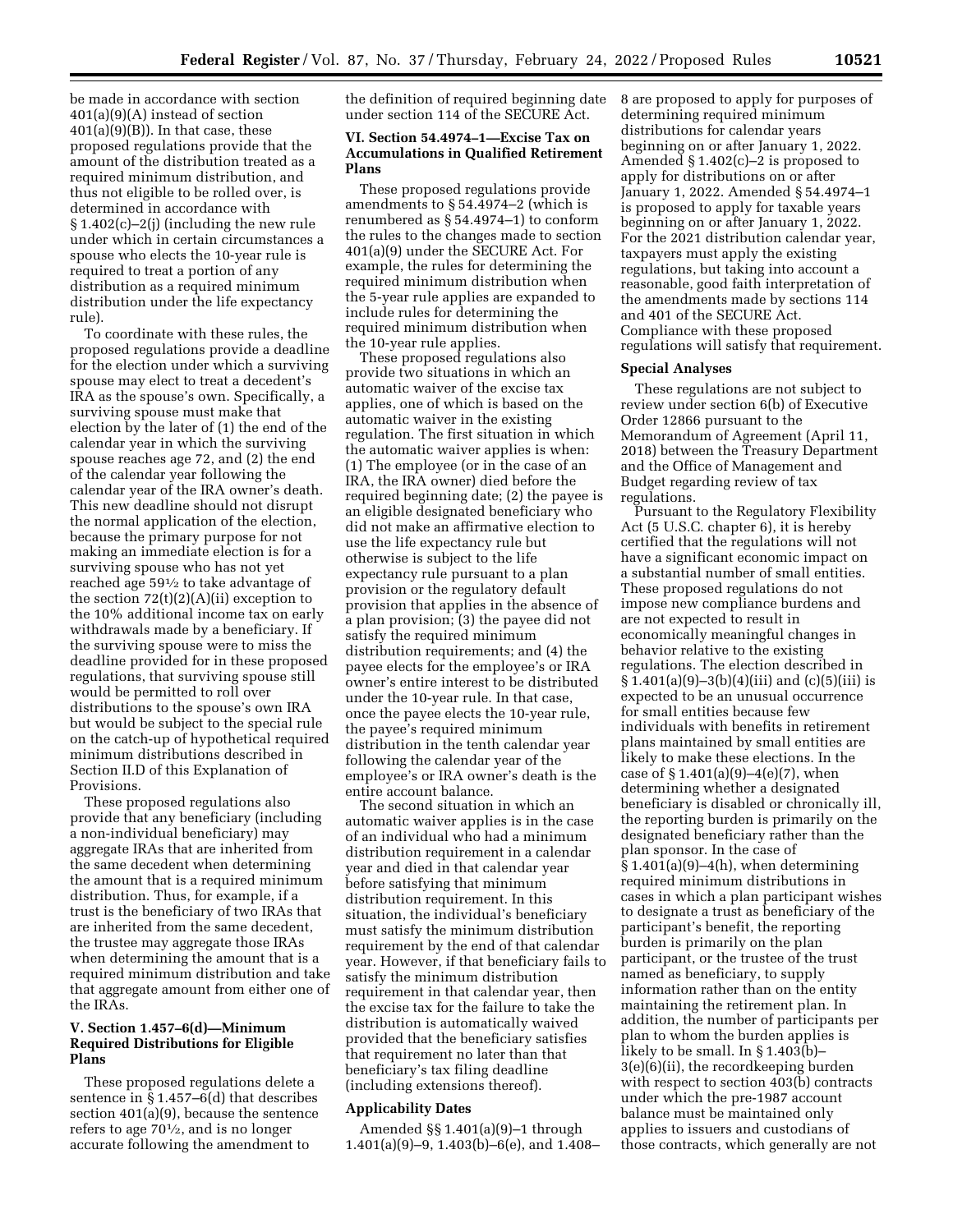small entities. Therefore, a regulatory flexibility analysis under the Regulatory Flexibility Act is not required. Treasury and IRS invite comments on the impact of these regulations on small entities. Pursuant to section 7805(f) of the Code, these proposed regulations will be submitted to the Chief Counsel for Advocacy of the Small Business Administration for comment on their

impact on small business. **Paperwork Reduction Act** 

The collection of information related to these proposed regulations under sections 401(a)(9) and 403(b) has been reviewed in accordance with the Paperwork Reduction Act (44 U.S.C. 3507) and approved by the Office of Management and Budget under control number 1545–0047.

Comments concerning the collection of information and the accuracy of estimated average annual burden and suggestions for reducing this burden should be sent to the Office of Management and Budget, Attn: Desk Officer for the Department of the Treasury, Office of Information and Regulatory Affairs, Washington, DC 20503, with copies to the Internal Revenue Service, IRS Reports Clearance Officer, SE:W:CAR:MP:T:T:SP, Washington, DC 20224. Comments on the burden associated with this collection of information must be received by April 25, 2022.

#### **Comments**

Before the proposed amendments are adopted as final regulations, consideration will be given to any comments that are submitted timely to the IRS as prescribed in this preamble under the **ADDRESSES** section. The Treasury Department and the IRS request comments on all aspects of the proposed regulations. Any electronic comments submitted, and to the extent practicable any paper comments submitted, will be made available at *[www.regulations.gov](http://www.regulations.gov)* or upon request

## **Statement of Availability of IRS Documents**

IRS Revenue Procedures, Revenue Rulings notices, and other guidance cited in this document are published in the Internal Revenue Bulletin (or Cumulative Bulletin) and are available from the Superintendent of Documents, U.S. Government Publishing Office, Washington, DC 20402, or by visiting the IRS website at *[http://www.irs.gov.](http://www.irs.gov)* 

### **Drafting Information**

The principal authors of these proposed regulations are Brandon M. Ford and Laura B. Warshawsky, of the Office of the Associate Chief Counsel (Employee Benefits, Exempt Organizations, and Employment Taxes). However, other personnel from the Treasury Department and the IRS participated in the development of the proposed regulations.

## **List of Subjects**

## *26 CFR Part 1*

Income taxes, Reporting and recordkeeping requirements.

#### *26 CFR Part 54*

Excise taxes, Pensions, Reporting and recordkeeping requirements.

### **Proposed Amendments to the Regulations**

Accordingly, 26 CFR parts 1 and 54 are proposed to be amended as follows:

#### **PART 1—INCOME TAX**

■ **Paragraph 1.** The authority citation for part 1 continues to read in part as follows:

**Authority:** 26 U.S.C. 7805, unless otherwise noted.

■ **Par. 2.** Revise sections 1.401(a)(9)-0 through 1.401(a)(9)–8 to read as follows:

### **§ 1.401(a)(9)–0 Required minimum distributions; table of contents.**

This table of contents lists the regulations relating to required minimum distributions under section 401(a)(9) of the Internal Revenue Code as follows:

*§ 1.401(a)(9)–1 Minimum distribution requirement in general.* 

(a) Plans subject to minimum distribution requirement.

(1) In general.

- (2) Participant in multiple plans.
- (3) Governmental plans.
- (b) Statutory effective date. (1) In general.
- (2) Applicability date for section
- 401(a)(9)(H).
- (3) Examples.
- (c) Required and optional plan provisions.
- (1) Required provisions.
- (2) Optional provisions.
- (d) Regulatory effective date.
- *§ 1.401(a)(9)–2 Distributions commencing during an employee's lifetime.*
- (a) Distributions commencing during an
- employee's lifetime. (1) In general.
- (2) Amount required to be distributed for a calendar year.
- (3) Distributions commencing before required beginning date.
	- (4) Distributions after death.
- (b) Determination of required beginning date.
	- (1) General rule.
	- (2) Employees born before July 1, 1949.
- (3) Required beginning date for 5-percent owner.
- (4) Uniform required beginning date.
- *§ 1.401(a)(9)–3 Death before required beginning date.* 
	- (a) In general.
	- (b) Distribution requirements in the case of
- a defined benefit plan.
- (1) In general.
- (2) 5-year rule.
- (3) Annuity payments.
- (4) Determination of which rule applies.
- (c) Distributions in the case of a defined
- contribution plan. (1) In general.
- (2) 5-year rule.
- (3) 10-year rule.
- (4) Life expectancy payments.
- (5) Determination of which rule applies.
- (d) Permitted delay for surviving spouse beneficiaries.
- (e) Distributions that commence after
- surviving spouse's death.
- (1) In general.
- (2) Remarriage of surviving spouse.
- (3) When distributions are treated as
- having begun to surviving spouse.
- *§ 1.401(a)(9)–4 Determination of the designated beneficiary.*
- (a) Beneficiary designated under the plan.
- (1) In general.
- (2) Entitlement to employee's interest in the plan.
- (3) Specificity of beneficiary designation. (4) Affirmative and default elections of
- designated beneficiary.
- (b) Designated beneficiary must be an individual.
	- (c) Rules for determining beneficiaries.
- (1) Time period for determining the beneficiary.
	- (2) Circumstances under which a
- beneficiary is disregarded as a beneficiary of the employee.
	- (3) Examples.
- (d) Application of beneficiary designation rules to surviving spouse.

(e) Eligible designated beneficiaries.

- (1) In general.
- (2) Multiple designated beneficiaries.
- (3) Determination of age of majority.
- (4) Disabled individual.
- (5) Chronically ill individual.
- (6) Individual not more than 10 years younger than the employee.
- (7) Documentation requirements for
- disabled or chronically ill individuals. (8) Applicability of definition of eligible
- designated beneficiary to beneficiary of
- surviving spouse.

(6) Examples.

trust.

trust.

multi-beneficiary trust.

- (9) Examples.
- (f) Special rules for trusts.
- (1) Look-through of trust to determine

(5) Identifiability of trust beneficiaries.

(g) Applicable multi-beneficiary trusts. (1) General definition of an applicable

(2) Type I applicable multi-beneficiary

(3) Type II applicable multi-beneficiary

- designated beneficiaries. (2) Trust requirements.
- (3) Trust beneficiaries treated as
- beneficiaries of the employee. (4) Multiple trust arrangements.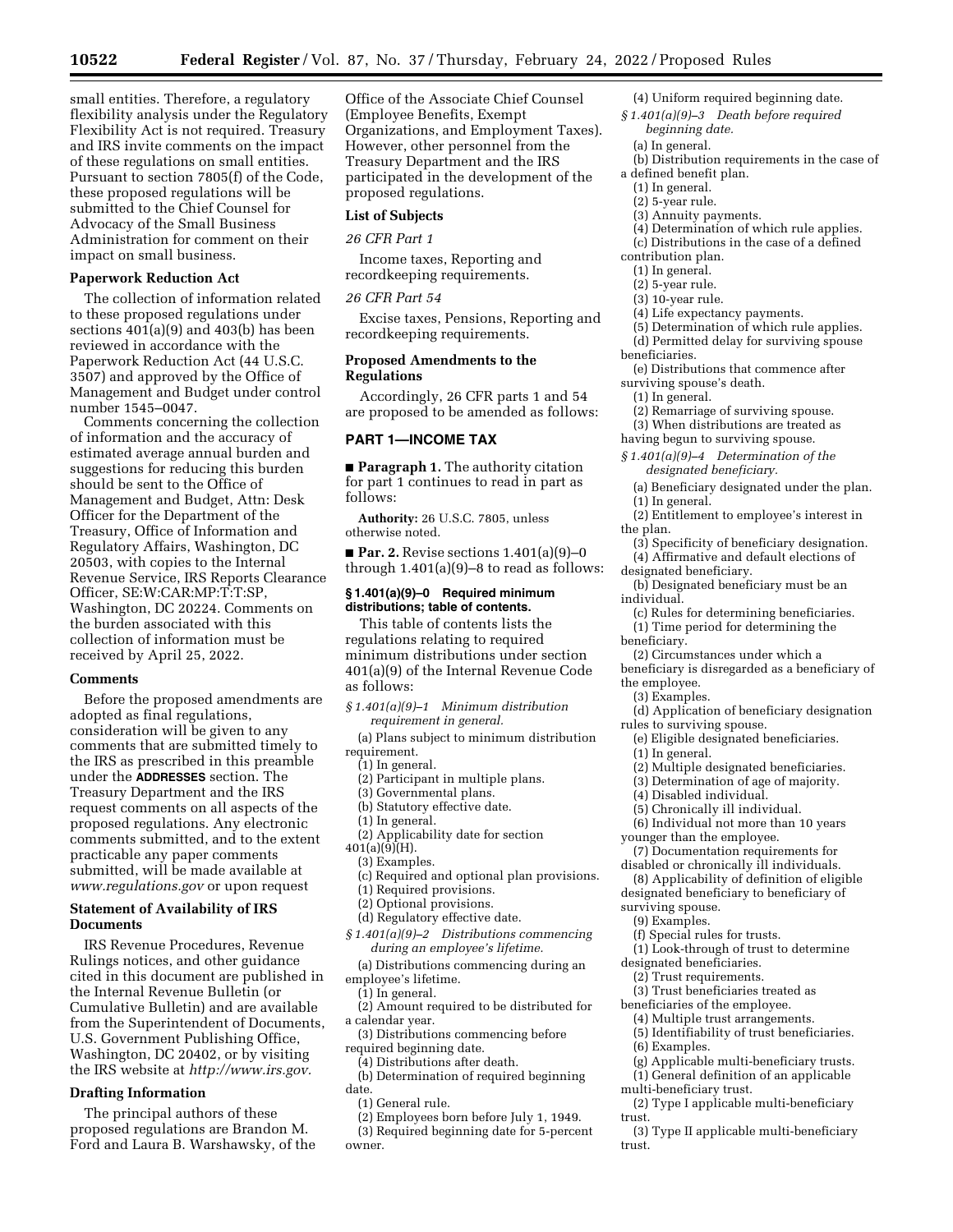(1) Generally not treated as distribution. (2) Account balance decreased after

(d) Treatment of transfer under transferee

(1) Separate application of section 401(a)(9)

(2) Separate accounting requirements. (b) Application of consent requirements.

(1) Continued treatment of spouse.

(e) Application of section 401(a)(9) pending determination of whether a domestic relations order is a QDRO is being made. (f) Application of section 401(a)(9) when insurer is in state delinquency proceedings. (g) In-service distributions required to

(h) TEFRA section 242(b) elections.

(2) Application of section 242(b) election

(3) Application of section 242(b) election

(4) Revocation of section 242(b) election. *§ 1.401(a)(9)–9 Life expectancy and distribution period tables.* 

(d) Joint and Last Survivor Table.

(2) Application to life expectancies that

accounts described in section 403(b) are

subject to required minimum distribution rules. See § 1.403(b)–6(e) for the distribution rules applicable to these annuity contracts and custodial accounts. Under section 408(a)(6) and 408(b)(3), individual retirement accounts and individual retirements annuities (collectively, IRAs) are subject to required minimum distribution rules.

See § 1.408–8 for the minimum distribution rules applicable to IRAs and § 1.408A–6 for the minimum distribution rules applicable to Roth IRAs under section 408A. Under section

**§ 1.401(a)(9)–1 Minimum distribution** 

(a) *Plans subject to minimum distribution requirement*—(1) *In general.*  Under section 401(a)(9), all stock bonus, pension, and profit-sharing plans qualified under section 401(a) and annuity contracts described in section 403(a) are subject to required minimum distribution rules. See this section and §§ 1.401(a)(9)–2 through 1.401(a)(9)–9 for the distribution rules applicable to these plans. Under section 403(b)(10), annuity contracts and custodial

(e) Treatment of spinoff or merger. *§ 1.401(a)(9)–8 Special rules.*  (a) Use of separate accounts

transfer.

for beneficiaries.

(c) Definition of spouse. (d) Treatment of QDROs.

(2) Separate accounts. (3) Other situations.

satisfy section 401(a)(9).

(1) In general.

(a) In general. (b) Single Life Table. (c) Uniform Life Table.

(e) Mortality rates. (f) Applicability dates. (1) In general.

may not be recalculated.

**requirement in general.** 

after transfer.

after rollover.

plan.

- (h) Documentation requirements for trusts. (1) General rule.
- (2) Required minimum distributions while employee is still alive.
- (3) Required minimum distributions after death.

(4) Relief for discrepancy between trust instrument and employee certifications or earlier trust instruments.

- *§ 1.401(a)(9)–5 Required minimum distributions from defined contribution plans.* 
	- (a) General rules.

(1) In general.

- (2) Distribution calendar year.
- (3) Time for distributions.
- (4) Minimum distribution incidental benefit requirement.

(5) Annuity contracts.

(6) Impact of additional distributions in

prior years.

- (b) Determination of account balance.
- (1) General rule.
- (2) Adjustment for subsequent allocations. (3) Adjustment for subsequent

distributions.

- (4) Exclusion for QLAC contract.
- (5) Treatment of rollovers.
- (c) Determination of applicable
- denominator during employee's lifetime.
- (1) General rule.
- (2) Spouse is sole beneficiary.
- (d) Applicable denominator after

employee's death.

- (1) Death on or after the employee's
- required beginning date. (2) Death before an employee's required

beginning date.

- (3) Remaining life expectancy.
- (e) Distribution of employee's entire

interest required.

(1) In general.

- (2) 10-year limit for designated beneficiary
- who is not an eligible designated beneficiary. (3) 10-year limit following death of eligible
- designated beneficiary.
- (4) 10-year limit after minor child of the employee reaches age of majority.
- (5) Life expectancy limit for older eligible designated beneficiaries.

(f) Rules for multiple designated beneficiaries.

(1) Determination of applicable denominator.

- (2) Determination of when entire interest is required to be distributed.
- (g) Treatment of nonvested amounts. (h) Distributions taken into account.
- *§ 1.401(a)(9)–6 Required minimum distributions for defined benefit plans and annuity contracts.* 
	- (a) Defined benefit plans.
	- (1) In general.
- (2) Definition of life annuity.
- (3) Annuity commencement.
- (4) Single-sum distributions.
- (5) Death benefits.
- (6) Separate treatment of separate
- identifiable components.
- (7) Additional guidance.
- (b) Application of incidental benefit
- requirement.
	- (1) Life annuity for employee.
	- (2) Joint and survivor annuity.
	- (3) Period certain and annuity features.
- (4) Deemed satisfaction of incidental benefit rule.
- (c) Period certain annuity.
- (1) Distributions commencing during the employee's life.
- (2) Distributions commencing after the employee's death.
- (d) Use of annuity contract.
- (e) Treatment of additional accruals.
- (1) General rule.
- (2) Administrative delay.
- (f) Treatment of nonvested benefits.
- (g) Requirement for actuarial increase.
- (1) General rule.
- (2) Nonapplication to 5-percent owners.
- (3) Nonapplication to governmental and
- church plans.
- (h) Amount of actuarial increase.
- (1) In general.
- (2) Actuarial equivalence basis.
- (3) Coordination with section 411 actuarial increase.
- (i) [Reserved].
- (j) Distributions restricted pursuant to section 436.
- (1) General rule.
- (2) Payments restricted under section 436(d)(3).
- (3) Payments restricted under section 436(d)(1) or (2).
	- (k) Treatment of early commencement. (1) General rule.
- 
- (2) Joint and survivor annuity, nonspouse beneficiary.
	- (3) Limitation on period certain.
- (l) Early commencement for surviving spouse.
- (m) Determination of entire interest under annuity contract.
	- (1) General rule.
	- (2) Entire interest.
	- (3) Exclusions.
	- (4) Examples.
	- (n) Change in annuity payment period.
	- (1) In general.
	- (2) Reannuitization.
	- (3) Conditions.
	- (4) Examples.

companies.

(6) Definitions. (7) Examples.

(1) In general. (2) Age of majority.

annuity contract.

plan.

plan.

(p) Payments to children.

(2) Limitations on premiums.

(4) Rules of application.

- (o) Increase in annuity payments.
- (1) General rules.
- (2) Eligible cost of living index.
- (3) Additional permitted increases for

certain annuity contracts purchased from insurance companies.

(5) Additional permitted increases for annuity payments from a qualified trust.

(4) Additional permitted increases for all annuity contracts purchased from insurance

(q) Qualifying longevity annuity contract. (1) Definition of qualifying longevity

(3) Payments after death of the employee.

(b) Treatment of rollover by receiving plan. (c) Treatment of transfer under transferor

*§ 1.401(a)(9)–7 Rollovers and transfers.*  (a) Treatment of rollover from distributing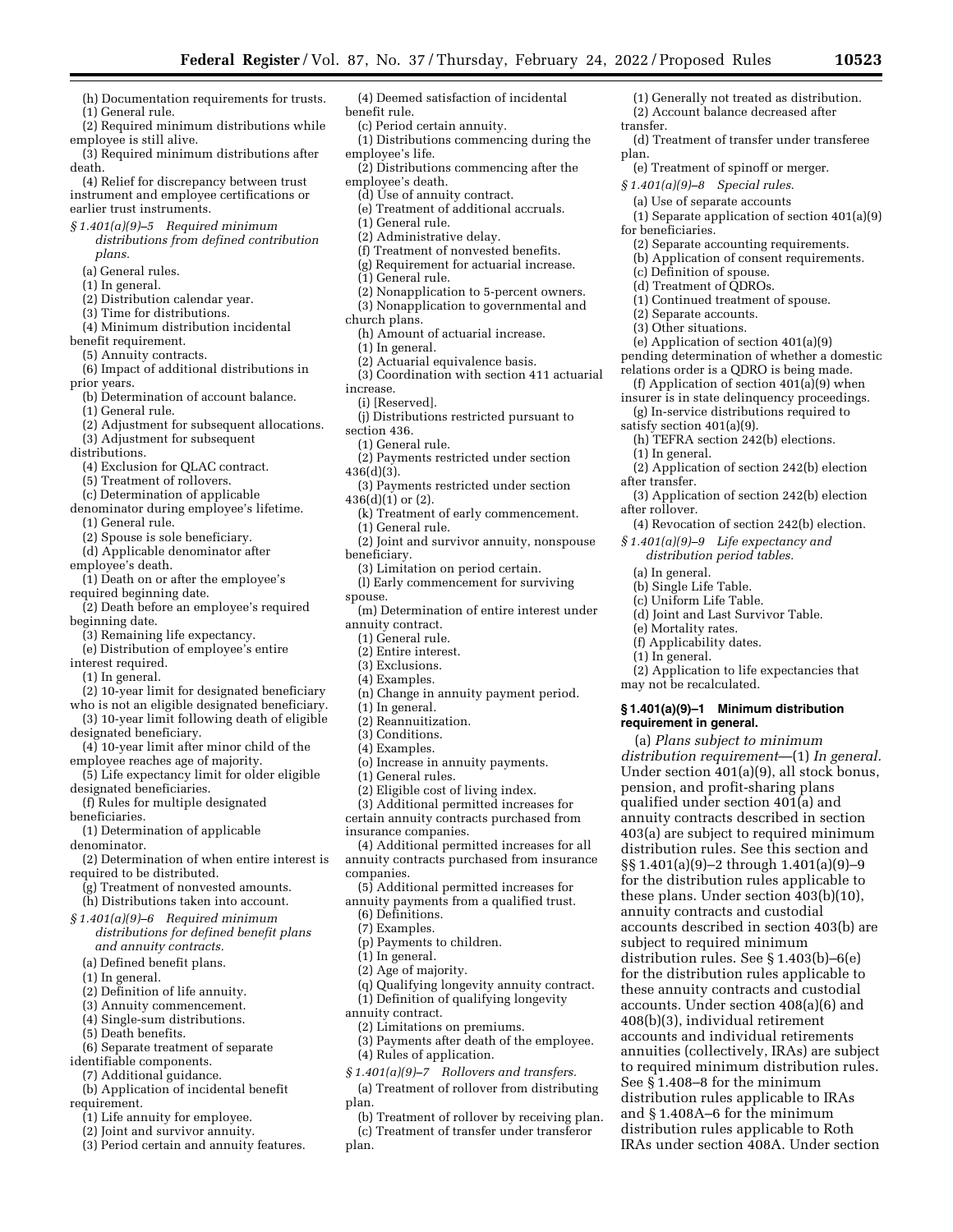457(d)(2), eligible deferred compensation plans described in section 457(b) for employees of taxexempt organizations or employees of State and local governments are subject to required minimum distribution rules. See § 1.457–6(d) for the minimum distribution rules applicable to those eligible deferred compensation plans.

(2) *Participant in multiple plans.* If an employee is a participant in more than one plan, the plans in which the employee participates are not permitted to be aggregated for purposes of testing whether the distribution requirements of section 401(a)(9) are met. Thus, the distribution of the benefit of the employee under each plan must separately meet the requirements of section 401(a)(9). For this purpose, a plan described in section 414(k) is treated as two separate plans, a defined contribution plan to the extent benefits are based on an individual account and a defined benefit plan with respect to the remaining benefits.

(3) *Governmental plans.* A governmental plan (within the meaning of section 414(d)), or an eligible governmental plan described in § 1.457– 2(f), is treated as having complied with section 401(a)(9) if the plan complies with a reasonable, good faith interpretation of section 401(a)(9). Thus, the terms of a governmental plan that reflect a reasonable, good faith interpretation of section 401(a)(9) do not have to provide that distributions will be made in accordance with this section and §§ 1.401(a)(9)–2 through 1.401(a)(9)–9. Similarly, a governmental plan may apply the rules of section 401(a)(9)(F) using the rules of 26 CFR 1.401(a)(9)–6, Q&A–15 (revised as of April 1, 2021).

(b) *Statutory effective date*—(1) *In general.* The distribution rules of section 401(a)(9) generally apply to all account balances and benefits in existence on or after January 1, 1985.

(2) *Applicability date for section 401(a)(9)(H)*—(i) *General effective date.*  Except as provided in this paragraph (b), section 401(a)(9)(H) applies with respect to employees who die on or after January 1, 2020. However, in the case of a governmental plan (as defined in section 414(d)), section 401(a)(9)(H) applies with respect to employees who die on or after January 1, 2022.

(ii) *Delayed applicability date for collectively bargained plans*—(A) *General rule.* In the case of a plan maintained pursuant to one or more collective bargaining agreements between employee representatives and one or more employers ratified before December 20, 2019 (the date of enactment of the Further Consolidated

Appropriations Act, Pub. L. 116–94, 133 Stat. 2534 (2019)), section 401(a)(9)(H) generally applies with respect to employees who die on or after January 1, 2022.

(B) *Earlier application if agreements terminate.* Notwithstanding paragraph  $(b)(2)(ii)(A)$  of this section, section 401(a)(9)(H) applies to a plan maintained pursuant to one or more collective bargaining agreements with respect to employees who die in 2020 or 2021 if—

(*1*) The year in which the employee dies begins after the date on which the last of the collective bargaining agreements described in paragraph  $(b)(2)(ii)(A)$  of this section terminates (determined without regard to any extension thereof to which the parties agreed on or after December 20, 2019), and

(*2*) Section 401(a)(9)(H) would apply with respect to the employee under the rules of paragraph (b)(2)(i) of this section.

(C) *Rules of application.* For purposes of this paragraph (b)(2)(ii)—

(*1*) A plan is treated as maintained pursuant to one or more collective bargaining agreements only if the plan constitutes a collectively bargained plan under the rules of  $\S 1.436-1(a)(5)(ii)(B)$ , and

(*2*) Any plan amendment made pursuant to a collective bargaining agreement that amends the plan solely to conform to the requirements of section 401(a)(9)(H) is not treated as a termination of the collective bargaining agreement.

(iii) *Applicability upon death of designated beneficiary*—(A) *In general.*  Except as otherwise provided in this paragraph (b)(2)(iii), if an employee who died before the effective date described in paragraph (b)(2)(i) or (ii) of this section (whichever applies to the plan) has only one designated beneficiary and that beneficiary dies on or after that effective date, then, upon the death of the designated beneficiary, section 401(a)(9)(H) applies with respect to any beneficiary of the employee's designated beneficiary. Section 401(b)(5) of Division O of the Further Consolidated Appropriations Act (known as the SECURE Act), provides that, if an employee dies before the effective date, then a designated beneficiary of an employee is treated as an eligible designated beneficiary. Accordingly, once the rules of section 401(a)(9)(H) apply with respect to the employee's designated beneficiary, the rules of section 401(a)(9)(H)(iii) (requiring full distribution of the employee's interest within 10 years after the death of an

eligible designated beneficiary) apply upon the designated beneficiary's death.

(B) *Employee with multiple designated beneficiaries.* If an employee described in paragraph (b)(2)(iii)(A) of this section has more than one designated beneficiary, then whether section 401(a)(9)(H) applies is determined based on the date of death of the oldest of the employee's designated beneficiaries. Thus, section 401(a)(9)(H) will apply upon the death of the oldest of the employee's designated beneficiaries if that designated beneficiary is still alive on or after the effective date of section 401(a)(9)(H) for the plan as determined under the rules of paragraph (b)(2)(i) or (ii) of this section.

(C) *Surviving spouse of the employee dies before employee's required beginning date.* If an employee described in paragraph (b)(2)(iii)(A) of this section dies before the employee's required beginning date and the employee's surviving spouse is waiting to begin distributions until the year for which the employee would have been required to begin distributions pursuant to section  $401(a)(9)(B)(iv)$ , then, in applying the rules of this paragraph (b)(2)(iii), the surviving spouse is treated as the employee. Thus, for example, if an employee with a required beginning date of April 1, 2025, names the employee's surviving spouse as the sole beneficiary of the employee's interest in the plan, both the employee and the employee's surviving spouse die before the effective date of section 401(a)(9)(H) for the plan, and that spouse's designated beneficiary dies on or after that effective date, then section 401(a)(9)(H) applies with respect to the surviving spouse's designated beneficiary upon the death of that designated beneficiary.

(iv) *Qualified annuity exception*—(A) *In general.* Section 401(a)(9)(H) does not apply to a commercial annuity (as defined in section 3405(e)(6))—

(*1*) That is a binding annuity contract in effect as of December 20, 2019;

(*2*) Under which payments satisfy the requirements of 26 CFR 1.401(a)(9)–1 through  $1.401(a)(9)-9$  (revised as of April 1, 2020); and

(*3*) That satisfies the irrevocability requirements of paragraph  $(b)(2)(iv)(B)$ of this section.

(B) *Irrevocability requirements applicable to annuity contract.* A contract satisfies the requirements of this paragraph  $(b)(2)(iv)(B)$  if the employee has made an irrevocable election before December 20, 2019, as to the method and amount of annuity payments to the employee and any designated beneficiary.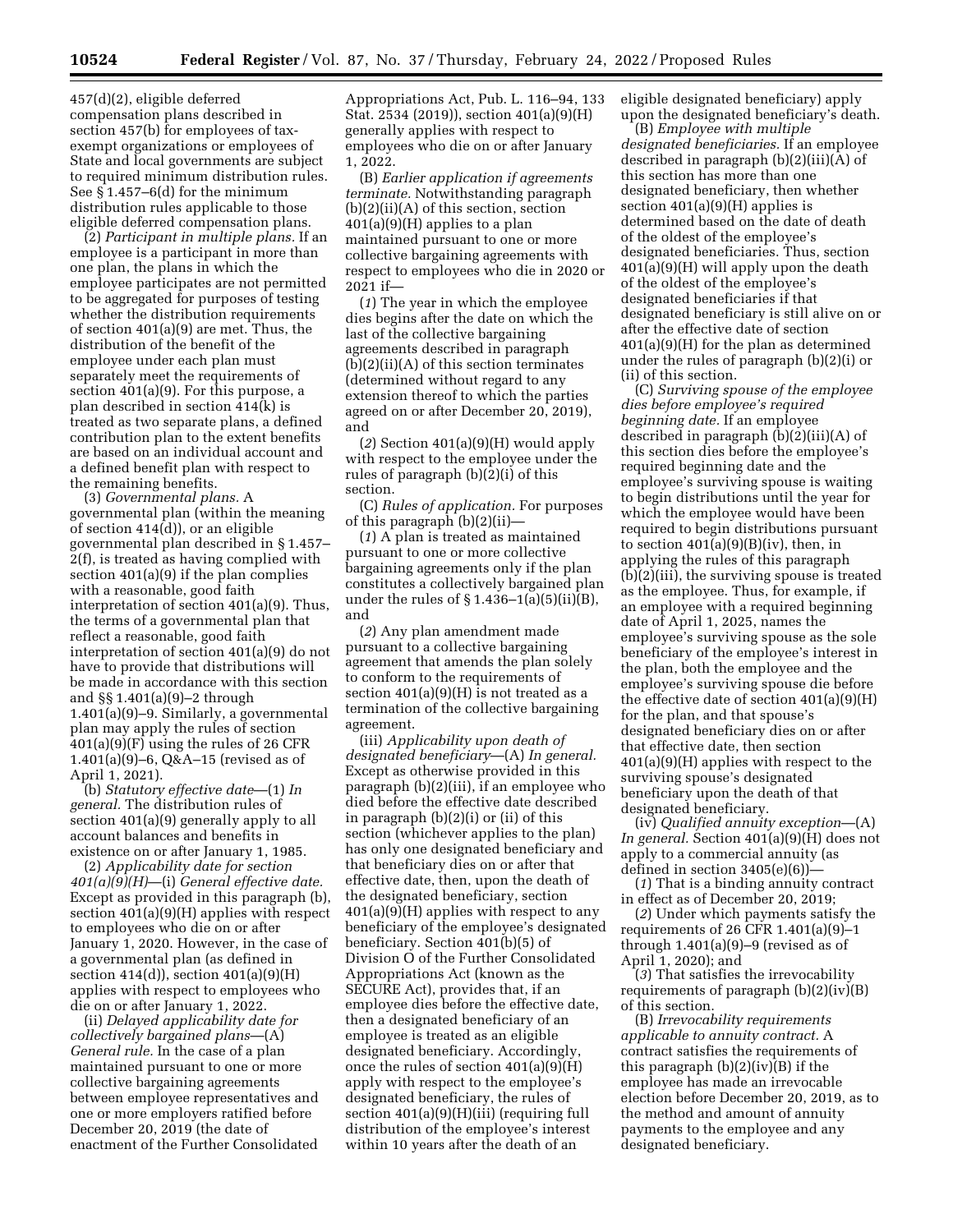(3) *Examples.* The following examples illustrate the effective date requirements of this paragraph (b).

(i) *Example 1.* Employer M maintains a defined contribution plan, Plan X. Employee A died in 2017, at the age of 68, and designated A's 40-year-old nondisabled, non-chronically ill son, B, as the sole beneficiary of A's interest in Plan X. Pursuant to a plan provision in Plan X, B elected to take distributions over B's life expectancy under section 401(a)(9)(B)(iii). B dies in 2024, after the effective date of section 401(a)(9)(H). Because section 401(b)(5) of the SECURE Act treats B as an eligible designated beneficiary, the rules of section  $401(a)(9)(H)(iii)$  apply to B's beneficiaries. Therefore, A's remaining interest in Plan X must be distributed by the end of 2034 (within 10 years of B's death).

(ii) *Example 2.* The facts are the same as in *Example 1* in paragraph (b)(3)(i) of this section except that B died in 2019. Because A's designated beneficiary died before the effective date of section 401 of the SECURE Act, the rules of section  $401(a)(9)(H)$  do not apply to B's beneficiaries.

(iii) *Example 3.* The facts are the same as in *Example 1* in paragraph (b)(3)(i) of this section except that, pursuant to a provision in Plan X, B elected the 5-year rule under section 401(a)(9)(B)(ii). Accordingly, A's entire interest is required to be distributed by the end of 2022. Because A died before January 1, 2020, section 401(a)(9)(H) does not apply with respect to B. Therefore, section 401(a)(9)(H)(i)(I) does not extend B's election to a 10-year period. Although B's election requires A's entire interest to be distributed by the end of 2022, the enactment of section 401(a)(9)(I)(iii)(II) (permitting disregard of 2020 when the 5-year period applies) permits distribution of A's entire interest in the plan to be delayed until the end of 2023.

(iv) *Example 4.* The facts are the same as in *Example 1* in paragraph (b)(3)(i) of this section except that A designates a see-through trust that satisfies the requirements of  $\S 1.401(a)(9)-4(f)(2)$  as the sole beneficiary of A's interest in Plan X. All of the trust beneficiaries are alive as of January 1, 2020. The oldest of the trust beneficiaries, C, dies in 2022. Because section 401(b)(5) of the SECURE Act treats C as an eligible designated beneficiary, the rules of section  $401(a)(9)(H)(iii)$  apply to the other trust beneficiaries. Thus, if the death of the oldest beneficiary is not disregarded under the rules of § 1.401(a)(9)–5(f)(2)(ii), A's remaining interest in Plan X must be distributed by the end of 2032 (within 10 years of C's death).

(v) *Example 5.* The facts are the same as in *Example 4* in paragraph (b)(3)(iv) of this section except that C dies in 2019. Because the oldest designated beneficiary died before January 1, 2020, the rules of section 401(a)(9)(H) do not apply to any of the other trust beneficiaries.

(vi) *Example 6.* The facts are the same as in *Example 1* in paragraph (b)(3)(i) of this section except that B elected to purchase an annuity that pays over B's lifetime with a 15-year certain period starting in the calendar year following the calendar year of A's death. Because B died after the effective date of section 401(a)(9)(H), the rules of section 401(a)(9)(H)(iii) apply, and accordingly, the annuity may not provide distributions any later than the end of 2034.

(c) *Required and optional plan provisions*—(1) *Required provisions.* In order to satisfy section 401(a)(9), a plan must include the provisions described in this paragraph (c)(1) reflecting section 401(a)(9). First, a plan generally must set forth the statutory rules of section 401(a)(9), including the incidental death benefit requirement in section  $401(a)(9)(G)$ . Second, a plan must provide that distributions will be made in accordance with this section and §§ 1.401(a)(9)–2 through 1.401(a)(9)–9. A plan document also must provide that the provisions reflecting section 401(a)(9) override any distribution options in a plan inconsistent with section 401(a)(9). A plan also must include any other provisions reflecting section 401(a)(9) that are prescribed by the Commissioner in revenue rulings, notices, and other guidance published in the Internal Revenue Bulletin. See § 601.601(d) of this chapter.

(2) *Optional provisions.* A plan may also include optional provisions governing plan distributions that do not conflict with section 401(a)(9). For example, a defined benefit plan may include a provision described in § 1.401(a)(9)–3(b)(4)(ii) (requiring that the 5-year rule apply to an employee who has a designated beneficiary). Similarly, a defined contribution plan may provide for an election by an eligible designated beneficiary as described in § 1.401(a)(9)–3(c)(5)(iii).

(d) *Regulatory effective date*—This section and §§ 1.401(a)(9)–2 through 1.401(a)(9)–9 apply for purposes of determining required minimum distributions for calendar years beginning on or after January 1, 2022. For earlier calendar years, the rules of 26 CFR 1.401(a)(9)–1 through

1.401(a)(9)–9 (revised as of April 1, 2021) apply.

#### **§ 1.401(a)(9)–2 Distributions commencing during an employee's lifetime.**

(a) *Distributions commencing during an employee's lifetime*—(1) *In general.*  In order to satisfy section  $401(a)(9)(A)$ , the entire interest of each employee must be distributed to the employee not later than the required beginning date, or must be distributed, beginning not later than the required beginning date, over the life of the employee or the joint lives of the employee and a designated beneficiary or over a period not extending beyond the life expectancy of the employee or the joint life and last survivor expectancy of the employee and the designated beneficiary. Under section 401(a)(9)(G), lifetime distributions must satisfy the incidental death benefit requirements of § 1.401– 1(b)(1).

(2) *Amount required to be distributed for a calendar year.* The amount required to be distributed for each calendar year in order to satisfy section  $401(a)(9)(A)$  and  $(G)$  generally depends on whether the amount to be distributed is from an individual account under a defined contribution plan or is an annuity payment from a defined benefit plan or under an annuity contract. For the method of determining the required minimum distribution in accordance with section  $401(a)(9)(A)$  and (G) from an individual account under a defined contribution plan, see § 1.401(a)(9)–5. For the method of determining the required minimum distribution in accordance with section 401(a)(9)(A) and (G) in the case of annuity payments from a defined benefit plan or under an annuity contract, see  $\S 1.401(a)(9)-6$ .

(3) *Distributions commencing before required beginning date*—(i) *In general.*  Lifetime distributions made before the employee's required beginning date for calendar years before the employee's first distribution calendar year, as defined in § 1.401(a)(9)–5(a)(2)(ii), need not be made in accordance with section 401(a)(9). However, if distributions commence before the employee's required beginning date under a particular distribution option (such as in the form of an annuity) and, under the terms of that distribution option, distributions to be made for the employee's first distribution calendar year (or any subsequent calendar year) will fail to satisfy section 401(a)(9), then the distribution option fails to satisfy section 401(a)(9) at the time distributions commence.

(ii) *Date distributions are treated as having begun.* Except as otherwise provided in paragraph (a)(3)(iii) of this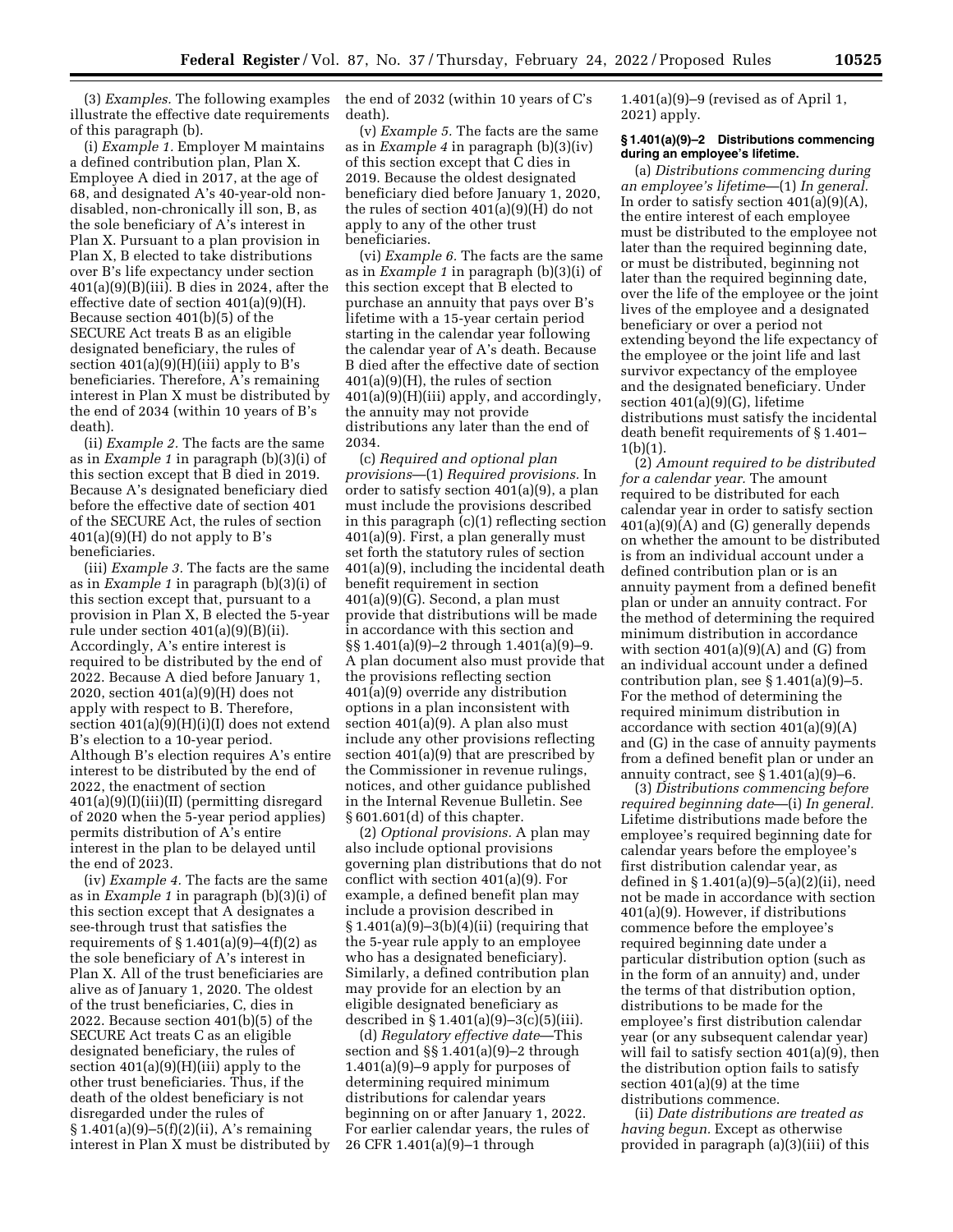section and § 1.401(a)(9)–6(j), distributions to the employee are not treated as having begun in accordance with section  $401(a)(9)(A)(ii)$  until the employee's required beginning date, as determined in accordance with paragraph  $(b)(1)$ ,  $(2)$ , or  $(3)$  of this section, whichever applies to the employee. The preceding sentence applies even if the employee has received distributions before the employee's required beginning date (either pursuant to plan terms that require distributions to begin by an earlier date or pursuant to the employee's election). Thus, even if payments have been made before the employee's required beginning date, the rules of § 1.401(a)(9)–3 will apply if the employee dies before that date. For example, if A is an employee who retires in 2023, the calendar year A attains age 71, and begins receiving installment distributions from a profitsharing plan over a period not exceeding the joint life and last survivor expectancy of A and A's spouse, benefits are not treated as having begun in accordance with section 401(a)(9)(A)(ii) until April 1, 2025 (the April 1 following the calendar year in which A attains age 72). Consequently, if A dies before April 1, 2025 (A's required beginning date), distributions after A's death must be made in accordance with section  $401(a)(9)(B)(ii)$ or (iii) and (iv) and § 1.401(a)(9)–3 (addressing payments to beneficiaries in cases in which required distributions have not begun), and not section 401(a)(9)(B)(i) (addressing payments to beneficiaries in cases in which required distributions have begun). This is the case without regard to whether, before A's death, the plan distributed the minimum distribution for the first distribution calendar year (as defined in  $§ 1.401(a)(9) - 5(a)(2)(ii)$ .

(iii) *Exception for uniform required beginning date.* If a plan provides, in accordance with paragraph (b)(4) of this section, that the required beginning date for purposes of section 401(a)(9) for all employees is April 1 of the calendar year following the calendar year described in paragraph (b)(1)(i) or (b)(2)(i)(A) of this section (whichever applies to the employee), without regard to whether the employee is a 5-percent owner, then an employee who dies on or after the required beginning date determined under the plan terms is treated as dying after distributions have begun in accordance with section 401(a)(9)(A)(ii) (even if the employee dies before the April 1 following the calendar year in which the employee retires).

(4) *Distributions after death.* Section 401(a)(9)(B)(i) provides that, if the distribution of the employee's interest has begun in accordance with section 401(a)(9)(A)(ii), and the employee dies before the employee's entire interest has been distributed to the employee, the remaining portion of the employee's interest must be distributed at least as rapidly as under the distribution method being used under section  $401(a)(9)(A)(ii)$  as of the date of the employee's death. For the method of determining the required minimum distribution in accordance with section 401(a)(9)(B)(i) from an individual account under a defined contribution plan, see  $\S 1.401(a)(9)-5$ . In the case of annuity payments from a defined benefit plan or under an annuity contract, see § 1.401(a)(9)–6.

(b) *Determination of required beginning date*—(1) *General rule.* Except as otherwise provided in this paragraph (b), the employee's required beginning date (within the meaning of section 401(a)(9)(C)) is April 1 of the calendar year following the later of—

(i) The calendar year in which the employee attains age 72; and

(ii) The calendar year in which the employee retires from employment with the employer maintaining the plan.

(2*) Employees born before July 1, 1949*—(i) *Prior law general rule.* With respect to an employee who was born before July 1, 1949, except as otherwise provided in this paragraph (b), the employee's required beginning date is April 1 of the calendar year following the later of—

(A) The calendar year in which the employee attains age 701⁄2; and

(B) The calendar year in which the employee retires from employment with the employer maintaining the plan.

(ii) *Attainment of age 701⁄2.* An employee attains age  $70\frac{1}{2}$  as of the date six calendar months after the 70th anniversary of the employee's birth. For example, if the date of birth of an employee who retired in 2013 was June 30, 1943, the 70th anniversary of the employee's birth was June 30, 2013 and the employee attained age 701⁄2 on December 30, 2013. Consequently, the employee's required beginning date was April 1, 2014. However, if the employee's date of birth was July 1, 1943, the 70th anniversary of the employee's birth was July 1, 2013. The employee attained age 701⁄2 on January 1, 2014, and the employee's required beginning date was April 1, 2015.

(3) *Required beginning date for 5 percent owner*—(i) *In general.* In the case of an employee who was born on or after July 1, 1949, and who is a 5 percent owner, the employee's required

beginning date is April 1 of the calendar year following the calendar year described in paragraph (b)(1)(i) of this section. In the case of an employee who was born before July 1, 1949, and who is a 5-percent owner, the employee's required beginning date is April 1 of the calendar year following the calendar year described in paragraph (b)(2)(i)(A) of this section.

(ii) *Definition of 5-percent owner.* For purposes of section 401(a)(9), a 5 percent owner is an employee who is a 5-percent owner (as defined in section 416) with respect to the plan year ending in the calendar year described in paragraphs  $(b)(1)(i)$  or  $(b)(2)(i)(A)$  of this section, whichever applies to the employee.

(iii) *No applicability to governmental plan or church plan.* This paragraph (b)(3) does not apply in the case of a governmental plan (within the meaning of section 414(d)) or a church plan (as described in § 1.401(a)(9)–6(g)(3)).

(4) *Uniform required beginning date.*  A plan is permitted to provide that the required beginning date for purposes of section 401(a)(9) for all employees is April 1 of the calendar year following the calendar year described in paragraphs  $(b)(1)(i)$  or  $(b)(2)(i)(A)$  of this section (whichever applies to the employee), without regard to whether the employee is a 5-percent owner.

### **§ 1.401(a)(9)–3 Death before required beginning date.**

(a) *In general.* Except as otherwise provided in §§ 1.401(a)(9)–2(a)(3) and  $1.401(a)(9)-6(i)$ , if an employee dies before the employee's required beginning date (and thus before distributions are treated as having begun in accordance with section  $401(a)(9)(A)(ii)$ , then-

(1) In the case of a defined benefit plan, distributions are required to be made in accordance with paragraph (b) of this section, and

(2) In the case of a defined contribution plan, distributions are required to be made in accordance with paragraph (c) of this section.

(b) *Distribution requirements in the case of a defined benefit plan*—(1) *In general.* Distributions from a defined benefit plan are made in accordance with this paragraph (b) if the distributions satisfy either paragraph (b)(2) or (3) of this section, whichever applies with respect to the employee. The determination of whether paragraph (b)(2) or (3) of this section applies is made in accordance with paragraph (b)(4) of this section.

(2) *5-year rule.* Except as otherwise provided in § 1.401(a)(9)–6(j) (relating to defined benefit plans subject to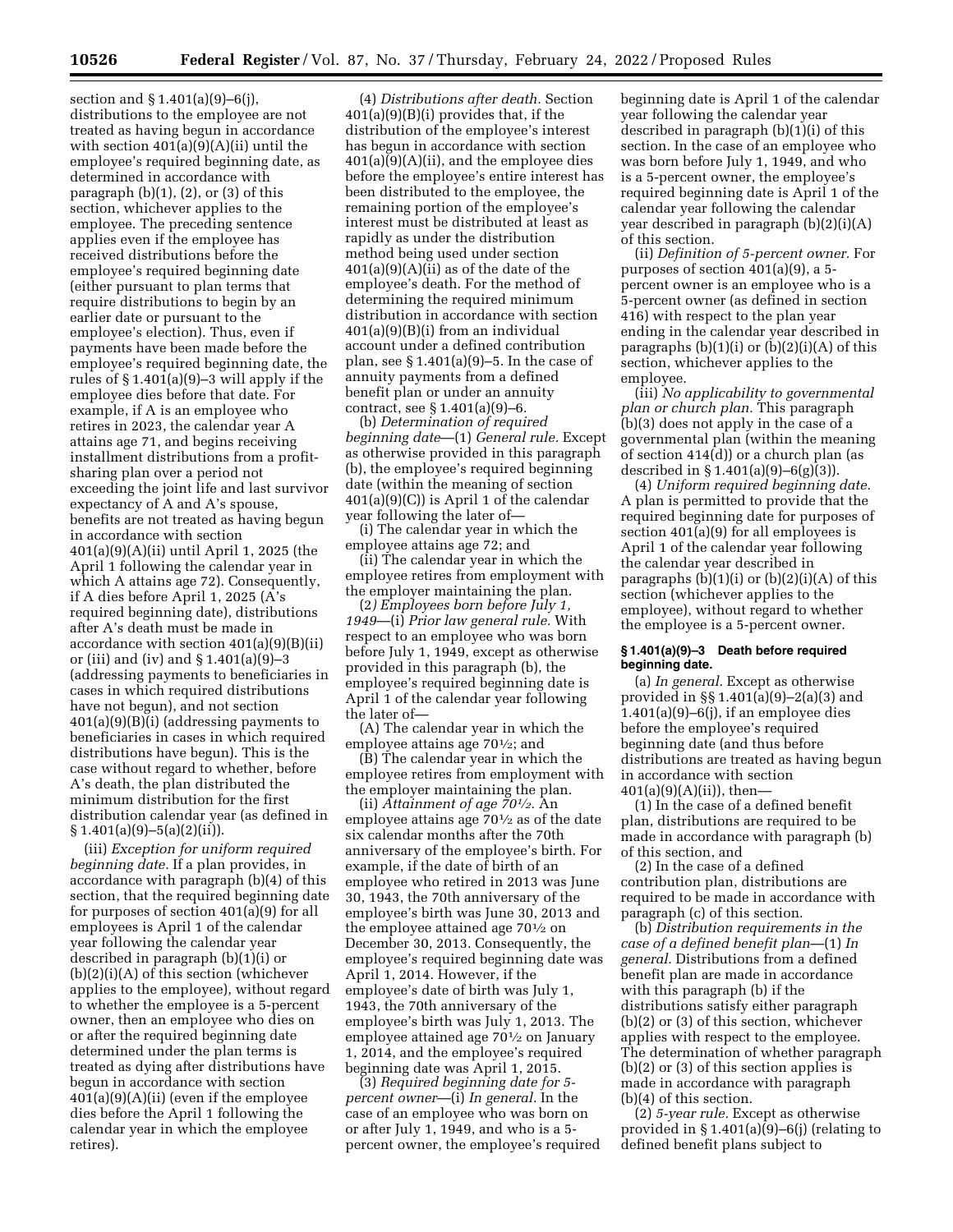limitations under section 436), distributions satisfy this paragraph (b)(2) if the employee's entire interest is distributed by the end of the calendar year that includes the fifth anniversary of the date of the employee's death. For example, if an employee dies on any day in 2022, then in order to satisfy the 5-year rule in section 401(a)(9)(B)(ii), the entire interest generally must be distributed by the end of 2027.

(3) *Annuity payments.* Distributions satisfy this paragraph (b)(3) if annuity payments that satisfy the requirements of § 1.401(a)(9)–6 commence no later than the end of the calendar year following the calendar year in which the employee died, except as provided in paragraph (d) of this section (permitting a surviving spouse to delay the commencement of distributions).

(4) *Determination of which rule applies*—(i) *No plan provision.* If a defined benefit plan does not provide for an optional provision described in paragraph  $(b)(4)(ii)$  or  $(b)(4)(iii)$  of this section specifying the method of distribution after the death of an employee, then distributions must be made as follows—

(A) If the employee has no designated beneficiary, as determined under § 1.401(a)(9)–4, distributions must satisfy paragraph (b)(2) of this section; and

(B) If the employee has a designated beneficiary, distributions must satisfy paragraph (b)(3) of this section.

(ii) *Optional plan provisions.* A defined benefit plan will not fail to satisfy section 401(a)(9) merely because it includes a provision specifying that the 5-year rule in paragraph (b)(2) of this section (rather than the annuity payment rule in paragraph (b)(3) of this section) will apply with respect to some or all of the employees who have a designated beneficiary. Further, a plan need not have the same method of distribution for the benefits of all employees in order to satisfy section 401(a)(9).

(iii) *Elections.* A defined benefit plan may include a provision, applicable to an employee who dies before the employee's required beginning date and who has a designated beneficiary, that permits the employee (or designated beneficiary) to elect whether the 5-year rule in paragraph (b)(2) of this section or the annuity payment rule in paragraph (b)(3) of this section applies. If a plan provides for this type of an election, then—

(A) The plan must specify the method of distribution that applies if neither the employee nor the designated beneficiary makes the election;

(B) The election must be made no later than the end of the earlier of the calendar year by which distributions must be made in order to satisfy paragraph (b)(2) of this section and the calendar year in which distributions would be required to begin in order to satisfy the requirements of paragraph (b)(3) of this section or, if applicable, paragraph (d) of this section; and

(C) As of the last date the election may be made, the election must be irrevocable with respect to the beneficiary (and all subsequent beneficiaries) and must apply to all subsequent calendar years.

(c) *Distributions in the case of a defined contribution plan*—(1) *In general.* The requirements of this paragraph are satisfied if distributions are made in accordance with paragraph  $(c)(2)$ ,  $(3)$ , or  $(4)$  of this section, whichever applies with respect to the employee. The determination of whether paragraph (c)(2), (3), or (4) of this section applies is made in accordance with paragraph (c)(5) of this section.

(2) *5-year rule.* Distributions satisfy this paragraph (c)(2) if the employee's entire interest is distributed by the end of the calendar year that includes the fifth anniversary of the date of the employee's death. For example, if an employee dies on any day in 2022, the entire interest must be distributed by the end of 2027 in order to satisfy the 5-year rule in section 401(a)(9)(B)(ii). For purposes of this paragraph (c)(2), if an employee died before January 1, 2020, then the 2020 calendar year is disregarded when determining the calendar year that includes the fifth anniversary of the date of the employee's death.

(3) *10-year rule.* Distributions satisfy this paragraph (c)(3) if the employee's entire interest is distributed by the end of the calendar year that includes the tenth anniversary of the date of the employee's death. For example, if an employee dies on any day in 2021, the entire interest must be distributed by the end of 2031 in order to satisfy the 5-year rule in section 401(a)(9)(B)(ii), as extended to 10 years by section 401(a)(9)(H)(i).

(4) *Life expectancy payments.*  Distributions satisfy this paragraph (c)(4) if distributions that satisfy the requirements of  $\S 1.401(a)(9)-5$ commence on or before the end of the calendar year following the calendar year in which the employee died, except as provided in paragraph (d) of this section (permitting a surviving spouse to delay the commencement of distributions).

(5) *Determination of which rule applies*—(i) *No plan provision.* If a defined contribution plan does not include an optional provision described in paragraph  $(c)(5)(ii)$  or  $(c)(5)(iii)$  of this section specifying the method of distribution after the death of an employee, distributions must be made as follows—

(A) If the employee does not have a designated beneficiary, as determined under § 1.401(a)(9)–4, distributions must satisfy the 5-year rule described in paragraph (c)(2) of this section;

(B) If the employee dies on or after the effective date of section 401(a)(9)(H) (as determined in § 1.401(a)(9)–1(b)(2)(i) or (ii), whichever applies to the plan) and has a designated beneficiary who is not an eligible designated beneficiary, as determined under § 1.401(a)(9)–4(e), distributions must satisfy the 10-year rule described in paragraph (c)(3) of this section; and

(C) If the employee has an eligible designated beneficiary, distributions must satisfy the life expectancy rule described in paragraph (c)(4) of this section.

(ii) *Optional plan provisions.* A defined contribution plan will not fail to satisfy section 401(a)(9) merely because it includes a provision specifying that the 10-year rule described in paragraph (c)(3) of this section (rather than the life expectancy rule described in paragraph (c)(4) of this section) will apply with respect to some or all of the employees who have an eligible designated beneficiary. Further, a plan need not have the same method of distribution for the benefits of all employees in order to satisfy section  $401(a)(9)$ .

(iii) *Elections.* A defined contribution plan may include a provision, applicable to an employee who dies before the employee's required beginning date and who has an eligible designated beneficiary, that permits the employee (or eligible designated beneficiary) to elect whether the 10-year rule in paragraph (c)(3) of this section or the life expectancy rule in paragraph (c)(4) of this section applies. If a plan provides for this type of election, then—

(A) The plan must specify the method of distribution that applies if neither the employee nor the designated beneficiary makes the election;

(B) The election must be made no later than end of the earlier of the calendar year by which distributions must be made in order to satisfy paragraph (c)(3) of this section and the calendar year in which distributions would be required to begin in order to satisfy the requirements of paragraph (c)(4) of this section or, if applicable, paragraph (d) of this section; and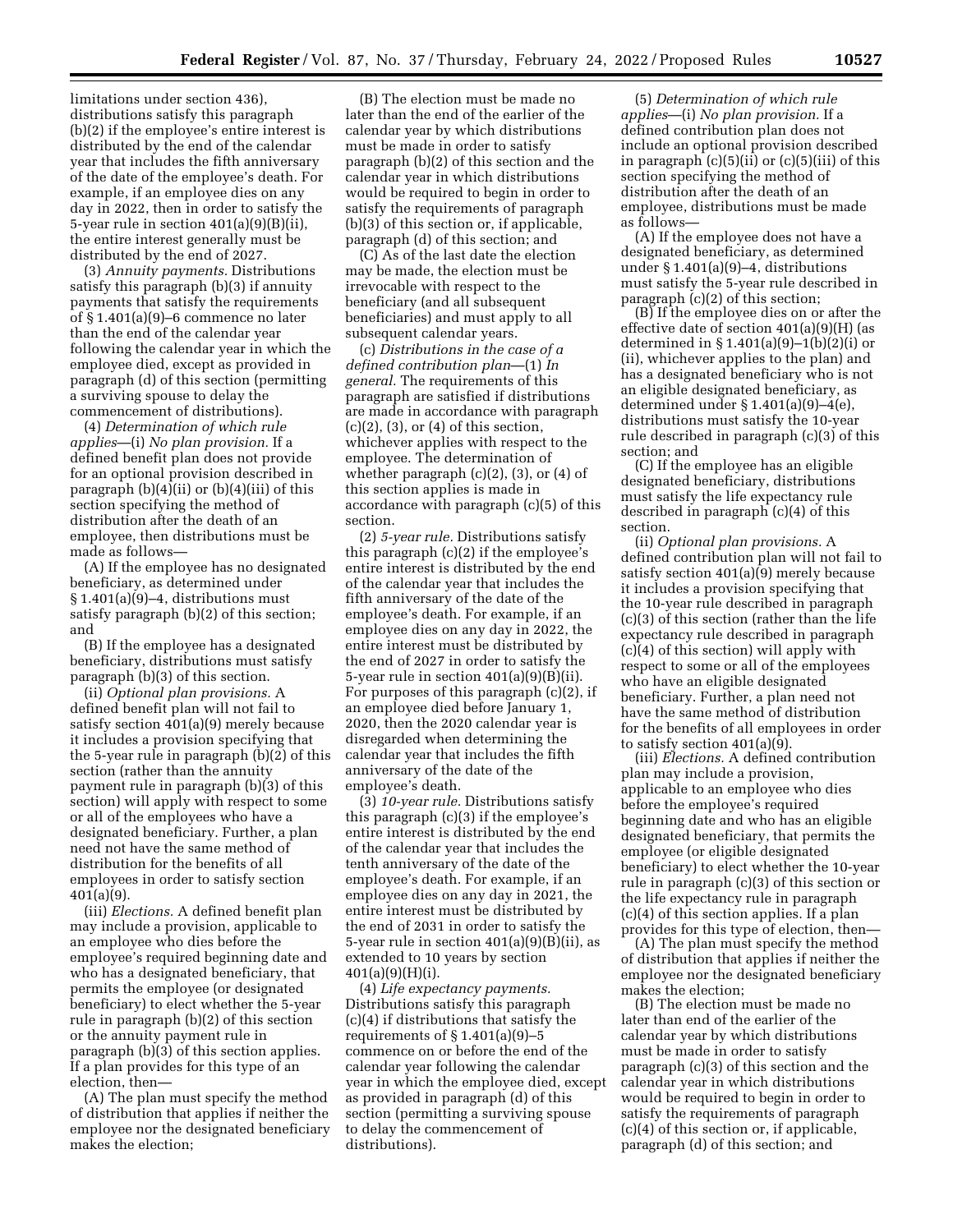(C) As of the last date the election may be made, the election must be irrevocable with respect to the beneficiary (and all subsequent beneficiaries) and must apply to all subsequent calendar years.

(d) *Permitted delay for surviving spouse beneficiaries.* If the employee's surviving spouse is the employee's sole beneficiary, then the commencement of distributions under paragraph (b)(3) or (c)(4) of this section may be delayed until the end of the calendar year in which the employee would have attained age 72 (or the calendar year in which the employee would have attained age  $70\frac{1}{2}$  in the case of an employee born before July 1, 1949).

(e) *Distributions that commence after surviving spouse's death*—(1) *In general.*  If the employee's surviving spouse is the employee's sole beneficiary and dies after the employee, but before distributions have commenced under paragraph (d) of this section, then the 5-year rule in paragraph (b)(2) or (c)(2) of this section, the 10-year rule in paragraph (c)(3) of this section, and the annuity payment rules in paragraph (b)(3) of this section or the life expectancy rules in paragraph (c)(4) of this section are to be applied as if the surviving spouse were the employee. For this purpose, the date of death of the surviving spouse is substituted for the date of death of the employee.

(2) *Remarriage of surviving spouse.* If the delayed commencement in paragraph (d) of this section applies to the surviving spouse of the employee and the surviving spouse remarries but dies before distributions have begun, then the rules in paragraph (d) of this section are not available to the surviving spouse of the deceased employee's surviving spouse.

(3) *When distributions are treated as having begun to surviving spouse.* For purposes of section  $401(a)(9)(B)(iv)(II)$ , distributions are considered to have begun to the surviving spouse of an employee on the date, determined in accordance with paragraph (d) of this section, on which distributions are required to commence to the surviving spouse without regard to whether payments have actually been made before that date. However, see § 1.401(a)(9)–6(l) for an exception to this rule in the case of an annuity that commences early.

### **§ 1.401(a)(9)–4 Determination of the designated beneficiary.**

(a) *Beneficiary designated under the plan*—(1) *In general.* This section provides rules for purposes of determining the designated beneficiary under section 401(a)(9). For this

purpose, a designated beneficiary is an individual who is a beneficiary designated under the plan.

(2) *Entitlement to employee's interest in the plan.* A beneficiary designated under the plan is a person who is entitled to a portion of an employee's benefit, contingent on the employee's death or another specified event. The determination of whether a beneficiary designated under the plan is taken into account for purposes of section 401(a)(9) is made in accordance with paragraph (c) of this section or, if applicable, paragraph (d) of this section.

(3) *Specificity of beneficiary designation.* A beneficiary need not be specified by name in the plan or by the employee to the plan in order for the beneficiary to be designated under the plan, provided that the person who is to be the beneficiary is identifiable pursuant to the designation. For example, a designation of the employee's children as beneficiaries of equal shares of the employee's interest in the plan is treated as a designation of beneficiaries under the plan even if the children are not specified by name. The fact that an employee's interest under the plan passes to a certain person under a will or otherwise under applicable state law does not make that person a beneficiary designated under the plan absent a designation under the plan.

(4) *Affirmative and default elections of designated beneficiary.* A beneficiary designated under the plan may be designated by a default election under the terms of the plan or, if the plan so provides, by an affirmative election of the employee (or the employee's surviving spouse). The choice of beneficiary is subject to the requirements of sections 401(a)(11), 414(p), and 417. See §§ 1.401(a)(9)–8(d) and (e) for rules that apply to qualified domestic relations orders.

(b) *Designated beneficiary must be an individual.* A person that is not an individual, such as the employee's estate, is not a designated beneficiary. If a person other than an individual is a beneficiary designated under the plan, the employee will be treated as having no designated beneficiary, even if individuals are also designated as beneficiaries. However, see paragraph (f)(1) and (3) of this section for a rule under which certain beneficiaries of a see-through trust that is designated as the employee's beneficiary under the plan are treated as the employee's beneficiaries under the plan rather than the trust. In addition, the rules of this paragraph (b) do not apply to the extent separate account treatment applies in accordance with  $\S 1.401(a)(9)-8(a)$ .

(c) *Rules for determining beneficiaries*—(1) *Time period for determining the beneficiary.* Except as provided in paragraphs (d) and (f) of this section and  $\S 1.401(a)(9) - 6(b)(2)(i)$ , a person is a beneficiary taken into account for purposes of section 401(a)(9) if that person is a beneficiary designated under the plan as of the date of the employee's death and none of the events described in paragraph (c)(2) of this section has occurred with respect to that person by September 30 of the calendar year following the calendar year of the employee's death.

(2) *Circumstances under which a beneficiary is disregarded as a beneficiary of the employee.* With respect to a beneficiary who was designated as a beneficiary under the plan as of the date of the employee's death (including an individual who is treated as having been designated as a beneficiary pursuant to paragraph (f) of this section), if any of the following events occurs by September 30 of the calendar year following the calendar year of the employee's death, then that beneficiary is not treated as a beneficiary—

(i) The beneficiary predeceases the employee;

(ii) The beneficiary is treated as having predeceased the employee pursuant to a simultaneous death provision under applicable State law or pursuant to a qualified disclaimer satisfying section 2518 that applies to the entire interest to which the beneficiary is entitled; or

(iii) The beneficiary receives the entire benefit to which the beneficiary is entitled.

(3) *Examples.* The following examples illustrate the rules of this paragraph (c).

(i) *Example 1.* Employer M maintains a defined contribution plan, Plan X. Employee A dies in 2022 having designated A's three children—B, C, and D—as beneficiaries, each with a onethird share of A's interest in Plan X. B executes a disclaimer within 9 months of A's death and the disclaimer satisfies the other requirements of a qualified disclaimer under section 2518. Pursuant to the qualified disclaimer, B is disregarded as a beneficiary.

(ii) *Example 2.* The facts are the same as in *Example 1* in paragraph (c)(3)(i) of this section except that B does not execute a disclaimer until 10 months after A's death. Even if the disclaimer is executed by September 30 of the calendar year following the calendar year of A's death, the disclaimer is not a qualified disclaimer (because B does not meet the 9-month requirement of section 2518) and B remains a designated beneficiary of A.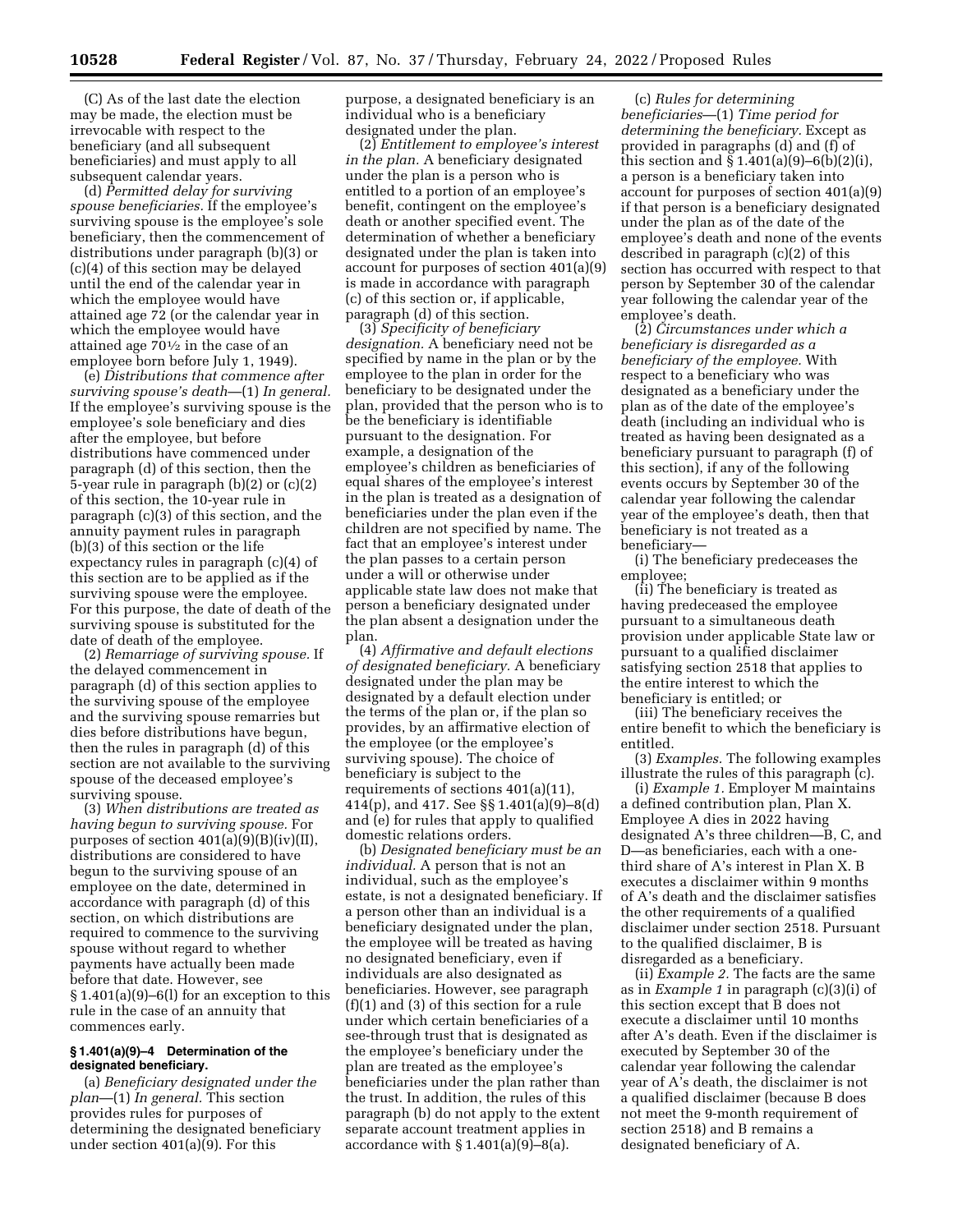(iii) *Example 3.* The facts are the same as in *Example 1* in paragraph (c)(3)(i) of this section except that, in exchange for B's disclaimer of the one-third share of A's interest in Plan X, C transfers C's interest in real property to B. Because B has received consideration for B's disclaimer of the one-third share, it is not a qualified disclaimer under section 2518 and B remains a designated beneficiary.

(iv) *Example 4.* The facts are the same as in *Example 1* in paragraph (c)(3)(i) of this section except that Charity E (an organization exempt from taxation under section  $501(c)(3)$ ) also is a beneficiary designated under the plan as of the date of A's death, with B, C, D, and Charity E each having a one-fourth share of A's interest in Plan X. Plan X distributes Charity E's one-fourth share of A's interest in the plan by September 30 of the calendar year following the calendar year of A's death. Accordingly, Charity E is disregarded as A's beneficiary, and B, C, and D are treated as A's designated beneficiaries.

(v) *Example 5.* The facts are the same as in *Example 1* in paragraph (c)(3)(i) of this section except that A's spouse, F, also is a beneficiary designated under the plan. A and F were residents of State Z so that State Z law applies. The laws of State Z include a simultaneous death provision under which two individuals who die within a 120-hour period of one another are treated as predeceasing each other. F dies four hours after A and under the laws of State Z, F is treated as predeceasing A. Because, under applicable State law, F is treated as predeceasing A, F is disregarded as a beneficiary of A.

(vi) *Example 6.* The facts are the same as in *Example 1* in paragraph (c)(3)(i) of this section except that B, who was alive as of the date of A's death, dies before September 30 of the calendar year following the calendar year of A's death. Prior to B's death, none of the events described in paragraph (c)(2) of this section occurred with respect to B. Accordingly, B is still a beneficiary taken into account for purposes of section 401(a)(9) regardless of the identity of B's successor beneficiaries.

(d) *Application of beneficiary designation rules to surviving spouse.*  This paragraph (d) applies in the case of distributions to which § 1.401(a)(9)–3(e) applies (because the employee's spouse is the employee's sole beneficiary as of September 30 of the calendar year following the calendar year of the employee's death, and the surviving spouse dies before distributions to the spouse have begun). If this paragraph (d) applies, then the determination of whether a person is a beneficiary of the

surviving spouse is made using the rules of paragraph (c) of this section, except that the date of the surviving spouse's death is substituted for the date of the employee's death. Thus, a person is a beneficiary if that person is a beneficiary designated under the plan as of the date of the surviving spouse's death and remains a beneficiary as of September 30 of the calendar year following the calendar year of the surviving spouse's death.

(e) *Eligible designated beneficiaries*— (1) *In general.* A designated beneficiary of the employee is an eligible designated beneficiary if, at the time of the employee's death, the designated beneficiary is—

(i) The surviving spouse of the employee;

(ii) A child of the employee who has not reached the age of majority within the meaning of paragraph (e)(3) of this section;

(iii) Disabled within the meaning of paragraph (e)(4) of this section;

(iv) Chronically ill within the meaning of paragraph (e)(5) of this section;

(v) Not more than 10 years younger than the employee as determined under paragraph (e)(6) of this section; or

(vi) A designated beneficiary of an employee if the employee died before the effective date of section 401(a)(9)(H) described in § 1.401(a)(9)–1(b)(2)(i) and (ii), whichever applies to the plan.

(2) *Multiple designated beneficiaries*—(i) *In general.* Except as provided in paragraphs (e)(2)(ii) of this section (providing a special rule for children), (g)(3)(ii) of this section (relating to applicable multi-beneficiary trusts), and  $\S 1.401(a)(9)-8(a)$  (relating to separate account treatment), if the employee has more than one designated beneficiary, and at least one of those beneficiaries is not an eligible designated beneficiary as determined in accordance with paragraph (e)(1) of this section, then the employee is treated as not having an eligible designated beneficiary.

(ii) *Special rule for children.* If any of the employee's designated beneficiaries is an eligible designated beneficiary because the beneficiary is the child of the employee who had not reached the age of majority at the time of the employee's death, then the employee is treated as having an eligible designated beneficiary even if the employee has other designated beneficiaries who are not eligible designated beneficiaries.

(3) *Determination of age of majority.*  An individual reaches the age of majority on the individual's 21st birthday.

(4) *Disabled individual*—(i) *In general.* Subject to the documentation requirements of paragraph (e)(7) of this section, an individual is disabled if, as of the date of the employee's death, the individual is described in paragraph (e)(4)(ii) or (iii) of this section, or paragraph (e)(4)(iv) of this section applies.

(ii) *Disability defined for individual who is age 18 or older.* An individual who, as of the date of the employee's death, is age 18 or older is disabled if, as of that date, the individual is unable to engage in any substantial gainful activity by reason of any medically determinable physical or mental impairment that can be expected to result in death or to be of longcontinued and indefinite duration.

(iii) *Disability defined for individual who is not age 18 or older.* An individual who, as of the date of the employee's death, is not age 18 or older is disabled if, as of that date, that individual has a medically determinable physical or mental impairment that results in marked and severe functional limitations and that can be expected to result in death or to be of longcontinued and indefinite duration.

(iv) *Use of social security disability determination.* If the Commissioner of Social Security has determined that, as of the date of the employee's death, an individual is disabled within the meaning of 42 U.S.C. 1382c(a)(3), then that individual will be deemed to be disabled within the meaning of this paragraph (e)(4).

(5) *Chronically ill individual.* An individual is chronically ill if the individual is chronically ill within the definition of section 7702B(c)(2) and satisfies the documentation requirements of paragraph (e)(7) of this paragraph. However, for purposes of the preceding sentence, an individual will be treated as chronically ill under section  $7702B(c)(2)(A)(i)$  only if there is a certification from a licensed health care practitioner (as that term is defined in section  $7702B(c)(4)$ ) that, as of the date of the certification, the individual is unable to perform (without substantial assistance from another individual) at least 2 activities of daily living for an indefinite period which is reasonably expected to be lengthy in nature (and not merely for 90 days).

(6) *Individual not more than 10 years younger than the employee.* Whether a designated beneficiary is not more than 10 years younger than the employee is determined based on the dates of birth of the employee and the beneficiary. Thus, for example, if an employee's date of birth is October 1, 1953, then the employee's beneficiary is not more than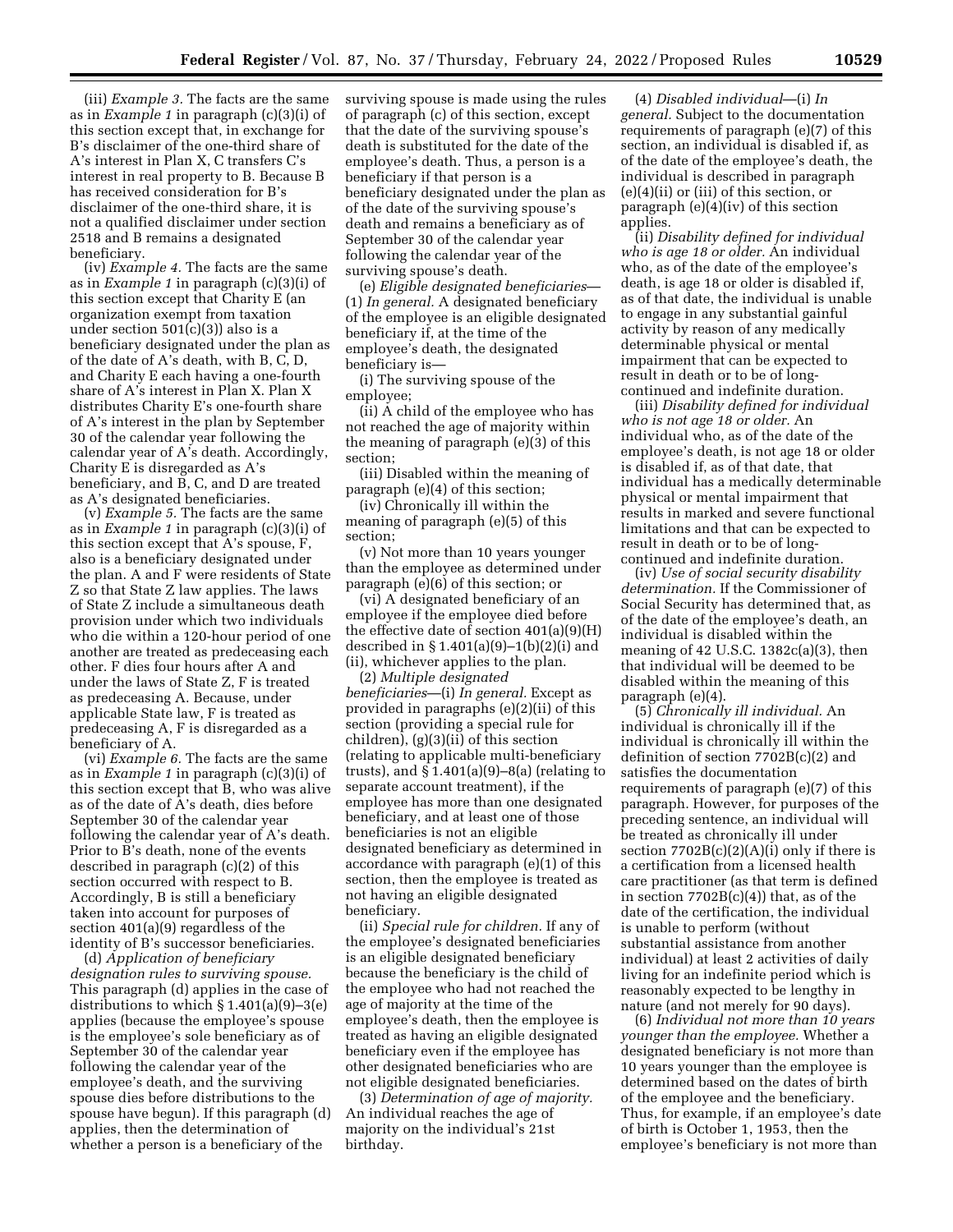10 years younger than the employee if the beneficiary was born on or before October 1, 1963.

(7) *Documentation requirements for disabled or chronically ill individuals.*  This paragraph (e)(7) is satisfied with respect to an individual described in paragraph (e)(1)(iii) or (iv) of this section if documentation of the disability or chronic illness described in paragraph (e)(4) or (5) of this section, respectively, is provided to the plan administrator no later than October 31 of the calendar year following the calendar year of the employee's death. For individuals described in paragraph (e)(1)(iv) of this section, the documentation must include a certification from a licensed health care practitioner (as that term is defined in section 7702B(c)(4)).

(8) *Applicability of definition of eligible designated beneficiary to beneficiary of surviving spouse.* In a case to which  $\S 1.401(a)(9)-3(d)$  applies (generally involving distributions after a surviving spouse's death), a designated beneficiary of the employee's surviving spouse is an eligible designated beneficiary provided that designated beneficiary would be an eligible designated beneficiary described in paragraph (e)(1) of this section if that paragraph were to be applied by substituting the surviving spouse for the employee.

(9) *Examples.* The following examples illustrate the rules of this paragraph (e).

(i) *Example 1.* Employer M maintains a defined contribution plan, Plan X. Employee A designates A's child, B, as the sole beneficiary of A's interest in Plan X. B will not reach the age of majority until 2024. A dies in 2022, after A's required beginning date. As of the date of A's death, B is disabled within the meaning of paragraph (e)(4) of this section, and the documentation requirements of paragraph (e)(7) of this section are timely satisfied with respect to B. Due to B's disability, B remains an eligible designated beneficiary even after reaching the age of majority in 2024, and Plan X is not required to distribute A's remaining interest in the plan by the end of 2034 pursuant to the rules of § 1.401(a)(9)–5(e)(4), but instead may continue life expectancy payments to B during B's lifetime.

(ii) *Example 2.* The facts are the same as in *Example 1* in paragraph (e)(9)(i) of this section except that the documentation requirements of paragraph (e)(7) of this section are not timely satisfied with respect to B. B ceases to be an eligible designated beneficiary upon reaching the age of majority in 2024, and Plan X is required to distribute A's remaining interest in

the plan by the end of 2034 pursuant to the rules of § 1.401(a)(9)–5(e)(4).

(iii) *Example 3.* The facts are the same as in *Example 1* in paragraph (e)(9)(i) of this section except that B becomes disabled in 2023 (after A's death in 2022). Because B was not disabled as of the date of A's death, B ceases to be an eligible designated beneficiary upon reaching the age of majority in 2024, and Plan X is required to distribute A's remaining interest in the plan by the end of 2034 pursuant to the rules of  $§ 1.401(a)(9) - 5(e)(4).$ 

(f) *Special rules for trusts*—(1) *Lookthrough of trust to determine designated beneficiaries*—(i) *In general.* If the requirements of paragraph (f)(2) of this section are met with respect to a trust that is designated as the beneficiary of an employee under a plan, then certain beneficiaries of the trust that are described in paragraph (f)(3) of this section (and not the trust itself) are treated as having been designated as beneficiaries of the employee under the plan, provided that those beneficiaries are not disregarded under paragraph (c)(2) of this section. A trust described in the preceding sentence is referred to as a see-through trust.

(ii) *Types of trusts.* The determination of which beneficiaries of a see-through trust are treated as having been designated as beneficiaries of the employee under the plan depends on whether the see-through trust is a conduit trust or an accumulation trust. For this purpose—

(A) The term *conduit trust* means a see-through trust, the terms of which provide that, with respect to the deceased employee's interest in the plan, all distributions will, upon receipt by the trustee, be paid directly to, or for the benefit of, specified beneficiaries; and

(B) The term *accumulation trust*  means any see-through trust that is not a conduit trust.

(2) *Trust requirements.* The requirements of this paragraph (f)(2) are met if, during any period for which required minimum distributions are being determined by treating the beneficiaries of the trust as having been designated as beneficiaries of the employee under the plan, the following requirements are met—

(i) The trust is a valid trust under state law or would be but for the fact that there is no corpus.

(ii) The trust is irrevocable or will, by its terms, become irrevocable upon the death of the employee.

(iii) The beneficiaries of the trust who are beneficiaries with respect to the trust's interest in the employee's interest in the plan are identifiable (within the

meaning of paragraph (f)(5) of this section) from the trust instrument.

(iv) The documentation requirements in paragraph (h) of this section have been satisfied.

(3) *Trust beneficiaries treated as beneficiaries of the employee*—(i) *In general.* Subject to the rules of paragraphs (f)(3)(ii) and (iii) of this section, the following beneficiaries of a see-through trust are treated as having been designated as beneficiaries of the employee under the plan—

(A) Any beneficiary who could receive amounts in the trust representing the employee's interest in the plan that are neither contingent upon, nor delayed until, the death of another trust beneficiary who did not predecease (and is not treated as having predeceased) the employee; and

(B) Any beneficiary of an accumulation trust that could receive amounts in the trust representing the employee's interest in the plan that were not distributed to beneficiaries described in paragraph (f)(3)(i)(A) of this section.

(ii) *Certain trust beneficiaries disregarded*—(A) *Entitlement conditioned on death of secondary beneficiary.* Any beneficiary of an accumulation trust who could receive amounts from the trust that represent the employee's interest in the plan solely because of the death of another beneficiary described in paragraph (f)(3)(i)(B) of this section is not treated as having been designated as a beneficiary of the employee under the plan. The preceding sentence does not apply if the other beneficiary described in paragraph  $(f)(3)(i)(B)$  of this section-

(*1*) Predeceased (or is treated as having predeceased) the employee; or

(*2*) Also is described in paragraph  $(f)(3)(i)(A)$  of this section.

(B) *Entitlement conditioned on death of young individual.* If any beneficiary of a see-through trust is an individual who is treated as a beneficiary of the employee under paragraph (f)(3)(i)(A) of this section, and the terms of the trust require full distribution of amounts in the trust representing the employee's interest in the plan to that individual by the later of the end of the calendar year following the calendar year of the employee's death and the end of the tenth calendar year following the calendar year in which that individual attains the age of majority (within the meaning of paragraph (e)(3) of this section), then any other beneficiary of the trust who could receive amounts in the trust representing the employee's interest in the plan if that individual dies before full distribution to that individual is made is not treated as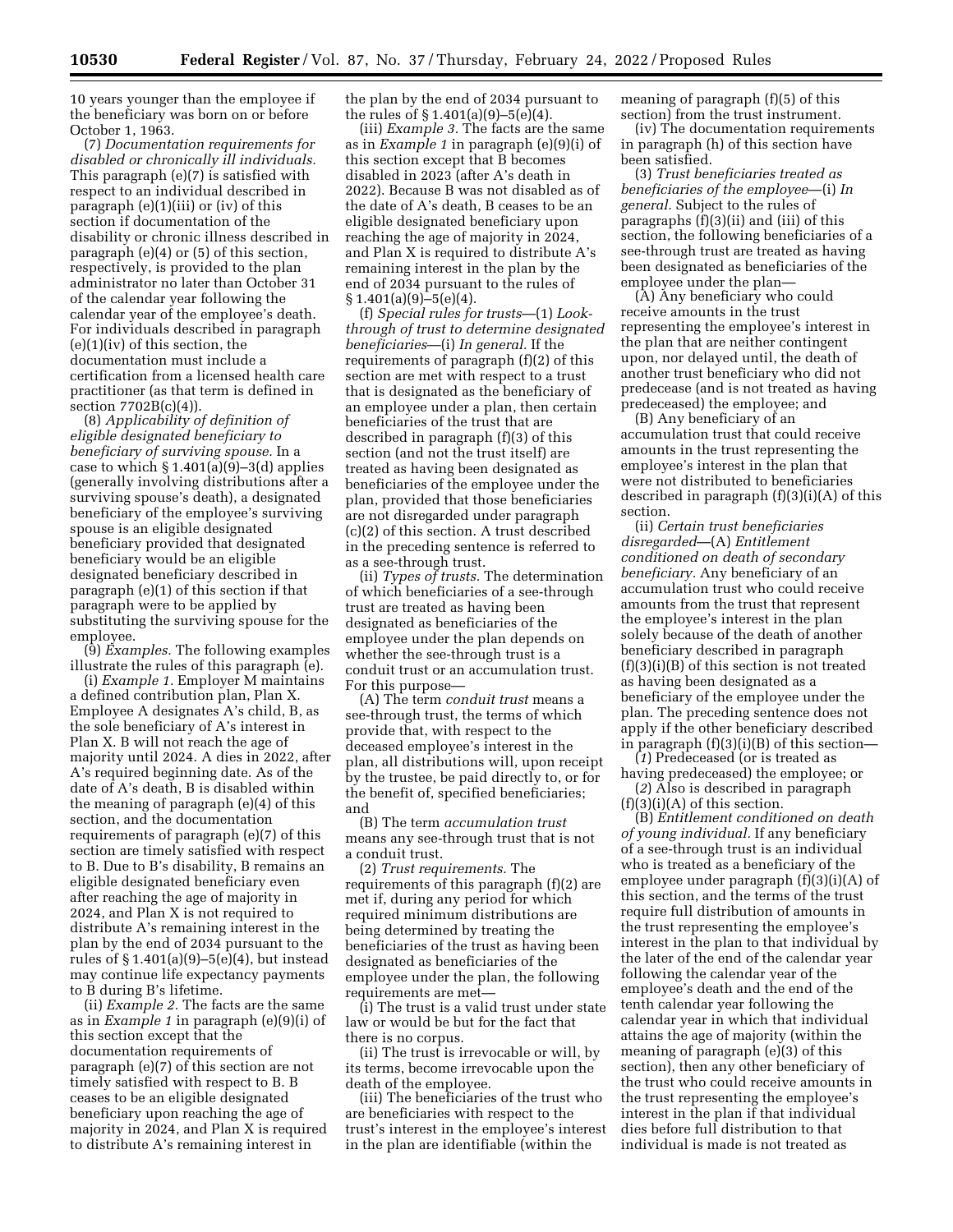having been designated as a beneficiary of the employee under the plan. The preceding sentence does not apply if the beneficiary who could receive amounts in the trust conditioned on the death of that individual also is described in paragraph (f)(3)(i)(A) of this section.

(iii) *Certain accumulations disregarded.* For purposes of this paragraph (f)(3), a trust will not fail to be treated as a conduit trust merely because the trust terms requiring the direct payment of amounts received from the plan do not apply after the death of all of the beneficiaries described in paragraph (f)(3)(i)(A) of this section.

(4) *Multiple trust arrangements.* If a beneficiary of a see-through trust is another trust, the beneficiaries of the second trust will be treated as beneficiaries of the first trust, provided that the requirements of paragraph (f)(2) of this section are satisfied with respect to the second trust. In that case, the beneficiaries of the second trust are treated as having been designated as beneficiaries of the employee under the plan.

(5) *Identifiability of trust beneficiaries*—(i) *In general.* Except as otherwise provided in this paragraph (f)(5), trust beneficiaries described in paragraph (f)(3) of this section are identifiable if it is possible to identify each person eligible to receive a portion of the employee's interest in the plan through the trust. For this purpose, the specificity requirements of paragraph (a)(3) of this section apply.

(ii) *Power of appointment*—(A) *Exercise or release of power of appointment by September 30.* A trust does not fail to satisfy the identifiability requirements of this paragraph (f)(5) merely because an individual (powerholder) has the power to appoint a portion of the employee's interest to one or more beneficiaries that are not identifiable within the meaning of paragraph (f)(5)(i) of this section. If the power of appointment is exercised in favor of one or more identifiable beneficiaries by September 30 of the calendar year following the calendar year of the employee's death, then those identifiable beneficiaries are treated as beneficiaries designated under the plan. The preceding sentence also applies if, by that September 30, in lieu of exercising the power of appointment, the powerholder restricts it so that the power can be exercised at a later time in favor of only two or more identifiable beneficiaries (in which case, those identified beneficiaries are treated as beneficiaries designated under the plan). However, if, by that September 30, the power of appointment is not

exercised (or restricted) in favor of one or more beneficiaries that are identifiable within the meaning of paragraph (f)(5)(i) of this section, then each taker in default (that is, any person that is entitled to the portion that represents the employee's interest in the plan subject to the power of appointment in the absence of the powerholder exercising the power) is treated as a beneficiary designated under the plan.

(B) *Exercise of power of appointment after September 30 of the calendar year following the calendar year of the employee's death.* If an individual has a power of appointment to appoint a portion of the employee's interest to one or more beneficiaries and the individual exercises the power of appointment after September 30 of the calendar year following the calendar year of the employee's death, then the rules of paragraph (f)(5)(iv) of this section apply with respect to any trust beneficiary that is added pursuant to the exercise of the power of appointment.

(iii) *Modification of trust terms*—(A) *State law will not cause trust to fail to satisfy identifiability requirement.* A trust will not fail to satisfy the identifiability requirements of this paragraph (f)(5) merely because the trust is subject to state law that permits the trust terms to be modified after the death of the employee (such as through a court reformation or a permitted decanting) and thus, permits changing the beneficiaries of the trust.

(B) *Modification of trust to remove trust beneficiaries.* A trust beneficiary described in paragraph (f)(3) of this section may be removed pursuant to a modification of trust terms (such as through a court reformation or a permitted decanting) by September 30 of the calendar year following the calendar year of the employee's death, in which case that person is disregarded in determining the employee's designated beneficiary.

(C) *Modification of trust to add trust beneficiaries.* A trust beneficiary described in paragraph (f)(3) of this section may be added through a modification of trust terms (such as through a court reformation or a permitted decanting). If the beneficiary is added on or before September 30 of the calendar year following the calendar year of the employee's death, paragraph (c) of this section will apply taking into account the beneficiary that was added. If the beneficiary is added after that September 30, then the rules of paragraph (f)(5)(iv) of this section will apply with respect to the beneficiary that is added.

(iv) *Addition of beneficiary after September 30.* If, after September 30 of the calendar year following the calendar year of the employee's death, a trust beneficiary described in paragraph (f)(3) of this section is added as a trust beneficiary (whether through the exercise of a power of appointment, the modification of trust terms, or otherwise), then—

(A) The addition of the beneficiary will not cause the trust to fail to satisfy the identifiability requirements of this paragraph (f)(5);

(B) Beginning in the calendar year after the calendar year in which the new trust beneficiary was added, the rules of § 1.401(a)(9)–5(f)(1) will apply taking into account the new beneficiary and all of the beneficiaries of the trust that were treated as beneficiaries of the employee before the addition of the new beneficiary; and

(C) Subject to paragraph  $(f)(5)(v)$  of this section, the rules of paragraphs (b) and (e)(2) of this section and § 1.401(a)(9)–5(f)(2) will apply taking into account the new beneficiary and all of the beneficiaries of the trust that were treated as beneficiaries of the employee before the addition of the new beneficiary.

(v) *Delay in full distribution requirement.* This paragraph (f)(5)(v) provides a special rule that applies if a full distribution of the employee's entire interest in the plan is not required in a calendar year pursuant to § 1.401(a)(9)– 5(e), but a beneficiary is added in that calendar year. In that case, if, taking into account the added beneficiary pursuant to paragraph  $(f)(5)(iv)(C)$  of this section, a full distribution of the employee's entire interest in the plan would have been required in that calendar year or an earlier calendar year, then a full distribution of the employee's entire interest in the plan will not be required until the end of the calendar year after the calendar year in which the beneficiary is added. For example, if life expectancy payments are being made to an eligible designated beneficiary and, more than 10 years after the employee's death, a beneficiary is added who is not an eligible designated beneficiary as described in paragraph (e) of this section, then the employee is treated as not having an eligible designated beneficiary for purposes of § 1.401(a)(9)–5(e)(2) (so that a full distribution of the employee's entire interest in the plan would have been required within 10 years of the employee's death). However, pursuant to this paragraph (f)(5)(v), the full distribution of the employee's entire interest in the plan is not required until the end of the calendar year following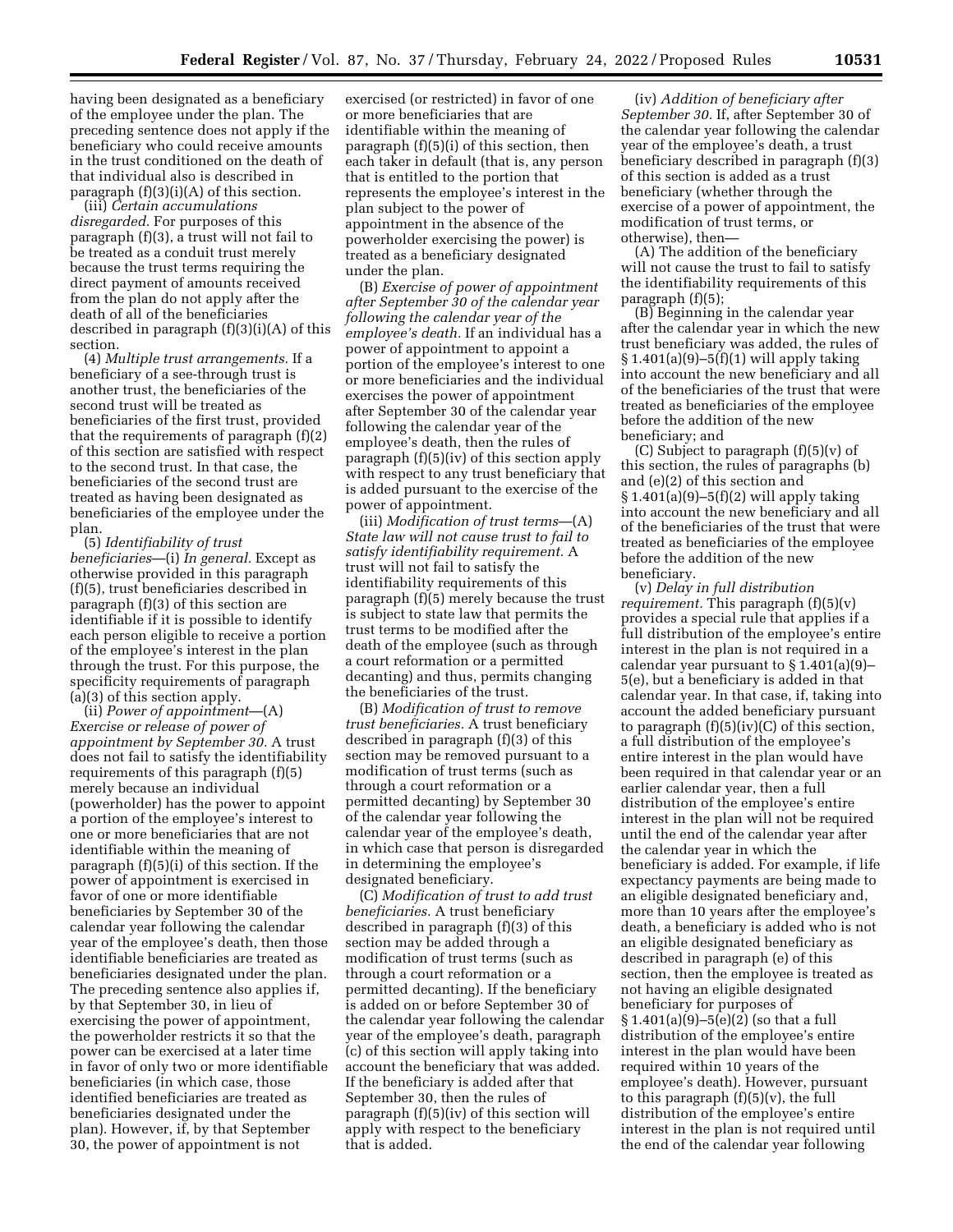the calendar year in which the new trust beneficiary was added.

(6) *Examples.* The following examples illustrate the see-through trust rules of this paragraph (f).

(i) *Example 1*—(A) *Facts.* Employer L maintains a defined contribution plan, Plan W. Unmarried Employee C died in 2022 at age 30. Prior to C's death, C named a testamentary trust (Trust T) that satisfies the requirements of paragraph (f)(2) of this section, as the beneficiary of C's interest in Plan W. The terms of Trust T require that all distributions received from Plan W, upon receipt by the trustee, be paid directly to D, C's sibling, who is 5 years older than C. The terms of Trust T also provide that, if D dies before C's entire account balance has been distributed to D, E, will be the beneficiary of C's remaining account balance.

(B) *Analysis.* Pursuant to paragraph  $(f)(1)(ii)(A)$  of this section, Trust T is a conduit trust. Because Trust T is a conduit trust (meaning the residual beneficiary rule in paragraph (f)(3)(i)(B) of this section does not apply) and because E is only entitled to any portion of C's account if D dies before the entire account has been distributed, E is disregarded in determining C's designated beneficiary. Because D is an eligible designated beneficiary, D may use the life expectancy rule of § 1.401(a)(9)–3(c)(4). Accordingly, even if D dies before C's entire interest in Plan W is distributed to Trust T, D's life expectancy continues to be used to determine the applicable denominator. Note, however, that because § 1.401(a)(9)–5(e) applies in this situation, a distribution of C's entire interest in Plan W will be required no later than 10 years after the calendar year in which D dies.

(ii) *Example 2*—(A) *Facts related to plan and beneficiary.* Employer M maintains a defined contribution plan, Plan X. Employee A, an employee of M, died in 2022 at the age of 55, survived by Spouse B, who was 50 years old. A's account balance in Plan X is invested only in productive assets and was includible in A's gross estate under section 2039. A named a testamentary trust (Trust P) as the beneficiary of all amounts payable from A's account in Plan X after A's death. Trust P satisfies the see-through trust requirements of paragraph (f)(2) of this section.

(B) *Facts related to trust.* Under the terms of Trust P, all trust income is payable annually to B, and no one has the power to appoint Trust P principal to any person other than B. A's sibling, who is less than 10 years younger than A (and thus is an eligible designated beneficiary) and is younger than B, is

the sole residual beneficiary of Trust P. Also, under the terms of Trust P, if A's sibling predeceases B, then, upon B's death, all Trust P principal is distributed to Charity Z (an organization exempt from tax under section 501(c)(3)). No other person has a beneficial interest in Trust P. Under the terms of Trust P, B has the power, exercisable annually, to compel the trustee to withdraw from A's account balance in Plan X an amount equal to the income earned during the calendar year on the assets held in A's account in Plan X and to distribute that amount through Trust P to B. Plan X includes no prohibition on withdrawal from A's account of amounts in excess of the annual required minimum distributions under section 401(a)(9). In accordance with the terms of Plan X, the trustee of Trust P elects to take annual life expectancy payments pursuant to section  $401(a)(9)(B)(iii)$ . If B exercises the withdrawal power, the trustee must withdraw from A's account under Plan X the greater of the amount of income earned in the account during the calendar year or the required minimum distribution. However, under the terms of Trust P, and applicable state law, only the portion of the Plan X distribution received by the trustee equal to the income earned by A's account in Plan X is required to be distributed to B (along with any other trust income).

(C) *Analysis.* Because some amounts distributed from A's account in Plan X to Trust P may be accumulated in Trust P during B's lifetime, Trust P is an accumulation trust. Pursuant to paragraph  $(f)(3)(i)(B)$  of this section, A's sibling, as the residual beneficiary of Trust P, is treated as a beneficiary designated under Plan X (even though access to those amounts is delayed until after B's death). Pursuant to paragraph  $(f)(2)(iii)(A)$  of this section, because Charity Z's entitlement to amounts in the trust is based on the death of a beneficiary described in paragraph  $(f)(3)(i)(B)$  of this section, Charity Z is disregarded as a beneficiary of A. Under § 1.401(a)(9)–5(f)(1), the designated beneficiary used to determine the applicable denominator is the oldest of the designated beneficiaries of Trust P's interest in Plan X. B is the oldest of the beneficiaries of Trust P's interest in Plan X (including residual beneficiaries). Thus, the applicable denominator for purposes of section  $401(a)(9)(B)(iii)$  is B's life expectancy. Because A's sibling is a beneficiary of A's account in Plan X in addition to B, B is not the sole beneficiary of A's account and the special rule in section 401(a)(9)(B)(iv)

and  $$1.401(a)(9)-3(d)$  is not available. Accordingly, the annual required minimum distributions from the account to Trust P must begin no later than the end of the calendar year immediately following the calendar year of A's death.

(iii) *Example 3*—(A) *Facts.* The facts are the same as in *Example 2* in paragraph (f)(6)(ii) of this section except that A's sibling is more than 10 years younger than A, meaning that at least one of the beneficiaries of Trust P's interest in Plan X is not an eligible designated beneficiary.

(B) *Analysis.* Pursuant to paragraph (e)(2)(i) of this section, A is treated as not having an eligible designated beneficiary. Pursuant to § 1.401(a)(9)– 3(c)(5), the trustee of Trust P is not permitted to make an election to take annual life expectancy distributions and the 10-year rule of § 1.401(a)(9)–3(c)(3) applies.

(iv) *Example 4*—(A) *Facts related to plan and beneficiary.* Employer N maintains a defined contribution plan, Plan Y. Employee F, an employee of N, died in 2022 at the age of 60. F named a testamentary trust (Trust Q), which was established under F's will, as the beneficiary of all amounts payable from F's account in Plan X after F's death. Trust Q satisfies the see-through trust requirements of paragraph (f)(2) of this section.

(B) *Facts related to trust.* Under the terms of Trust Q, all trust income is payable to F's surviving spouse, G, and G has a power of appointment to name the beneficiaries of the residual in Trust Q. The power of appointment provides that, if G does not exercise the power, then upon G's death, F's descendants are entitled to the remainder interest in Trust Q, per stirpes. As of the date of F's death, F has two children, K and L, who are not disabled or chronically ill and who are both older than age 21. Before September 30 of the calendar year following the calendar year in which F died, G irrevocably restricts G's power of appointment so that G may exercise the power to appoint the remainder beneficiaries of Trust Q only in favor of G's siblings (who all are less than 10 years younger than F and thus, are eligible designated beneficiaries).

(C) *Analysis.* Pursuant to paragraph (f)(5)(ii)(A) of this section, because G timely restricted the power of appointment so that G may exercise the power to appoint the residual interest in Trust Q only in favor of G's siblings, the designated beneficiaries are G and G's siblings. Because all of the designated beneficiaries are eligible designated beneficiaries, annual life expectancy payments are permitted under section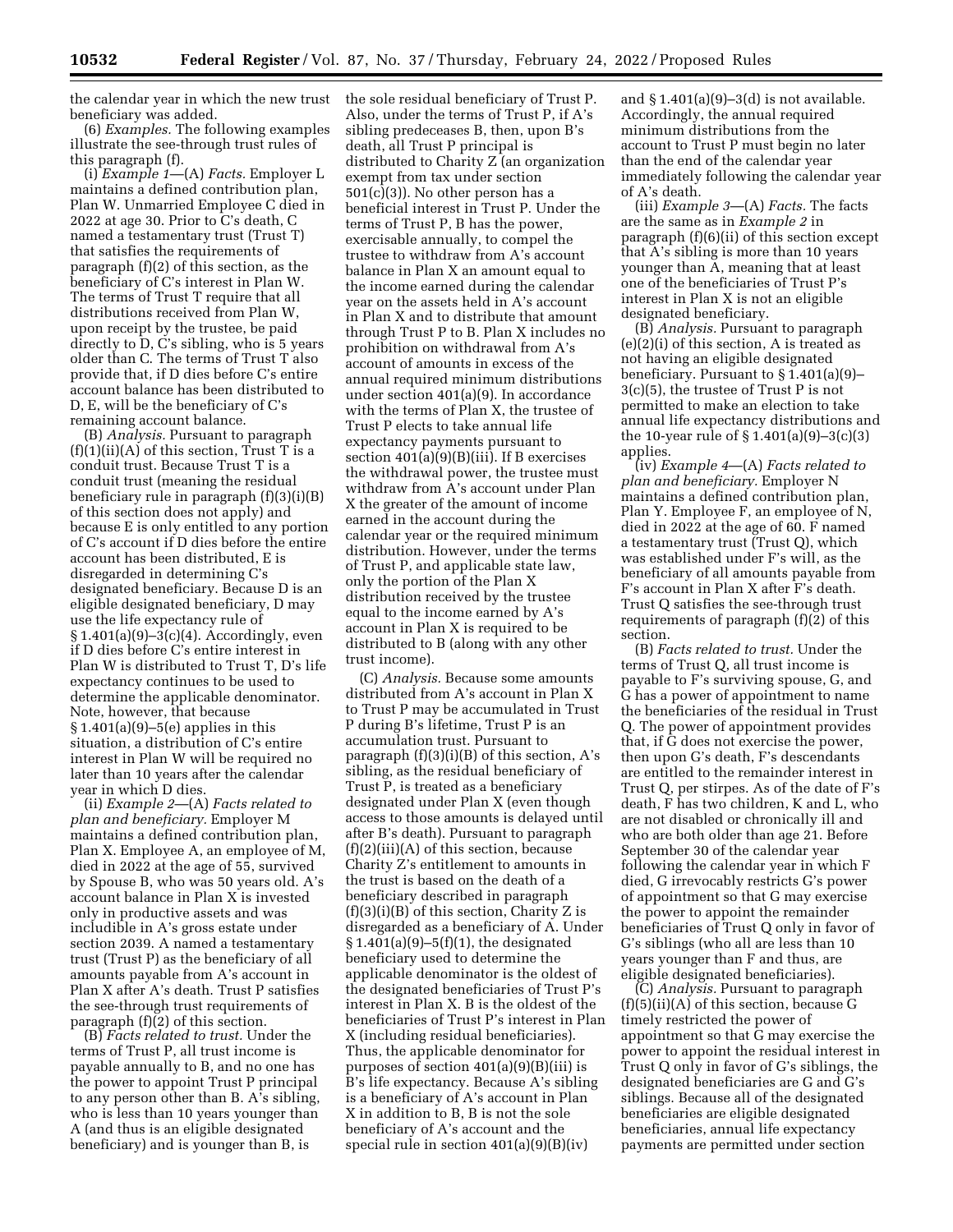401(a)(9)(B)(iii). Note, however, that because § 1.401(a)(9)–5(e) applies, a distribution of the remaining interest is required by no later than 10 years after the calendar year in which the oldest of G and G's siblings dies.

(v) *Example 5*—(A) *Facts.* The facts are the same as in *Example 4* in paragraph (f)(6)(iv) of this section except that G does not restrict the power by September 30 of the calendar year following the calendar year of F's death.

(B) *Analysis.* Pursuant to paragraph  $(f)(5)(ii)(A)$  of this section, G, K, and L are treated as F's beneficiaries. Pursuant to § 1.401(a)(9)–3(c)(5), because K and L are not eligible designated beneficiaries, the trustee of Trust Q is not permitted to make an election to take annual life expectancy distributions, and the 10 year rule of  $\S 1.401(a)(9)-3(c)(3)$  applies.

(g) *Applicable multi-beneficiary trusts*—(1) *General definition of an applicable multi-beneficiary trust.* An applicable multi-beneficiary trust is a see-through trust with more than one beneficiary and with respect to which—

(i) All of the trust beneficiaries are designated beneficiaries; and

(ii) At least one of the trust beneficiaries is an eligible designated beneficiary who is disabled (as defined in paragraph (e)(1)(iii) of this section) or chronically ill (as defined in paragraph  $(e)(1)(iv)$  of this section).

(2) *Type I applicable multi-beneficiary trust.* An applicable multi-beneficiary trust is a type I applicable multibeneficiary trust if the terms of the trust provide that it is to be divided immediately upon the death of the employee into separate trusts for each beneficiary.

(3) *Type II applicable multibeneficiary trust*—(i) *General definition.*  An applicable multi-beneficiary trust is a type II applicable multi-beneficiary trust if—

(A) The trust terms identify one or more individuals, each of whom is disabled (as defined in paragraph (e)(1)(iii) of this section) or chronically ill (as defined in paragraph (e)(1)(iv) of this section), who are entitled to benefits during their lifetime; and

(B) The terms of the trust provide that no individual (other than an individual described in paragraph (g)(3)(i)(A) of this section) has any right to the employee's interest in the plan until the death of all of the eligible designated beneficiaries described in paragraph  $(g)(3)(i)(A)$  with respect to the trust.

(ii) *Special rule for type II applicable multi-beneficiary trusts.* If an employee's beneficiary is a type II applicable multi-beneficiary trust described in paragraph (g)(3)(i) of this section, then the beneficiaries of the

trust described in paragraph (g)(3)(i)(A) of this section are treated as eligible designated beneficiaries without regard to whether any of the other trust beneficiaries are not eligible designated beneficiaries.

(h) *Documentation requirements for trusts*—(1) *General rule.* The documentation requirements of this paragraph (h) are satisfied if—

(i) In the case of required minimum distributions while the employee is still alive, paragraph (h)(2) of this section is satisfied; or

(ii) In the case of required minimum distributions after the employee has died, or after the employee's surviving spouse has died in a case to which § 1.401(a)(9)–3(d) applies, paragraph (h)(3) of this section is satisfied.

(2) *Required minimum distributions while employee is still alive*—(i) *In general.* If an employee designates a trust as the beneficiary of the employee's entire benefit and the employee's spouse is the only beneficiary of the trust treated as a beneficiary of the employee pursuant to the rules of paragraph (f) of this section, then, in order to satisfy the documentation requirements of this paragraph (h)(2) (so that the applicable denominator for a distribution calendar year may be determined under the rules of § 1.401(a)(9)–35(c)(2), assuming the other requirements of paragraph (f)(2) of this section are satisfied), before the first day of the distribution calendar year the employee must either satisfy the requirements of paragraph (h)(2)(ii) of this section (requiring the employee to provide a copy of the trust instrument) or the requirements of paragraph (h)(2)(iii) of this section (requiring the employee to provide a list of beneficiaries).

(ii) *Employee to provide copy of trust instrument.* An employee satisfies the requirements of this paragraph (h)(2)(ii) if the employee—

(A) Provides to the plan administrator a copy of the trust instrument; and

(B) Agrees that, if the trust instrument is amended at any time in the future, the employee will, within a reasonable time, provide to the plan administrator a copy of each amendment.

(iii) *Employee to provide list of beneficiaries.* An employee satisfies the requirements of this paragraph (h)(2)(iii) if the employee—

(A) Provides to the plan administrator a list of all of the beneficiaries of the trust (including contingent beneficiaries) with a description of the conditions on their entitlement sufficient to establish whether the spouse is the sole beneficiary;

(B) Certifies that, to the best of the employee's knowledge, the list described in paragraph (h)(2)(iii)(A) of this section is correct and complete and that the requirements of paragraph  $(f)(2)(i)$ ,  $(ii)$ , and  $(iii)$  of this section are satisfied; and

(C) Agrees that, if the trust instrument is amended at any time in the future, the employee will, within a reasonable time, provide to the plan administrator corrected certifications to the extent that the amendment changes any information previously certified; and

(D) Agrees to provide a copy of the trust instrument to the plan administrator upon request.

(3) *Required minimum distributions after death*—(i) *In general.* In order to satisfy the documentation requirement of this paragraph (h)(3) for required minimum distributions after the death of the employee (or after the death of the employee's surviving spouse in a case to which  $\S 1.401(a)(9)-3(d)$  applies), by October 31 of the calendar year immediately following the calendar year in which the employee died or, in a case to which  $\S 1.401(a)(9)-3(d)$  applies, the employee's surviving spouse died, the trustee of the trust must satisfy the requirements of either paragraph (h)(3)(ii) (requiring the trustee to provide a list of beneficiaries) or paragraph (h)(3)(iii) of this section (requiring the trustee to provide a copy of the trust instrument).

(ii) *Trustee to provide list of beneficiaries.* A trustee satisfies the requirements of this paragraph (h)(3)(ii) if the trustee—

(A) Provides the plan administrator with a final list of all beneficiaries of the trust as of September 30 of the calendar year following the calendar year of the death (including contingent beneficiaries) with a description of the conditions on their entitlement sufficient to establish who are the beneficiaries;

(B) Certifies that, to the best of the trustee's knowledge, this list is correct and complete and that the requirements of paragraph  $(f)(2)(i)$ ,  $(ii)$ , and  $(iii)$  of this section are satisfied; and

(C) Agrees to provide a copy of the trust instrument to the plan administrator upon request.

(iii) *Trustee to provide copy of trust instrument.* A trustee satisfies the requirements of this paragraph (h)(3)(iii) if the trustee provides the plan administrator with a copy of the actual trust document for the trust that is named as a beneficiary of the employee under the plan as of the employee's date of death.

(4) *Relief for discrepancy between trust instrument and employee*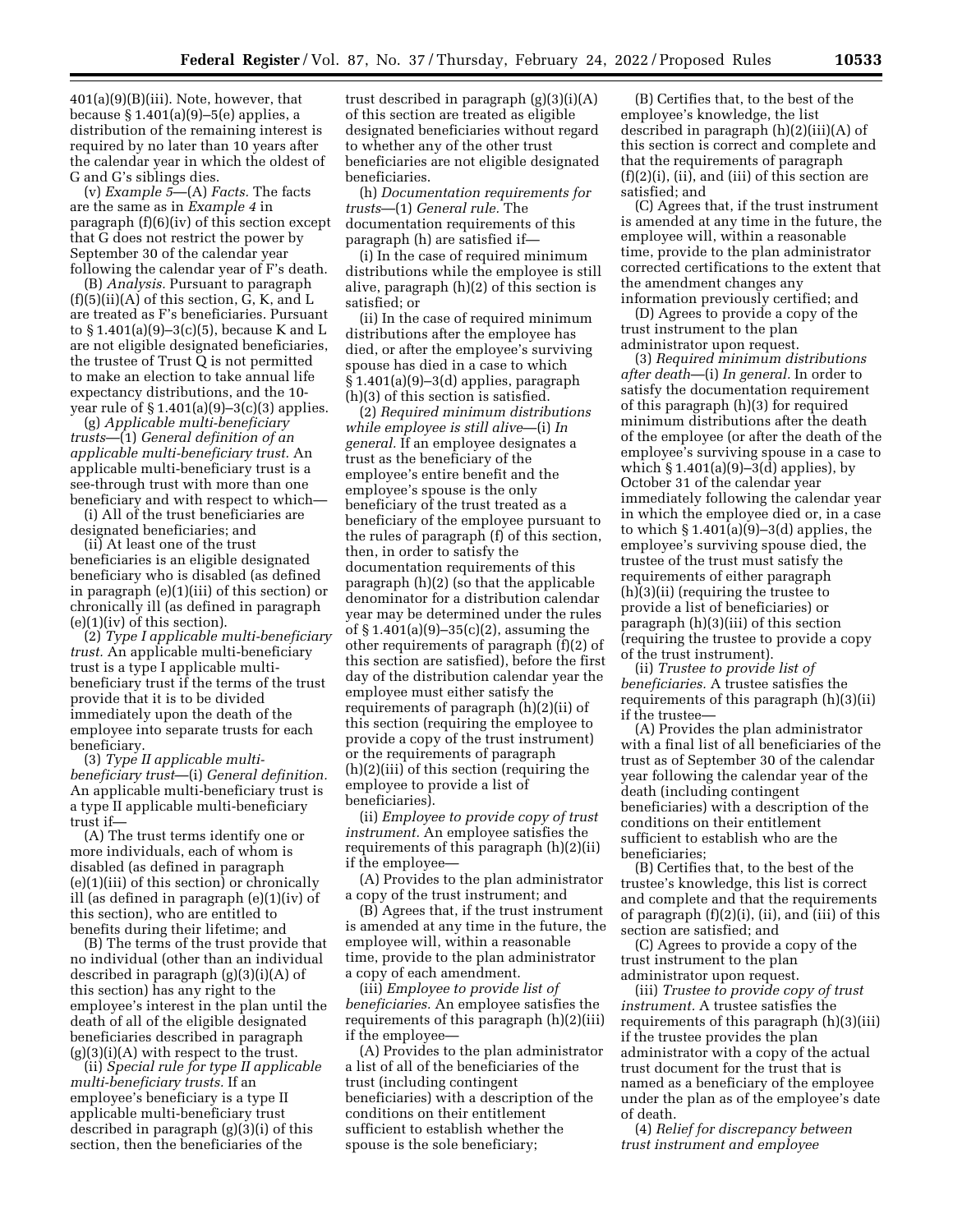*certifications or earlier trust instruments*—(i) *In general.* If required minimum distributions are determined based on the information provided to the plan administrator in certifications or trust instruments described in paragraph (h)(2) or (3) of this section, a plan will not fail to satisfy section 401(a)(9) merely because the actual terms of the trust instrument are inconsistent with the information in those certifications or trust instruments previously provided to the plan administrator, but only if—

(A) The plan administrator reasonably relied on the information provided; and

(B) The required minimum distributions for calendar years after the calendar year in which the discrepancy is discovered are determined based on the actual terms of the trust instrument.

(ii) *Excise tax.* For purposes of determining the amount of the excise tax under section 4974, the required minimum distribution is determined for any year based on the actual terms of the trust in effect during the year.

#### **§ 1.401(a)(9)–5 Required minimum distributions from defined contribution plans.**

(a) *General rules*—(1) *In general.*  Subject to the rules of paragraph (e) of this section (requiring distribution of an employee's entire interest by a specified deadline in certain situations), if an employee's accrued benefit is in the form of an individual account under a defined contribution plan, the minimum amount required to be distributed for each distribution calendar year (as defined in paragraph (a)(2) of this section) is equal to the quotient obtained by dividing the account balance (determined under paragraph (b) of this section) by the applicable denominator (determined under paragraph (c) or (d) of this section, whichever is applicable). However, the required minimum distribution amount will never exceed the entire account balance on the date of the distribution. See paragraph (g) of this section for rules that apply if a portion of the employee's account is not vested.

(2) *Distribution calendar year*—(i) *In general.* A calendar year for which a minimum distribution is required is a distribution calendar year.

(ii) *First distribution calendar year for employee.* If an employee's required beginning date is April 1 of the calendar year following the calendar year in which the employee attains age 72, then the employee's first distribution calendar year is the year the employee attains age 72. If an employee's required beginning date is April 1 of the calendar year following the calendar year in

which the employee retires, the employee's first distribution calendar year is the calendar year in which the employee retires.

(iii) *First distribution calendar year for beneficiary.* In the case of an employee who dies before the required beginning date, if the life expectancy rule in  $\S 1.401(a)(9)-3(c)(4)$  applies, then the first distribution calendar year for the designated beneficiary is the calendar year after the calendar year in which the employee died (or, if applicable, the calendar year described in § 1.401(a)(9)–3(d)). See § 1.401(a)(9)– 3(c)(5) to determine whether the life expectancy rule in  $\S 1.401(a)(9)-3(c)(4)$ applies.

(3) *Time for distributions.* The distribution required for the employee's first distribution calendar year (as described in paragraph (a)(2)(ii) of this section) may be made on or before April 1 of the following calendar year. The required minimum distribution for any other distribution calendar year (including the required minimum distribution for the distribution calendar year in which the employee's required beginning date occurs or the first distribution calendar year for the designated beneficiary) must be made on or before the end of that distribution calendar year.

(4) *Minimum distribution incidental benefit requirement.* If distributions of an employee's account balance under a defined contribution plan are made in accordance with this section—

(i) With respect to the retirement benefits provided by that account balance, to the extent the incidental benefit requirement of § 1.401–1(b)(1)(i) requires distributions, that requirement is deemed satisfied; and

(ii) No additional distributions are required to satisfy section 401(a)(9)(G).

(5) *Annuity contracts*—(i) *Purchase of annuity contract permitted.* A plan may satisfy section 401(a)(9) by the purchase of an annuity contract from an insurance company in accordance with  $§ 1.401(a)(9)-6(d)$  with the employee's entire individual account provided that the terms of the annuity satisfy  $§ 1.401(a)(9)-6$  and paragraph (e) of this section. However, a distribution of an annuity contract is not a distribution for purposes of this section.

(ii) *Transition from defined contribution rules to defined benefit rules.* If an annuity is purchased in accordance with paragraph (a)(5)(i) of this section after distributions are required to commence (the required beginning date, in the case of distributions commencing before death, or the calendar year determined under  $§ 1.401(a)(9)-3(c)(4)$  or, if applicable,

§ 1.401(a)(9)–3(d), in the case of distributions commencing after death), then the plan will satisfy section 401(a)(9) only if, in the year of purchase, distributions from the individual account satisfy this section, and for calendar years following the year of purchase, payments under the annuity contract are made in accordance with § 1.401(a)(9)–6 and satisfy paragraph (e) of this section. Payments under the annuity contract during the year in which the annuity contract is purchased are treated as distributions from the individual account for purposes of determining whether the distributions from the individual account satisfy this section in the calendar year of purchase.

(iii) *Purchase of annuity contract with portion of employee's account.* A portion of an employee's account balance under a defined contribution plan is permitted to be used to purchase an annuity contract while another portion remains in the account, provided that the requirements of paragraphs (a)(5)(i) and (ii) of this section are satisfied (other than the requirement that the contract be purchased with the employee's entire individual account). In that case, in order to satisfy section 401(a)(9) for calendar years after the calendar year of purchase, the remaining account balance under the plan must be distributed in accordance with this section.

(6) *Impact of additional distributions in prior years.* If, for any distribution calendar year, the amount distributed exceeds the required minimum distribution for that calendar year, no credit towards a required minimum distribution will be given in subsequent calendar years for the excess distribution.

(b) *Determination of account balance*—(1) *General rule.* In the case of an individual account under a defined contribution plan, the benefit used in determining the required minimum distribution for a distribution calendar year is the account balance as of the last valuation date in the calendar year preceding that distribution calendar year (valuation calendar year) adjusted in accordance with this paragraph (b). For this purpose, except as provided in § 1.401(a)(9)–8(a), all of an employee's accounts under the plan are aggregated. Thus, all separate accounts, including a separate account for employee contributions under section 72(d)(2), are aggregated for purposes of this section.

(2) *Adjustment for subsequent allocations.* The account balance is increased by the amount of any contributions or forfeitures allocated to the account balance as of dates in the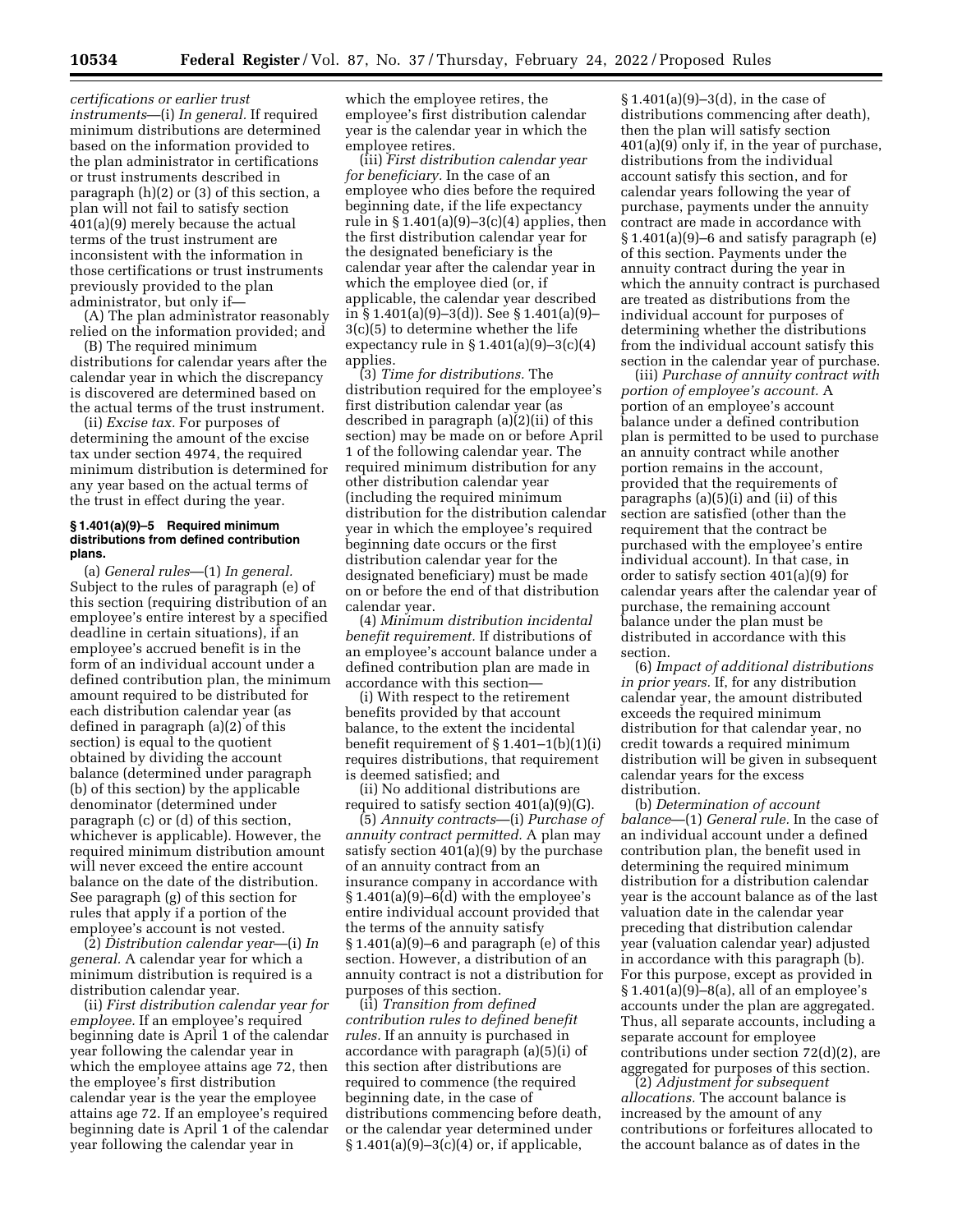valuation calendar year after the valuation date. For this purpose, contributions that are allocated to the account balance as of dates in the valuation calendar year after the valuation date, but that are not actually made during the valuation calendar year, may be excluded.

(3) *Adjustment for subsequent distributions.* The account balance is decreased by distributions made in the valuation calendar year after the valuation date.

(4) *Exclusion for QLAC contract.* The account balance does not include the value of any qualifying longevity annuity contract (QLAC), defined in  $\S 1.401(a)(9)-6(q)$ , that is held under the plan.

(5) *Treatment of rollovers.* If an amount is distributed from a plan and rolled over to another plan (receiving plan), § 1.401(a)(9)–7(b) provides additional rules for determining the benefit and required minimum distribution under the receiving plan. If an amount is transferred from one plan (transferor plan) to another plan (transferee plan) in a transfer to which section 414(l) applies, § 1.401(a)(9)–7(c) and (d) provide additional rules for determining the amount of the benefit and required minimum distribution under both the transferor and transferee plans.

(c) *Determination of applicable denominator during employee's lifetime*—(1) *General rule.* Except as provided in paragraph (c)(2) of this section (relating to a spouse beneficiary who is more than 10 years younger than the employee), the applicable denominator for required minimum distributions for each distribution calendar year beginning with the first distribution calendar year (as described in paragraph (a)(2)(ii) of this section) is determined using the Uniform Lifetime Table in § 1.401(a)(9)–9(c)(2) for the employee's age as of the employee's birthday in the relevant distribution calendar year. The requirement to take an annual distribution calculated in accordance with the preceding sentence applies for distribution calendar years up to and including the calendar year that includes the employee's date of death. Thus, a required minimum distribution is due for the calendar year of the employee's death, and that amount must be distributed during that year to the beneficiary to the extent it has not already been distributed to the employee.

(2) *Spouse is sole beneficiary*—(i) *Determination of applicable denominator.* If the sole beneficiary of an employee is the employee's spouse who is more than 10 years younger than the employee, then the applicable denominator is the joint and last survivor life expectancy for the employee and spouse determined using the Joint and Last Survivor Life Expectancy Table in § 1.401(a)(9)–9(d) for the employee's and spouse's ages as of their birthdays in the relevant distribution calendar year (rather than the applicable denominator determined under paragraph (c)(1) of this section).

(ii) *Spouse must be sole beneficiary at all times.* Except as otherwise provided in paragraph (c)(2)(iii) of this section (relating to a death or divorce in a calendar year), the spouse is the sole beneficiary for purposes of determining the applicable denominator for a distribution calendar year during the employee's lifetime only if the spouse is the sole beneficiary of the employee's entire interest at all times during the distribution calendar year.

(iii) *Change in marital status.* If the employee and the employee's spouse are married on January 1 of a distribution calendar year, but do not remain married throughout that year (that is, the employee or the employee's spouse dies or they become divorced during that year), the employee will not fail to have a spouse as the employee's sole beneficiary for that year merely because they are not married throughout that year. However, the change in beneficiary due to the death or divorce of the spouse in a distribution calendar year will be effective for purposes of determining the applicable denominator under section 401(a)(9) and this paragraph (c) for the following calendar years.

(d) *Applicable denominator after employee's death*—(1) *Death on or after the employee's required beginning date*—(i) *In general.* If an employee dies after distribution has begun as determined under § 1.401(a)(9)–2(a)(3) (generally, on or after the employee's required beginning date), distributions must satisfy section 401(a)(9)(B)(i). In order to satisfy this requirement, the applicable denominator after the employee's death is determined under the rules of this paragraph (d)(1). The requirement to take an annual distribution in accordance with the preceding sentence applies for distribution calendar years up to and including the calendar year that includes the beneficiary's date of death. Thus, a required minimum distribution is due for the calendar year of the beneficiary's death, and that amount must be distributed during that calendar year to a beneficiary of the deceased beneficiary to the extent it has not already been distributed to the deceased beneficiary. The distributions also must

satisfy section  $401(a)(9)(B)(ii)$  (or, if applicable, section 401(a)(9)(B)(iii), taking into account sections  $401(a)(9)(E)(iii)$ , and  $401(a)(9)(H)(ii)$  and (iii)). In order to satisfy those requirements, in addition to determining the applicable denominator under the rules of this paragraph (d)(1), the distributions also must satisfy any applicable requirements under paragraph (e) of this section.

(ii) *Employee with designated beneficiary.* If the employee has a designated beneficiary as of the date determined under § 1.401(a)(9)–4(c), the applicable denominator is the greater of—

(A) The designated beneficiary's remaining life expectancy; and (B) The employee's remaining life

expectancy.

(iii) *Employee with no designated beneficiary.* If the employee does not have a designated beneficiary as of the date determined under § 1.401(a)(9)– 4(c), the applicable denominator is the employee's remaining life expectancy.

(2) *Death before an employee's required beginning date.* If an employee dies before distributions have begun (as determined under § 1.401(a)(9)–2(a)(3)) and the life expectancy rule described in  $\S 1.401(a)(9) - 3(c)(4)$  applies, then the applicable denominator for distribution calendar years beginning with the first distribution calendar year (as described in paragraph (a)(2)(iii) of this section) is the designated beneficiary's remaining life expectancy.

(3) *Remaining life expectancy*—(i) *Life expectancy table.* For purposes of this paragraph (d), all life expectancies are determined using the Single Life Table in § 1.401(a)(9)–9(c)(1).

(ii) *Employee's life expectancy.* The employee's remaining life expectancy is determined initially using the employee's age as of the employee's birthday in the calendar year of the employee's death. In subsequent calendar years, the remaining life expectancy is determined by reducing that initial life expectancy by one for each calendar year that has elapsed after that first calendar year.

(iii) *Nonspouse designated beneficiary.* If the designated beneficiary is not the employee's surviving spouse, then the designated beneficiary's remaining life expectancy is determined initially using the beneficiary's age as of the beneficiary's birthday in the calendar year following the calendar year of the employee's death. Except as otherwise provided in paragraph (d)(3)(iv) of this section, for subsequent calendar years, the designated beneficiary's remaining life expectancy is determined by reducing that initial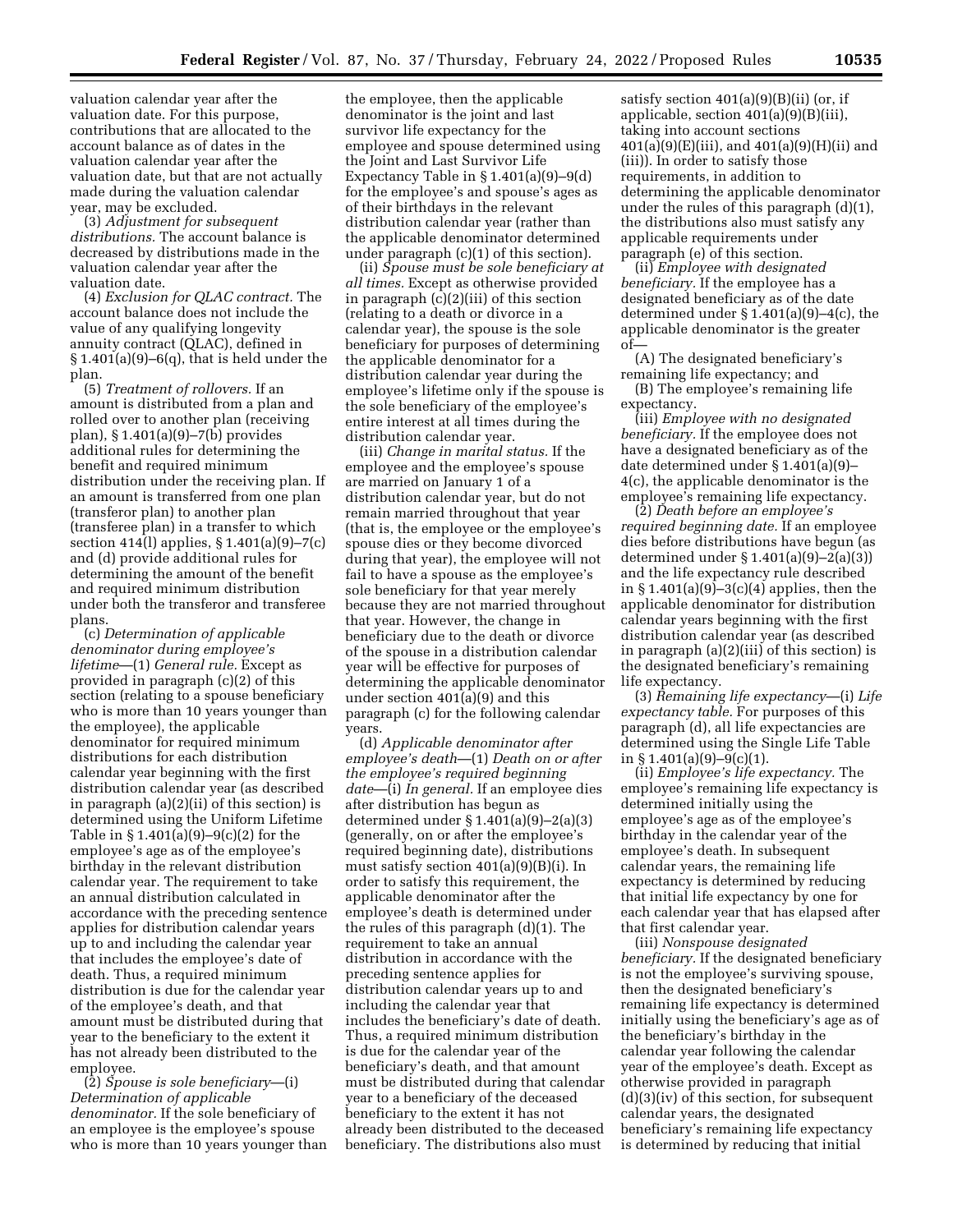life expectancy by one for each calendar year that has elapsed after that first calendar year.

(iv) *Spouse as designated beneficiary.*  If the surviving spouse of the employee is the employee's sole beneficiary, then the surviving spouse's remaining life expectancy is redetermined each distribution calendar year using the surviving spouse's age as of the surviving spouse's birthday in that calendar year.

(e) *Distribution of employee's entire interest required—*(1) *In general.* Except as provided in paragraph (f) of this section, if an employee's accrued benefit is in the form of an individual account under a defined contribution plan, then the entire interest of the employee must be distributed by the end of the earliest of the calendar years described in paragraph (e)(2), (3), (4), or (5) of this section. However, the preceding sentence does not apply if section 401(a)(9)(H) does not apply with respect to the employee (for example, if both the employee and the employee's designated beneficiary died before January 1, 2020). See § 1.401(a)(9)–1(b) for rules relating to the section 401(a)(9)(H) effective date.

(2) *10-year limit for designated beneficiary who is not an eligible designated beneficiary.* If the employee's designated beneficiary is not an eligible designated beneficiary (as determined in accordance with § 1.401(a)(9)–4(e)), then the calendar year described in this paragraph (e)(2) is the tenth calendar year following the calendar year of the employee's death.

(3) *10-year limit following death of eligible designated beneficiary.* If the employee's designated beneficiary is an eligible designated beneficiary (as determined in accordance with § 1.401(a)(9)–4(e)), then the calendar year described in this paragraph (e)(3) is the tenth calendar year following the calendar year of the designated beneficiary's death.

(4) *10-year limit after minor child of the employee reaches age of majority.* If the employee's designated beneficiary is an eligible designated beneficiary only because the beneficiary is the child of the employee who has not reached the age of majority at the time of the employee's death, then the calendar year described in this paragraph (e)(4) is the tenth calendar year following the calendar year in which the designated beneficiary reaches the age of majority.

(5) *Life expectancy limit for older eligible designated beneficiaries.* If the employee's designated beneficiary is an eligible designated beneficiary (as determined in accordance with  $§ 1.401(a)(9)-4(e)]$  and the applicable

denominator is determined in accordance with paragraph  $(d)(1)(ii)(B)$ of this section (the employee's remaining life expectancy), then the calendar year described in this paragraph (e)(5) is the calendar year in which the applicable denominator would have been less than or equal to one if it were determined in accordance with paragraph (d)(1)(ii)(A) of this section (the designated beneficiary's remaining life expectancy).

(f) *Rules for multiple designated beneficiaries*—(1) *Determination of applicable denominator*—(i) *General rule.* Except as otherwise provided in paragraph (f)(1)(ii) of this section and  $§ 1.401(a)(9)-8(a)$ , if the employee has more than one designated beneficiary, then the determination of the applicable denominator under paragraph (d) of this section is made using the oldest designated beneficiary of the employee.

(ii) *Applicable multi-beneficiary trusts.* If an employee's beneficiary is a type II applicable multi-beneficiary trust described in  $\S 1.401(a)(9)-4(g)(3)(i)$ , then only the trust beneficiaries described in § 1.401(a)(9)–4(g)(3)(i)(A) are taken into account in determining the oldest designated beneficiary for purposes of paragraph (f)(1)(i) of this section.

(2) *Determination of when entire interest is required to be distributed*—(i) *General rule.* Except as otherwise provided in paragraphs (f)(2)(ii) and (iii) of this section and  $\S 1.401(a)(9) - 8(a)$ , if an employee has more than one designated beneficiary, then paragraph  $(e)(1)$  of this section is applied with respect to the oldest of the employee's designated beneficiaries.

(ii) *Special rule for minor child.* If any of the employee's designated beneficiaries is an eligible designated beneficiary because that designated beneficiary is described in § 1.401(a)(9)– 4(e)(1)(ii) (relating to the child of the employee who has not reached the age of majority at the time of the employee's death), then—

(A) Paragraphs (e)(3) and (4) of this section are applied using the oldest of the designated beneficiaries who are described in  $\S 1.401(a)(9)-4(e)(1)(ii)$ ; and

(B) Paragraphs (e)(2) and (5) of this section do not apply.

(iii) *Applicable multi-beneficiary trust*s. If an employee's beneficiary is a type II applicable multi-beneficiary trust described in § 1.401(a)(9)–4(g)(3)(i), then—

(A) Paragraph (e)(3) of this section applies as if the death of the employee's eligible designated beneficiary does not occur until the death of the last trust beneficiary who is described in  $§ 1.401(a)(9)–4(g)(3)(i)(A);$  and

(B) Paragraph (e)(5) of this section does not apply.

(g) *Treatment of nonvested amounts.*  If the employee's benefit is in the form of an individual account under a defined contribution plan, the benefit used to determine the required minimum distribution for any distribution calendar year will be determined in accordance with paragraph (a) of this section without regard to whether or not all of the employee's benefit is vested. If, as of the end of a distribution calendar year (or as of the employee's required beginning date, in the case of the employee's first distribution calendar year), the total amount of the employee's vested benefit is less than the required minimum distribution for the calendar year, only the vested portion, if any, of the employee's benefit is required to be distributed by the end of the calendar year (or, if applicable, by the employee's required beginning date). However, the required minimum distribution for the subsequent calendar year must be increased by the sum of amounts not distributed in prior calendar years because the employee's vested benefit was less than the required minimum distribution determined in accordance with paragraph (a) of this section.

(h) *Distributions taken into account.*  Except as provided in this paragraph (h), all amounts distributed from an individual account under a defined contribution plan are distributions that are taken into account in determining whether this section is satisfied, regardless of whether the amount is includible in income. Thus, for example, amounts that are excluded from income as recovery of investment in the contract under section 72 are taken into account for purposes of determining whether this section is satisfied for a calendar year. Similarly, amounts excluded from income as net unrealized appreciation on employer securities also are taken into account for purposes of satisfying this section. However, an amount is not taken into account in determining whether the required minimum distribution has been made for a distribution calendar year if that amount is described in  $§ 1.402(c) - 2(c)(3)$  (relating to amounts that are not treated as eligible rollover distributions).

#### **§ 1.401(a)(9)–6 Required minimum distributions for defined benefit plans and annuity contracts.**

(a) *Defined benefit plans*—(1) *In general.* In order to satisfy section 401(a)(9), except as otherwise provided in this section, distributions of the employee's entire interest under a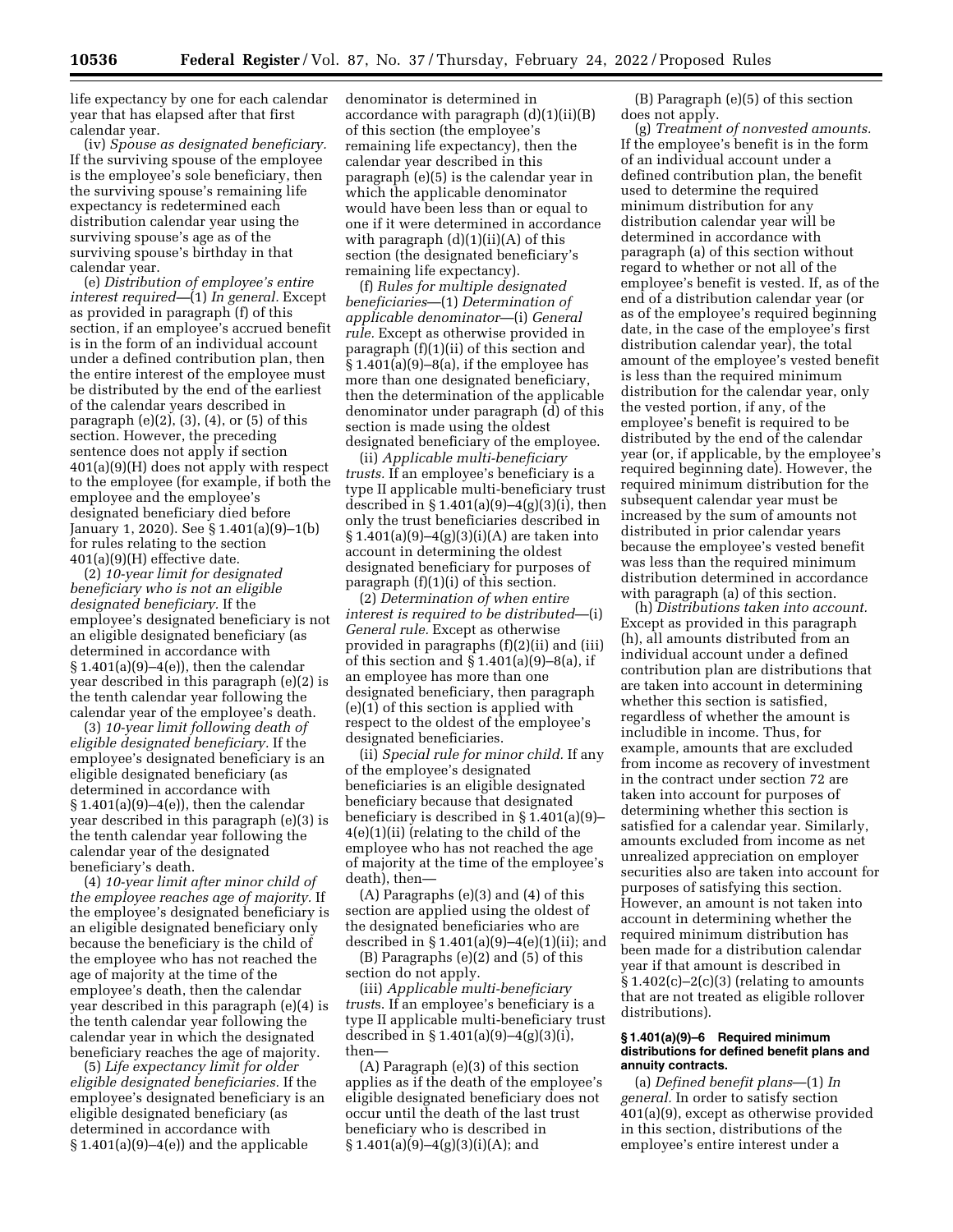defined benefit plan must be paid in the form of periodic annuity payments for the employee's life (or the joint lives of the employee and beneficiary) or over a period certain that does not exceed the maximum length of the period certain determined in accordance with paragraph (c) of this section. The interval between payments for the annuity must not exceed one year and, except as provided in paragraph (o)(4)(ii) of this section, must be uniform over the entire distribution period. Once payments have commenced over a period, the period may only be changed in accordance with paragraph (n) of this section. Life (or joint and survivor) annuity payments must satisfy the minimum distribution incidental benefit requirements of paragraph (b) of this section. Except as otherwise provided in this section (for example, permitted increases described in paragraph (o) of this section), all payments (whether paid over an employee's life, joint lives, or a period certain) also must be nonincreasing.

(2) *Definition of life annuity.* An annuity described in this section may be a life annuity (or joint and survivor annuity) with a period certain, provided that the life annuity (or joint and survivor annuity, if applicable) and the period certain payments each meet the requirements of paragraph (a)(1) of this section. For purposes of this section, if distributions are permitted to be made over the lives of the employee and the designated beneficiary, references to a life annuity include a joint and survivor annuity.

(3) *Annuity commencement—*(i) *First payment and frequency.* Annuity payments must commence on or before the employee's required beginning date (within the meaning of  $\S 1.401(a)(9)$ – 2(b)). The first payment, which must be made on or before the employee's required beginning date, must be the payment that is required for one payment interval. The second payment need not be made until the end of the next payment interval even if that payment interval ends in the next calendar year. Similarly, if the employee dies before the required beginning date, and distributions are to be made in accordance with section 401(a)(9)(B)(iii) (or, if applicable, section 401(a)(9)(B)(iv)), then the first payment, which must be made on or before the date determined under § 1.401(a)(9)– 3(b)(3) or (d) (whichever is applicable), must be the payment that is required for one payment interval. Payment intervals are the periods for which payments are received, for example, bimonthly, monthly, semi-annually, or annually. All benefit accruals as of the last day of

the first distribution calendar year must be included in the calculation of the amount of annuity payments for payment intervals ending on or after the employee's required beginning date.

(ii) *Example.* A defined benefit plan (Plan X) provides monthly annuity payments of \$500 for the life of unmarried participants with a 10-year period certain. An unmarried, retired participant (A) in Plan X attains age 72 in 2025. In order to meet the requirements of this paragraph (a)(3), the first monthly payment of \$500 must be made on behalf of A on or before April 1, 2026, and the payments must continue to be made in monthly payments of \$500 thereafter for the life of A (or over the 10-year period certain, if longer).

(4) *Single-sum distributions*—(i) *In general.* In the case of a single-sum distribution of an employee's entire accrued benefit during a distribution calendar year, the portion of the distribution that is the required minimum distribution for the distribution calendar year (and thus not an eligible rollover distribution pursuant to section  $402(c)(4)(B)$  is determined using the rule in either paragraph (a)(4)(ii) or (iii) of this section.

(ii) *Treatment as individual account.*  The portion of the single-sum distribution that is a required minimum distribution is determined by treating the single-sum-distribution as a distribution from an individual account plan and treating the amount of the single-sum distribution as the employee's account balance as of the end of the relevant valuation calendar year. If the single-sum distribution is being made in the calendar year that includes the required beginning date and the required minimum distribution for the employee's first distribution calendar year has not been distributed, the portion of the single-sum distribution that represents the required minimum distribution for the employee's first and second distribution calendar years is not eligible for rollover.

(iii) *Treatment as first annuity payment.* The portion of the single-sum distribution that is a required minimum distribution is permitted to be determined by expressing the employee's benefit as an annuity that would satisfy this section with an annuity starting date that is the first day of the distribution calendar year for which the required minimum distribution is being determined, and treating one year of annuity payments as the required minimum distribution for that year (and therefore, not an eligible

rollover distribution). If the single-sum distribution is being made in the calendar year that includes the required beginning date, and the required minimum distribution for the employee's first distribution calendar year has not been made, then the benefit must be expressed as an annuity with an annuity starting date that is the first day of the first distribution calendar year, and the payments for the first two distribution calendar years are treated as required minimum distributions (and therefore not eligible rollover distributions).

(5) *Death benefits.* The rule in paragraph (a)(1) of this section prohibiting increasing payments under an annuity applies to payments made upon the death of an employee. However, the payment of an ancillary death benefit described in this paragraph (a)(5) may be disregarded in determining whether annuity payments are increasing, and it can be excluded in determining an employee's entire interest. A death benefit with respect to an employee's benefit is an ancillary death benefit for purposes of this paragraph (a) if—

(i) It is not paid as part of the employee's accrued benefit or under any optional form of the employee's benefit; and

(ii) The death benefit, together with any other potential payments with respect to the employee's benefit that may be provided to a survivor, satisfies the incidental benefit requirement of  $§ 1.401-1(b)(1)(i).$ 

(6) *Separate treatment of separate identifiable components.* If an employee's benefit under a defined benefit plan consists of separate identifiable components that are subject to different distribution elections, then the rules of this section may be applied separately to each of those components.

(7) *Additional guidance.* Additional guidance regarding how distributions under a defined benefit plan must be paid in order to satisfy section 401(a)(9) may be issued by the Commissioner in revenue rulings, notices, or other guidance published in the Internal Revenue Bulletin. See § 601.601(d) of this chapter.

(b) *Application of incidental benefit requirement*—(1) *Life annuity for employee.* If the employee's benefit is paid in the form of a life annuity for the life of the employee satisfying section 401(a)(9) without regard to the minimum distribution incidental benefit requirement under section 401(a)(9)(G) (MDIB requirement), then the MDIB requirement will be satisfied.

(2) *Joint and survivor annuity—*(i) *Determination of designated*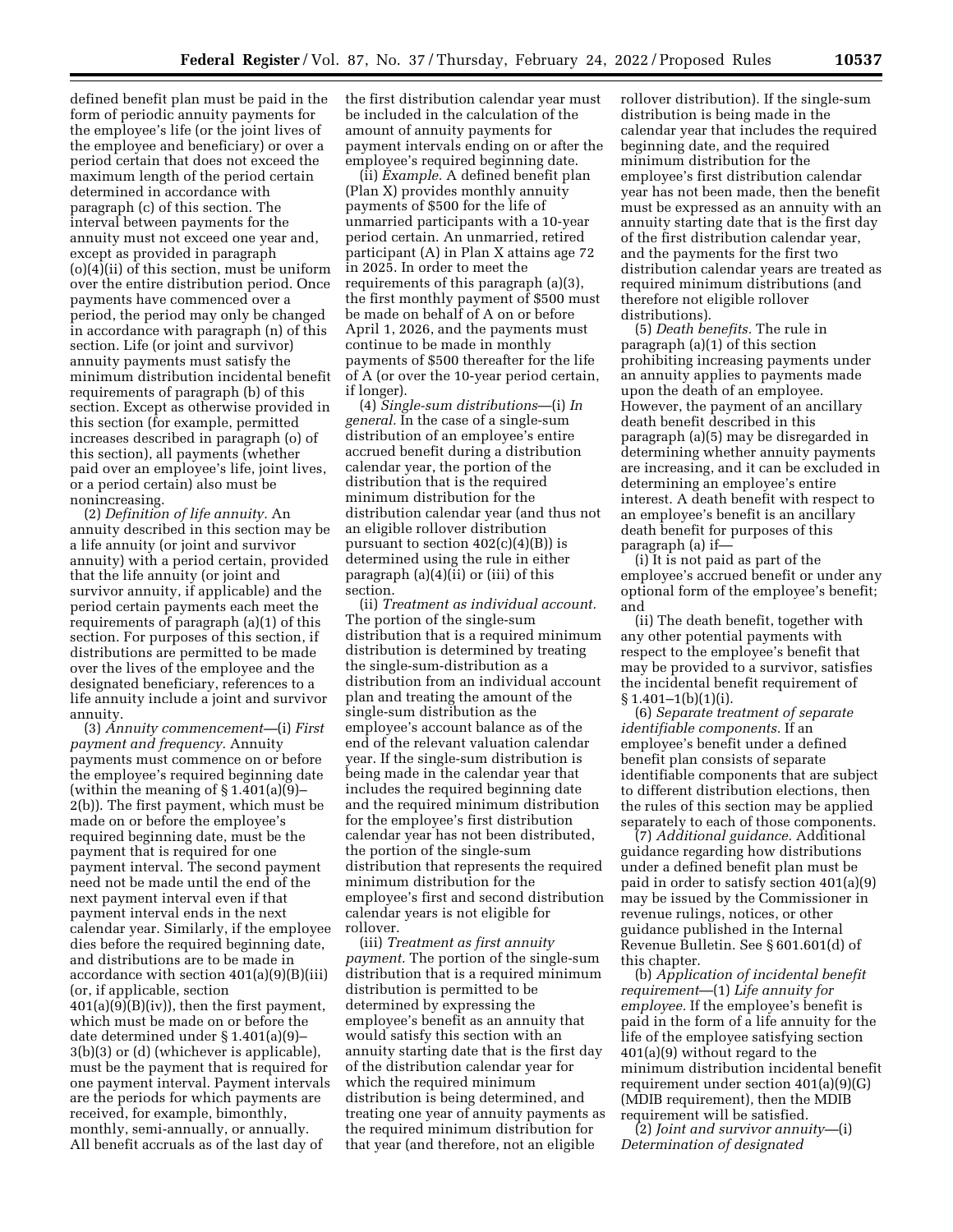*beneficiary.* If the employee's benefit is paid in the form of a life annuity for the lives of the employee and a designated beneficiary, then the designated beneficiary is determined as of the annuity starting date.

(ii) *Spouse beneficiary.* If the employee's sole beneficiary is the employee's spouse and the distributions satisfy section 401(a)(9) without regard to the MDIB requirement, the distributions to the employee will be deemed to satisfy the MDIB requirement. For example, if an employee's benefit is being distributed in the form of a joint and survivor annuity for the lives of the employee and the employee's spouse and the spouse is the sole beneficiary of the employee, the amount of the periodic payment payable to the spouse would not violate the MDIB requirement if it were 100 percent of the annuity payment payable to the employee, regardless of the difference in the ages between the employee and the employee's spouse.

(iii) *Joint and survivor annuity, nonspouse beneficiary*—(A) *Explanation of rule.* If distributions commence in the form of a joint and survivor annuity for the lives of the employee and a beneficiary other than the employee's spouse, and the employee is age 72 or older on the employee's birthday in the calendar year that includes the annuity starting date, then the MDIB requirement will not be satisfied as of the date distributions commence unless, under the distribution option, the annuity payments satisfy the conditions of this paragraph (b)(2)(iii)(A). The periodic annuity payments to the survivor satisfy this paragraph (b)(2)(iii)(A) only if, at any time on or after the employee's required beginning date, those payments do not exceed the applicable percentage of the periodic annuity payment payable to the employee using the table in paragraph (b)(2)(iii)(B) of this section. The applicable percentage is based on the employee/beneficiary age difference, which is equal to the excess of the age of the employee over the age of the beneficiary based on their ages on their birthdays in the calendar year that includes the annuity starting date. In the case of an annuity that provides for increasing payments, the requirement of this paragraph (b)(2)(iii)(A) will not be violated merely because benefit payments to the beneficiary increase, provided the increase is determined in the same manner for the employee and the beneficiary. See paragraph (k) of this section for the rule for annuity payments with an annuity starting date

that is before the calendar year in which an employee attains age 72. (B) *Table applicable to paragraph* 

*(b)(2)(iii)(B) of this section.* 

## TABLE 1—APPLICABLE TO PARAGRAPH (b)(2)(iii)(B) OF THIS SECTION

| Employee/beneficiary                                                   | Applicable                                                |
|------------------------------------------------------------------------|-----------------------------------------------------------|
| age difference                                                         | percentage                                                |
| 10 years or less<br>11<br>12<br>13<br>14<br>15<br>16<br>17<br>18<br>19 | 100<br>96<br>93<br>90<br>87<br>84<br>82<br>79<br>77<br>75 |
| 20                                                                     | 73                                                        |
| 21                                                                     | 72                                                        |
| 22                                                                     | 70                                                        |
| 23                                                                     | 68                                                        |
| 24                                                                     | 67                                                        |
| 25                                                                     | 66                                                        |
| 26                                                                     | 64                                                        |
| 27                                                                     | 63                                                        |
| 28                                                                     | 62                                                        |
| 29                                                                     | 61                                                        |
| 30                                                                     | 60                                                        |
| 31                                                                     | 59                                                        |
| 32                                                                     | 59                                                        |
| 33                                                                     | 58                                                        |
| 34                                                                     | 57                                                        |
| 35                                                                     | 56                                                        |
| 36                                                                     | 56                                                        |
| 37<br>38<br>39<br>40<br>41<br>42<br>43<br>44 and greater               | 55<br>55<br>54<br>54<br>53<br>53<br>53<br>52              |

(3) *Period certain and annuity features.* If a distribution form includes a period certain, the amount of the annuity payments payable to the beneficiary need not be reduced during the period certain, but in the case of a joint and survivor annuity with a period certain, the amount of the annuity payments payable to the beneficiary must satisfy paragraph (b)(2)(iii)(A) of this section after the expiration of the period certain.

(4) *Deemed satisfaction of incidental benefit rule.* Except in the case of distributions with respect to an employee's benefit that include an ancillary death benefit described in paragraph (a)(5) of this section, to the extent the incidental benefit requirement of  $\S 1.401-1(b)(1)(i)$ requires a distribution, that requirement is deemed to be satisfied if distributions satisfy the MDIB requirement of this paragraph (b). If the employee's benefits include an ancillary death benefit described in paragraph (a)(5) of this

section, the benefits (including the ancillary death benefit) must be distributed in accordance with the incidental benefit requirement described in  $\S 1.401-1(b)(1)(i)$  and the benefits (excluding the ancillary death benefit) must also satisfy the MDIB requirement of this paragraph (b).

(c) *Period certain annuity*—(1) *Distributions commencing during the employee's life.* If the employee is age 72 or older on the employee's birthday in the calendar year that includes the annuity starting date, then the period certain is not permitted to exceed the applicable denominator for the calendar year that includes the annuity starting date that would apply pursuant to § 1.401(a)(9)–5(c) if the plan were a defined contribution plan. However, that applicable denominator is determined taking into account the rules of § 1.401(a)(9)–5(c)(2) (relating to a spouse who is more than 10 years younger than the employee) only if the period certain is not provided in conjunction with a life annuity under paragraph (a)(2) of this section. See paragraph (k) of this section for the rule for annuity payments with an annuity starting date that is before the calendar year in which the employee attains age 72.

(2) *Distributions commencing after the employee's death.* If the employee dies before the required beginning date and annuity distributions commence after the death of the employee under the life expectancy rule (under section  $401(a)(9)(B)(iii)$  or (iv)), the period certain for any distributions commencing after death may not exceed the applicable denominator that would apply pursuant to  $\S 1.401(a)(9) - 5(d)(2)$ for the calendar year that includes the annuity starting date if the plan were a defined contribution plan.

(d) *Use of annuity contract.* A plan will not fail to satisfy section  $401(a)(9)$ merely because distributions are made from an annuity contract purchased with the employee's benefit by the plan from an insurance company that is licensed to do business under the laws of the State in which the contract is sold, provided that the payments satisfy the requirements of this section. Except in the case of a qualified longevity annuity contract (QLAC) described in paragraph (q) of this section, if the annuity contract is purchased after the required beginning date, then the first payment interval must begin on or before the purchase date and the payment that is made at the end of that payment interval is the amount required for one payment interval. If the payments actually made under the annuity contract do not meet the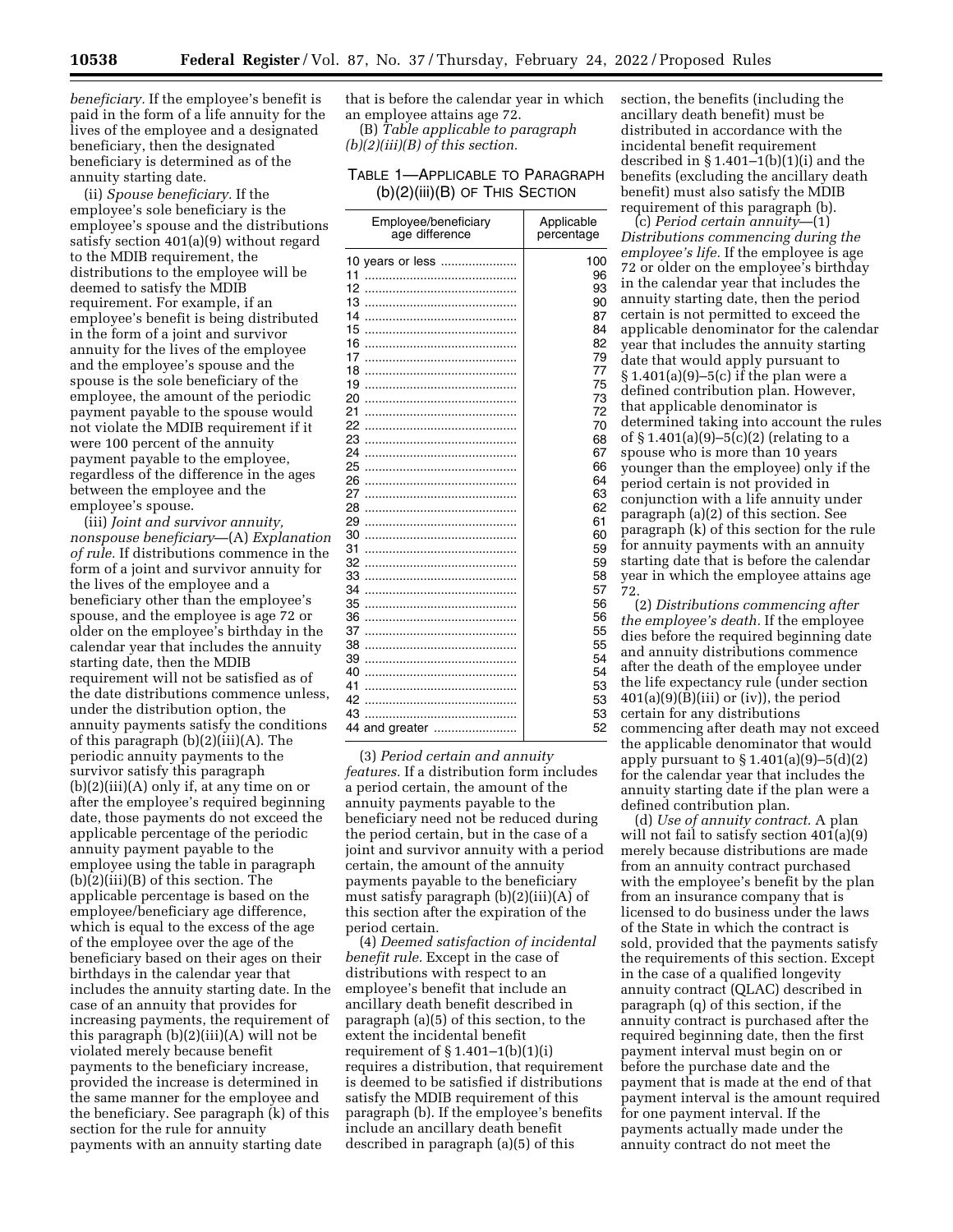requirements of this section, the plan fails to satisfy section 401(a)(9). See also paragraph (o) of this section permitting certain increases under annuity contracts.

(e) *Treatment of additional accruals*— (1) *General rule.* If additional benefits accrue in a calendar year after the employee's first distribution calendar year, distribution of the amount that accrues in that later calendar year must commence in accordance with paragraph (a) of this section beginning with the first payment interval ending in the calendar year immediately following the calendar year in which that amount accrues.

(2) *Administrative delay.* A plan will not fail to satisfy this section merely because there is an administrative delay in the commencement of the distribution of the additional benefits accrued in a calendar year, provided that—

(i) The payment commences no later than the end of the first calendar year following the calendar year in which the additional benefit accrues; and

(ii) The total amount paid during that first calendar year with respect to those additional benefits is no less than the total amount that was required to be paid during that year under paragraph (e)(1) of this section.

(f) *Treatment of nonvested benefits.* In the case of annuity distributions under a defined benefit plan, if any portion of the employee's benefit is not vested as of December 31 of a distribution calendar year, the portion that is not vested as of that date is treated as not having accrued for purposes of determining the required minimum distribution for that distribution calendar year. When an additional portion of the employee's benefit becomes vested, that portion will be treated as an additional accrual. See paragraph (e) of this section for the rules for distributing benefits that accrue under a defined benefit plan after the employee's first distribution calendar year.

(g) *Requirement for actuarial increase*—(1) *General rule*—(i) *Applicability of increase.* Except as otherwise provided in this paragraph (g), if an employee retires after the calendar year in which the employee attains age  $70\frac{1}{2}$ , then, in order to satisfy section  $401(a)(9)(C)(iii)$ , the employee's accrued benefit under a defined benefit plan must be actuarially increased for the period (if any) from the start date described in paragraph (g)(1)(ii) of this section to the end date described in paragraph (g)(1)(iii) of this section.

(ii) *Start date for actuarial increase.*  The start date for the required actuarial

increase is April 1 following the calendar year in which the employee attains age  $70\frac{1}{20}$  (or January 1, 1997, if the employee attained 701⁄2 prior to January 1, 1997).

(iii) *End date for actuarial increase.*  The end date for the required actuarial increase is the date on which benefits commence after retirement in a form that satisfies paragraphs (a) and (h) of this section.

(iv) *Determination of when employee attains age 701⁄2.* See § 1.401(a)(9)– 2(b)(2)(ii) for the determination of the calendar year in which an employee attains age  $70\frac{1}{2}$ .

(2) *Nonapplication to 5-percent owners.* This paragraph (g) does not apply to an employee if that employee is a 5-percent owner (as defined in section 416) with respect to the plan year ending in the calendar year in which the employee attains age 72.

(3) *Nonapplication to governmental and church plans.* The actuarial increase required under this paragraph (g) does not apply to a governmental plan (within the meaning of section 414(d)) or a church plan. For purposes of this paragraph (g)(3)—

(i) The term *church plan* means a plan maintained by a church for church employees;

(ii) The term *church* means a church (as defined in section  $3121(w)(3)(A)$ ) or a qualified church-controlled organization (as defined in section 3121(w)(3)(B)); and

(iii) The determination of whether an employee is a church employee is made without regard to section 414(e)(3)(B).

(h) *Amount of actuarial increase*—(1) *In general.* In order to satisfy section 401(a)(9)(C)(iii), the retirement benefits payable with respect to an employee as of the end of the period for which actuarial increases must be provided as described in paragraph (g) of this section must be no less than—

(i) The actuarial equivalent of the employee's retirement benefits that would have been payable as of the start date described in paragraph (g)(1)(ii) of this section if benefits had commenced on that date; plus

(ii) The actuarial equivalent of any additional benefits accrued after that date; reduced by

(iii) The actuarial equivalent of any distributions made with respect to the employee's retirement benefits after that date.

(2) *Actuarial equivalence basis.* For purposes of this paragraph (h), actuarial equivalence is determined using the plan's assumptions for determining actuarial equivalence for purposes of satisfying section 411.

(3) *Coordination with section 411 actuarial increase.* In order for any of an employee's accrued benefit to be nonforfeitable as required under section 411, a defined benefit plan must make an actuarial adjustment to an accrued benefit, the payment of which is deferred past normal retirement age. The only exception to this rule is that, generally, no actuarial adjustment is required to reflect the period during which a benefit is suspended as permitted under section 411(a)(3)(B). The actuarial increase required under section  $401(a)(9)(C)(iii)$  for the period (if any) described in paragraph (g)(1)(i) of this section generally is the same as, and not in addition to, the actuarial increase required for the same period under section 411 to reflect any delay in the payment of retirement benefits after normal retirement age. However, unlike the actuarial increase required under section 411, the actuarial increase required under section 401(a)(9)(C)(iii) must be provided even during any period during which an employee's benefit has been suspended in accordance with section 411(a)(3)(B).

(i) [Reserved]

(j) *Distributions restricted pursuant to section 436*—(1) *General rule.* If an employee's entire interest is being distributed in accordance with the 5 year rule of section 401(a)(9)(B)(ii), a plan is not treated as failing to satisfy section 401(a)(9) merely because of the application of a payment restriction under section 436(d), provided that distributions of the employee's interest commence by the end of the calendar year that includes the fifth anniversary of the date of the employee's death and, after the annuity starting date, those distributions are paid in a form that is as accelerated as permitted under section 436(d), as described in paragraph  $(i)(2)$  or  $(i)(3)$  of this section.

(2) *Payments restricted under section 436(d)(3).* If the payment restriction of section 436(d)(3) applies at the time benefits commence under paragraph (j)(1) of this section, then distributions are made in a form that is as accelerated as permitted under section 436(d) if the benefits are paid in a single-sum payment equal to the maximum amount allowed under section 436(d)(3), with the remainder paid as a life annuity to the beneficiary (or over the course of 240 months pursuant to § 1.436– 1(j)(6)(ii) in the case of a beneficiary that is not an individual), subject to a requirement that the benefit remaining is commuted to a single-sum payment when the section 436(d)(3) payment restriction ceases to apply (to the extent that a single-sum payment is permitted under section  $436(d)(1)$  and  $436(d)(2)$ .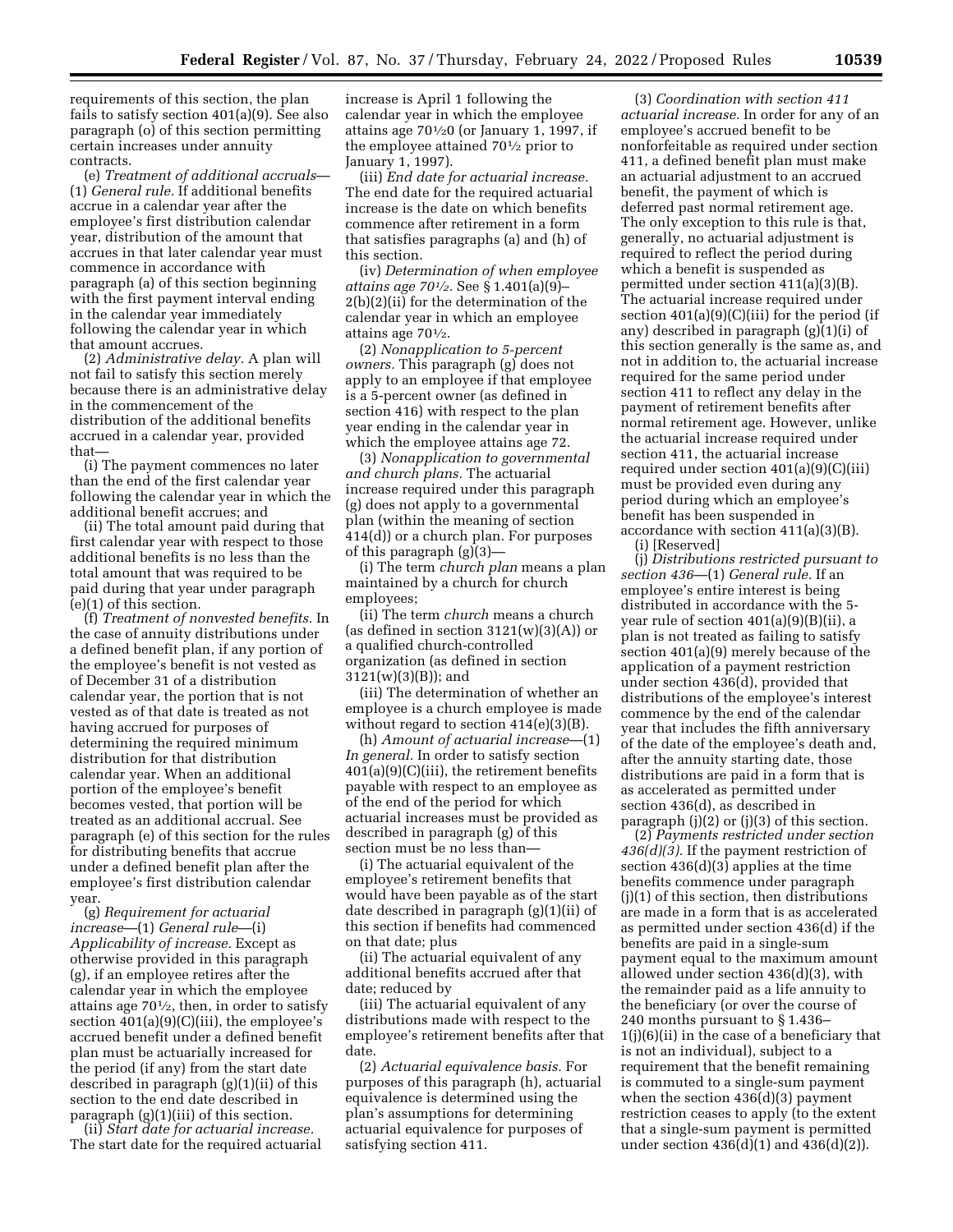(3) *Payments restricted under section 436(d)(1) or (2).* If a plan is subject to the payment restriction in section 436(d)(1) or (2) at the time benefits commence under paragraph (j)(1) of this section, then distributions are made in a form that is as accelerated as permitted under section 436(d) if the benefits are paid in the form of a life annuity to the beneficiary (or over the course of 240 months pursuant to  $\S 1.436-1(j)(6)(ii)$ , in the case of a beneficiary that is not an individual), subject to a requirement that the benefit remaining is commuted to a single-sum payment to the extent permitted under section 436(d) (for example, the maximum amount allowed under section 436(d)(3)) when the payment restriction under section  $436(d)(1)$  or  $(2)$  ceases to apply.

(k) *Treatment of early commencement*—(1) *General rule.*  Generally, the determination of whether a stream of payments satisfies the requirements of this section is made as of the required beginning date. However, if distributions start prior to the required beginning date in a distribution form that is an annuity under which distributions are made in accordance with the provisions of paragraph (a) of this section and are made over a period permitted under section  $401(a)(9)(A)(ii)$ , then, except as provided in this paragraph (k), the annuity starting date will be treated as the required beginning date for purposes of applying the rules of this section and § 1.401(a)(9)–2. Thus, for example, the determination of the designated beneficiary and the amount of distributions will be made as of the annuity starting date. Similarly, if the employee dies after the annuity starting date but before the required beginning date determined under § 1.401(a)(9)– 2(b), then after the employee's death—

(i) The remaining portion of the employee's interest must continue to be distributed in accordance with this section over the remaining period over which distributions commenced; and

(ii) The rules in § 1.401(a)(9)–3 relating to death before the required beginning date do not apply.

(2) *Joint and survivor annuity, nonspouse beneficiary*—(i) *Application of MDIB requirement.* If distributions commence in the form of a joint and survivor annuity for the lives of the employee and a beneficiary other than the employee's spouse, and as of the employee's birthday in the calendar year that includes the annuity starting date, the employee is under age 72, then the MDIB requirement will not be satisfied as of the date distributions commence unless, under the distribution option, the annuity

payments to be made on and after the employee's required beginning date satisfy the conditions of this paragraph (k)(2). The periodic annuity payments payable to the survivor satisfy this paragraph (k)(2) if, at all times on and after the employee's annuity starting date, those payments do not exceed the applicable percentage of the periodic annuity payment payable to the employee using the table in paragraph (b)(3)(ii) of this section, but based on the adjusted employee/beneficiary age difference. The adjusted employee/ beneficiary age difference is determined by first calculating the employee/ beneficiary age difference under paragraph (b)(3)(i) of this section and then reducing that age difference by the number of years by which the employee is younger than age 72 on the employee's birthday in the calendar year that includes the annuity starting date. In the case of an annuity that provides for increasing payments, the requirement of this paragraph (k)(2) will not fail to be satisfied merely because benefit payments to the beneficiary increase, provided the increase is determined in the same manner for the employee and the beneficiary.

(ii) *Example—*(A) *Facts.* Distributions commence on January 1, 2023 to an employee (Z), born March 1, 1957, after retirement at age 65. Z's daughter (Y), born February 5, 1987, is Z's beneficiary. The distributions are in the form of a joint and survivor annuity for the lives of Z and Y with payments of \$500 a month to Z and upon Z's death of \$500 a month to Y (so that the monthly payment to Y is 100 percent of the monthly amount payable to Z).

(B) *Analysis and conclusion.* Under paragraph (k)(1) of this section, because distributions commence prior to Z's required beginning date and are in the form of a joint and survivor annuity for the lives of Z and Y, compliance with the rules of this section is determined as of the annuity starting date. Under this paragraph (k)(2), the adjusted employee/ beneficiary age difference is calculated by taking the excess of the employee's age over the beneficiary's age and subtracting the number of years the employee is younger than age 72. In this case, Z is 30 years older than Y and is commencing benefits 6 years before attaining age 72, so the adjusted employee-beneficiary age difference is 24 years. Under the table in paragraph (b)(3)(ii) of this section, the applicable percentage for a 24-year adjusted employee/beneficiary age difference is 67 percent. The plan does not satisfy the MDIB requirement because, as of January 1, 2023 (the annuity starting date), the distribution option provides

that, as of Z's required beginning date, the monthly payment to  $\overline{Y}$  upon  $\overline{Z}$ 's death will exceed 67 percent of Z's monthly payment.

(3) *Limitation on period certain.* If, as of the employee's birthday in the calendar year that includes the annuity starting date, the employee is under age 72, then the period certain may not exceed the limitation on the period certain for an individual who is age 72 as specified in paragraph (c)(1) of this section, increased by the excess of 72 over the age of the employee on that birthday.

(l) *Early commencement for surviving spouse.* Generally, the determination of whether a stream of payments satisfies the requirements of this section is made as of the date on which distributions are required to commence. However, if the employee dies prior to the required beginning date, distributions commence to the surviving spouse of an employee over a period permitted under section  $401(a)(9)(B)(iii)(II)$  prior to the date on which distributions are required to commence, and the distribution form is an annuity under which distributions are made in accordance with the provisions of paragraph (a) of this section, then the annuity starting date will be considered the required beginning date for purposes of section  $401(a)(9)(B)(iv)(II)$ . Thus, if the surviving spouse dies after commencing benefits and before the date described in  $401(a)(9)(B)(iv)(II)$ , then after the surviving spouse's death—

(1) The annuity distributions must continue to be made in accordance with paragraph (a) of this section over the remaining period over which distributions commenced; and

(2) The rules in § 1.401(a)(9)–3(e)(1) relating to the death of the surviving spouse before the required beginning date under section  $401(a)(9)(B)(iv)(II)$ will not apply upon the death of the surviving spouse.

(m) *Determination of entire interest under annuity contract*—(1) *General rule.* Prior to the date that an annuity contract under an individual account plan is annuitized, the interest of an employee or beneficiary under that contract is treated as an individual account for purposes of section 401(a)(9). Thus, the required minimum distribution for any year with respect to that interest is determined under § 1.401(a)(9)–5 rather than this section. See § 1.401(a)(9)–5(a)(5) for rules relating to the satisfaction of section 401(a)(9) in the year that annuity payments commence, § 1.401(a)(9)– 5(c)(4) for rules relating to QLACs (as defined in paragraph (q) of this section), and § 1.401(a)(9)–5(a)(5)(iii) for rules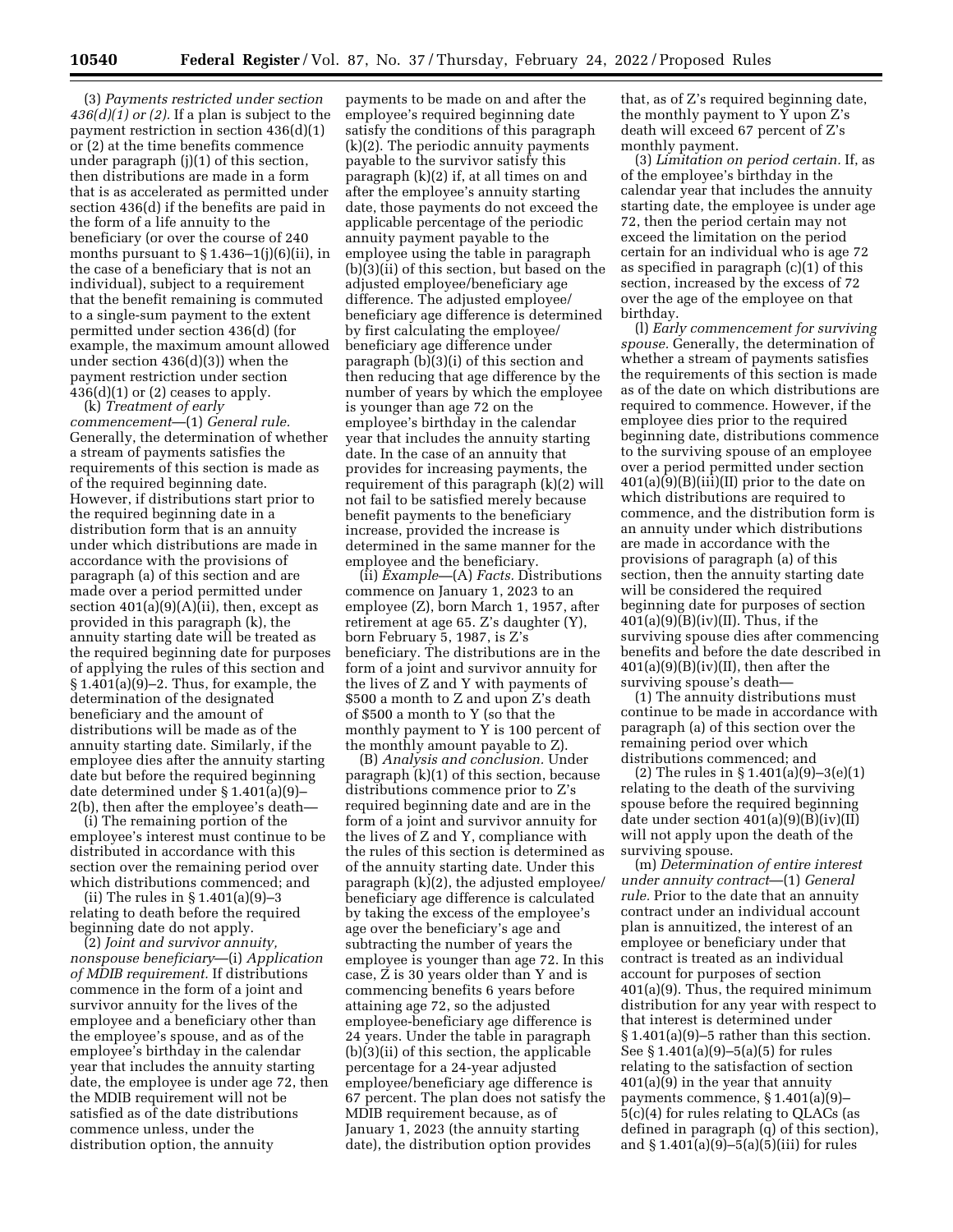relating to the purchase of an annuity contract with a portion of an employee's account balance.

(2) *Entire interest.* For purposes of applying the rules in § 1.401(a)(9)–5, the entire interest under the annuity contract as of December 31 of the relevant valuation calendar year is treated as the account balance for the valuation calendar year described in  $§ 1.401(a)(9) - 5(c)$ . The entire interest under an annuity contract is the dollar amount credited to the employee or beneficiary under the contract plus the actuarial present value of any additional benefits (for example, survivor benefits in excess of the dollar amount credited to the employee or beneficiary) that will be provided under the contract. However, paragraph (m)(3) of this section describes certain additional benefits that may be disregarded in determining the employee's entire interest under the annuity contract. The actuarial present value of any additional benefits described under this paragraph (m) is to be determined using reasonable actuarial assumptions, including reasonable assumptions as to future distributions, and without regard to an individual's health.

(3) *Exclusions—*(i) *Additional value does not exceed 20 percent.* The actuarial present value of any additional benefits provided under an annuity contract described in paragraph (m)(2) of this section may be disregarded if the sum of the dollar amount credited to the employee or beneficiary under the contract and the actuarial present value of the additional benefits is no more than 120 percent of the dollar amount credited to the employee or beneficiary under the contract and the additional

benefits are one or both of the following—

(A) Additional benefits that, in the case of a distribution, are reduced by an amount sufficient to ensure that the ratio of the sum to the dollar amount credited does not increase as a result of the distribution, and

(B) An additional benefit that is the right to receive a final payment upon death that does not exceed the excess of the premiums paid less the amount of prior distributions.

(ii) *Return of premium death benefit.*  If the only additional benefit provided under the contract is the additional benefit described in paragraph  $(m)(3)(i)(B)$  of this section, the additional benefit may be disregarded regardless of its value in relation to the dollar amount credited to the employee or beneficiary under the contract.

(iii) *Additional guidance.* The Commissioner, in revenue rulings, notices, or other guidance published in the Internal Revenue Bulletin (see § 601.601(d) of this chapter), may provide additional guidance on additional benefits that may be disregarded.

(4) *Examples.* The examples in this paragraph (m)(4), which use a 5 percent interest rate and the mortality table used for distributions subject to section 417(e)(3) provided in Notice 2019–67, 2019–52 I.R.B. 1510, illustrate the application of the rules in this paragraph (m):

(i) *Example 1—*(A) *Facts.* G is the owner of a variable annuity contract (Contract S) under an individual account plan that has not been annuitized. Contract S provides a death benefit until the end of the calendar year in which the owner attains the age of 84 equal to the greater of the current

Contract S notional account value (dollar amount credited to G under the contract) and the largest notional account value at any previous policy anniversary reduced proportionally for subsequent partial distributions (High Water Mark). Contract S provides a death benefit in calendar years after the calendar year in which the owner attains age 84 equal to the current notional account value. Contract S provides that assets within the contract may be invested in a Fixed Account at a guaranteed rate of 2 percent. Contract S provides no other additional benefits.

(B) *Actuarial calculations.* At the end of 2028, when G has an attained age of 78 and 9 months, the notional account value of Contract S (after the distribution for 2028 of 4.55% of the notional account value as of December 31, 2027) is \$550,000, and the High Water Mark, before adjustment for any withdrawals from Contract S in 2028, is \$1,000,000. Thus, Contract S will provide additional benefits (that is, the death benefits in excess of the notional account value) through 2034, the year S turns 84. The actuarial present value of these additional benefits at the end of 2028 is determined to be \$67,978 (12 percent of the notional account value). In making this determination, the following assumptions are made: On average, deaths occur mid-year; the investment return on G's notional account value is 2 percent per annum; and minimum required distributions (determined without regard to additional benefits under the Contract S) are made at the end of each year. The following two tables summarize the actuarial methodology used in determining the actuarial present value of the additional benefit.

## TABLE 2—APPLICABLE TO PARAGRAPH (m)(4)(i)(B)

| Year | Death<br>benefit<br>during<br>year | End-of-year<br>notional<br>account<br>before<br>withdrawal | Average<br>notional<br>account | Withdrawal<br>at end<br>of year | End-of-year<br>notional<br>account<br>after<br>withdrawal |
|------|------------------------------------|------------------------------------------------------------|--------------------------------|---------------------------------|-----------------------------------------------------------|
| 2028 | \$1,000,000                        |                                                            |                                |                                 | \$550,000                                                 |
| 2029 | 1954,545                           | $2$ \$561,000                                              | $3$ \$555,500                  | 4\$26,606                       | 534,934                                                   |
| 2030 | 909.306                            | 545.633                                                    | 540,283                        | 26.482                          | 519,151                                                   |
| 2031 | 864.291                            | 529.534                                                    | 524.342                        | 26.760                          | 502,774                                                   |
|      | 819.740                            | 512.829                                                    | 507,801                        | 27.177                          | 485,652                                                   |
| 2033 | 775.430                            | 495.365                                                    | 490.509                        | 27.438                          | 467.927                                                   |
|      | 731.620                            | 477.286                                                    | 472.606                        | 27.853                          | 449,433                                                   |

1 \$1,000,000 death benefit reduced 4.55 percent for withdrawal during 2028.

2 Notional account value at end of preceding year (after distribution) increased by 2 percent return for year.

<sup>3</sup> Average of \$550,000 notional account value at end of preceding year (after distribution) and \$561,000 notional account value at end of cur-<br>rent year (before distribution).

<sup>4</sup> December 31, 2028 notional account (before distribution) divided by uniform lifetime table age 79 factor of 21.1.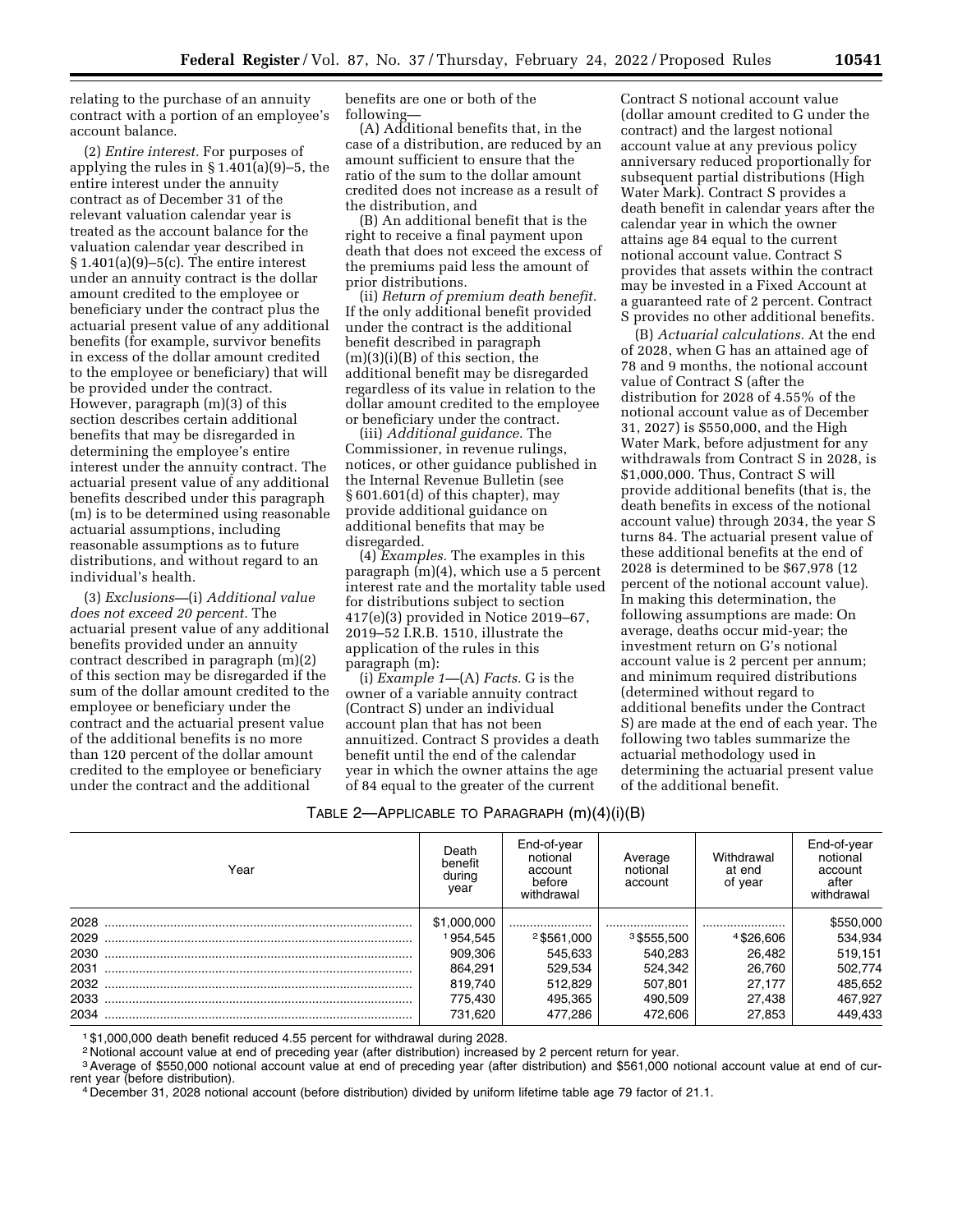# TABLE 3—APPLICABLE TO PARAGRAPH (m)(4)(i)(B)

| Year | Survivorship<br>to start<br>of year | Interest<br>discount<br>to end<br>of 2028 | Mortality<br>rate during<br>year | Discounted<br>additional<br>benefits<br>within year |
|------|-------------------------------------|-------------------------------------------|----------------------------------|-----------------------------------------------------|
| 2028 |                                     |                                           |                                  |                                                     |
| 2029 | 1.00000                             | .97590                                    | 5.03321                          | 12,933                                              |
| 2030 | .96679                              | 6.92943                                   | .03739                           | 12,398                                              |
| 2031 | <sup>8</sup> .93064                 | .88517                                    | .04198                           | 11,756                                              |
| 2032 | .89157                              | .84302                                    | .04715                           | 11,055                                              |
| 2033 | .84953                              | .80288                                    | .05305                           | 10,310                                              |
| 2034 | .80446                              | .76464                                    | .05979                           | 9,526                                               |
|      |                                     |                                           |                                  | 67,978                                              |

<sup>5</sup> One-quarter age 78 rate plus three-quarters age 79 rate.<br><sup>6</sup> Five percent discounted 18 months (1.05<sup> $(-1.5)$ </sup>).

<sup>7</sup>Blended age 79/age 80 mortality rate (.03739) multiplied by the \$369,023 excess of death benefit over the average notional account value Exposition and the start of 2030 multiplied by 18-month interest discount of 2090,306 less \$540,283) multiplied by 196679 probability of survivorship to the start of 2030 multiplied by 18-month interest discount of 192943.

(C) *Conclusion.* Because Contract S provides that, in the case of a distribution, the value of the additional death benefit (which is the only additional benefit available under the contract) is reduced by an amount that is at least proportional to the reduction in the notional account value and, at age 78 and 9 months, the sum of the notional account value (dollar amount credited to the employee under the contract) and the actuarial present value

of the additional death benefit is no more than 120 percent of the notional account value, the exclusion under paragraph (m)(2)(iii)(B) of this section is applicable for 2029. Therefore, for purposes of applying the rules in § 1.401(a)(9)–5, the entire interest under Contract S may be determined as the notional account value (that is, without regard to the additional death benefit).

(ii) *Example 2—*(A) *Facts.* The facts are the same as in *Example 1* in

| TABLE 4—APPLICABLE TO PARAGRAPH $(m)(4)(ii)(A)$ |  |  |  |  |
|-------------------------------------------------|--|--|--|--|
|-------------------------------------------------|--|--|--|--|

paragraph (m)(4)(i) of this section except that the notional account value is \$550,000 at the end of 2028. In this instance, the actuarial present value of the death benefit in excess of the notional account value in 2028 is determined to be \$97,273 (24 percent of the notional account value). The following two tables summarize the actuarial methodology used in determining the actuarial present value of the additional benefit.

| Year | Death<br>benefit<br>during<br>year | End-of-year<br>notional<br>account<br>before<br>withdrawal | Average<br>notional<br>account | Withdrawal<br>at end<br>of year | End-of-year<br>notional<br>account<br>after<br>withdrawal |
|------|------------------------------------|------------------------------------------------------------|--------------------------------|---------------------------------|-----------------------------------------------------------|
| 2028 | \$1,000,000                        |                                                            |                                |                                 | \$400,000                                                 |
| 2029 | 954.545                            | \$408,000                                                  | \$404.000                      | \$18,957                        | 389,043                                                   |
| 2030 | 909.306                            | 396.824                                                    | 392.933                        | 19.260                          | 377,564                                                   |
| 2031 | 864.291                            | 385,115                                                    | 381,339                        | 19.462                          | 365,653                                                   |
| 2032 | 819.740                            | 372.966                                                    | 369,310                        | 19.765                          | 353,201                                                   |
| 2033 | 775,430                            | 360.265                                                    | 356,733                        | 19.955                          | 340,310                                                   |
| 2034 | 731.620                            | 347.116                                                    | 343,713                        | 20.257                          | 326.859                                                   |

## TABLE 5—APPLICABLE TO PARAGRAPH (m)(4)(ii)(A)

| Year | Survivorship<br>to start<br>of year | Interest<br>discount<br>to end<br>of 2028 | Mortality<br>rate during<br>year | Discounted<br>additional<br>benefits<br>within year |
|------|-------------------------------------|-------------------------------------------|----------------------------------|-----------------------------------------------------|
| 2028 |                                     |                                           |                                  |                                                     |
| 2029 | .00000                              | .97590                                    | .03321                           | \$17,843                                            |
| 2030 | .96679                              | .92943                                    | .03739                           | 17,349                                              |
| 2031 | .93064                              | .88517                                    | .04198                           | 16,701                                              |
| 2032 | .89157                              | .84302                                    | .04715                           | 15,963                                              |
| 2033 | .84953                              | .80288                                    | .05305                           | 15,150                                              |
| 2034 | 80446                               | .76464                                    | .05979                           | 14.267                                              |
|      |                                     |                                           |                                  | 97.273                                              |

(B) *Conclusion.* Because the sum of the notional account balance and the actuarial present value of the additional death benefit is more than 120 percent

of the notional account value, the exclusion under paragraph (m)(3)(i) of this section does not apply for 2029. Therefore, for purposes of applying the rules in § 1.401(a)(9)–5, the entire interest under Contract S must include the actuarial present value of the additional death benefit.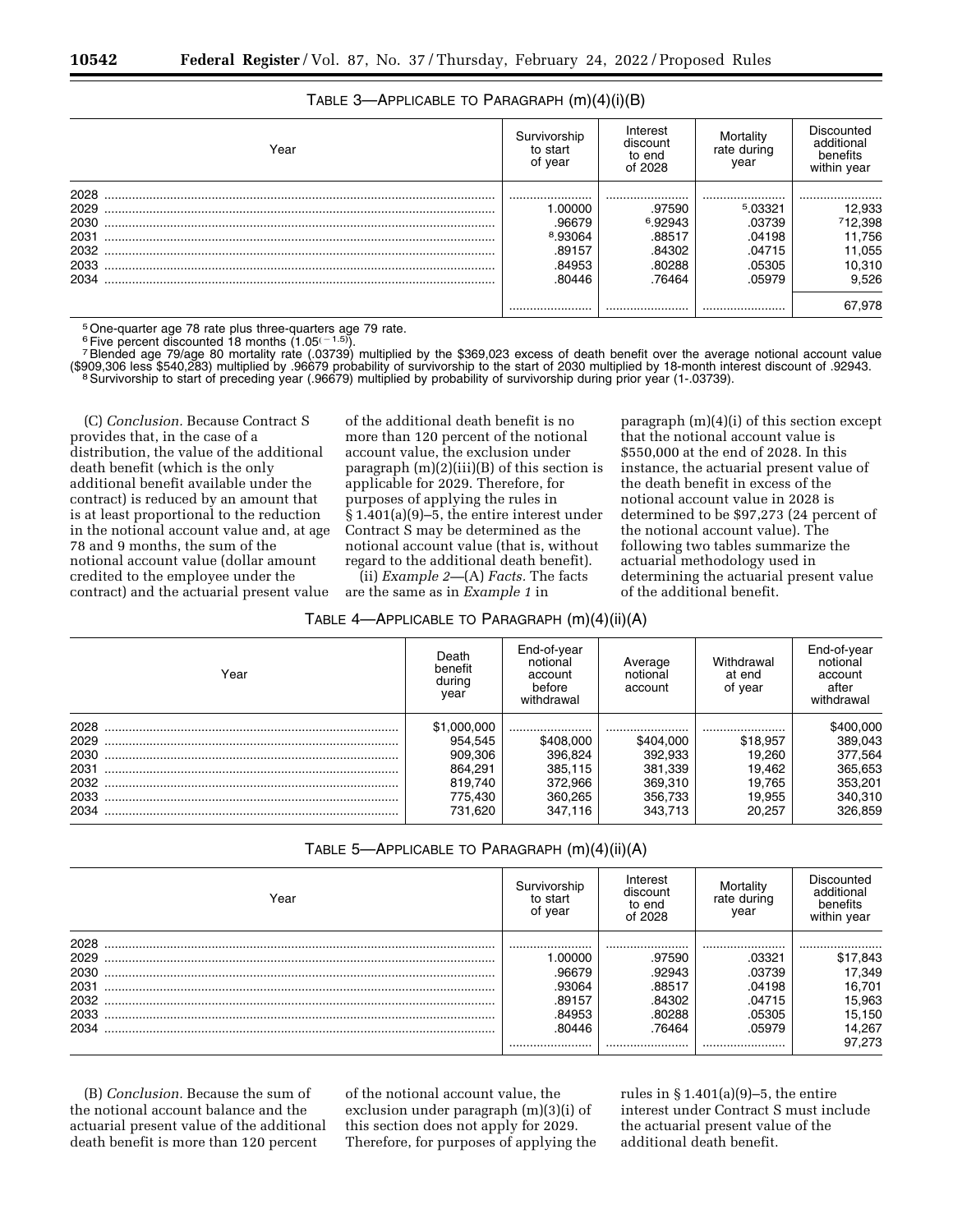(n) *Change in annuity payment period*—(1) *In general.* An annuity payment period may be changed in accordance with the reannuitization provisions set forth in paragraph (n)(2) of this section or in association with an annuity payment increase described in paragraph (o) of this section.

(2) *Reannuitization.* If, in a stream of annuity payments that otherwise satisfies section 401(a)(9), the annuity payment period is changed and the annuity payments are modified in association with that change, this modification will not cause the distributions to fail to satisfy section 401(a)(9) provided the conditions set forth in paragraph (n)(3) of this section are satisfied, and—

(i) The modification occurs at the time that the employee retires or in connection with a plan termination;

(ii) The annuity payments prior to modification are annuity payments paid over a period certain without life contingencies; or

(iii) The annuity payments after modification are paid under a qualified joint and survivor annuity over the joint lives of the employee and a designated beneficiary, the employee's spouse is the sole beneficiary, and the modification occurs in connection with the employee becoming married to that spouse.

(3) *Conditions.* In order to modify a stream of annuity payments in accordance with paragraph (n)(2) of this section, the following conditions must be satisfied—

(i) The future payments under the modified stream satisfy section 401(a)(9) and this section (determined by treating the date of the change as a new annuity starting date and the actuarial present value of the remaining payments prior to modification as the entire interest of the participant);

(ii) For purposes of sections 415 and 417, the modification is treated as a new annuity starting date;

(iii) After taking into account the modification, the annuity stream satisfies section 415 (determined at the original annuity starting date, using the interest rates and mortality tables applicable to that date); and

(iv) The end point of the period certain, if any, for any modified payment period is not later than the end point available under section 401(a)(9) to the employee at the original annuity starting date.

(4) *Examples.* For the purposes of the examples in this paragraph (n)(4), assume that the applicable segment rates under section 417(e)(3) are 1.00%, 3.00%, and 4.00%, and the Applicable Mortality Table under section 417(e)(3)

is the mortality table provided in Notice 2020–85, 2020–51 I.R.B. 1645. In addition, assume that the section 415 limit at age 72 for a straight life annuity is \$280,000 (which is the lesser of the annual benefit under section 415(b)(1)(A), as adjusted pursuant to section 415(d) and further adjusted for age 72 in accordance with § 1.415(b)– 1(e)(1)(i), and 100% of the participant's average compensation for the participant's high 3 years):

(i) *Example 1—*(A) *Facts*—(*1*) *Background.* Participant D has 10 years of participation in a frozen defined benefit plan (Plan W). D is not retired and elects to receive distributions from Plan W in the form of a straight life (that is level payment) annuity with annual payments of \$215,000 per year beginning in 2025 at a date when D has an attained age of 72. Plan W offers nonretired employees in pay status the opportunity to modify their annuity payments due to an associated change in the payment period at retirement. Plan W treats the date of the change in payment period as a new annuity starting date for purposes of sections 415 and 417. Thus, for example, the plan provides a new qualified and joint survivor annuity election and obtains spousal consent. Plan W determines modifications of annuity payment amounts at retirement so that the present value of future new annuity payment amounts (taking into account the new associated payment period) is actuarially equivalent to the present value of future pre-modification annuity payments (taking into account the premodification annuity payment period). Actuarial equivalency for this purpose is determined using the applicable segment rates under section 417(e)(3)(C) and the Applicable Mortality Table as of the date of modification.

(*2*) *Payment of retirement benefits to Participant D.* D retires in 2029 at the age of 76 and, after receiving four annual payments of \$215,000, elects to receive the remaining distributions from Plan W in the form of an immediate final lump sum payment of \$2,316,180. Because payment of retirement benefits in the form of an immediate final lump sum payment satisfies (in terms of form) section 401(a)(9), the condition under paragraph (n)(3)(i) of this section is met.

(B) *Analysis.* Because Plan W treats a modification of an annuity payment stream at retirement as a new annuity starting date for purposes of sections 415 and 417, the condition under paragraph (n)(3)(ii) of this section is met. After taking into account the modification, the annuity stream determined as of the original annuity starting date consists of annual

payments beginning at age 72 of \$215,000, \$215,000, \$215,000, \$215,000, and \$2,316,180. This benefit stream is actuarially equivalent to a straight life annuity at age 72 of \$276,768, calculated in accordance with section 415(b)(2)(E)(ii), which is an amount less than the section 415 limit determined at the original annuity starting date. Thus, the condition under paragraph (n)(3)(iii) of this section is met.

(C) *Conclusion.* Because a stream of annuity payments in the form of a straight life annuity satisfies section 401(a)(9), and because each of the conditions under paragraph (n)(3) of this section are satisfied, the modification of annuity payments to D described in this example meets the requirements of this paragraph (n).

(ii) *Example 2*—(A) *Facts.* The facts are the same as in *Example 1* in paragraph (n)(4)(i) of this section except that the straight life annuity payments are paid at a rate of \$230,000 per year and after D retires the lump sum payment at age 76 is \$2,477,774. Thus, after taking into account the modification, the annuity stream determined as of the original annuity starting date consists of annual payments beginning at age 72 of \$230,000, \$230,000, \$230,000, \$230,000, and \$2,477,774.

(B) *Conclusion.* The benefit stream described in paragraph (n)(4)(ii)(A) of this section is actuarially equivalent to a straight life annuity at age 72 of \$296,078, calculated in accordance with section 415(b)(2)(E)(ii), which exceeds the section 415 limit determined at the original annuity starting date. Thus, the lump sum payment to D fails to satisfy the condition under paragraph (n)(3)(iii) of this section. Therefore, the lump sum payment to D fails to meet the requirements of this paragraph (n) and fails to satisfy the requirements of section 401(a)(9).

(iii) *Example 3*—(A) *Facts*—(*1*) *Background.* Participant E has 10 years of participation in Plan X, a frozen defined benefit plan. E retires in 2025 at a date when E's attained age is 72. E elects to receive annual distributions from Plan X in the form of a 27-year period certain annuity (that is, a 27-year annuity payment period without a life contingency) paid at a rate of \$37,000 per year beginning in 2025 with future payments increasing at a rate of 4.00% per year (that is, the 2026 payment will be \$38,480, the 2027 payment will be \$40,019 and so on). Plan X offers participants in pay status whose annuity payments are in the form of a termcertain annuity the opportunity to modify their payment period at any time and treats the modifications as a new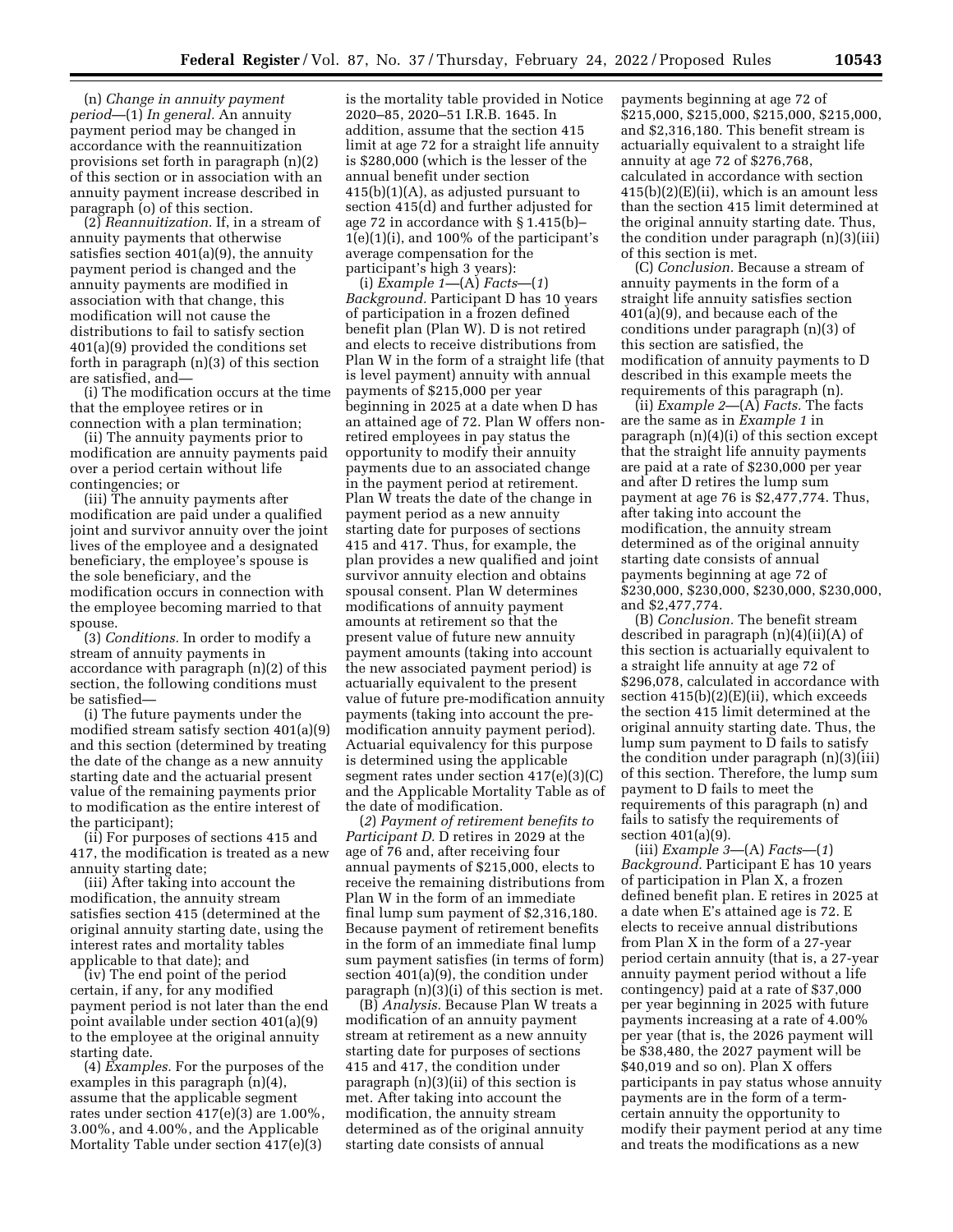annuity starting date for the purposes of sections 415 and 417. Thus, for example, the plan provides a new qualified and joint survivor annuity election and obtains spousal consent.

(*2*) *Plan provisions for determination of actuarial equivalence.* Plan X determines modifications of annuity payment amounts so that the present value of future new annuity payment amounts (taking into account the new associated payment period) is actuarially equivalent to the present value of future pre-modification annuity payments (taking into account the premodification annuity payment period). Actuarial equivalency for this purpose is determined using 5.00% and the Applicable Mortality Table as of the date of modification.

(*3*) *Modification of retirement benefits paid to Participant E.* In 2028, E, after receiving annual payments of \$37,000, \$38,480, and \$40,019, elects to receive the remaining distributions from Plan W in the form of a straight life annuity paid with annual payments of \$92,133 per year.

(B) *Analysis.* Because payment of retirement benefits in the form of a straight life annuity satisfies (in terms of form) section 401(a)(9), the condition under paragraph (n)(3)(i) of this section is met. Because Plan X treats a modification of an annuity payment stream at retirement as a new annuity starting date for purposes of sections 415 and 417, the condition under paragraph (n)(3)(ii) of this section is met. After taking into account the modification, the annuity stream determined as of the original annuity starting date consists of annual payments beginning at age 72 of \$37,000, \$38,480, and \$40,019, and a straight life annuity beginning at age 75 of \$92,133. This benefit stream is actuarially equivalent to a straight life annuity at age 72 of \$81,940, calculated in accordance with section 415(b)(2)(E)(i), which is an amount less than the section 415 limit determined at the original annuity starting date. Thus, the condition under paragraph (n)(3)(iii) of this section is met.

(C) *Conclusion.* Because a stream of annuity payments in the form of a straight life annuity satisfies section 401(a)(9), and each of the conditions under paragraph (n)(3) of this section are satisfied, the modification of annuity payments to E meets the requirements of this paragraph (n).

(o) *Increase in annuity payments*—(1) *General rules.* Notwithstanding the general rule under paragraph (a)(1) of this section prohibiting increases in annuity payments, the following

increases in annuity payments are permitted—

(i) An annual percentage increase that does not exceed the percentage increase in an eligible cost-of-living index (as defined in paragraph (o)(2) of this section) for a 12-month period ending in the year during which the increase occurs or the prior year;

(ii) A percentage increase that occurs at specified times (for example, at specified ages) and does not exceed the cumulative total of annual percentage increases in an eligible cost-of-living index (as defined in paragraph (o)(2) of this section) after the annuity starting date, or if later, the date of the most recent percentage increase;

(iii) An increase eliminating some or all of the reduction in the amount of the employee's payments to provide for a survivor benefit, but only if there is no longer a survivor benefit because the beneficiary whose life was being used to determine the period described in section 401(a)(9)(A)(ii) over which payments were being made dies or is no longer the employee's beneficiary pursuant to a qualified domestic relations order within the meaning of section 414(p);

(iv) An increase to pay increased benefits that result from a plan amendment;

(v) An increase to allow a beneficiary to convert the survivor portion of a joint and survivor annuity into a single-sum distribution upon the employee's death;

(vi) An increase to the extent permitted in accordance with paragraph (o)(3), (4), or (5) of this section; or

(vii) An increase resulting from the resumption of benefits that were suspended pursuant to section 411(a)(3)(B), section 418E, or section 432(e)(9).

(2) *Eligible cost of living index*—(i) *In general.* For purposes of this paragraph (o), an eligible cost-of-living index means an index described in paragraph  $(o)(2)(ii)$ ,  $(iii)$ , or  $(iv)$  of this section.

(ii) *Consumer Price Index.* An index is described in this paragraph (o)(2)(ii) if it is a consumer price index that is based on prices of all items (or all items excluding food and energy) and issued by the Bureau of Labor Statistics, including an index for a specific population (for example, urban consumers or urban wage earners and clerical workers) and an index for a geographic area or areas (for example, a metropolitan area or State).

(iii) *Consumer price index with banking.* An index is described in this paragraph (o)(2)(iii) if it is a percentage adjustment based on a cost-of-living index described in paragraph (o)(2)(ii) of this section, or a fixed percentage if less.

In any year when the cost-of-living index is lower than the fixed percentage, the fixed percentage may be treated as an increase in an eligible costof-living index, provided it does not exceed the sum of—

(A) The cost-of-living index for that year, and

(B) The accumulated excess of the annual cost-of-living index from each prior year over the fixed annual percentage used in that year (reduced by any amount previously utilized under this paragraph  $(o)(2)(iii)(B)$ ).

(iv) *Adjustment based on compensation for position.* An index is described in this paragraph (o)(2)(iv) if it is a percentage adjustment based on the increase in compensation for the position held by the employee at the time of retirement, and provided under either—

(A) The terms of a governmental plan (within the meaning of section 414(d)), or

(B) The terms of a nongovernmental plan, as in effect on April 17, 2002.

(3) *Additional permitted increases for certain annuity contracts purchased from insurance companies.* In the case of payments paid from an annuity contract purchased from an insurance company, if the total future expected payments (determined in accordance with paragraph (o)(6)(iii) of this section) exceed the total value being annuitized (within the meaning of paragraph (o)(6)(i) of this section), the payments under the contract will not fail to satisfy the nonincreasing payment requirement in paragraph (a)(1) of this section merely because the payments are increased in accordance with one or more of the following—

(i) By a constant percentage, applied not less frequently than annually;

(ii) As a result of dividend payments or other payments that result from actuarial gains (within the meaning of paragraph (o)(6)(ii) of this section), but only if actuarial gain is measured no less frequently than annually and the resulting dividend payments or other payments are either paid no later than the year following the year for which the actuarial experience is measured or paid in the same form as the payment of the annuity over the remaining period of the annuity (beginning no later than the year following the year for which the actuarial experience is measured); and

(iii) An acceleration of payments under the annuity (within the meaning of paragraph (o)(6)(iv) of this section).

(4) *Additional permitted increases for all annuity contracts purchased from insurance companies.* Payments made from an annuity contract purchased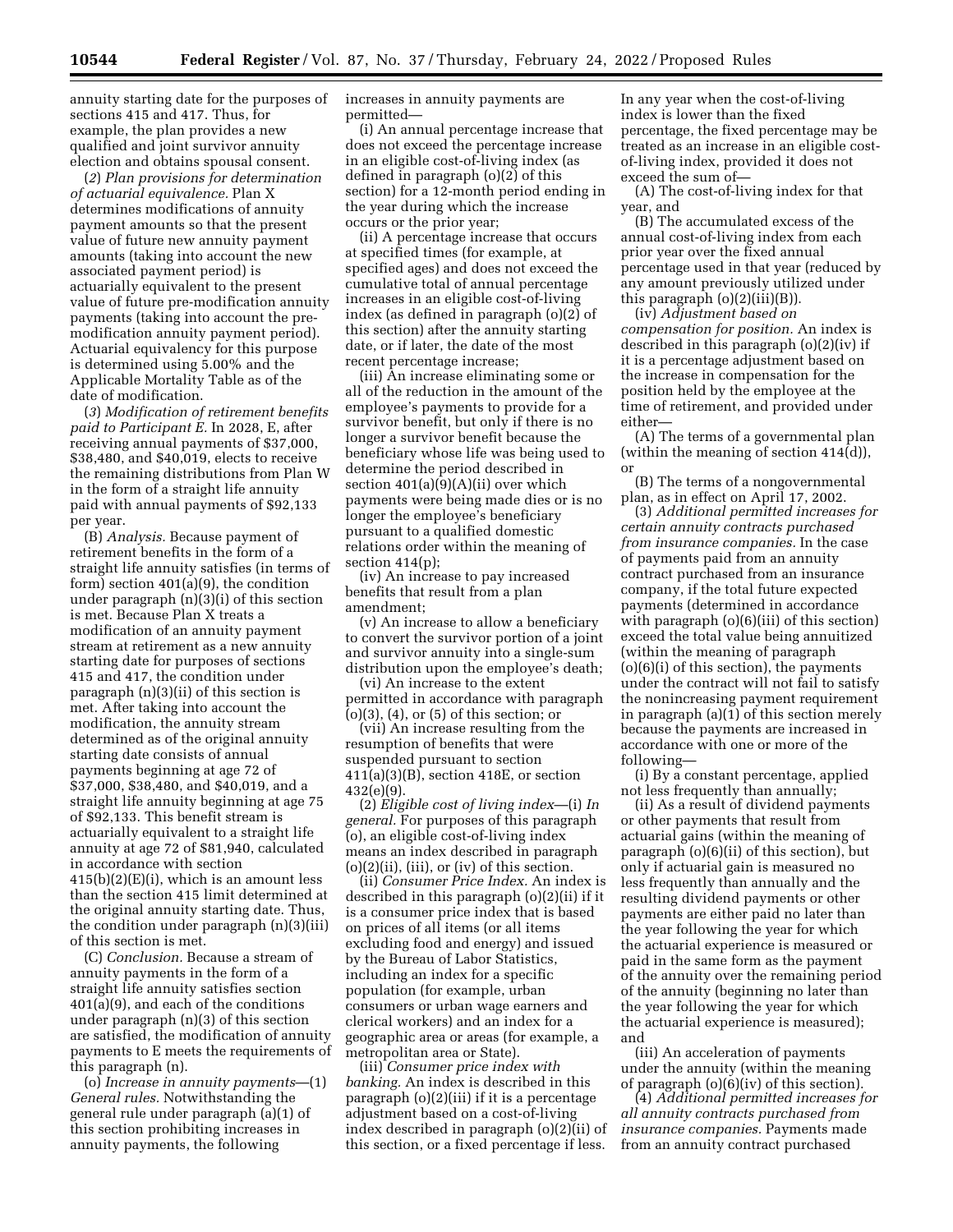from an insurance company will not fail to satisfy the nonincreasing payment requirement in paragraph (a)(1) of this section merely because the payments are increased in accordance with one or more of the following—

(i) To provide a final payment upon the death of the employee that does not exceed the excess of total value being annuitized (within the meaning of paragraph (a)(5)(i) of this section) over the total of payments before the death of the employee;

(ii) To provide an acceleration of payments (within the meaning of paragraph (o)(6)(iv) of this section) that is required to comply with § 1.401(a)(9)– 5(e); or

(iii) To provide a short-term acceleration of payments under the annuity, under which up to one year of annuity payments that would otherwise satisfy the requirements of this section are paid in advance of when the payments were scheduled to be made.

(5) *Additional permitted increases for annuity payments from a qualified trust.*  Annuity payments made under a defined benefit plan qualified under section 401(a) (other than annuity payments under an annuity contract purchased from an insurance company that satisfy paragraph (a)(3) of this section) will not fail to satisfy the nonincreasing payment requirement in paragraph (a)(1) of this section merely because the payments are increased in accordance with one of the following—

(i) By a constant percentage, applied not less frequently than annually, at a rate that is less than 5 percent per year;

(ii) To provide a final payment upon the death of the employee that does not exceed the excess of the actuarial present value of the employee's accrued benefit (within the meaning of section 411(a)(7)) calculated as of the annuity starting date using the applicable interest rate and the applicable mortality table under section 417(e) (or, if greater, the total amount of employee contributions plus interest) over the total of payments before the death of the employee; or

(iii) As a result of dividend payments or other payments that result from actuarial gains (within the meaning of paragraph (o)(6)(ii) of this section), but only if—

(A) Actuarial gain is measured no less frequently than annually;

(B) The resulting dividend payments or other payments are either paid no later than the year following the year for which the actuarial experience is measured or paid in the same form as the payment of the annuity over the remaining period of the annuity (beginning no later than the year

following the year for which the actuarial experience is measured);

(C) The actuarial gain taken into account is limited to the actuarial gain from investment experience;

(D) The assumed interest used to calculate actuarial gains is not less than 3 percent; and

(E) The payments are not increasing by a constant percentage as described in paragraph (o)(5)(i) of this section.

(6) *Definitions.* For purposes of this paragraph (o), the following definitions apply—

(i) *Total value being annuitized.* Total value being annuitized means:

(A) In the case of annuity payments under a section 403(a) annuity plan or under a deferred annuity purchased by a section 401(a) trust, the value of the employee's entire interest (within the meaning of paragraph (m) of this section) being annuitized (valued as of the date the contract is annuitized);

(B) In the case of annuity payments under an immediate annuity contract purchased by a trust for a defined benefit plan qualified under section 401(a), the amount of the premium used to purchase the contract; and

(C) In the case of a defined contribution plan, the value of the employee's account balance used to purchase an immediate annuity under the contract.

(ii) *Actuarial gain.* Actuarial gain means the difference between an amount determined using the actuarial assumptions (that is, investment return, mortality, expense, and other similar assumptions) used to calculate the initial payments before adjustment for any increases and the amount determined under the actual experience with respect to those factors. Actuarial gain also includes differences between the amount determined using actuarial assumptions when an annuity was purchased or commenced, and the amount determined using actuarial assumptions used in calculating payments at the time the actuarial gain is determined.

(iii) *Total future expected payments.*  Total future expected payments means the total future payments expected to be made under the annuity contract as of the date the contract is annuitized, based on the mortality rates contained in § 1.401(a)(9)–9(e).

(iv) *Acceleration of payments.*  Acceleration of payments means a shortening of the payment period with respect to an annuity or a full or partial commutation of the future annuity payments. An increase in the payment amount will be treated as an acceleration of payments in the annuity only if the total future expected

payments under the annuity (including the amount of any payment made as a result of the acceleration) is decreased as a result of the change in payment period.

(7) *Examples.* This paragraph (o) is illustrated by the following examples. (i) *Example 1. Variable annuity*—(A) *Facts.* A retired participant (Z1) in Plan X, a defined contribution plan, attains age 72 in 2021. Z1 elects to purchase Contract Y1 from Insurance Company W in 2021. Contract Y1 is a single life annuity contract with a 10-year period certain. Contract Y1 provides for an initial annual payment calculated with an assumed interest rate (AIR) of 3 percent. Subsequent payments are determined by multiplying the prior year's payment by a fraction, the numerator of which is 1 plus the actual return on the separate account assets underlying Contract Y1 since the preceding payment and the denominator of which is 1 plus the AIR during that period. The value of Z1's account balance in Plan X at the time of purchase is \$105,000, and the purchase price of Contract Y1 is \$105,000. Contract Y1 provides Z1 with an initial payment of \$7,200 at the time of purchase in 2021.

(B) *Conclusion.* Based on the mortality rates in  $\S 1.401(a)(9)-9(e)$ , the total future expected payments to Z1 under Contract Y1 are \$128,880. Because the total future expected payments on the date the contract is annuitized exceed the total value being annuitized and payments increase only as a result of actuarial gain, with increases from actuarial gain, beginning no later than the next year, paid in the same form as the payment of the annuity over the remaining period of the annuity, distributions received by Z1 from Contract Y1 meet the requirements of paragraph (o)(3)(ii) of this section.

(ii) *Example 2. Participating annuity*—(A) *Facts.* A retired participant (Z2) in Plan X, a defined contribution plan, attains age 72 in 2021. Z2 elects to purchase Contract Y2 from Insurance Company W in 2021. Contract Y2 is a participating single life annuity contract with a 10-year period certain. Contract Y2 provides for level annual payments with dividends paid in a lump sum in the year after the year for which the actuarial experience is measured or paid out levelly beginning in the year after the year for which the actuarial gain is measured over the remaining lifetime and period certain, that is, the period certain ends at the same time as the original period certain. Dividends are determined annually by the Board of Directors of Company W based upon a comparison of actual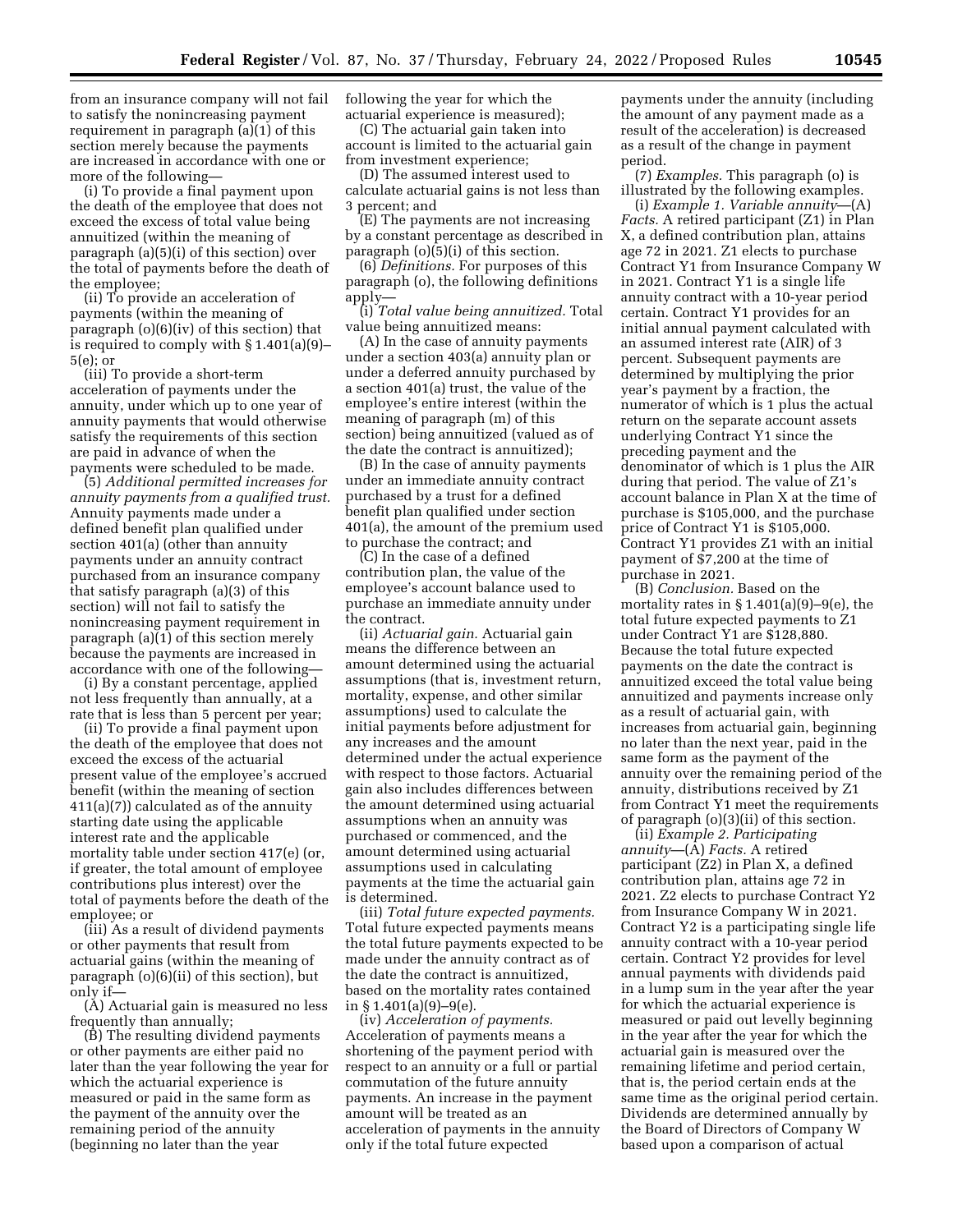actuarial experience to expected actuarial experience in the past year. The value of Z2's account balance in Plan X at the time of purchase is \$265,000, and the purchase price of Contract Y2 is \$265,000. Contract Y2 provides Z2 with an initial payment of \$16,000 in 2021. Based on the mortality rates in  $\S 1.401(a)(9)-9(e)$ , the total future expected payments to Z2 under Contract Y2 are \$286,400.

(B) *Conclusion.* Because the total future expected payments on the date the contract is annuitized exceed the total value being annuitized and payments increase only as a result of actuarial gain, with those increases, beginning no later than the next year, paid in the same form as the payment of the annuity over the remaining period of the annuity, distributions received by Z2 from Contract Y2 meet the requirements of paragraph (o)(3)(ii) of this section.

(iii) *Example 3. Participating annuity with dividend accumulation*—(A) *Facts.*  The facts are the same as in *Example 2*  in paragraph (o)(7)(ii) of this section except that the annuity provides a dividend accumulation option under which Z2 may defer receipt of the dividends to a time selected by Z2.

(B) *Conclusion.* Because the dividend accumulation option permits dividends to be paid later than the end of the year following the year for which the actuarial experience is measured or as a stream of payments that increase only as a result of actuarial gain, with those increases beginning no later than the next year, paid in the same form as the payment of the annuity in *Example 2* in paragraph (o)(7)(ii) of this section over the remaining period of the annuity, the dividend accumulation option does not meet the requirements of paragraph (o)(3)(ii) of this section. Neither does the dividend accumulation option fit within any of the other permissible increases described in paragraph (o)(3) of this section. Accordingly, the dividend accumulation option causes the contract, and consequently any distributions from the contract, to fail to meet the requirements of this paragraph (o) and thus to fail to satisfy the requirements of section 401(a)(9).

(iv) *Example 4. Participating annuity with dividends used to purchase additional death benefits*—(A) *Facts.*  The facts are the same as in *Example 2*  in paragraph (o)(7)(ii) of this section, except that the annuity provides an option under which actuarial gain under the contract is used to provide additional death benefit protection for Z2.

(B) *Conclusion.* Because this option permits payments as a result of actuarial

gain to be paid later than the end of the year following the year for which the actuarial experience is measured or as a stream of payments that only increase as a result of actuarial gain, with increases as a result of actuarial gain beginning no later than the next year, paid in the same form as the payment of the annuity described in *Example 2* in paragraph (o)(7)(ii) of this section over the remaining period of the annuity, the option does not meet the requirements of paragraph (o)(3)(ii) of this section. Neither does the option fit within any of the other permissible increases described in paragraph (o)(3) of this section. Accordingly, the addition of the option causes the contract, and consequently any distributions from the contract, to fail to meet the requirements of this paragraph (o) and thus to fail to satisfy the requirements of section 401(a)(9).

(v) *Example 5. Annuity with a fixed percentage increase*—(A) *Facts.* A retired participant (Z3) in Plan X, a defined contribution plan, attains age 72 in 2021. Z3 elects to purchase Contract Y3 from Insurance Company W. Contract Y3 is a single life annuity contract with a 20-year period certain (which does not exceed the maximum period certain permitted under paragraph (c)(1) of this section) with fixed annual payments increasing 3 percent each year. The value of Z3's account balance in Plan X at the time of purchase is \$110,000, and the purchase price of Contract Y3 is \$110,000. Contract Y3 provides Z3 with an initial payment of \$6,000 at the time of purchase in 2021. Based on the mortality rates in § 1.401(a)(9)–9(e), the total future expected payments to Z3 under Contract Y3 are \$129,600.

(B) *Conclusion.* Because the total future expected payments on the date the contract is annuitized exceed the total value being annuitized and payments increase only as a constant percentage applied not less frequently than annually, distributions received by Z3 from Contract Y3 meet the requirements of paragraph (o)(3)(i) of this section.

(vi) *Example 6. Annuity with excessive percentage increase*—(A) *Facts.* The facts are the same as in *Example 5* in paragraph (o)(7)(v) of this section except that the initial payment is \$5,000 and the annual rate of increase is 4 percent. In this example, based on the mortality rates in  $\S 1.401(a)(9)-9(e)$ , the total future expected payments are \$108,000.

(B) *Conclusion.* Because the total future expected payments are less than the total value being annuitized (the \$110,000 used to purchase Contract Y3),

distributions received by Z3 do not meet the requirements of paragraph (o)(3) of this section, and thus fail to meet the requirements of section 401(a)(9).

(vii) *Example 7. Annuity with full commutation feature*—(A) *Facts.* A retired participant (Z4) in Plan X, a defined contribution plan, attains age 78 in 2021. Z4 elects to purchase Contract Y4 from Insurance Company W. Contract Y4 provides for a single life annuity with a 10-year period certain (which does not exceed the maximum period certain permitted under paragraph (c) of this section) with annual payments. Contract Y4 provides that Z4 may cancel Contract Y4 at any time before Z4 attains age 84, and receive, on the next payment due date, a final payment in an amount determined by multiplying the initial payment amount by a factor obtained from Table M of Contract Y4 using Z4's age as of Z4's birthday in the calendar year of the final payment. The value of Z4's account balance in Plan X at the time of purchase is \$450,000, and the purchase price of Contract Y4 is \$450,000. Contract Y4 provides Z4 with an initial payment in 2021 of \$40,000. The factors in Table M are as follows:

## TABLE 6—APPLICABLE TO PARAGRAPH (o)(7)(vii)(A)

| Age at final payment | Factor |
|----------------------|--------|
| 79                   | 10.5   |
| 80                   | 10.0   |
| 81                   | 9.5    |
| 82                   | 9.0    |
| 83                   | 8.5    |
| 84                   | 8.0    |

(B) *Determination of acceleration of payments.* Based on the mortality rates in  $§ 1.401(a)(9)-9(e)$ , the total future expected payments to Z4 under Contract Y4 are \$560,000. Because the total future expected payments on the purchase date exceed the total value being annuitized (that is, the \$450,000 used to purchase Contract Y4), the permitted increases set forth in paragraph (o)(3) of this section are available. Furthermore, because the factors in Table M are less than the present value factors at each of the ages based on the mortality rates in  $\S 1.401(a)(9)-9(e)$ , the final payment is always less than the total future expected payments. Thus, the final payment is an acceleration of payments within the meaning of paragraph (o)(3)(iii) of this section.

(C) *Application to cancellation immediately before attainment of age 84.* As an illustration of paragraph  $(o)(7)(vii)(B)$  of this section, if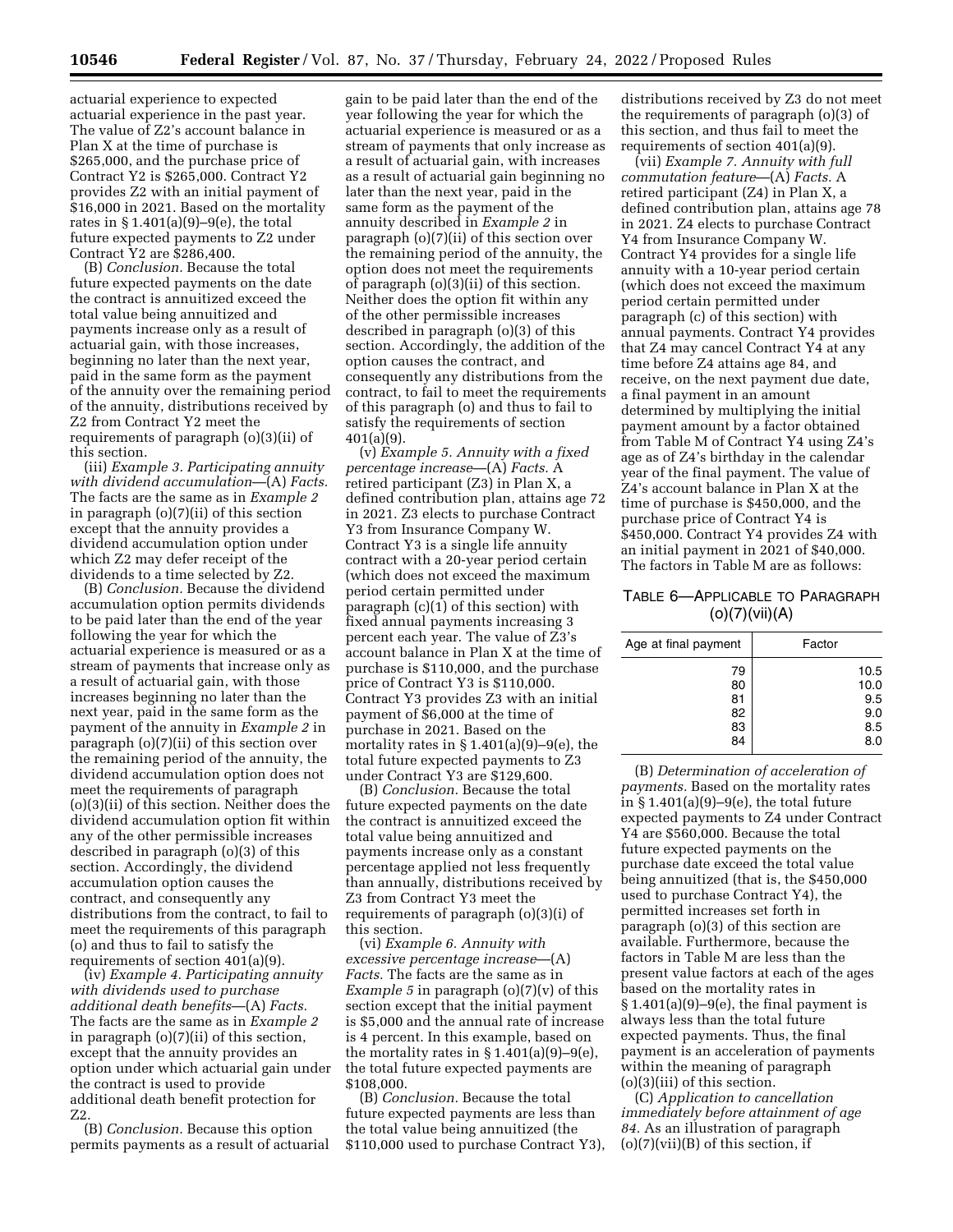Participant Z4 were to elect to cancel Contract Y4 on the day before Z4 was to attain age 84, the contractual final payment would be \$320,000. This amount is determined as \$40,000 (the annual payment amount due under Contract Y4) multiplied by 8.0 (the factor in Table M for the next payment due date, age 84). Based on the mortality rates in  $\S 1.401(a)(9)-9(e)$ , the total future expected payments under Contract Y4 at age 84 before the final payment is \$360,000. Because \$320,000 (the contractual final payment) is less than \$360,000 (the total future expected payments under the annuity contract, determined before the election), the final payment is an acceleration of payments within the meaning of paragraph (o)(3)(iii) of this section.

(viii) *Example 8. Annuity with partial commutation feature*—(A) *Facts.* The facts are the same as in *Example 7* in paragraph (o)(7)(vii) of this section except that the annuity provides that Z4 may request, at any time before Z4 attains age 84, an ad hoc payment on his next payment due date with future payments reduced by an amount equal to the ad hoc payment divided by the factor obtained from Table M (from paragraph (o)(7)(vii) of this section) corresponding to Z4's age at the time of the ad hoc payment.

(B) *Analysis and conclusion.* Because, at each age, the factors in Table M are less than the corresponding present value factors based on the mortality rates in § 1.401(a)(9)–9(e), total future expected payments under Contract Y4 will decrease after an ad hoc payment. Thus, ad hoc distributions received by Z4 from Contract Y4 will satisfy the requirements of paragraph (o)(3)(iii) of this section.

(C) *Application to ad hoc payment received immediately before attainment of age 84.* As an illustration of paragraph  $(o)(7)(viii)(A)$  of this section, if Z4 were to request, on the day before Z4 was to attain age 84, an ad hoc payment of \$100,000 on the next payment due date, the recalculated annual payment amount would be reduced to \$27,500. This amount is determined as \$40,000 (the amount of Z4's next annual payment) reduced by \$12,500 (the \$100,000 ad hoc payment divided by the Table M factor at age 84 of 8.0). Thus, Z4's total future expected payments after the ad hoc payment (and including the \$100,000 ad hoc payment), based on the mortality rates in § 1.401(a)(9)–9(e), are equal to \$347,500. Note that this \$347,500 amount is less than the amount of Z4's total future expected payments before the ad hoc payment, based on the mortality rates in  $§ 1.401(a)(9)-9(e)$ , of

\$360,000, and the requirements of paragraph (o)(3)(iii) of this section are satisfied.

(ix) *Example 9. Annuity with backloaded increases*—(A) *Facts.* A retired participant (Z5) in Plan X, a defined contribution plan, attains age 72 in 2021. Z5 elects to purchase annuity Contract Y5 from Insurance Company W in 2021 with a premium of \$1,000,000. Contract Y5 is a single life annuity contract with a 20-year period certain. Contract Y5 provides for an initial payment of \$200,000, a second payment one year from the time of purchase of \$38,000, and 18 succeeding annual payments, each increasing at a constant percentage rate of 4.5 percent from the preceding payment.

(B) *Conclusion.* Contract Y5 fails to meet the requirements of section 401(a)(9) because the total future expected payments without regard to any increases in the annuity payment, based on the mortality rates in § 1.401(a)(9)–9(e), are only \$982,800 (that is, an amount that does not exceed the total value used to purchase the annuity).

(p) *Payments to children*—(1) *In general.* Payments under a defined benefit plan or annuity contract that are made to an employee's child until the child reaches the age of majority as provided in paragraph (p)(2) of this section (or dies, if earlier) may be treated, for purposes of section 401(a)(9), as if the payments under the defined benefit plan or annuity contract were made to the surviving spouse to the extent they become payable to the surviving spouse upon cessation of the payments to the child. Thus, when payments described in this paragraph (p)(1) become payable to the surviving spouse because the child attains the age of majority, there is not an increase in benefits under paragraph (a) of this section. Likewise, the age of the child receiving the payments described in this paragraph (p)(1) is not taken into consideration for purposes of the MDIB requirement of paragraph (b) of this section.

(2) *Age of majority*—(i) *General rule.*  Except as provided in paragraph (p)(2)(ii) of this section, the determination of when an employee's child attains the age of majority is made under the rules of § 1.401(a)(9)–4(e)(3).

(ii) *Exception for preexisting plan terms.* A defined benefit plan may apply a definition of the age of majority other than the definition in paragraph (p)(2)(i) of this section, but only if the plan terms regarding the age of majority—

(A) Were adopted on or before [DATE OF PUBLICATION IN THE **Federal Register**]; and

(B) Met the requirements of A–15 of 26 CFR 1.401(a)(9)–6, revised April 1, 2021.

(q) *Qualifying longevity annuity contract*—(1) *Definition of qualifying longevity annuity contract.* A qualifying longevity annuity contract (QLAC) is an annuity contract described in paragraph (d) of this section that is purchased from an insurance company for an employee and that, in accordance with the rules of application of paragraph (q)(4) of this section, satisfies each of the following requirements—

(i) Premiums for the contract satisfy the limitations of paragraph (q)(2) of this section;

(ii) The contract provides that distributions under the contract must commence not later than a specified annuity starting date that is no later than the first day of the month next following the 85th anniversary of the employee's birth;

(iii) The contract provides that, after distributions under the contract commence, those distributions must satisfy the requirements of this section (other than the requirement in paragraph (a)(3) of this section that annuity payments commence on or before the required beginning date);

(iv) After the required beginning date, the contract does not make available any commutation benefit, cash surrender right, or other similar feature;

(v) No benefits are provided under the contract after the death of the employee other than the benefits described in paragraph (q)(3) of this section;

(vi) When the contract is issued (or December 31, 2016, if later), the contract (or a rider or endorsement with respect to that contract) states that the contract is intended to be a QLAC; and

(vii) The contract is not a variable contract under section 817, an indexed contract, or a similar contract, except to the extent provided by the Commissioner in revenue rulings, notices, or other guidance published in the Internal Revenue Bulletin (see § 601.601(d) of this chapter).

(2) *Limitations on premiums*—(i) *In general.* The premiums paid with respect to the contract on a date (premium payment date) satisfy the limitations of this paragraph (q)(2) if they do not exceed the lesser of the dollar limitation in paragraph (q)(2)(ii) of this section or the percentage limitation in paragraph (q)(2)(iii) of this section. For purposes of this paragraph  $(q)(2)(i)$ , if an insurance contract is exchanged for a contract intended to be a QLAC, the fair market value of the exchanged contract will be treated as a premium paid for the QLAC.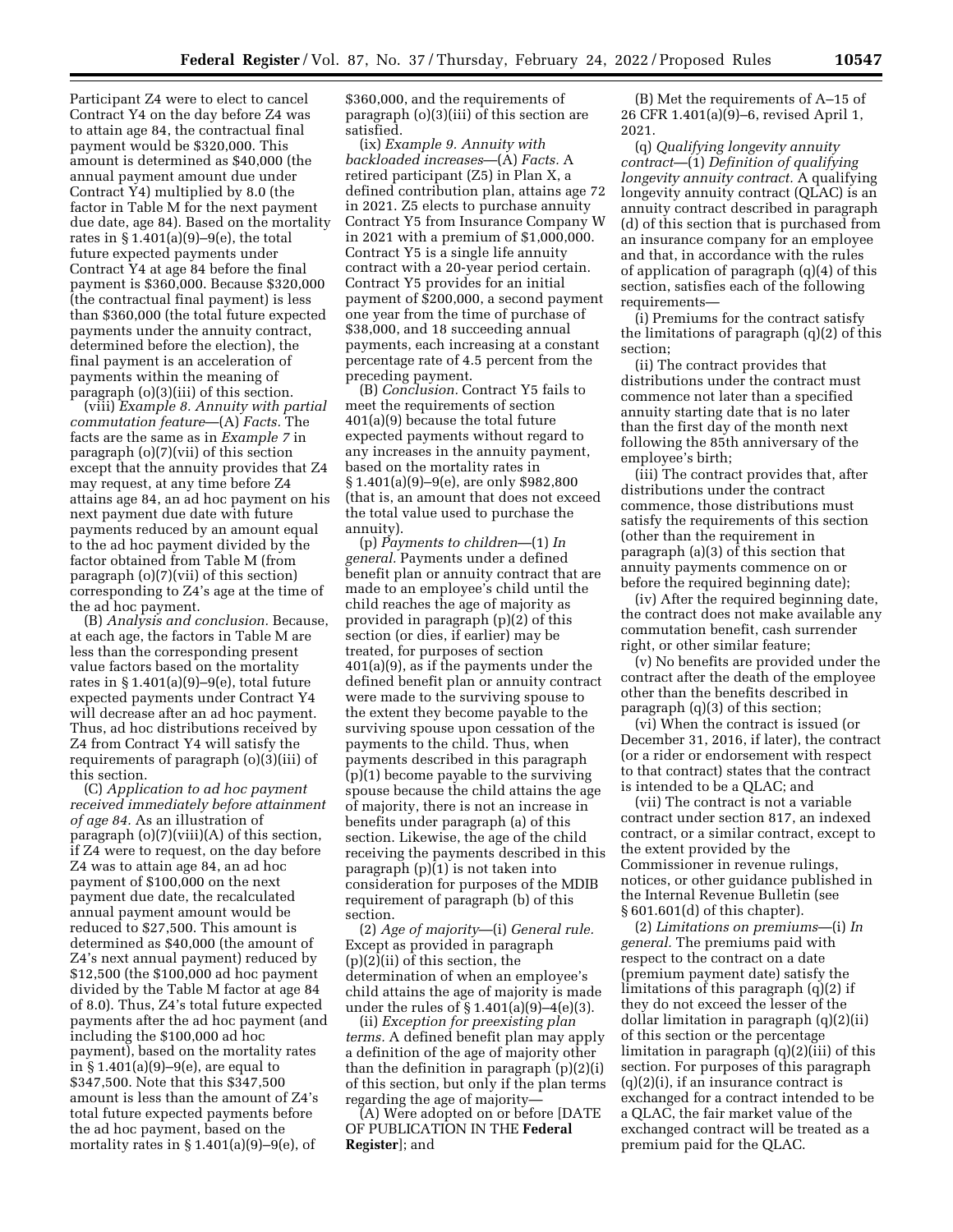(ii) *Dollar limitation.* The dollar limitation as of a premium payment date is an amount by which \$125,000 (as adjusted under paragraph  $(q)(4)(ii)(A)$  of this section), exceeds the sum of—

(A) The premiums paid before that date with respect to the contract, and

(B) The premiums paid on or before that date with respect to any other contract that is intended to be a QLAC and that is purchased for the employee under the plan, or any other plan, annuity, or account described in section 401(a), 403(a), 403(b), or 408 or eligible governmental plan under section 457(b).

(iii) *Percentage limitation.* The percentage limitation as of a premium payment date is an amount by which 25 percent of the employee's account balance under the plan (including the value of any QLAC held under the plan for the employee) as of that date, determined in accordance with paragraph (q)(4)(iii) of this section, exceeds the sum of—

(A) The premiums paid before that date with respect to the contract, and

(B) The premiums paid on or before that date with respect to any other contract that is intended to be a QLAC and that is held or was purchased for the employee under the plan.

(3) *Payments after death of the employee*—(i) *Surviving spouse is sole beneficiary*—(A) *Death on or after annuity starting date.* If the employee dies on or after the annuity starting date for the contract and the employee's surviving spouse is the sole beneficiary under the contract then, except as provided in paragraph (q)(3)(iv) of this section, the only benefit permitted to be paid after the employee's death is a life annuity payable to the surviving spouse under which the periodic annuity payment does not exceed 100 percent of the periodic annuity payment that is payable to the employee.

(B) *Death before annuity starting date.*  If the employee dies before the annuity starting date and the employee's surviving spouse is the sole beneficiary under the contract then, except as provided in paragraph (q)(3)(iv) of this section, the only benefit permitted to be paid after the employee's death is a life annuity payable to the surviving spouse under which the periodic annuity payment does not exceed 100 percent of the periodic annuity payment that would have been payable to the employee as of the date that benefits to the surviving spouse commence. However, the annuity is permitted to exceed 100 percent of the periodic annuity payment that would have been payable to the employee to the extent necessary to satisfy the requirement to

provide a qualified preretirement survivor annuity (as defined under section 417(c)(2) of the Code or section 205(e)(2) of the Employee Retirement Income Security Act of 1974, Public Law 93–406 (ERISA), pursuant to section 401(a)(11)(A)(ii) of the Code or section 205(a)(2) of ERISA). Any life annuity payable to the surviving spouse under this paragraph (q)(3)(i)(B) must commence no later than the date on which the annuity payable to the employee would have commenced under the contract if the employee had not died.

(ii) *Surviving spouse is not sole beneficiary*—(A) *Death on or after annuity starting date.* If the employee dies on or after the annuity starting date for the contract and the employee's surviving spouse is not the sole beneficiary under the contract then, except as provided in paragraph (q)(3)(iv) of this section, the only benefit permitted to be paid after the employee's death is a life annuity payable to the designated beneficiary under which the periodic annuity payment does not exceed the applicable percentage (determined under paragraph (q)(3)(iii) of this section) of the periodic annuity payment that is payable to the employee.

(B) *Death before annuity starting date.*  If the employee dies before the annuity starting date and the employee's surviving spouse is not the sole beneficiary under the contract then, except as provided in paragraph (q)(3)(iv) of this section, the only benefit permitted to be paid after the employee's death is a life annuity payable to the designated beneficiary under which the periodic annuity payment is not in excess of the applicable percentage (determined under paragraph  $(q)\bar{q}(3)$ (iii) of this section) of the periodic annuity payment that would have been payable to the employee as of the date that benefits to the designated beneficiary commence under this paragraph  $(q)(3)(ii)(B)$ . In any case in which the employee dies before the annuity starting date, any life annuity payable to a designated beneficiary under this paragraph (q)(3)(ii)(B) must commence by the last day of the calendar year following the calendar year of the employee's death.

(A) *Designated beneficiary who is not an eligible designated beneficiary.*  Benefits paid to a designated beneficiary under this paragraph (q)(3)(ii) must satisfy the rules of section 401(a)(9)(H) and § 1.401(a)(9)–5(e).

(iii) *Applicable percentage*—(A) *Contracts without pre-annuity starting date death benefits.* If, as described in

paragraph (q)(3)(iii)(E) of this section, the contract does not provide for a preannuity starting date non-spousal death benefit, the applicable percentage is the percentage described in the table in paragraph (b)(3) of this section.

(B) *Contracts with set beneficiary designation.* If the contract provides for a set non-spousal beneficiary designation as described in paragraph  $(q)(3)(iii)(F)$  of this section (and is not a contract described in paragraph  $(q)(3)(iii)(E)$  of this section), the applicable percentage is the percentage described in the table set forth in paragraph (q)(3)(iii)(D) of this section.

(C) *Contracts providing for return of premium.* If the contract provides for a return of premium as described in paragraph (q)(3)(v) of this section, the applicable percentage is 0.

(D) *Applicable percentage table.* The applicable percentage is the percentage specified in following table for the adjusted employee/beneficiary age difference, determined in the same manner as in paragraph (b)(2)(iii)(A) of this section.

## TABLE 7—APPLICABLE TO PARAGRAPH  $(q)(3)(iii)(D)$

| Adjusted employee/<br>beneficiary<br>age difference | Applicable<br>percentage |
|-----------------------------------------------------|--------------------------|
| 2 years or less                                     | 100                      |
| 3                                                   | 88                       |
| 4                                                   | 78                       |
| 5                                                   | 70                       |
| 6                                                   | 63                       |
| 7                                                   | 57                       |
| 8                                                   | 52                       |
| 9                                                   | 48                       |
| 10                                                  | 44                       |
| 11                                                  | 41                       |
| 12                                                  | 38                       |
| 13                                                  | 36                       |
| 14                                                  | 34                       |
| 15                                                  | 32                       |
| 16                                                  | 30                       |
| 17                                                  | 28                       |
| 18                                                  | 27                       |
| 19                                                  | 26                       |
| 20                                                  | 25                       |
| 21                                                  | 24                       |
| 22                                                  | 23                       |
| 23                                                  | 22                       |
| 24                                                  | 21                       |
| 25 and greater                                      | 20                       |

(E) *No pre-annuity starting date nonspousal death benefit.* A contract is described in this paragraph  $(q)(3)(iii)(E)$ if the contract provides that no benefit may be paid to a beneficiary other than the employee's surviving spouse after the employee's death—

(*1*) In any case in which the employee dies before the annuity starting date under the contract; and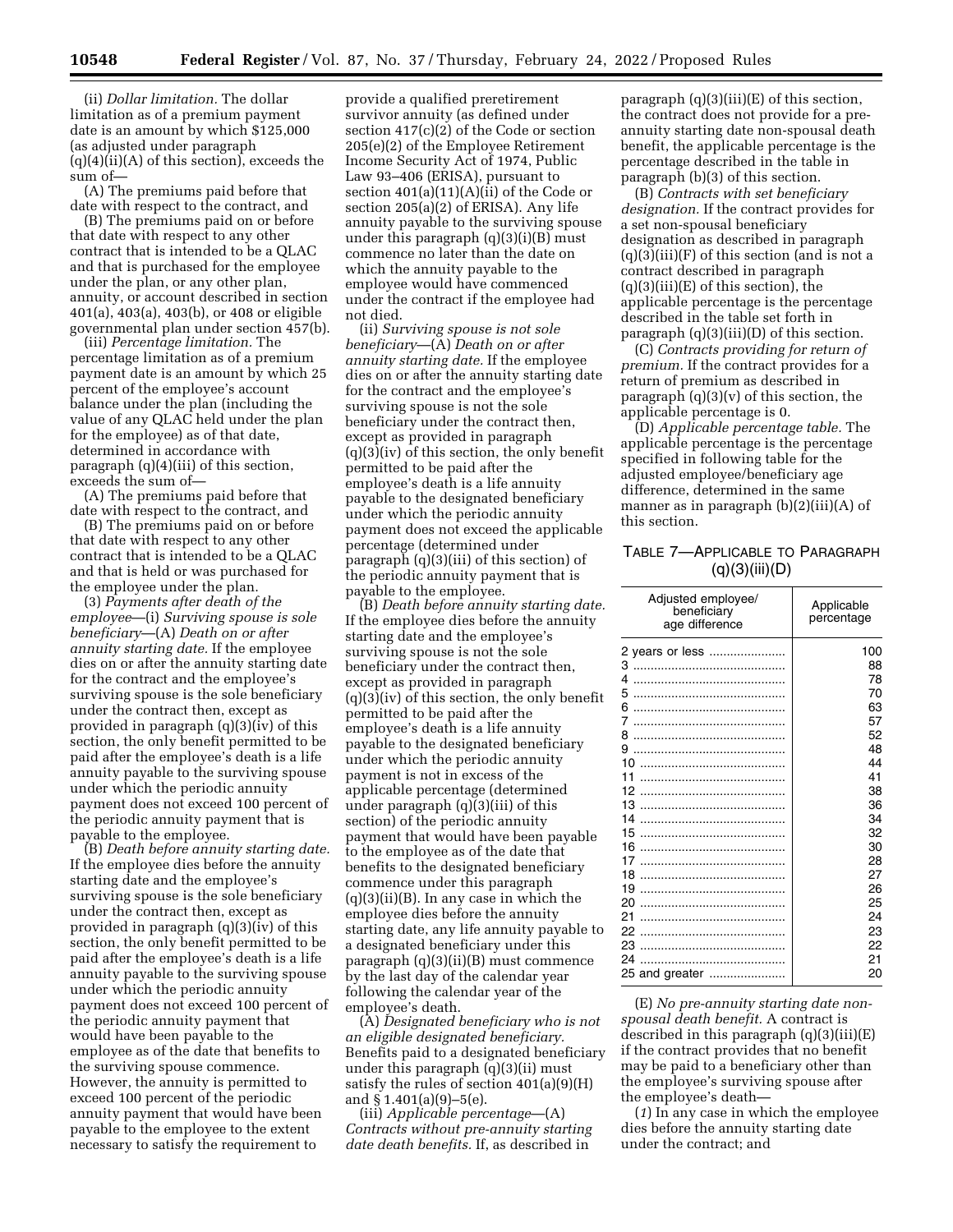(*2*) In any case in which the employee selects an annuity starting date that is earlier than the specified annuity starting date under the contract and the employee dies less than 90 days after making that election.

(F) *Contracts permitting set nonspousal beneficiary designation.* A contract provides for a set non-spousal beneficiary designation as described in this paragraph (q)(3)(iii)(F) if the contract provides that, if the beneficiary under the contract is not the employee's surviving spouse, then benefits are payable to the beneficiary only if the beneficiary was irrevocably designated on or before the later of the date of purchase or the employee's required beginning date. A contract does not fail to be described in the preceding sentence merely because the surviving spouse becomes the sole beneficiary before the annuity starting date. In those circumstances, the requirements of paragraph (q)(3)(i) of this section apply and not the requirements of this paragraph (q)(3)(iii).

(iv) *Calculation of early annuity payments.* For purposes of paragraphs  $(q)(3)(i)(B)$  and  $(q)(3)(ii)(B)$  of this section, to the extent the contract does not provide an option for the employee to select an annuity starting date that is earlier than the date on which the annuity payable to the employee would have commenced under the contract if the employee had not died, the contract must provide a way to determine the periodic annuity payment that would have been payable if the employee were to have an option to accelerate the payments and the payments had commenced to the employee immediately prior to the date that benefit payments to the surviving spouse or designated beneficiary commence.

(v) *Return of premiums*—(A) *In general.* In lieu of a life annuity payable to a designated beneficiary under paragraph (q)(3)(i) or (ii) of this section, a QLAC may provide for a benefit to be paid to a beneficiary after the death of the employee up to the amount by which the premium payments made with respect to the QLAC exceed the payments already made under the QLAC.

(B) *Payments after death of surviving spouse.* If a QLAC is providing a life annuity to a surviving spouse (or will provide a life annuity to a surviving spouse) under paragraph (q)(3)(i) of this section, it may also provide for a benefit payable to a beneficiary after the death of both the employee and the spouse up to the amount by which the premium payments made with respect to the

QLAC exceed the payments already made under the QLAC.

(C) *Timing of return of premium payment and other rules.* A return of premium payment under this paragraph  $(q)(3)(v)$  must be paid no later than the end of the calendar year following the calendar year in which the employee dies. If the employee's death is after the required beginning date, the return of premium payment is treated as a required minimum distribution for the year in which it is paid and is not eligible for rollover. If the return of premium payment is paid after the death of a surviving spouse who is receiving a life annuity (or after the death of a surviving spouse who has not yet commenced receiving a life annuity after the death of the employee), the return of premium payment under this paragraph (q)(3)(v) must be made no later than the end of the calendar year following the calendar year in which the surviving spouse dies. If the surviving spouse's death is after the required beginning date for the surviving spouse, then the return of premium payment is treated as a required minimum distribution for the year in which it is paid and is not eligible for rollover.

(vi) *Multiple beneficiaries.* If an employee has more than one designated beneficiary under a QLAC, the rules in § 1.401(a)(9)–8(a) apply for purposes of paragraphs (q)(3)(i) and (ii) of this section.

(4) *Rules of application*—(i) *Rules relating to premiums*—(A) *Reliance on representations.* For purposes of the limitation on premiums described in paragraphs (q)(2)(ii) and (iii) of this section, unless the plan administrator has actual knowledge to the contrary, the plan administrator may rely on an employee's representation (made in writing or such other form as may be prescribed by the Commissioner) of the amount of the premiums described in paragraphs  $(q)(2)(ii)(B)$  and  $(q)(2)(iii)(B)$ of this section, but only with respect to premiums that are not paid under a plan, annuity, or contract that is maintained by the employer or an entity that is treated as a single employer with the employer under section 414(b), (c), (m), or (o).

(B) *Consequences of excess premiums and correction.* If an annuity contract fails to be a QLAC solely because a premium for the contract exceeds the limits under paragraph (q)(2) of this section, then the contract is not a QLAC beginning on the date on which the premium is paid and the value of the contract may not be disregarded under § 1.401(a)(9)–5(b)(4) as of the date on which the contract ceases to be a QLAC (unless the excess premium is returned

to the non-QLAC portion of the employee's account in accordance with the next sentence). However, if the excess premium is returned (either in cash or in the form of a contract that is not intended to be a QLAC) to the non-QLAC portion of the employee's account by the end of the calendar year following the calendar year in which the excess premium was originally paid, then the contract will not be treated as exceeding the limits under paragraph (q)(2) of this section at any time, and the value of the contract will not be included in the employee's account balance under § 1.401(a)(9)–5(b)(4). If the excess premium (including the fair market value of an annuity contract that is not intended to be a QLAC, if applicable) is returned to the non-QLAC portion of the employee's account after the last valuation date for the calendar year in which the excess premium was originally paid, then the employee's account balance for that calendar year must be increased to reflect that excess premium in the same manner as an employee's account balance is increased under § 1.401(a)(9)–7(b) to reflect a rollover received after the last valuation date. If the excess premium is returned to the non-QLAC portion of the employee's account as described in paragraph  $(q)(4)(ii)(B)$  of this section, it will not be treated as a violation of the requirement in paragraph (q)(1)(iv) of this section that the contract not provide a commutation benefit.

(C) *Application of 25-percent limit.*  For purposes of the 25-percent limit under paragraph (q)(2)(iii) of this section, an employee's account balance on the date on which premiums for a contract are paid is the account balance as of the last valuation date preceding the date of the premium payment, adjusted by—

(*1*) Increasing the account balance for contributions allocated to the account during the period that begins after the valuation date and ends before the date the premium is paid; and

(*2*) Decreasing the account balance for distributions made from the account during that period.

(ii) *Dollar and age limitations subject to adjustments*—(A) *Dollar limitation.*  The \$125,000 amount under paragraph (q)(2)(ii) of this section will be adjusted at the same time and in the same manner as the limits are adjusted under section 415(d), except that—

(*1*) The base period is the calendar quarter beginning July 1, 2013; and

(*2*) The amount of any increment to the limit that is not a multiple of \$10,000 will be rounded to the next lowest multiple of \$10,000.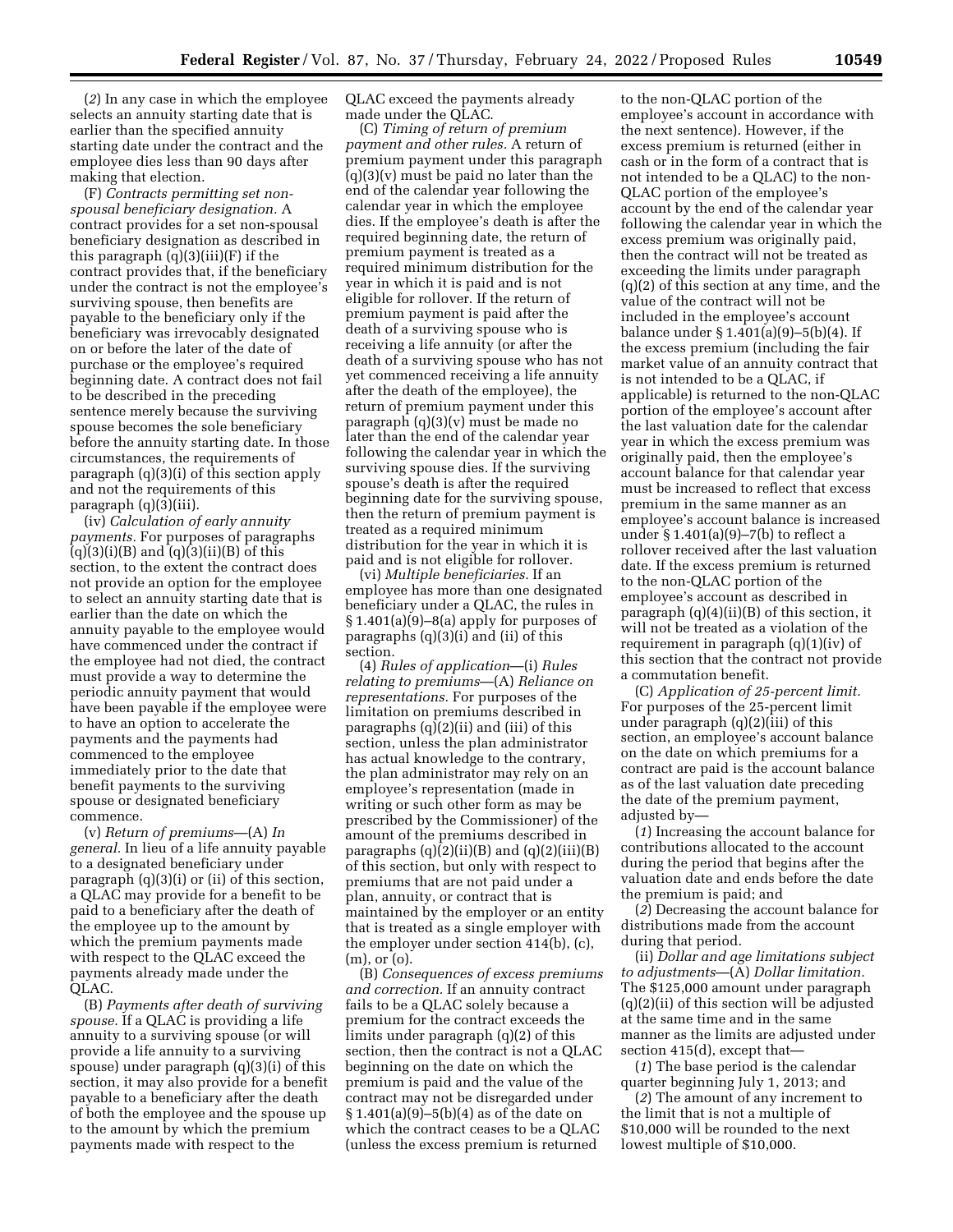(B) *Age limitation.* The maximum age set forth in paragraph (q)(1)(ii) of this section may be adjusted to reflect changes in mortality, with any adjusted age to be prescribed by the Commissioner in revenue rulings, notices, or other guidance published in the Internal Revenue Bulletin. See § 601.601(d) of this chapter.

(C) *Prospective application of adjustments.* If a contract fails to be a QLAC because it does not satisfy the dollar limitation in paragraph (q)(2)(ii) of this section or the age limitation in paragraph (q)(1)(ii) of this section, any subsequent adjustment that is made pursuant to this paragraph (q)(4)(ii) will not cause the contract to become a QLAC.

(iii) *Determination of whether contract is intended to be a QLAC*—(A) *Structural deficiency.* If a contract fails to be a QLAC at any time for a reason other than an excess premium described in paragraph (q)(4)(i)(B) of this section, then, as of the date of purchase, the contract will not be treated as a QLAC (for purposes of  $\S 1.401(a)(9) - 5(c)(4)$ ) or as a contract that is intended to be a QLAC (for purposes of paragraph (q)(2) of this section).

(B) *Roth IRAs.* A contract that is purchased under a Roth IRA is not treated as a contract that is intended to be a QLAC for purposes of applying the dollar and percentage limitation rules in paragraphs  $(q)(2)(ii)$  and  $(q)(2)(iii)$  of this section. See A–14(d) of § 1.408A–6. If a QLAC is purchased or held under a plan, annuity, account, or traditional IRA, and that contract is later rolled over or converted to a Roth IRA, the contract is not treated as a contract that is intended to be a QLAC after the date of the rollover or conversion. Thus, premiums paid with respect to the contract will not be taken into account under paragraphs  $(q)(2)(ii)$  and  $(q)(2)(iii)$ of this section after the date of the rollover or conversion.

(iv) *Certain contract features permitted for QLACs*—(A) *Participating annuity contract.* An annuity contract does not fail to satisfy the requirement of paragraph (q)(1)(vii) of this section merely because it provides for the payment of dividends described in paragraph (n)(3)(iii) of this section.

(B) *Contracts with cost-of-living adjustments.* An annuity contract does not fail to satisfy the requirement of paragraph (q)(1)(vii) of this section merely because it provides for a cost-ofliving adjustment as described in paragraph (o)(2) of this section.

(v) *Group annuity contract certificates.* The requirement under paragraph  $(q)(1)(vi)$  of this section that the contract state that it is intended to

be a QLAC when issued is satisfied if a certificate is issued under a group annuity contract and the certificate, when issued, states that the employee's interest under the group annuity contract is intended to be a QLAC.

## **§ 1.401(a)(9)–7 Rollovers and transfers.**

(a) *Treatment of rollover from distributing plan.* If an amount is distributed by a plan, then the amount distributed is still taken into account by the distributing plan for purposes of satisfying the requirements of section 401(a)(9), even if part of the distribution is rolled over into another eligible retirement plan described in section 402(c)(8). However, an amount that is a required minimum distribution under section 401(a)(9) is not eligible to be rolled over (and is therefore includible in the taxpayer's gross income under section 402). For this purpose, the amount that constitutes a required minimum distribution for a calendar year is determined in accordance with  $§ 1.402(c) - 2(f)$  for a distribution to an employee and  $\S 1.402(c) - 2(j)(3)$  for a distribution to a beneficiary.

(b) *Treatment of rollover by receiving plan.* If an amount is distributed by one plan (distributing plan) and is rolled over to another plan (receiving plan), the benefit of the employee under the receiving plan is increased by the amount rolled over for purposes of determining the required minimum distribution for the calendar year following the calendar year in which the amount rolled over was distributed. If the amount rolled over is received after the last valuation date in the calendar year under the receiving plan, the benefit of the employee as of that valuation date, adjusted in accordance with  $\S 1.401(a)(9)-5(b)$ , is increased by the rollover amount valued as of the date of receipt. In addition, if the amount rolled over is received in a different calendar year from the calendar year in which it is distributed, the amount rolled over is deemed to have been received by the receiving plan on the last day of the calendar year in which it was distributed.

(c) *Treatment of transfer under transferor plan*—(1) *Generally not treated as distribution.* In the case of a transfer of an amount of an employee's benefit from one plan (transferor plan) to another plan (transferee plan), the transfer is not treated as a distribution by the transferor plan for purposes of section 401(a)(9). Instead, the benefit of the employee under the transferor plan is decreased by the amount transferred. However, if any portion of an employee's benefit is transferred in a distribution calendar year with respect

to that employee, in order to satisfy the requirements of section 401(a)(9), the transferor plan must determine the amount of the required minimum distribution with respect to that employee for the calendar year of the transfer using the employee's benefit under the transferor plan before the transfer. Additionally, if any portion of an employee's benefit is transferred in the employee's second distribution calendar year, but on or before the employee's required beginning date, in order to satisfy section 401(a)(9), the transferor plan must determine the amount of the required minimum distribution for the employee's first distribution calendar year based on the employee's benefit under the transferor plan before the transfer. The transferor plan may satisfy the minimum distribution requirement for the calendar year of the transfer (and the prior year if applicable) by segregating the amount that must be distributed from the employee's benefit and not transferring that amount. That amount may be retained by the transferor plan and must be distributed on or before the date required under section 401(a)(9).

(2) *Account balance decreased after transfer.* For purposes of determining any required minimum distribution for the calendar year following the calendar year in which the transfer occurs, in the case of a transfer after the last valuation date for the calendar year of the transfer under the transferor plan, the benefit of the employee as of that valuation date, adjusted in accordance with  $§ 1.401(a)(9)–5(b),$  is decreased by the amount transferred, valued as of the date of the transfer.

(d) *Treatment of transfer under transferee plan.* In the case of a transfer from one plan (transferor plan) to another plan (transferee plan), the benefit of the employee under the transferee plan is increased by the amount transferred in the same manner as if it were a plan receiving a rollover contribution under paragraph (b) of this section.

(e) *Treatment of spinoff or merger.* For purposes of determining an employee's benefit and required minimum distribution under section 401(a)(9), a spinoff, a merger, or a consolidation (as defined in  $\S 1.414(l)-1(b)$  is treated as a transfer of the benefits of the employees involved. Consequently, the benefit and required minimum distribution with respect to each employee whose benefits are transferred will be determined in accordance with paragraphs (c) and (d) of this section.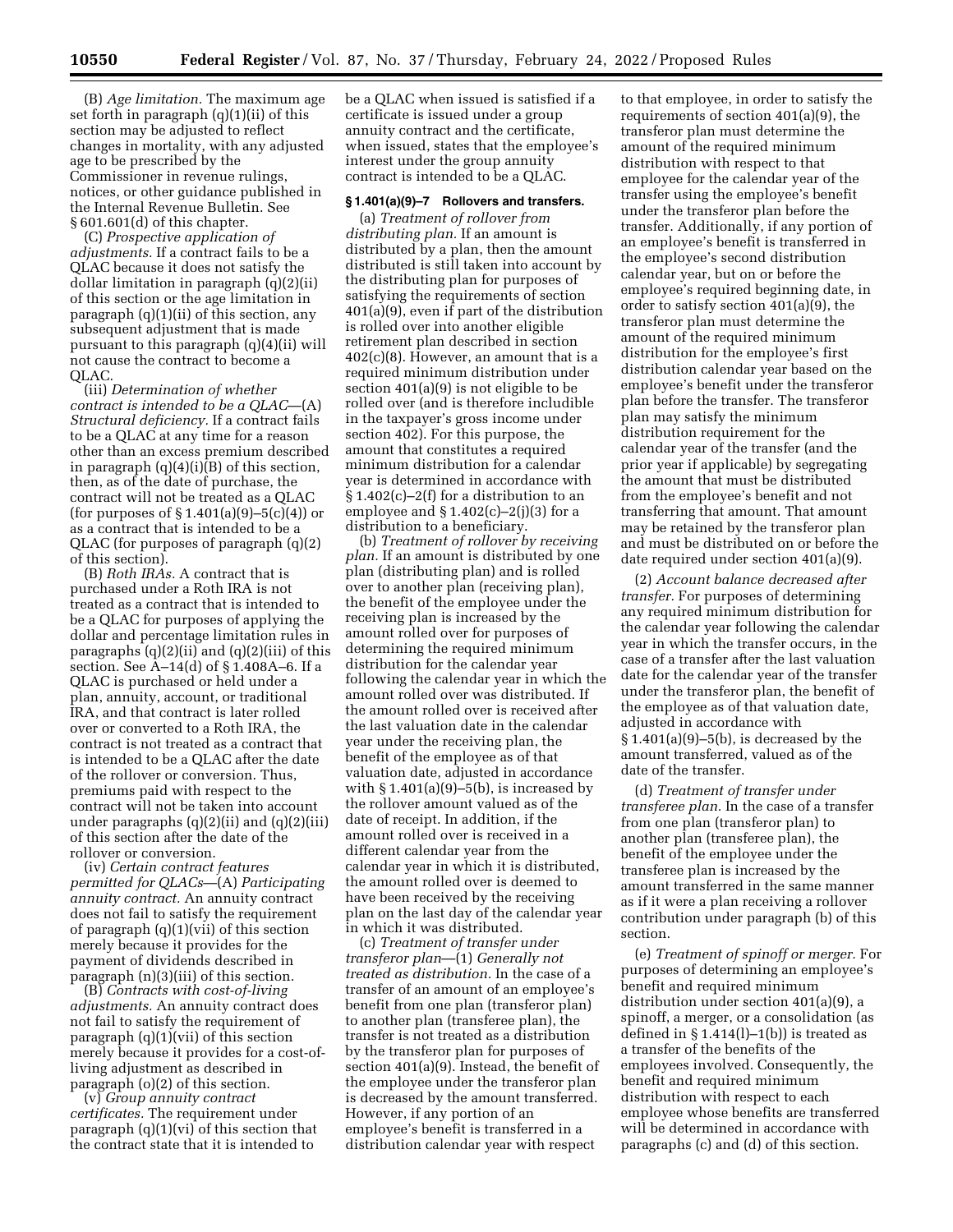#### **§ 1.401(a)(9)–8 Special rules.**

(a) *Use of separate accounts*—(1) *Separate application of section 401(a)(9) for beneficiaries*—(i) *In general.* Notwithstanding § 1.401(a)(9)– 5(b) and except as otherwise provided in this paragraph (a)(1), after the death of the employee, section 401(a)(9) is applied separately with respect to the separate interests of each of the employee's beneficiaries under the plan provided that the separate accounting requirements of paragraph (a)(2) of this section are satisfied.

(ii) *Separate accounting requirements not timely satisfied.* If the separate accounting requirements of paragraph (a)(2) of this section are not satisfied until after the end of the calendar year following the calendar year of the employee's death, then for distribution calendar years after those requirements are satisfied—

(A) The aggregate required distribution for a distribution calendar year is determined without regard to the separate account rule in paragraph  $(a)(1)(i)$  of this section;

(B) The amount of the aggregate required distribution determined in accordance with paragraph (a)(1)(ii)(A) of this section is allocated among the beneficiaries based on each respective beneficiary's share of the total remaining balance of the employee's interest in the plan; and

(C) The allocated share for each beneficiary determined under paragraph (a)(2)(ii)(B) of this section is required to be distributed to that beneficiary.

(iii) *Separate application of section 401(a)(9) for trust beneficiaries*—(A) *General prohibition.* Except as provided in paragraph (a)(1)(iii)(B) of this section, section 401(a)(9) may not be applied separately to the separate interests of each of the beneficiaries of a trust that satisfies the requirements of § 1.401(a)(9)–4(f)(2). Thus, section 401(a)(9) may not be applied separately to each of the beneficiaries of the trust who are taken into account under § 1.401(a)(9)–4(f)(3). In this case, for purposes of the excise tax under section 4974, the trust is the payee with respect to the required distribution of the employee's interest in the plan.

(B) *Special rule for type I applicable multi-beneficiary trust.* Section 401(a)(9) may be applied separately with respect to the separate interests of the beneficiaries reflected in the separate trusts of each beneficiary of a type I applicable multi-beneficiary trust described in § 1.401(a)(9)–4(g)(2), provided that the separate accounting rules of paragraph (a)(2) of this section are satisfied.

(2) *Separate accounting requirements*—(i) *Allocation of postdeath distributions required.* A separate accounting must allocate any post-death distribution with respect to a beneficiary's interest to the separate account of the beneficiary receiving that distribution.

(ii) *Allocation of other items.* A separate accounting must allocate all post-death investment gains and losses, contributions, and forfeitures, for the period prior to the establishment of the separate accounts on a pro rata basis in a reasonable and consistent manner among the separate accounts. In lieu of a pro rata allocation of investment gains and losses, a separate accounting may provide for the establishment of separate accounts that have separate investments under which the investment gains and losses attributable to assets held in a separate account are allocated only to that separate account.

(b) *Application of consent requirements.* Section 411(a)(11) and section 417(e) require employee and spousal consent to certain distributions of plan benefits while those benefits are immediately distributable. If an employee's normal retirement age is later than the employee's required beginning date and, therefore, benefits are still immediately distributable (within the meaning of § 1.411(a)– 11(c)(4)), distributions must be made to the employee (or, if applicable, to the employee's spouse) in a manner that satisfies the requirements of section 401(a)(9) even though the employee (or, if applicable, the employee's spouse) fails to consent to the distribution. In that case, the benefit may be distributed in the form of a qualified joint and survivor annuity (QJSA) or in the form of a qualified preretirement survivor annuity (QPSA), as applicable, and the consent requirements of sections  $411(a)(11)$  and  $417(e)$  are deemed to be satisfied if the plan has made reasonable efforts to obtain consent from the employee (or, if applicable, the employee's spouse) and if the distribution otherwise meets the requirements of section 417. If the distribution is not required to be in the form of a QJSA to an employee or a QPSA to a surviving spouse, the required minimum distribution amount may be paid to satisfy section 401(a)(9), and the consent requirements of sections 411(a)(11) and 417(e) are deemed to be satisfied if the plan has made reasonable efforts to obtain consent from the employee (or, if applicable, the employee's spouse) and the distribution otherwise meets the requirements of section 417.

(c) *Definition of spouse.* Except as otherwise provided in paragraph (d)(1) of this section (in the case of distributions of a portion of an employee's benefit payable to a former spouse of an employee pursuant to a qualified domestic relations order), for purposes of satisfying the requirements of section 401(a)(9), an individual is the spouse or surviving spouse of an employee if the marriage of the employee and individual is recognized for federal tax purposes under the rules of § 301.7701–18. In the case of distributions after the death of an employee, for purposes of section 401(a)(9), the spouse of the employee is determined as of the date of death of the employee.

(d) *Treatment of QDROs*—(1) *Continued treatment of spouse.* A former spouse to whom all or a portion of the employee's benefit is payable pursuant to a qualified domestic relations order described in section 414(p) (QDRO) is treated as a spouse (including a surviving spouse) of the employee for purposes of satisfying the requirements of section 401(a)(9), including the minimum distribution incidental benefit requirement under section 401(a)(9)(G), regardless of whether the QDRO specifically provides that the former spouse is treated as the spouse for purposes of sections 401(a)(11) and 417.

(2) *Separate accounts*—(i) *In general*—(A) *Separate accounts while the employee is alive.* If a QDRO provides that an employee's benefit is to be divided and a portion is to be allocated to an alternate payee, that portion will be treated as a separate account (or segregated share) which separately must satisfy the requirements of section 401(a)(9) and may not be aggregated with other separate accounts (or segregated shares) of the employee for purposes of satisfying section 401(a)(9). Except as otherwise provided in paragraph (f)(2)(ii) of this section, distribution of a separate account allocated to an alternate payee pursuant to a QDRO must be made in accordance with section 401(a)(9). For example, distributions of the separate account will satisfy section 401(a)(9)(A) if required minimum distributions from the separate account during the employee's lifetime begin no later than the employee's required beginning date and the required minimum distribution is determined in accordance with § 1.401(a)(9)–5 for each distribution calendar year using an applicable denominator determined under § 1.401(a)(9)–5(c) (determined by treating the spousal alternate payee as the employee's spouse).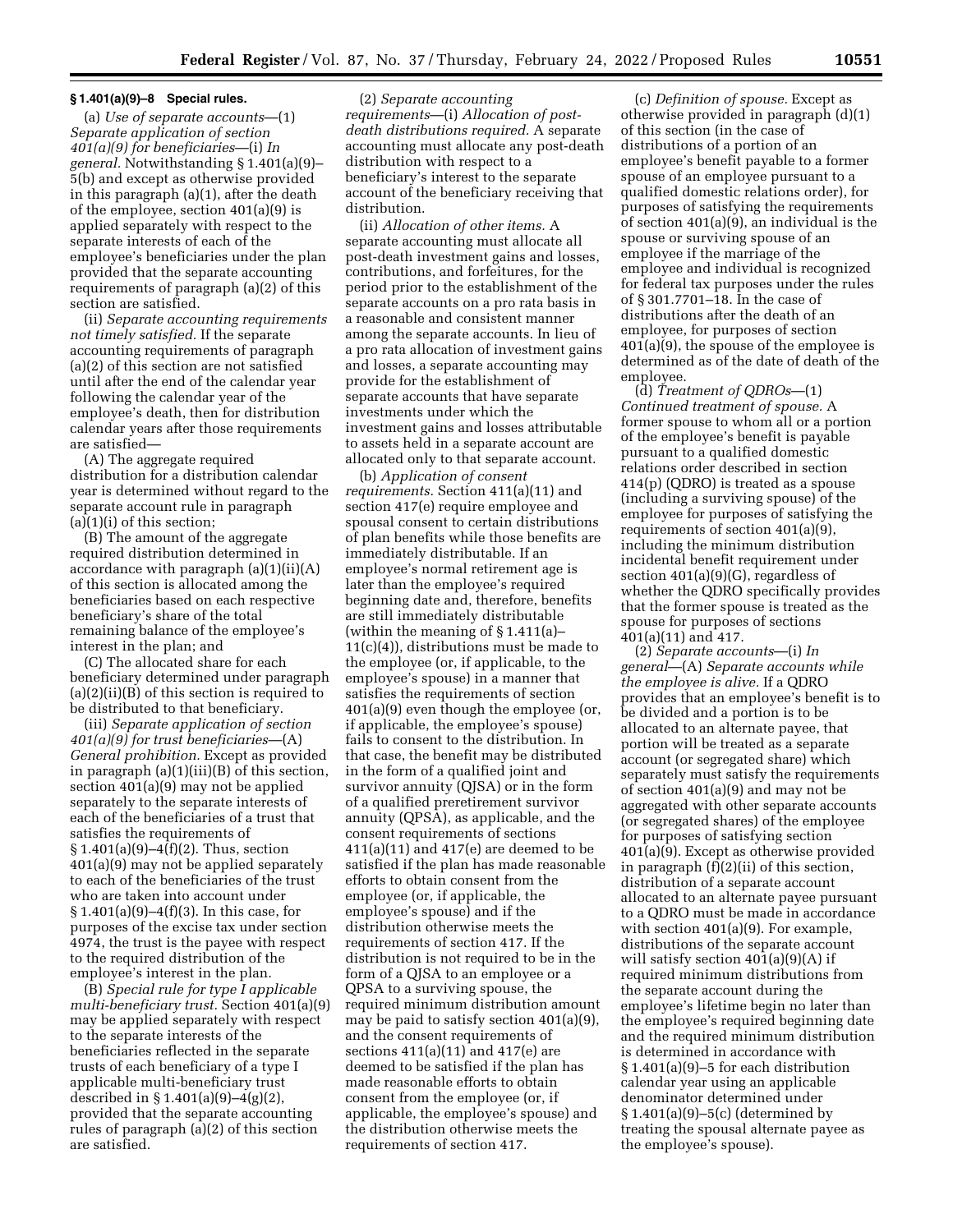(B) *Separate accounts after the death of the employee.* The determination of whether distributions from the separate account after the death of the employee to the alternate payee will be made in accordance with section 401(a)(9)(B)(i) or in accordance with section  $401(a)(9)(B)(ii)$  or (iii) and (iv) will depend on whether distributions have begun as determined under § 1.401(a)(9)–2(a) (which provides, in general, that distributions are not treated as having begun until the employee's required beginning date even though payments may actually have begun before that date). For example, if the alternate payee dies before the employee, and if distributions of the separate account allocated to the alternate payee pursuant to the QDRO are to be made to the alternate payee's beneficiary, then that beneficiary may be treated as a designated beneficiary for purposes of determining the required minimum distribution from the separate account after the death of the employee provided that the beneficiary of the alternate payee is an individual who is a beneficiary under the plan or specified to or in the plan. Specification in or pursuant to the QDRO is treated as specification to the plan.

(ii) *Satisfaction of section 401(a)(9) requirements.* Distribution of the separate account allocated to an alternate payee pursuant to a QDRO satisfies the requirements of section  $401(a)(9)(A)(ii)$  if the separate account is distributed, beginning no later than the employee's required beginning date, over the life of the alternate payee (or over a period not extending beyond the life expectancy of the alternate payee). Also if, pursuant to  $\S 1.401(a)(9)$ –  $3(b)(4)(iii)$  or  $(c)(5)(iii)$ , the plan permits the employee to elect the distribution method that will apply upon the death of the employee, that election is to be made only by the alternate payee for purposes of distributing the alternate payee's separate account. If the alternate payee dies after distribution of the alternate payee's separate account has begun (determined under § 1.401(a)(9)– 2(a)(3)) but before the employee dies, distribution of the remaining portion of that portion of the benefit allocated to the alternate payee must be made in accordance with the rules in  $§ 1.401(a)(9) - 5(c)$  or  $§ 1.401(a)(9) - 6(a)$ for distributions during the life of the employee. Only after the death of the employee is the amount of the required minimum distribution determined in accordance with the rules in  $§ 1.401(a)(9) - 5(d)$  or  $§ 1.401(a)(9) - 6(b)$ .

(3) *Other situations.* If a QDRO does not provide that an employee's benefit is to be divided but provides that a

portion of an employee's benefit (otherwise payable to the employee) is to be paid to an alternate payee, that portion is not treated as a separate account (or segregated share) of the employee. Instead, that portion is aggregated with any amount distributed to the employee and treated as having been distributed to the employee for purposes of determining whether section 401(a)(9) has been satisfied with respect to that employee.

(e) *Application of section 401(a)(9) pending determination of whether a domestic relations order is a QDRO is being made.* A plan does not fail to satisfy the requirements of section 401(a)(9) merely because it fails to distribute an amount otherwise required to be distributed by section  $401(a)(9)$ during the period in which the issue of whether a domestic relations order is a QDRO is being determined pursuant to section  $414(p)(7)$ , provided that the period does not extend beyond the 18 month period described in section  $414(p)(7)(E)$ . To the extent that a distribution otherwise required under section 401(a)(9) is not made during this period, any segregated amounts, as defined in section  $414(p)(7)(A)$ , are treated as though the amounts are not vested during the period and any distributions with respect to those amounts must be made under the relevant rules for nonvested benefits described in either § 1.401(a)(9)–5(g) or § 1.401(a)(9)–6(f), as applicable.

(f) *Application of section 401(a)(9) when insurer is in state delinquency proceedings.* A plan does not fail to satisfy the requirements of section 401(a)(9) merely because an individual's distribution from the plan is less than the amount otherwise required to satisfy section 401(a)(9) because distributions were being paid under an annuity contract issued by a life insurance company in state insurer delinquency proceedings and have been reduced or suspended by reason of those state proceedings. To the extent that a distribution otherwise required under section 401(a)(9) is not made during the state insurer delinquency proceedings, that amount and any additional amount accrued during that period are treated as though those amounts are not vested during that period and any distributions with respect to those amounts must be made under the relevant rules for nonvested benefits described in either  $§ 1.401(a)(9) - 5(g)$  or  $§ 1.401(a)(9) - 6(f)$ , as applicable.

(g) *In-service distributions required to satisfy section 401(a)(9).* A plan does not fail to qualify as a pension plan within the meaning of section 401(a) solely because the plan permits

distributions to commence to an employee on or after the employee's required beginning date (as determined in accordance with  $\S 1.401(a)(9)-2(b)$ even though the employee has not retired or attained the normal retirement age under the plan as of the date on which the distributions commence. This rule applies without regard to whether the employee is a 5-percent owner with respect to the plan year ending in the calendar year in which distributions commence.

(h) *TEFRA section 242(b) elections*— (1) *In general.* Even though the distribution requirements added by the Tax Equity and Fiscal Responsibility Act of 1982, Public Law 97–248, 96 Stat. 324 (1982) (TEFRA), were retroactively repealed in 1984, the transitional election rule in section 242(b) of TEFRA (referred to as a section 242(b)(2) election in this paragraph (h)) was preserved. While sections 401(a)(11) and 417 must be satisfied with respect to any distribution subject to those requirements, satisfaction of those requirements is not considered a revocation of the section 242(b) election.

(2) *Application of section 242(b) election after transfer*—(i) *Section 242(b)(2) election made under transferor plan.* If an amount is transferred from one plan (transferor plan) to another plan (transferee plan), the amount transferred may be distributed in accordance with a section 242(b)(2) election made under the transferor plan if the employee did not elect to have the amount transferred and if the transferee plan separately accounts for the amount transferred. However, only the benefit attributable to the amount transferred, plus earnings thereon, may be distributed in accordance with the section 242(b)(2) election made under the transferor plan. If the employee elected to have the amount transferred or the transferee plan does not separately account for the amount transferred, the transfer is treated as a distribution and rollover of the amount transferred for purposes of this section.

(ii) *Section 242(b)(2) election made under transferee plan.* If an amount is transferred from one plan to another plan, the amount transferred may not be distributed in accordance with a section 242(b)(2) election made under the transferee plan. If a section 242(b)(2) election was made under the transferee plan, the transferee plan must separately account for the amount transferred. If the transferee plan does not separately account for the amount transferred, the section 242(b)(2) election under the transferee plan is revoked, and subsequent distributions by the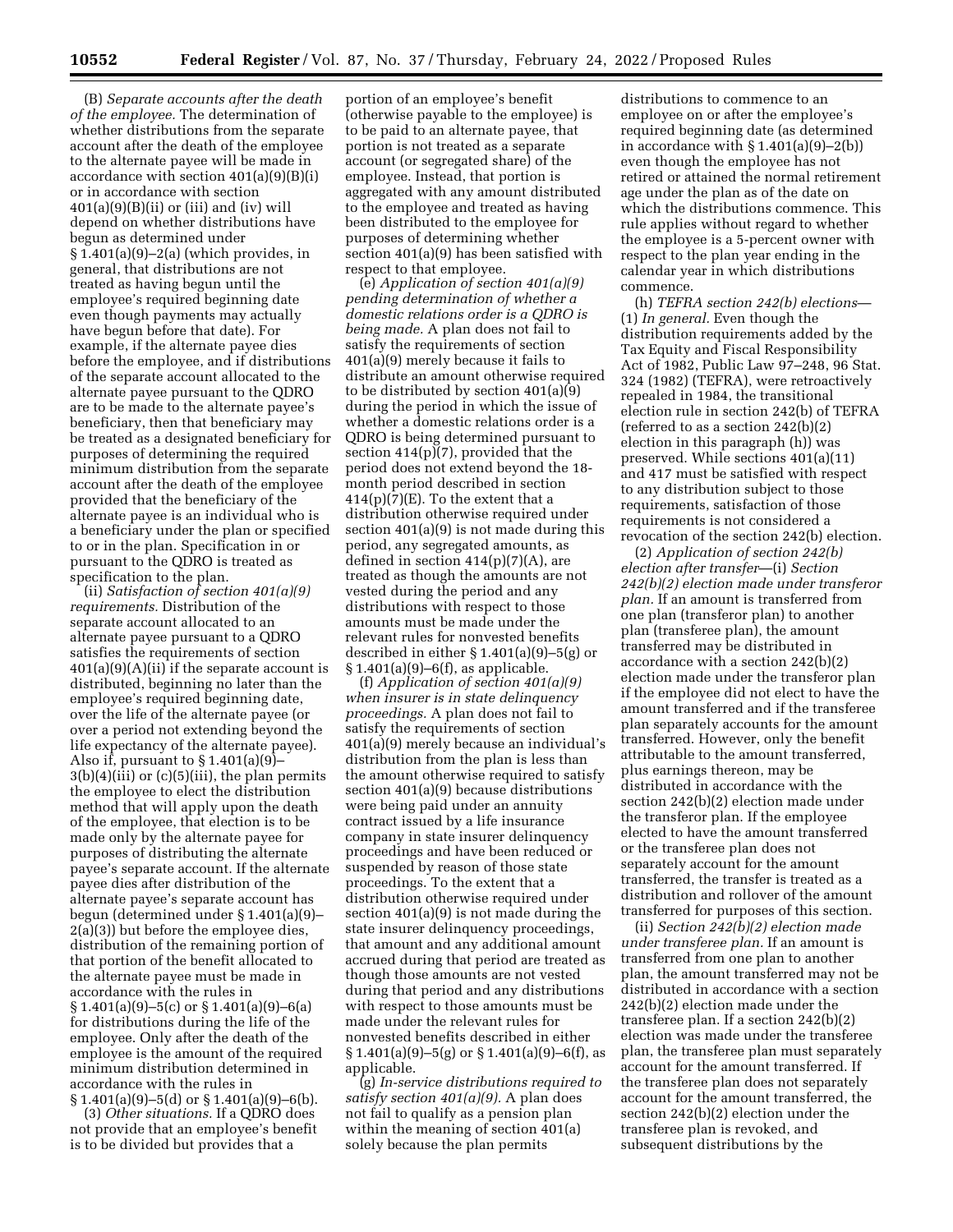transferee plan must satisfy section 401(a)(9).

(iii) *Spinoff, merger, or consolidation treated as transfer.* A spinoff, merger, or consolidation, as defined in § 1.414(l)– 1(b), is treated as a transfer for purposes of the section 242(b)(2) election.

(3) *Application of section 242(b) election after rollover.* If an amount is distributed from one plan (distributing plan) and rolled over into another plan (receiving plan), the amount rolled over must be distributed from the receiving plan in accordance with section 401(a)(9) whether or not the employee made a section 242(b)(2) election under the distributing plan. Further, if the amount rolled over was not distributed in accordance with the election, the election under the distributing plan is revoked and all subsequent distributions by the distributing plan must satisfy section 401(a)(9). Finally, if the employee made a section 242(b)(2) election under the receiving plan and the election is still in effect, the receiving plan must separately account for the amount rolled over and distribute that amount in accordance with section 401(a)(9). If the receiving plan does not separately account for the amounts rolled over, any section 242(b)(2) election under the receiving plan is revoked and subsequent distributions under the receiving plan must satisfy section 401(a)(9).

(4) *Revocation of section 242(b) election*—(i) *In general.* A section 242(b)(2) election may be revoked after the required beginning date under section 401(a)(9)(C). However, if the section 242(b)(2) election is revoked after the required beginning date, and the total amount of the distributions that would have been required prior to the date of the revocation in order to satisfy section 401(a)(9), but for the section 242(b)(2) election, have not been made, then—

(A) The catch-up distribution described in paragraph (h)(4)(ii) of this section must be made by the end of the calendar year following the calendar year in which the revocation occurs; and

(B) Distributions must continue in accordance with section 401(a)(9).

(ii) *Catch-up distribution.* The catchup distribution must be equal to the total amount not yet distributed that would have been required to be distributed to satisfy the requirements of section 401(a)(9).

■ **Par. 3.**Section 1.401(a)(9)–9 is amended as follows:

■ 1. In the title, remove the phrase ''distribution period'' and add in its place the phrase ''uniform lifetime''.

■ 2. In paragraph (a), remove the phrase ''applicable distribution period'' and add in its place the phrase ''uniform lifetime''.

■ 3. In paragraph (c), remove the phrase ''distribution period'' and add in its place the phrase ''applicable denominator''.

■ 4. In the heading of the second column of Table 2 to paragraph (c), remove the phrase ''Distribution period'' and add in its place the phrase ''Applicable denominator''.

■ 5. In paragraph (f)(2)(i), remove the phrase ''distribution period that applies'' and add in its place the phrase ''applicable denominator''.

 $\blacksquare$  6. In paragraph  $(f)(2)(i)$ , remove the phrase ''applicable distribution period'' and add in its place the phrase ''applicable denominator''.

■ 7. In the heading of paragraph (f)(2)(ii), remove the phrase ''distribution period'' and add in its place the word ''denominator''. ■ 8. In the heading of paragraph  $(f)(2)(ii)(A)$ , remove the phrase ''Distribution period'' and add in its place the phrase ''Applicable

denominator''.

■ 9. In paragraph  $(f)(2)(ii)(A)$ , remove the phrase ''distribution period that applies'' and add in its place the phrase ''applicable denominator''.

 $\blacksquare$  10. In paragraph  $(f)(2)(ii)(A)$ , remove the phrase ''resulting distribution period'' and add in its place the phrase ''resulting applicable denominator''.

■ 11. In paragraph (f)(2)(ii)(A), remove the last sentence.

 $\blacksquare$  12. In paragraph  $(f)(2)(ii)(B)$ , remove the phrase ''distribution period that would have applied'' and add in its place the phrase ''denominator that would have applied''.

 $\blacksquare$  13. In paragraph  $(f)(2)(ii)(B)$ , remove the phrase ''period applicable'' and add in its place the phrase ''life expectancy''.

 $\blacksquare$  14. In paragraph  $(f)(2)(ii)(B)$ , remove the phrase ''(the original distribution period, reduced by 1 year)'' and add in its place the phrase "(the original life expectancy, reduced by 1 year)''.

■ 15. In paragraph (f)(2)(ii)(B), remove the phrase ''applicable distribution period'' and add in its place the phrase 'applicable denominator''

■ 16. In paragraph (f)(2)(ii)(B), remove the last sentence.

■ **Par. 4.** Revise § 1.402(c)–2 to read as follows:

## **§ 1.402(c)–2 Eligible rollover distributions.**

(a) *Overview of rollover and related statutory provisions*—(1) *General rule*— (i) *Rollover of distribution paid to employee.* Under section 402(c), any portion of a distribution paid to an

employee from a qualified plan that is an eligible rollover distribution described in section 402(c)(4) may be rolled over to an eligible retirement plan described in section 402(c)(8)(B). See paragraph (j) of this section for rules relating to distributions paid to a surviving spouse or a non-spousal beneficiary.

(ii) *Exclusion from income.* Except as otherwise provided in this section, if an eligible rollover distribution is paid to an employee, then the amount distributed is not currently includible in gross income, provided that it is contributed to an eligible retirement plan no later than the 60th day following the day on which the employee received the distribution. However, if all or any portion of an amount equal to the amount withheld is not contributed as a rollover, it is included in the employee's gross income to the extent required under section 402(a), and also may be subject to the 10-percent additional income tax under section 72(t).

(iii) *Definition of eligible retirement plan*—(A) *In general.* An eligible retirement plan means an IRA described in paragraph (a)(1)(iii)(B)(*1*) of this section or a qualified plan described in paragraph (a)(1)(iii)(B)(*2*) of this section. In addition, an eligible deferred compensation plan described in section 457(b) that is maintained by an employer described in section 457(e)(1)(A) is treated as an eligible retirement plan, but only if the plan separately accounts for the amount of the rollover.

(B) *Definitions of IRA and qualified plan.* For purposes of section 402(c) and this section—

(*1*) An IRA is an individual retirement account described in section 408(a) or an individual retirement annuity (other than an endowment contract) described in section 408(b); and

(*2*) A qualified plan is an employees' trust described in section 401(a) that is exempt from tax under section 501(a), an annuity plan described in section 403(a), or an annuity contract described in section 403(b).

(iv) *Multiple distributions.* If more than one distribution is received by an employee from a qualified plan during a taxable year, the 60-day deadline applies separately to each distribution. Because the amount withheld as income tax under section 3405(c) is considered an amount distributed under section 402(c), an amount equal to all or any portion of the amount withheld may be contributed as a rollover to an eligible retirement plan within the 60-day period in addition to the net amount of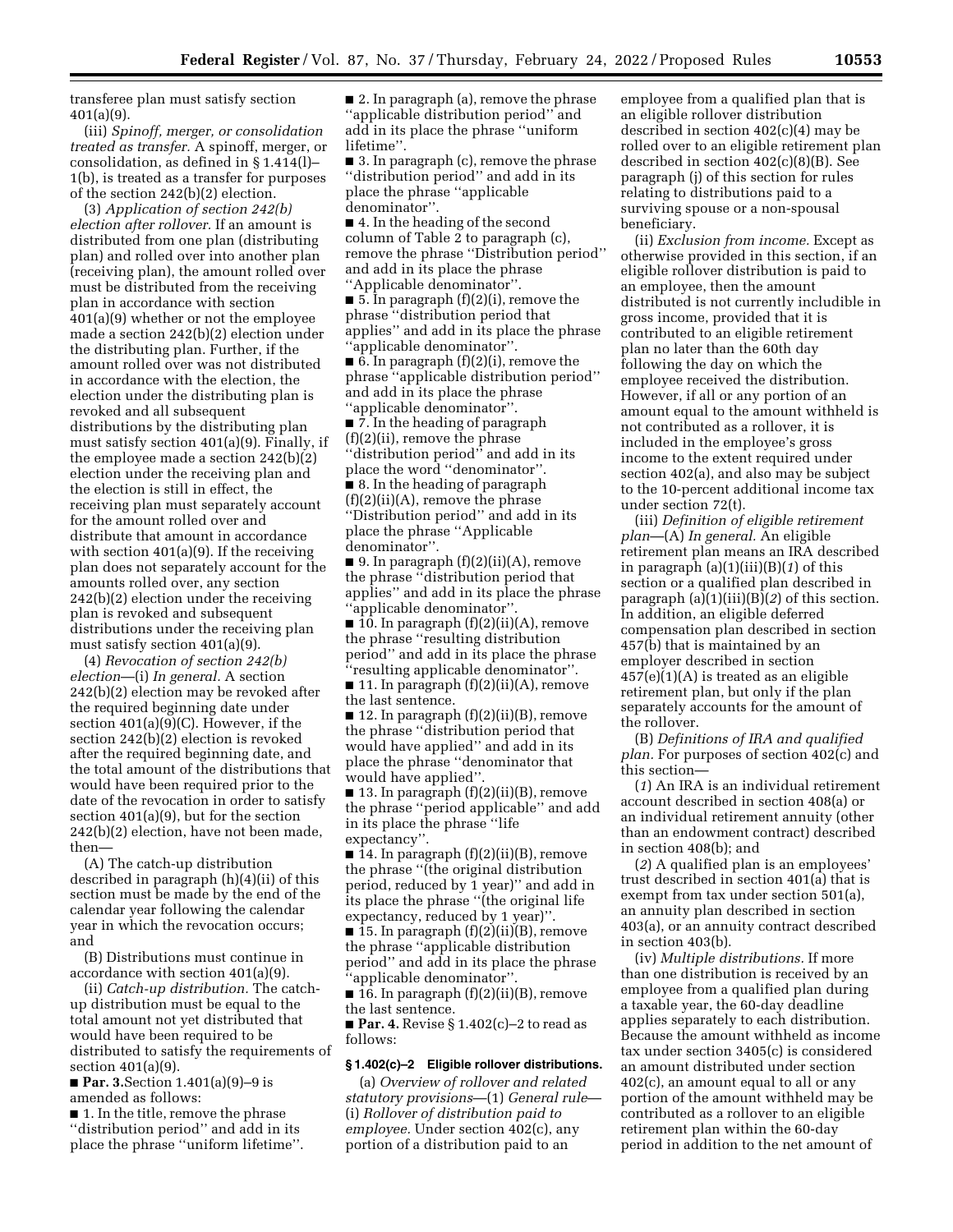the eligible rollover distribution actually received by the employee.

(v) *Definition of rollover.* For purposes of section 402(c) and this section, a rollover is—

(A) A direct rollover as described in § 1.401(a)(31)–1, Q&A–3;

(B) A contribution of an eligible rollover distribution to an eligible retirement plan that, except as provided in paragraph (b)(2) of this section, satisfies the time period requirement in paragraph (a)(1)(ii) of this section and the designation requirement described in paragraph (k)(1) of this section; or

(C) A repayment of a distribution that is treated as a rollover, as described in paragraph (a)(1)(vi) of this section.

(vi) *Certain repayments treated as rollovers.* The repayment of a distribution is treated as a rollover if that treatment is prescribed under another statutory provision. For example, the repayment of a qualified disaster distribution under section 302 of Division EE of the Consolidated Appropriations Act, 2021, Public Law 116–260, 134 Stat. 1182 (2020) is treated as a rollover for purposes of this section.

(2) *Related Internal Revenue Code provisions*—(i) *Direct rollover option.*  Section 401(a)(31) requires qualified plans to provide a distributee of an eligible rollover distribution the option to elect to have the distribution paid directly to an eligible retirement plan in a direct rollover. See § 1.401(a)(31)–1 for further guidance concerning this direct rollover option.

(ii) *Notice requirement.* Section 402(f) requires the plan administrator of a qualified plan to provide, within a reasonable time before making an eligible rollover distribution, a written explanation to the distributee of the distributee's right to elect a direct rollover and the withholding consequences of not making that election. The explanation also is required to provide certain other relevant information relating to the taxation of distributions. See § 1.402(f)– 1 for guidance concerning the written explanation required under section 402(f).

(iii) *Mandatory income tax withholding.* If a distributee of an eligible rollover distribution does not elect to have the eligible rollover distribution paid directly from the plan to an eligible retirement plan in a direct rollover under section 401(a)(31), the eligible rollover distribution is subject to mandatory income tax withholding under section 3405(c). See § 31.3405(c)– 1 of this chapter for provisions relating to the withholding requirements applicable to eligible rollover distributions.

(iv) *Section 403(b) annuities.* See § 1.403(b)–7(b) for guidance concerning the direct rollover requirements for distributions from annuities described in section 403(b).

(3) *Applicability date*—(i) *In general.*  The rules provided in this section apply to any distribution made on or after January 1, 2022.

(ii) *Distributions prior to January 1, 2022.* For any distribution made before January 1, 2022, the rules of 26 CFR 1.402(c)–2 and 26 CFR 1.402(c)–3 (as they appeared in the April 1, 2021 edition of 26 CFR part 1) apply. Alternatively, the rules provided in this section may be applied to those distributions.

(b) *Special rules*—(1) *Rules related to Roth accounts*—(i) *Treatment of Roth conversions.* If all or any portion of an eligible rollover distribution that is rolled over to a Roth IRA is not from a designated Roth account described in section 402A, then the amount rolled over to the Roth IRA is included in the employee's gross income to the extent required under section 402(a) (but generally is not subject to the 10-percent additional income tax under section 72(t)).

(ii) *Treatment of distributions from designated Roth accounts.* A distribution from a designated Roth account may be rolled over only to another designated Roth account or to a Roth IRA. See § 1.402A–1, Q&A–5 for rules that apply to such a rollover.

(2) *Extensions of and exceptions to 60-day deadline*—(i) *Waiver of 60-day deadline.* The Commissioner may waive the 60-day deadline described in paragraph (a)(1)(ii) of this section if the failure to waive that requirement would be against equity or good conscience, including casualty, disaster, or other events beyond the reasonable control of the individual with respect to such requirement. See section 402(c)(3)(B).

(ii) *Frozen deposits.* The 60-day period described in paragraph (a)(1)(ii) of this section does not include any period during which the amount transferred to the employee is a frozen deposit described in section  $402(c)(7)(B)$ . The 60-day period also does not end earlier than 10 days after that amount ceases to be a frozen deposit.

(iii) *Exception for qualified plan loan offsets.* See paragraph (g) of this section for the timing requirements related to the rollover of a qualified plan loan offset amount.

(iv) *Other distributions treated as rollovers.* In the case of a repayment of a distribution treated as a rollover as described in paragraph (a)(1)(vi) of this section, see the applicable statutory

provision and accompanying regulations, if any, for the timing requirements relating to the repayment.

(3) *Special rules for distribution that includes basis*—(i) *Rollover of basis to IRA.* If an eligible rollover distribution includes some or all of an employee's basis (that is, the employee's investment in the contract), then the portion of the distribution that is allocable to the employee's basis may be rolled over to an IRA.

(ii) *Rollover of basis to qualified trust must be done through direct trustee-totrustee transfer.* If an eligible rollover distribution includes some or all of an employee's basis, then the portion of an eligible rollover distribution that is allocable to the employee's basis may be rolled over to a qualified plan only through a direct trustee-to-trustee transfer. In that case, the qualified trust or annuity contract must provide for separate accounting of the amount transferred (and earnings on that amount) including separately accounting for the portion of the distribution that includes an employee's basis and the portion of the distribution that does not include basis.

(iii) *Rollover of basis to section 457(b) plans not permitted.* The portion of an eligible rollover distribution that is allocable to an employee's basis may not be rolled over to an eligible deferred compensation plan described in section 457(b).

(iv) *Rollover of portion of distribution.*  If an eligible rollover distribution includes some or all of an employee's basis and less than the entire distribution is being rolled over, then the amount rolled over is treated as consisting first of the portion of the distribution that is not allocable to the employee's basis.

(4) *Special rules for distributions that include property*—(i) *In general.* Except as provided in paragraph (b)(4)(ii) of this section, if an eligible rollover distribution consists of property other than money, then, only that property may be rolled over to an eligible retirement plan.

(ii) *Rollover of proceeds permitted.* In the case of an eligible rollover distribution that consists of property other than money, the proceeds of the sale of that property may be rolled over to an eligible retirement plan. However, to the extent those proceeds exceed the property's fair market value at the time of the sale, that excess may not be rolled over. See section  $402(c)(6)(C)$  and  $(D)$  for other rules relating to the sale of distributed property.

(c) *Definition of eligible rollover distribution*—(1) *General rule.* Unless specifically excluded, an eligible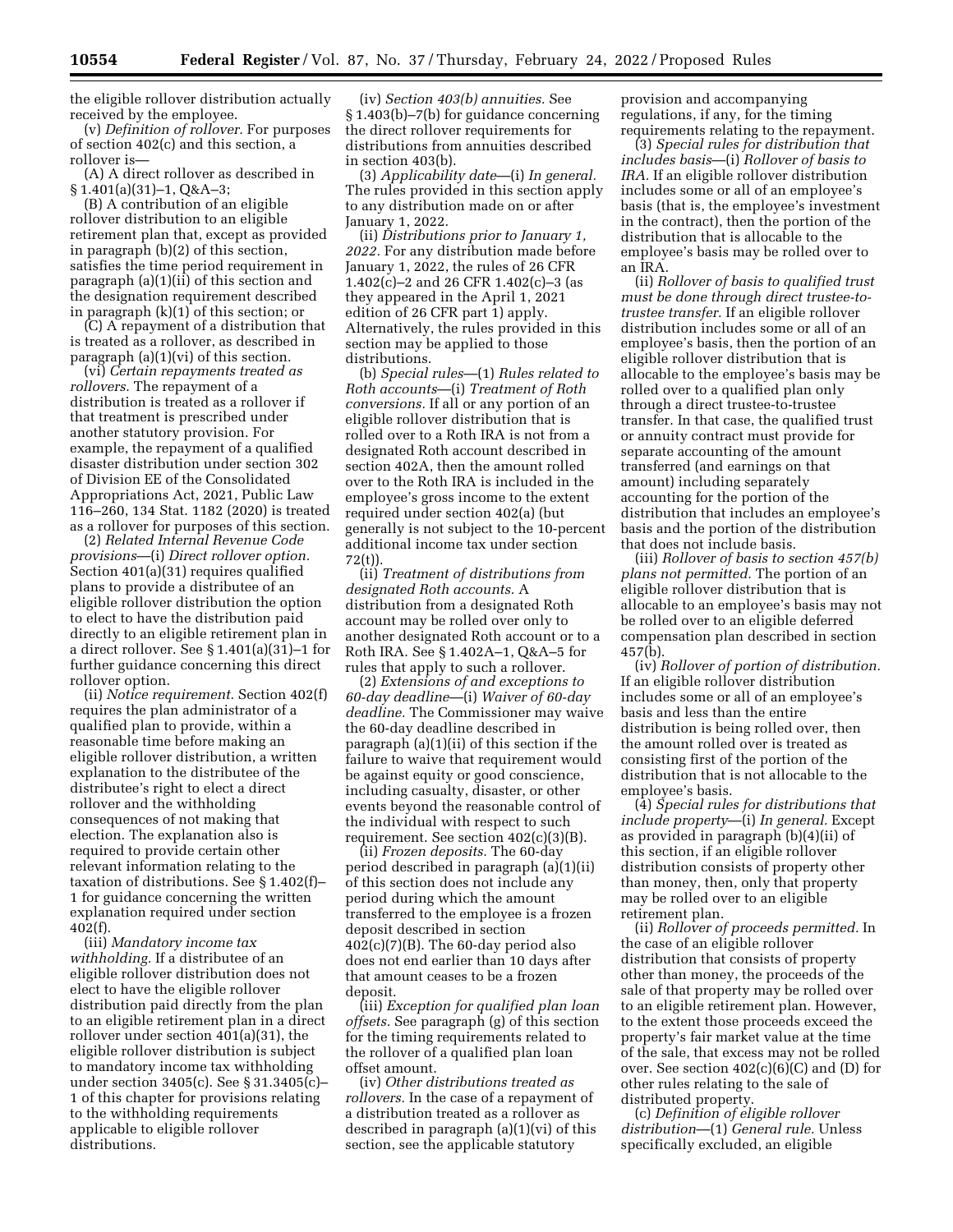rollover distribution means any distribution to an employee of all or any portion of the balance to the credit of the employee in a qualified plan. Thus, except as specifically provided in paragraph  $(c)(2)$  or  $(3)$  of this section, any amount distributed to an employee from a qualified plan is an eligible rollover distribution, regardless of whether it is a distribution of a benefit that is protected under section 411(d)(6).

(2) *Exceptions.* An eligible rollover distribution does not include the following:

(i) Any distribution that is one of a series of substantially equal periodic payments made (not less frequently than annually) over any one of the following periods—

(A) The life of the employee (or the joint lives of the employee and the employee's designated beneficiary);

(B) The life expectancy of the employee (or the joint life and last survivor expectancy of the employee and the employee's designated beneficiary); or

(C) A specified period of ten years or more;

(ii) Any distribution to the extent the distribution is a required minimum distribution under section 401(a)(9); or

(iii) Any distribution which is made on account of hardship.

(3) *Other amounts not treated as eligible rollover distributions.* The following amounts are not treated as eligible rollover distributions:

(i) Elective deferrals (as defined in section 402(g)(3)) and employee contributions that, pursuant to rules prescribed by the Commissioner in revenue rulings, notices, or other guidance published in the Internal Revenue Bulletin (see § 601.601(d) of this chapter), are returned to the employee (together with the income allocable thereto) in order to comply with the section 415 limitations;

(ii) Corrective distributions of excess deferrals as described in § 1.402(g)– 1(e)(3), together with the income allocable to these corrective distributions;

(iii) Corrective distributions of excess contributions under a qualified cash or deferred arrangement described in  $\S 1.401(k) - 2(b)(2)$  and excess aggregate contributions described in § 1.401(m)– 2(b)(2), together with the income allocable to these distributions;

(iv) Loans that are treated as deemed distributions pursuant to section 72(p);

(v) Subject to the rules of paragraph (c)(4) of this section, dividends paid on employer securities as described in section 404(k);

(vi) The costs of life insurance coverage includible in the employee's income under section 72(m)(3)(B);

(vii) Prohibited allocations that are treated as deemed distributions pursuant to section 409(p);

(viii) Distributions that are permissible withdrawals from an eligible automatic contribution arrangement within the meaning of section 414(w);

(ix) Distributions of premiums for accident or health insurance under  $§ 1.402(a)-1(e)(1)(i);$ 

(x) Deemed distributions with respect to collectibles pursuant to section 408(m); and

(xi) Similar items designated by the Commissioner in revenue rulings, notices, and other guidance published in the Internal Revenue Bulletin. See § 601.601(d) of this chapter.

(4) *Dividends reinvested in employer securities.* Dividends paid to an employee stock ownership plan (as defined in section 4975(e)(7)) that are reinvested in employer securities pursuant to a participant election under section  $404(k)(2)(A)(iii)(II)$  are included in the participant's account balance and lose their character as dividends when subsequently distributed from the account. As a result, these amounts are eligible rollover distributions if they otherwise meet the requirements of this paragraph (c).

(d) *Determination of substantially equal periodic payments*—(1) *General rule.* For purposes of paragraph (c)(2)(i) of this section, and except as provided in this paragraph (d) or paragraph (e) of this section, whether a series of payments is a series of substantially equal periodic payments over a specified period is determined at the time payments begin, and by following the principles of section  $72(t)(2)(A)(iv)$ , without regard to contingencies or modifications that have not yet occurred. Thus, for example, a joint and 50-percent survivor annuity will be treated as a series of substantially equal payments at the time payments commence, as will a joint and survivor annuity that provides for increased payments to the employee if the employee's beneficiary dies before the employee. Similarly, for purposes of determining if a disability benefit payment is part of a series of substantially equal payments for a period described in section 402(c)(4)(A), any contingency under which payments cease upon recovery from the disability may be disregarded.

(2) *Certain supplements disregarded.*  For purposes of determining whether a distribution is one of a series of payments that are substantially equal,

social security supplements described in section 411(a)(9) are disregarded. For example, if a distributee receives a life annuity of \$500 per month, plus a social security supplement consisting of payments of \$200 per month until the distributee reaches the age at which social security benefits of not less than \$200 a month begin, the \$200 supplemental payments are disregarded and, therefore, each monthly payment of \$700 made before the social security age and each monthly payment of \$500 made after the social security age is treated as one of a series of substantially equal periodic payments for life. A series of payments that are not substantially equal solely because the amount of each payment is reduced upon attainment of social security retirement age (or, alternatively, upon commencement of social security early retirement, survivor, or disability benefits) is also treated as substantially equal as long as the reduction in the actual payments is level and does not exceed the applicable social security benefit.

(3) *Changes in the amount of payments or the distributee.* If the amount (or, if applicable, the method of calculating the amount) of the payments changes so that subsequent payments are not substantially equal to prior payments, then a new determination must be made as to whether the remaining payments are a series of substantially equal periodic payments over a period specified in paragraph (c)(2)(i) of this section. This determination is made without taking into account payments made or the years of payment that elapsed prior to the change. However, a new determination is not made merely because, upon the death of the employee, the employee's beneficiary becomes the distributee. Thus, if distributions commence over a period that is at least as long as either the first annuitant's life or 10 years, then substantially equal payments to the survivor are not eligible rollover distributions even though the payment period remaining after the death of the employee is or may be less than the period described in section 402(c)(4)(A). For example, substantially equal periodic payments made under a life annuity with a five-year term certain would not be an eligible rollover distribution even when paid after the death of the employee with three years remaining under the term certain.

(4) *Defined contribution plans.* The following rules apply in determining whether a series of payments from a defined contribution plan constitutes a series of substantially equal periodic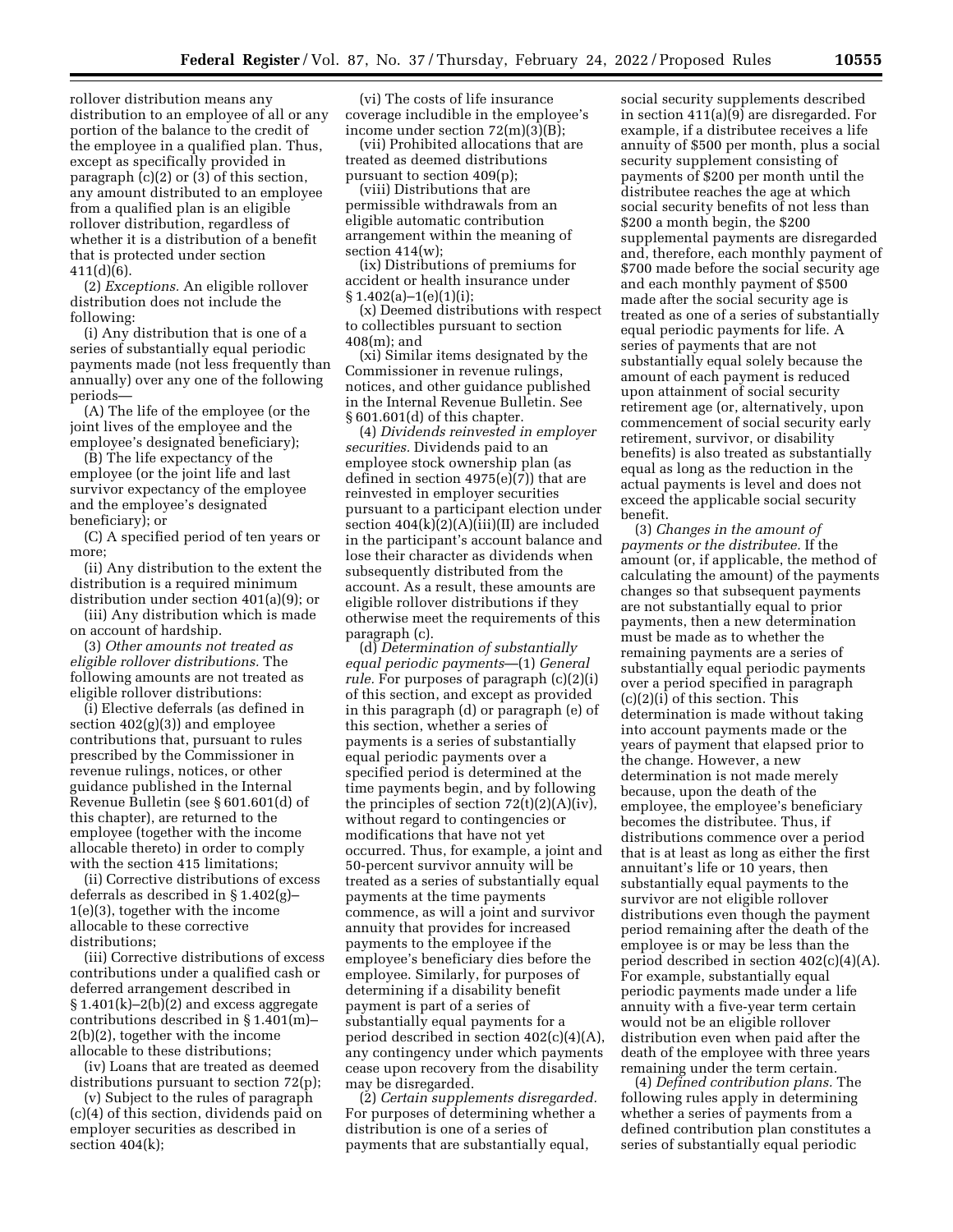payments for a period described in section  $402(c)(4)(A)$ —

(i) *Declining balance of years.* A series of payments from an account balance under a defined contribution plan over a period is considered a series of substantially equal periodic payments over that period if, for each year, the amount of the distribution is calculated by dividing the account balance by the number of years remaining in the period. For example, a series of payments is considered substantially equal payments over 10 years if the series is determined as follows. In year 1, the annual payment is the account balance divided by 10; in year 2, the annual payment is the remaining account balance divided by 9; and so on until year 10 when the entire remaining balance is distributed.

(ii) *Reasonable actuarial assumptions.*  If an employee's account balance under a defined contribution plan is to be distributed in annual installments of a specified amount until the account balance is exhausted, then, for purposes of determining if the period of distribution is a period described in section  $402(c)(4)(A)$ , the period of years over which the installments will be distributed must be determined using reasonable actuarial assumptions. For example, if an employee has an account balance of \$100,000, the employee elects distributions of \$12,000 per year until the account balance is exhausted, and the future rate of return is assumed to be 5% per year, the account balance will be exhausted in approximately 12 years. Similarly, if the same employee elects a fixed annual distribution amount and the fixed annual amount is less than or equal to \$10,000, it is reasonable to assume that the future rate of return will be greater than 0% and, thus, the account will not be exhausted in less than 10 years.

(e) *Determination of whether a payment is an independent payment*— (1) *Definition of independent payments.*  Except as provided in paragraph (e)(2) and (3) of this section, a payment is treated as independent of the payments in a series of substantially equal payments, and thus not part of the series described in paragraph (c)(2)(i) of this section, if the payment is substantially larger or smaller than the other payments in the series. An independent payment is an eligible rollover distribution if it is not otherwise excepted from the definition of eligible rollover distribution. This rule applies regardless of whether the payment is made before, with, or after payments in the series. For example, if an employee elects a single payment of half of the account balance with the remainder of

the account balance paid over the life expectancy of the distributee, the single payment is treated as independent of the payments in the series and is an eligible rollover distribution unless otherwise excepted. Similarly, if an employee's surviving spouse receives a survivor life annuity of \$1,000 per month plus a single payment on account of death of \$7,500, the single payment is treated as independent of the payments in the annuity and is an eligible rollover distribution unless otherwise excepted.

(2) *Special rules*—(i) *Administrative error or delay.* If, due solely to reasonable administrative error or delay in payment, there is an adjustment after the annuity starting date to the amount of any payment in a series of payments that otherwise would constitute a series of substantially equal payments described in section 402(c)(4)(A) and this section, the adjusted payment or payments are treated as part of the series of substantially equal periodic payments and are not treated as independent of the payments in the series. For example, if, due solely to reasonable administrative delay, the first payment of a life annuity is delayed by two months and reflects an additional two months' worth of benefits, that payment is treated as a substantially equal payment in the series rather than as an independent payment. The result does not change merely because the amount of the adjustment is paid in a separate supplemental payment.

(ii) *Supplemental payments for annuitants.* A supplemental payment from a defined benefit plan to an annuitant (that is, a retiree or beneficiary) is treated as part of a series of substantially equal payments, rather than as an independent payment, provided that the following conditions are met—

(A) The supplement is a benefit increase for annuitants;

(B) The amount of the supplement is determined in a consistent manner for all similarly situated annuitants;

(C) The supplement is paid to annuitants who are otherwise receiving payments that would constitute substantially equal periodic payments; and

(D) The aggregate supplement is less than or equal to the greater of 10% of the annual rate of payment for the annuity, or \$750.

(iii) *Final payment in a series.* If a payment in a series of payments from an account balance under a defined contribution plan represents the remaining balance in the account and is substantially less than the other payments in the series, the final

payment must nevertheless be treated as a payment in the series of substantially equal payments and may not be treated as an independent payment if the other payments in the series are substantially equal and the payments are for a period described in section 402(c)(4)(A) based on the rules provided in paragraph (d)(4)(ii) of this section. Thus, the final payment will not be an eligible rollover distribution.

(3) *Additional guidance.* The Commissioner, in revenue rulings, notices, and other guidance published in the Internal Revenue Bulletin, may provide additional rules for determining what is an independent payment under paragraph (e)(1) of this section and may prescribe a higher amount than the \$750 amount in paragraph (e)(2)(ii)(D) of this section. See § 601.601(d) of this chapter.

(f) *Determination of whether a distribution is a required minimum distribution*—(1) *Determination for calendar year of distribution.* Except as provided in paragraphs (f)(2) and (3) of this section, if a minimum distribution is required for a calendar year, then the amounts distributed during that calendar year are treated as required minimum distributions under section 401(a)(9) to the extent that the total minimum distribution required under section 401(a)(9) for the calendar year has not been satisfied (and accordingly, those amounts are not eligible rollover distributions). For example, if an employee is required under section 401(a)(9) to receive a minimum distribution for a calendar year of \$5,000 and the employee receives a total of \$7,200 in that year, the first \$5,000 distributed will be treated as the required minimum distribution and will not be an eligible rollover distribution, and the remaining \$2,200 will be an eligible rollover distribution if it otherwise qualifies. If the total section 401(a)(9) required minimum distribution for a calendar year prior to the calendar year of the distribution is not distributed in that calendar year (for example, when the distribution for the calendar year in which the employee reaches age 72 is made on April 1 of the following calendar year), then, the amount that was required to be distributed, but not distributed, is added to the amount required to be distributed for the next calendar year in determining the portion of any distribution in the next calendar year that is a required minimum distribution.

(2) *Distribution before first distribution calendar year.* Any amount that is paid to an employee before January 1 of the first distribution calendar year (as described in  $§ 1.401(a)(9) - 5(a)(2)(ii)$  is not treated as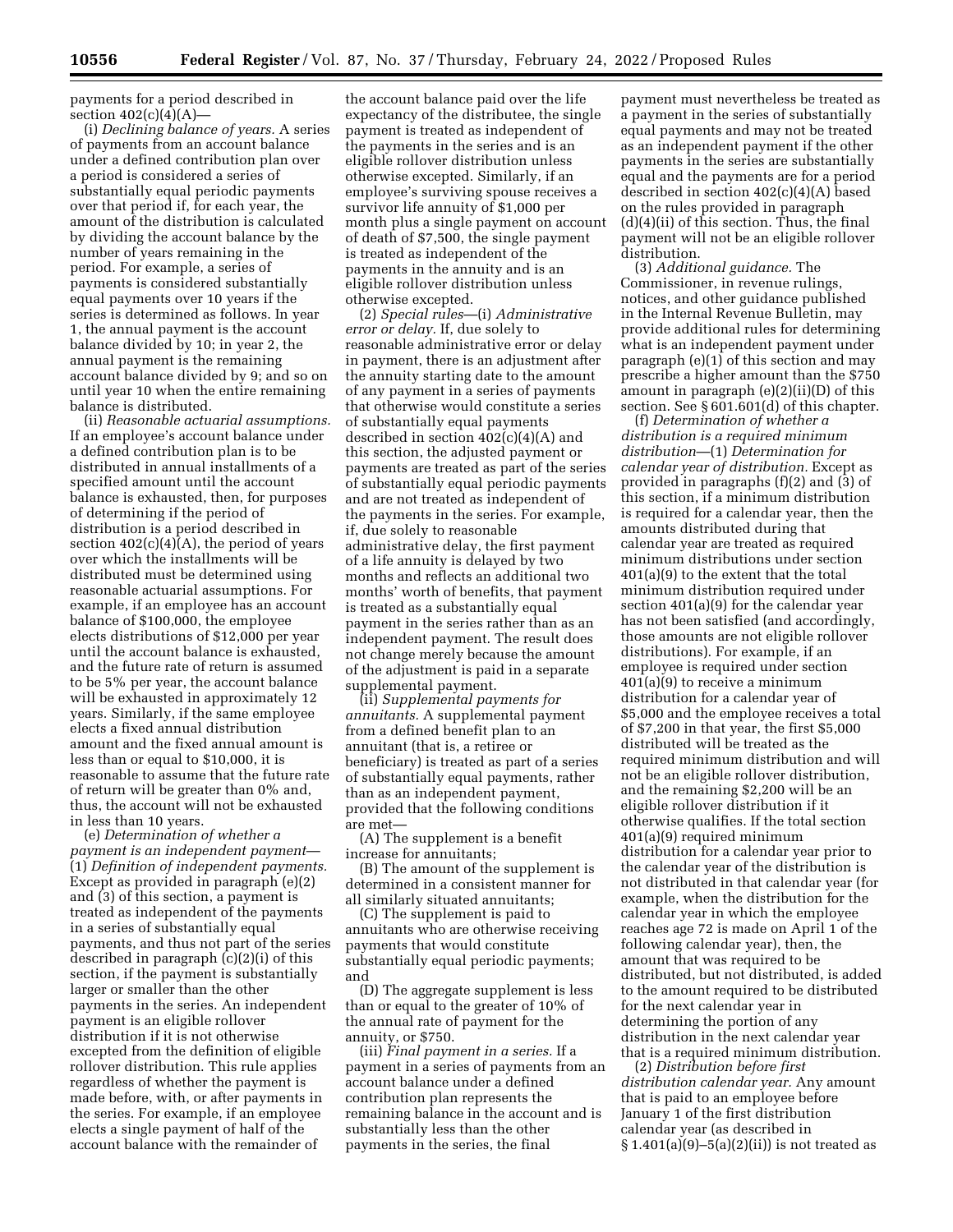required under section 401(a)(9) and, thus, is an eligible rollover distribution if it otherwise qualifies.

(3) *Special rule for annuities.* In the case of annuity payments from a defined benefit plan, or under an annuity contract purchased from an insurance company (including a qualified plan distributed annuity contract (as defined in paragraph (h) of this section)), the entire amount of any annuity payment made on or after January 1 of the first distribution calendar year (as described in  $§ 1.401(a)(9) - 5(a)(2)(ii)$  is treated as an amount required under section 401(a)(9) and, thus, is not an eligible rollover distribution.

(g) *Treatment of plan loan offset amounts*—(1) *General rule.* A distribution of a plan loan offset amount, as defined in paragraph (g)(3)(i) of this section (including a qualified plan loan offset amount, a type of plan loan offset amount defined in paragraph  $(g)(3)(ii)$  of this section), is an eligible rollover distribution if it is described in paragraph (c) of this section. See § 1.401(a)(31)–1, Q&A–16, for guidance concerning the offering of a direct rollover of a plan loan offset amount. See also § 31.3405(c)–1, Q&A–11, of this chapter for guidance concerning special withholding rules with respect to plan loan offset amounts.

(2) *Rollover period for a plan loan offset amount*—(i) *Plan loan offset amount that is not a qualified plan loan offset amount.* A distribution of a plan loan offset amount that is an eligible rollover distribution and that is not a qualified plan loan offset amount may be rolled over by the employee to an eligible retirement plan within the 60 day period set forth in section  $402(c)(3)(A).$ 

(ii) *Plan loan offset amount that is a qualified plan loan offset amount.* A distribution of a plan loan offset amount that is an eligible rollover distribution and that is a qualified plan loan offset amount may be rolled over by the employee to an eligible retirement plan within the period set forth in section 402(c)(3)(C), which is the individual's tax filing due date (including extensions) for the taxable year in which the offset is treated as distributed from a qualified employer plan.

(3) *Definitions*—(i) *Plan loan offset amount.* For purposes of section 402(c), a plan loan offset amount is the amount by which, under the plan terms governing a plan loan, an employee's accrued benefit is reduced (offset) in order to repay the loan (including the enforcement of the plan's security interest in an employee's accrued benefit). A distribution of a plan loan offset amount can occur in a variety of

circumstances, for example, when the terms governing a plan loan require that, in the event of the employee's termination of employment or request for a distribution, the loan be repaid immediately or treated as in default. A distribution of a plan loan offset amount also occurs when, under the terms governing the plan loan, the loan is cancelled, accelerated, or treated as if it were in default (for example, when the plan treats a loan as in default upon an employee's termination of employment or within a specified period thereafter). A distribution of a plan loan offset amount is an actual distribution, not a deemed distribution under section 72(p).

(ii) *Qualified plan loan offset amount.*  For purposes of section 402(c), a qualified plan loan offset amount is a plan loan offset amount that satisfies the following requirements:

(A) The plan loan offset amount is treated as distributed from a qualified employer plan to an employee or beneficiary solely by reason of the termination of the qualified employer plan, or the failure to meet the repayment terms of the loan because of the severance from employment of the employee; and

(B) The plan loan offset amount relates to a plan loan that met the requirements of section 72(p)(2) immediately prior to the termination of the qualified employer plan or the severance from employment of the employee, as applicable.

(iii) *Qualified employer plan.* For purposes of section 402(c) and this section, a qualified employer plan is a qualified employer plan as defined in section  $72(p)(4)$ .

(4) *Special rules for qualified plan loan offset amounts*—(i) *Definition of severance from employment.* For purposes of paragraph (g)(3)(ii)(A) of this section, whether an employee has a severance from employment with the employer that maintains the qualified employer plan is determined in the same manner as under § 1.401(k)– 1(d)(2). Thus, an employee has a severance from employment when the employee ceases to be an employee of the employer maintaining the plan.

(ii) *Offset because of severance from employment.* A plan loan offset amount is treated as distributed from a qualified employer plan to an employee or beneficiary solely by reason of the failure to meet the repayment terms of a plan loan because of severance from employment of the employee if the plan loan offset:

(A) Relates to a failure to meet the repayment terms of the plan loan, and

(B) Occurs within the period beginning on the date of the employee's severance from employment and ending on the first anniversary of that date.

(5) *Examples.* The following examples illustrate the rules with respect to plan loan offset amounts, including qualified plan loan offset amounts, in this paragraph (g) and in §§ 1.401(a)(31)–1, Q&A–16, and 31.3405(c)–1, Q&A–11, of this chapter. For purposes of these examples, each reference to a plan refers to a qualified employer plan as described in section 72(p)(4).

(i) *Example 1*—(A) In 2020, Employee A has an account balance of \$10,000 in Plan Y, of which \$3,000 is invested in a plan loan to Employee A that is secured by Employee A's account balance in Plan Y. Employee A has made no after-tax employee contributions to Plan Y. The plan loan meets the requirements of section 72(p)(2). Plan Y does not provide any direct rollover option with respect to plan loans. Employee A severs from employment on June 15, 2020. After severance from employment, Plan Y accelerates the plan loan and provides Employee A 90 days to repay the remaining balance of the plan loan. Employee A, who is under the age set forth in section  $401(a)(9)(C)(i)(I)$ , does not repay the loan within the 90 days and instead elects a direct rollover of Employee A's entire account balance in Plan Y. On September 18, 2020 (within the 12-month period beginning on the date that Employee A severed from employment), Employee A's outstanding loan is offset against the account balance.

(B) In order to satisfy section 401(a)(31), Plan Y must make a direct rollover by paying \$7,000 directly to the eligible retirement plan chosen by Employee A. When Employee A's account balance was offset by the amount of the \$3,000 unpaid loan balance, Employee A received a plan loan offset amount (equivalent to \$3,000) that is an eligible rollover distribution. However, under § 1.401(a)(31)–1, Q&A–16, Plan Y satisfies section 401(a)(31), even though a direct rollover option was not provided with respect to the \$3,000 plan loan offset amount.

(C) No withholding is required under section 3405(c) on account of the distribution of the \$3,000 plan loan offset amount because no cash or other property (other than the plan loan offset amount) is received by Employee A from which to satisfy the withholding.

(D) The \$3,000 plan loan offset amount is a qualified plan loan offset amount within the meaning of paragraph (g)(3)(ii) of this section.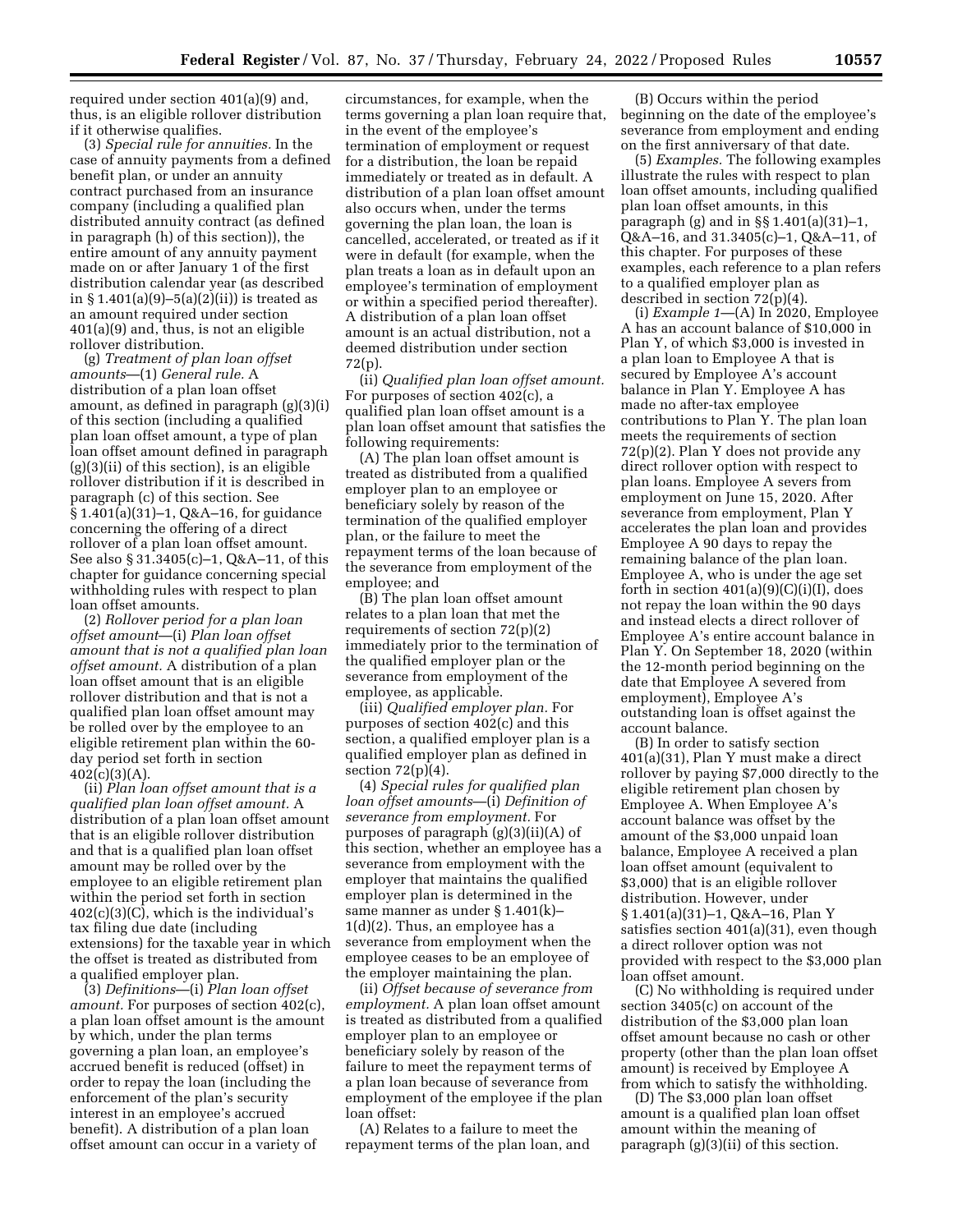Accordingly, Employee A may roll over up to the \$3,000 qualified plan loan offset amount to an eligible retirement plan within the period that ends on the employee's tax filing due date (including extensions) for the taxable year in which the offset occurs.

(ii) *Example 2*—(A) The facts are the same as in *Example 1* in paragraph  $(g)(5)(i)$  of this section, except that, rather than accelerating the plan loan, Plan Y permits Employee A to continue making loan installment payments after severance from employment. Employee A continues making loan installment payments until January 1, 2021, at which time Employee A does not make the loan installment payment due on January 1, 2021. In accordance with § 1.72(p)–1, Q&A–10, Plan Y allows a cure period that continues until the last day of the calendar quarter following the quarter in which the required installment payment was due. Employee A does not make a plan loan installment payment during the cure period. Plan Y offsets the unpaid \$3,000 loan balance against Employee A's account balance on July 1, 2021 (which is after the 12 month period beginning on the date that Employee A severed from employment).

(B) The conclusion is the same as in paragraph (g)(5)(i) of this section (*Example 1*), except that the \$3,000 plan loan offset amount is not a qualified plan loan offset amount (because the offset did not occur within the 12 month period beginning on the date that Employee A severed from employment). Accordingly, Employee A may roll over up to the \$3,000 plan loan offset amount to an eligible retirement plan within the 60-day period provided in section 402(c)(3)(A) (rather than within the period that ends on Employee A's tax filing due date (including extensions) for the taxable year in which the offset occurs).

(iii) *Example 3*—(A) The facts are the same as in *Example 1* in paragraph (g)(5)(i) of this section, except that the terms governing the plan loan to Employee A provide that, upon severance from employment, Employee A's account balance is automatically offset by the amount of any unpaid loan balance to repay the loan. Employee A severs from employment but does not request a distribution from Plan Y. Nevertheless, pursuant to the terms governing the plan loan, Employee A's account balance is automatically offset on June 15, 2020, by the amount of the \$3,000 unpaid loan balance.

(B) The \$3,000 plan loan offset amount is a qualified plan loan offset amount within the meaning of paragraph (g)(3)(ii) of this section. Accordingly, Employee A may roll over up to the \$3,000 qualified plan loan offset amount to an eligible retirement plan within the period that ends on Employee A's tax filing due date (including extensions) for the taxable year in which the offset occurs.

(iv) *Example 4*—(A) The facts are the same as in *Example 1* in paragraph  $(g)(5)(i)$  of this section, except that Employee A elects to receive a cash distribution of the account balance that remains after the \$3,000 plan loan offset amount, instead of electing a direct rollover of the remaining account balance.

(B) The amount of the distribution received by Employee A is \$10,000 (\$3,000 relating to the plan loan offset and \$7,000 relating to the cash distribution). Because the amount of the \$3,000 plan loan offset amount attributable to the loan is included in determining the amount of the eligible rollover distribution to which withholding applies, withholding in the amount of \$2,000 (20 percent of \$10,000) is required under section 3405(c). The \$2,000 is required to be withheld from the \$7,000 to be distributed to Employee A in cash, so that Employee A actually receives a cash amount of \$5,000.

(C) The \$3,000 plan loan offset amount is a qualified plan loan offset amount within the meaning of paragraph (g)(3)(ii) of this section. Accordingly, Employee A may roll over up to the \$3,000 qualified plan loan offset to an eligible retirement plan within the period that ends on Employee A's tax filing due date (including extensions) for the taxable year in which the offset occurs. In addition, Employee A may roll over up to \$7,000 (the portion of the distribution that is not related to the offset) within the 60-day period provided in section 402(c)(3).

(v) *Example 5*—(A) The facts are the same as in *Example 4 in* paragraph  $(g)(5)(iv)$  of this section, except that the \$7,000 distribution to Employee A after the offset consists solely of employer securities within the meaning of section 402(e)(4)(E).

(B) No withholding is required under section 3405(c) because the distribution consists solely of the \$3,000 plan loan offset amount and the \$7,000 distribution of employer securities. This is the result because the total amount required to be withheld does not exceed the sum of the cash and the fair market value of other property distributed, excluding plan loan offset amounts and employer securities.

(C) Employee A may roll over up to the \$7,000 of employer securities to an eligible retirement plan within the 60-

day period provided in section 402(c)(3). The \$3,000 plan loan offset amount is a qualified plan loan offset amount within the meaning of paragraph (g)(3)(ii) of this section. Accordingly, Employee A may roll over up to the \$3,000 qualified plan loan offset amount to an eligible retirement plan within the period that ends on Employee A's tax filing due date (including extensions) for the taxable year in which the offset occurs.

(vi) *Example 6*—(A) Employee B, who is age 40, has an account balance in Plan Z. Plan Z does not provide for after-tax employee contributions. In 2022, Employee B receives a loan from Plan Z, the terms of which satisfy section 72(p)(2). The loan is secured by elective contributions subject to the distribution restrictions in section 401(k)(2)(B).

(B) Employee B fails to make an installment payment due on April 1, 2023, or any other monthly payments thereafter. In accordance with § 1.72(p)– 1, Q&A–10, Plan Z allows a cure period that continues until the last day of the calendar quarter following the quarter in which the required installment payment was due (September 30, 2023). Employee B does not make a plan loan installment payment during the cure period. On September 30, 2023, pursuant to section 72(p)(1), Employee B is taxed on a deemed distribution equal to the amount of the unpaid loan balance. Pursuant to paragraph (c)(3)(iv) of this section, the deemed distribution is not an eligible rollover distribution.

(C) Because Employee B has not severed from employment or experienced any other event that permits the distribution under section 401(k)(2)(B) of the elective contributions that secure the loan, Plan Z is prohibited from executing on the loan. Accordingly, Employee B's account balance is not offset by the amount of the unpaid loan balance at the time of the deemed distribution. Thus, there is no distribution of an offset amount that is an eligible rollover distribution on September 30, 2023.

(vii) *Example 7*—(A) The facts are the same as in *Example 6* in paragraph  $(g)(5)(vi)$  of this section, except that Employee B has a severance from employment on November 1, 2023. On that date, Employee B's unpaid loan balance is offset against the account balance on distribution.

(B) The plan loan offset amount is not a qualified plan loan offset amount. Although the offset occurred within 12 months after Employee B severed from employment, the plan loan does not meet the requirement in paragraph  $(g)(3)(ii)(B)$  of this section (that the plan loan meet the requirements of section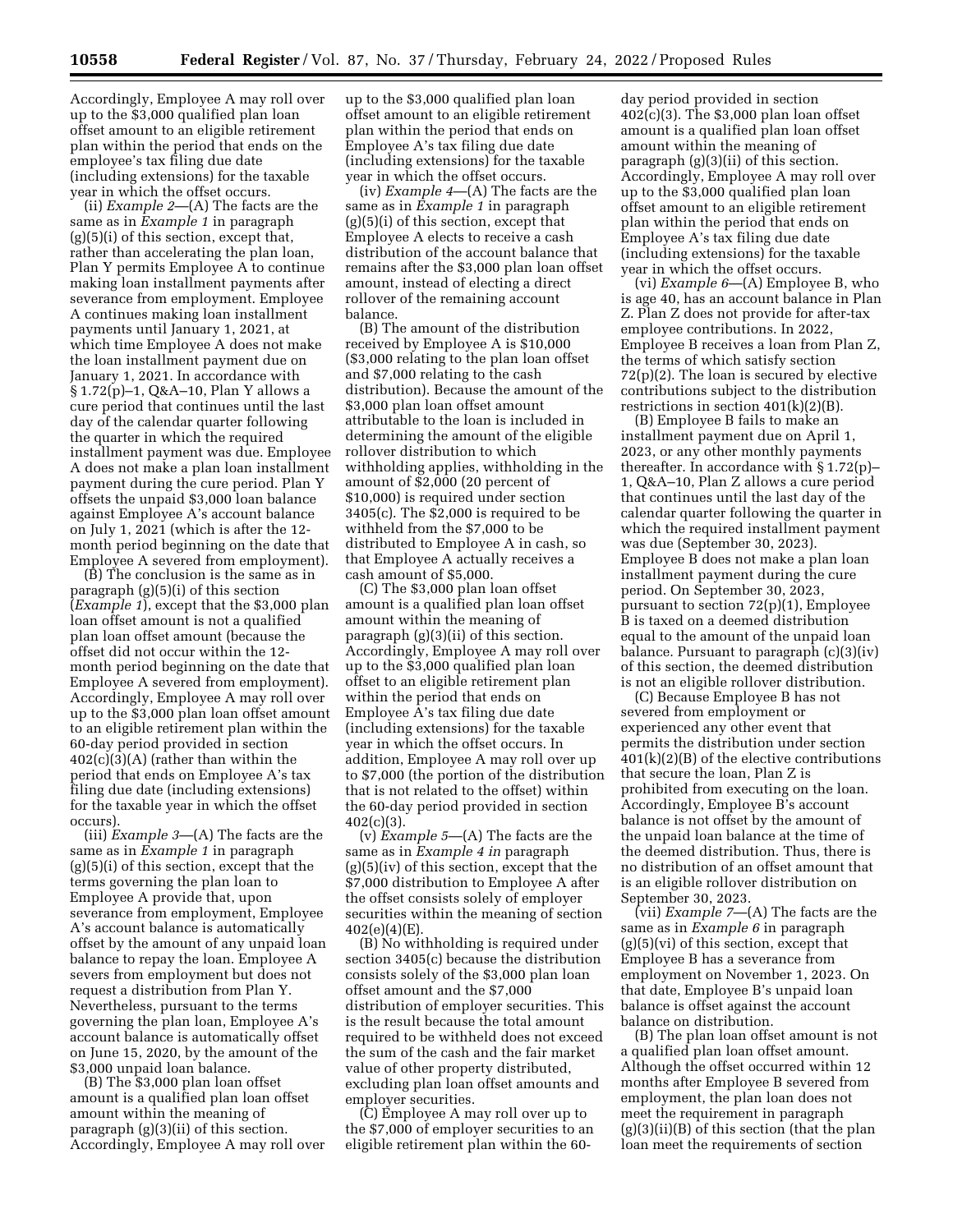72(p)(2) immediately prior to Employee B's severance from employment). Instead, the loan was taxable on September 30, 2023 (prior to Employee B's severance from employment on November 1, 2023), because of the failure to meet the level amortization requirement in section 72(p)(2)(C). Accordingly, Employee B may roll over the plan loan offset amount to an eligible retirement plan within the 60 day period provided in section 402(c)(3)(A) (rather than within the period that ends on Employee B's tax filing due date (including extensions) for the taxable year in which the offset occurs).

(h) *Qualified plan distributed annuity contract*—(1) *Definition of a qualified plan distributed annuity contract.* A qualified plan distributed annuity contract is an annuity contract purchased for a participant, and distributed to the participant, by a qualified plan.

(2) *Treatment of amounts paid as eligible rollover distributions.* Amounts paid under a qualified plan distributed annuity contract are payments of the balance to the credit of the employee for purposes of section 402(c) and are eligible rollover distributions if they otherwise qualify. Thus, for example, if the employee surrenders the contract for a single sum payment of its cash surrender value, the payment would be an eligible rollover distribution to the extent it is not a required minimum distribution under section 401(a)(9). This rule applies even if the annuity contract is distributed in connection with a plan termination. See § 1.401(a)(31)–1, Q&A–17 and § 31.3405(c)–1, Q&A–13 of this chapter concerning the direct rollover requirements and 20-percent withholding requirements, respectively, that apply to eligible rollover distributions from such an annuity contract.

(i) [Reserved]

(j) *Treatment of distributions to beneficiary*—(1) *Spousal distributee*—(i) *In general.* Pursuant to section 402(c)(9), if any distribution attributable to an employee is paid to the employee's surviving spouse, section 402(c) applies to the distribution in the same manner as if the spouse were the employee. The same rule applies if any distribution attributable to an employee is paid in accordance with a qualified domestic relations order (as defined in section 414(p)) (QDRO) to the employee's spouse or former spouse who is an alternate payee. Therefore, a distribution to the surviving spouse of an employee (or to a spouse or former spouse who is an alternate payee under

a QDRO), including a distribution of ancillary death benefits attributable to the employee, is an eligible rollover distribution if it would be described in paragraph (c) of this section had it been paid to the employee.

(ii) *Rollovers to qualified plans must be in capacity of employee.* If a surviving spouse rolls over a distribution to a qualified plan described in paragraph (a)(1)(iii)(B)(*2*) of this section or to an eligible deferred compensation plan described in section 457(b) that is maintained by an employer described in section  $457(e)(1)(A)$ , then, with respect to the amount rolled over, that amount is treated as the spouse's own interest under the receiving plan and not the interest of the decedent under the distributing plan. Thus, for example, in determining the required minimum distribution from the receiving plan with respect to the amount rolled over, distributions must satisfy section 401(a)(9)(A) and not section 401(a)(9)(B).

(2) *Non-spousal distributee.* A distributee other than the employee or the employee's surviving spouse (or a spouse or former spouse who is an alternate payee under a QDRO) is not permitted to roll over a distribution from a qualified plan. Therefore, a distribution to a non-spousal distributee does not constitute an eligible rollover distribution under section 402(c)(4) and is not subject to the 20-percent income tax withholding under section 3405(c). However, under section 402(c)(11), if the distributee is a designated beneficiary (as determined under  $§ 1.401(a)(9)–(4)$  who is not described in paragraph (j)(1) of this section and the distribution would be an eligible rollover distribution had it been paid to the employee, then the distributee may elect that the distribution be made in the form of a direct trustee-to-trustee transfer to an IRA established for the purpose of receiving that distribution. If a direct trustee-to-trustee transfer is made pursuant to section 402(c)(11) then—

(i) The transfer is treated as an eligible rollover distribution;

(ii) The IRA is an inherited IRA described in section 408(d)(3)(ii); and (iii) Section  $401(a)(9)(B)$  (other than

section  $401(a)(9)(B)(iv)$  will apply to the IRA.

(3) *Determination of amounts that constitute required minimum distributions for distributions to beneficiaries*—(i) *In general*—(A) *First portion of a distribution is treated as a required minimum distribution.* If a minimum distribution is required to be made to a beneficiary in a calendar year,

then the amounts distributed during that calendar year are treated as required minimum distributions under section 401(a)(9), to the extent that the total required minimum distribution under section 401(a)(9) for the calendar year has not been satisfied. Accordingly, those amounts are not eligible rollover distributions. If the employee dies before the employee's required beginning date (within the meaning of  $§ 1.401(a)(9)-2(b)$ , then no amount is a required minimum distribution for the year in which the employee dies.

(B) *Determination of required minimum distribution based on distribution method.* Except as otherwise provided in paragraphs (j)(3)(ii) and (iii) of this section, if an employee dies before the employee's required beginning date, then the amount that is not an eligible rollover distribution because it is a required minimum distribution for the calendar year is determined under paragraph  $(j)(3)(i)(C)$ ,  $(D)$ , or  $(E)$  of this section, whichever applies to the beneficiary. See § 1.401(a) $(9)$ –3(b)(4) and (c)(5) to determine which rule applies. If an employee dies on or after the employee's required beginning date, then the amount that is not an eligible rollover distribution because it is a required minimum distribution for a calendar year is determined under paragraph (j)(3)(i)(F) of this section.

(C) *Five-year rule.* If the 5-year rule described in § 1.401(a)(9)–3(b)(2) or (c)(2) applies to the beneficiary, then no amount is required to be distributed until the end of the fifth calendar year following the calendar year of the employee's death. In that year, the entire amount to which the beneficiary is entitled under the plan must be distributed, and because it is a required minimum distribution, it is not an eligible rollover distribution. Thus, if the 5-year rule applies with respect to a designated beneficiary, then any distribution made before the fifth calendar year following the calendar year of the employee's death is eligible for rollover if it otherwise meets the requirements of this section.

(D) *Ten-year rule.* If the 10-year rule described in § 1.401(a)(9)–3(c)(3) applies to the beneficiary, then no amount is required to be distributed until the end of the tenth calendar year following the calendar year of the employee's death. In that year, the entire amount to which the beneficiary is entitled under the plan must be distributed, and because it is treated as a required minimum distribution, it is not an eligible rollover distribution. Thus, if the 10-year rule applies with respect to a designated beneficiary, then any distribution made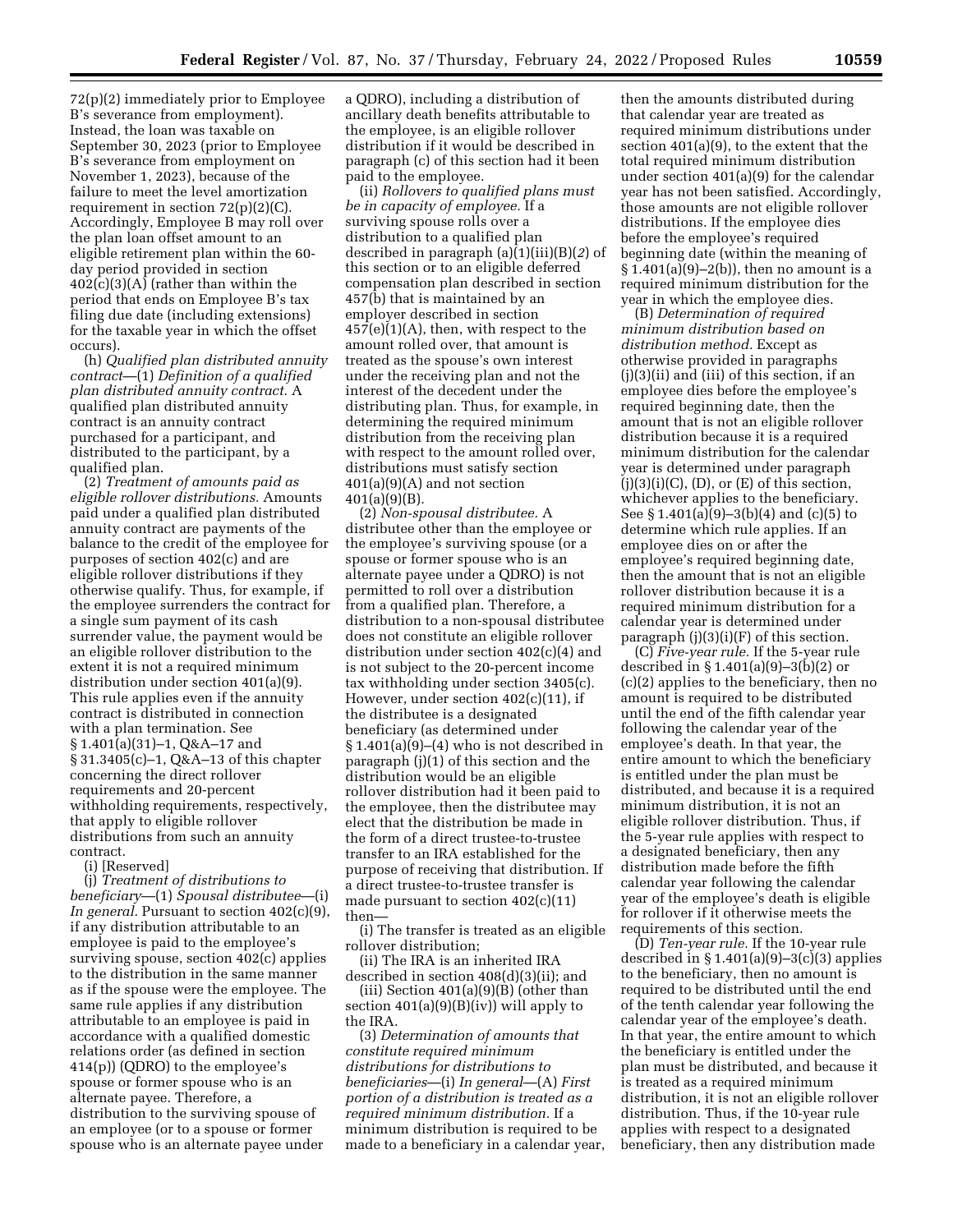before the tenth calendar year following the calendar year of the employee's death is eligible for rollover if it otherwise meets the requirements of this section.

(E) *Life expectancy rule.* If the life expectancy rule described in  $§ 1.401(a)(9)-3(c)(4)$  (or, in the case of a defined benefit plan, the annuity payment rule described in § 1.401(a)(9)– 3(b)(3)) applies to the designated beneficiary, then, in the first distribution calendar year for the beneficiary (as defined in § 1.401(a)(9)– 5(a)(2)(ii)) and in each subsequent calendar year, the amount treated as a required minimum distribution and not eligible to be rolled over is determined in accordance in with § 1.401(a)(9)–5(d) and (e) (or, in the case of a defined benefit plan, § 1.401(a)(9)–6).

(F) *Employee dies on or after required beginning date.* If the employee dies on or after the employee's required beginning date, then, in the calendar year of the employee's death, the amount treated as a required minimum distribution and not eligible to be rolled over is determined in accordance with § 1.401(a)(9)–5(c) (or, in the case of a defined benefit plan, § 1.401(a)(9)–6). For each subsequent calendar year, the amount treated as a required minimum distribution and not eligible to be rolled over is determined in accordance with  $§ 1.401(a)(9) - 5(d)$  and (e) (or, in the case of a defined benefit plan, § 1.401(a)(9)– 6).

(ii) *Exception allowing beneficiary to change distribution method.* If the 5 year rule or 10-year rule described in  $\S 1.401(a)(9)-3(b)(2)$ , (c)(2) or (c)(3) applies to a designated beneficiary under the plan, and the eligible designated beneficiary is using the exception under § 1.408–8(d)(2)(ii) to switch to the use of the life expectancy rule under the IRA to which the distribution is rolled over or transferred, then the designated beneficiary must determine the portion of the distribution that is a required minimum distribution that is not eligible for rollover using the life expectancy rule described in § 1.401(a)(9)–3(c)(4) (or, in the case of a defined benefit plan, the annuity payment rule described in § 1.401(a)(9)– 3(b)(3)).

(iii) *Special rule applicable to a spouse beneficiary*—(A) *In general.* This paragraph (j)(3)(iii) provides a special rule relating to the determination of amounts treated as a required minimum distribution for distributions to an employee's surviving spouse to whom the 5-year rule or 10-year rule described in § 1.401(a)(9)–3(b)(2), (c)(2), or (c)(3) applies. This rule, which treats a portion of the distribution made before

the last year of the 5-year or 10-year period (whichever applies to the spouse) as a required minimum distribution, applies if—

(*1*) The distribution is made in or after the calendar year the surviving spouse attains age 72; and

*(2)* The surviving spouse rolls over a portion of that distribution to an eligible retirement plan under which the surviving spouse is not treated as the beneficiary of the employee.

(B) *Catch-up of missed required minimum distributions.* If this paragraph (j)(3)(iii) applies to a distribution then, notwithstanding paragraph  $(j)(3)(i)(C)$  and  $(D)$  of this section, the portion of the distribution that is not an eligible rollover distribution because it is treated as a required minimum distribution is the excess (if any) of—

*(1)* The sum of the hypothetical required minimum distributions determined under paragraph (j)(3)(iii)(C) of this section for each year beginning with the first applicable calendar year (determined under paragraph (j)(3)(iii)(D) of this section) and ending with the calendar year in which the distribution is made, over

*(2)* The distributions made to the surviving spouse during those calendar years.

(C) *Calculation of required minimum distribution for calendar years prior to calendar year of distribution.* The hypothetical required minimum distribution for a calendar year described in this paragraph (j)(3)(iii)(C) is the amount that would have been the required minimum distribution for that year had the life expectancy rule applied to the surviving spouse. Thus, in the case of a defined contribution plan, the amount is calculated under  $§ 1.401(a)(9) - 5$ , using the applicable denominator under  $\S 1.401(a)(9) - 5(d)$ (or, in the case of a defined benefit plan, calculated under § 1.401(a)(9)–6). However, an adjusted account balance is used to determine the required minimum distribution for a year under this paragraph (j)(3)(iii)(C). The adjusted account balance is determined by reducing the account balance that would otherwise be used by the excess (if any) of—

(*1*) The sum of the hypothetical required minimum distributions determined under this paragraph  $(j)(3)(iii)(C)$  beginning with the first applicable year and ending with the calendar year preceding the calendar year of the determination, over

(*2*) The distributions made to the surviving spouse during those calendar years.

(D) *Definition of first applicable year.*  The first applicable year is the later of—

(*1*) The calendar year in which the surviving spouse attains age 72, and (*2)* The calendar year in which the

employee would have attained age 72. (E) *Example*—(*1*) *Facts.* Employee A is a participant in Plan X, sponsored by Employer M. A died before A's required beginning date having named A's surviving spouse, B, as the sole beneficiary. Pursuant to the terms of Plan X, B is subject to the 10-year rule. B does not take a distribution of A's entire interest in Plan X until the ninth calendar year following the year of A's death, at which time B takes a distribution of A's entire interest (valued at \$100,000 as of December 31 in the calendar year preceding the calendar year of distribution) when B is age 74 (and when A would have reached age 75). B would like to roll over the distribution to B's own IRA to the extent the distribution does not constitute a required minimum distribution.

(*2*) *Catch-up of required minimum distributions required.* Because the distribution is made in a calendar year after B attained age 72, this paragraph (j)(3)(iii) applies. The first applicable year (determined in accordance with paragraph (j)(3)(iii)(D) of this section) is the calendar year in which B reached age 72 (the seventh year after the year of A's death). Pursuant to paragraph  $(j)(3)(iii)(B)$  of this section, the amount that is not an eligible rollover distribution because it is treated as a required minimum distribution under section 401(a)(9), is the sum of the hypothetical required minimum distributions, determined in accordance with paragraph  $(j)(3)(iii)(C)$  of this section for each calendar year beginning with the first applicable year and ending in the year of distribution.

(*3*) *Calculation of hypothetical required minimum distribution.*  Pursuant to paragraph (j)(3)(iii)(C) of this section, the amount treated as a required minimum distribution for the first applicable year is \$5,813.95 (\$100,000/17.2). For the next calendar year, the account balance as of the preceding calendar year is reduced by the required minimum distribution for that calendar year, in this case, \$5,813.95. This calculation will be made for each calendar year until the calendar year of the distribution and the cumulative amount of those hypothetical required minimum distributions will be treated as a required minimum distribution under section 401(a)(9) and thus, not an eligible rollover distribution.

(k) *Other rules*—(1) *Designation must be irrevocable—*(i) *Indirect rollover.* In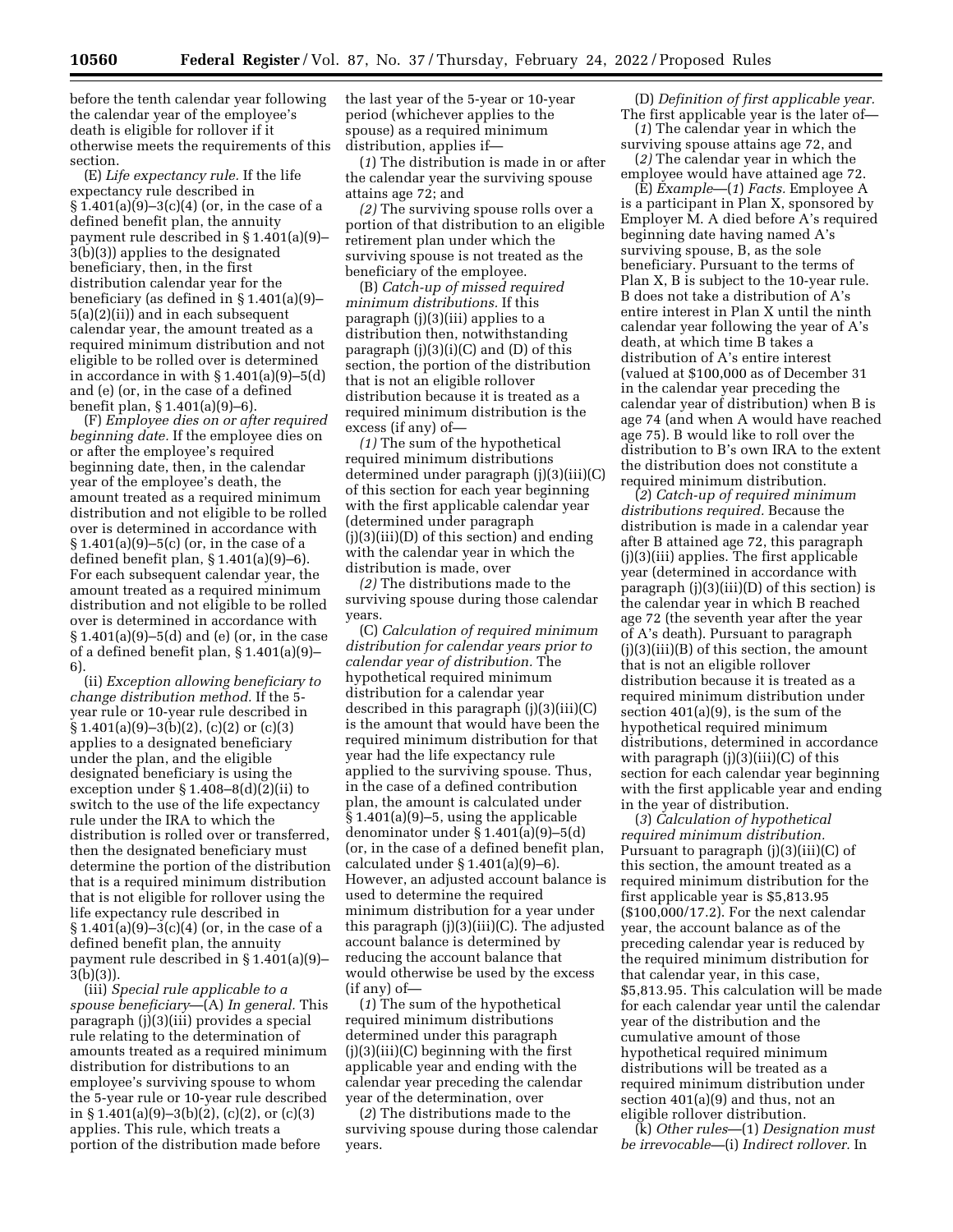order for a contribution of an eligible rollover distribution to an individual retirement plan to constitute a rollover and, thus, to qualify for exclusion from gross income under section 402(c), a distributee must elect, at the time the contribution is made, to treat the contribution as a rollover contribution. An election is made by designating to the trustee, issuer, or custodian of the eligible retirement plan that the contribution is a rollover contribution. This election is irrevocable. Once any portion of an eligible rollover distribution has been contributed to an individual retirement plan and designated as a rollover distribution, taxation of the withdrawal of the contribution from the individual retirement plan is determined under section 408(d) rather than under section 402 or 403. Therefore, the eligible rollover distribution is not eligible for capital gains treatment, five-year or tenyear averaging, or the exclusion from gross income for net unrealized appreciation on employer stock.

(ii) *Direct rollover.* If an eligible rollover distribution is paid to an eligible retirement plan in a direct rollover at the election of the distributee, the distributee is deemed to have irrevocably designated that the direct rollover is a rollover contribution.

(2) *Use of actual minimum required distribution calculation.* The portion of any distribution that an employee (or spousal distributee) may roll over as an eligible rollover distribution under section 402(c) is determined based on the actual application of section 402 and other relevant provisions of the Internal Revenue Code. The actual application of these provisions may produce different results than any assumption described in § 1.401(a)(31)–1, Q&A–18 that is used by the plan administrator. Thus, for example, if the plan administrator assumes there is no designated beneficiary and calculates the portion of a distribution that is a required minimum distribution using the Uniform Life Table under § 1.401(a)(9)– 9(c)(2), but the portion of the distribution that is actually a required minimum distribution and thus not an eligible rollover distribution is determined by taking into account a spousal designated beneficiary who is more than 10 years younger than the employee, then a greater portion of the distribution is actually an eligible rollover distribution and the distributee may roll over the additional amount.

(3*) Plan rollover not counted towards one rollover per year limitation.* A distribution from a qualified plan that is rolled over to an individual retirement account or individual retirement

annuity is not treated for purposes of section  $408(d)(3)(B)$  as an amount received by an individual from an individual retirement account or individual retirement annuity that is not includible in gross income because of the application of section 408(d)(3).

#### **§ 1.402(c)–3. [Removed]**

■ **Par. 5.**Remove Section 1.402(c)–3. ■ **Par. 6.**Amend § 1.403(b)–6 by revising paragraph (e) to read as follows: \* \* \* \* \*

(e) *Minimum required distributions for eligible plans*—(1) *In general.* Under section 403(b)(10), a section 403(b) contract must meet the minimum distribution requirements of section 401(a)(9) (in both form and operation). See section 401(a)(9) for these requirements.

(2) *Generally treated as IRAs.* For purposes of applying the minimum distribution requirements of section 401(a)(9) to section 403(b) contracts, the minimum distribution requirements applicable to individual retirement annuities described in section 408(b) and individual retirement accounts described in section 408(a) apply to section 403(b) contracts. Consequently, except as otherwise provided in this paragraph (e), the minimum distribution requirements of section 401(a)(9) are applied to section 403(b) contracts in accordance with the provisions in § 1.408–8.

(3) *Exceptions under which qualified plan rules will apply*—(i) *Required beginning date.* The required beginning date for purposes of section 403(b)(10) is determined in accordance with § 1.401(a)(9)–2(b) (rather than § 1.408– 8(b)(1)).

(ii) *Amounts not taken into account.*  The amounts not taken into account in determining whether the minimum distribution requirement of section 401(a)(9) has been satisfied for a calendar year are the amounts described in  $$1.402(c)-2(c)(3)$  (rather than the amounts described in  $\S 1.408 - 8(g)(2)$ .

(iii) *Qualifying longevity annuity contracts.* The rules in § 1.401(a)(9)– 6(q)(2)(i) (relating to limitations on premiums for a qualifying longevity annuity contract (QLAC), as defined in  $\S 1.401(a)(9) - 6(q)(1)$  and  $\S 1.401(a)(9) 6(q)(4)(i)(A)$  (relating to reliance on representations with respect to a QLAC) apply to the purchase of a QLAC under a section 403(b) plan (rather than the rules in § 1.408–8(h)(2) and (3)).

(4) *Surviving spouse rule does not apply.* The special rule in § 1.408–8(c) (relating to spousal beneficiaries permitting a surviving spouse to treat an IRA of the decedent as the spouse's own IRA) does not apply to a section 403(b)

contract. Thus, the surviving spouse of a participant is not permitted to treat a section 403(b) contract as the spouse's own section 403(b) contract, even if the spouse is the sole beneficiary.

(5) *Retirement income accounts.* For purposes of § 1.401(a)(9)–6(d) (relating to annuity contracts purchased under a defined contribution plan), annuity payments provided with respect to retirement income accounts do not fail to satisfy the requirements of section 401(a)(9) merely because the payments are not made under an annuity contract purchased from an insurance company which is licensed to do business under the laws of the State, provided that the relationship between the annuity payments and the retirement income accounts is not inconsistent with any rules prescribed by the Commissioner in revenue rulings, notices, or other guidance published in the Internal Revenue Bulletin (see § 601.601(d) of this chapter). See also  $\S 1.403(b) - 9(a)(5)$ for additional rules relating to annuities payable from a retirement income account.

(6) *Special rules for benefits accruing before December 31, 1986*—(i) *Nonapplicability of section 401(a)(9) to pre- '87 account balance.* The minimum distribution requirements of section 401(a)(9) do not apply to the undistributed portion of the account balance under a section 403(b) contract valued as of December 31, 1986, exclusive of subsequent earnings (pre- '87 account balance). The minimum distribution requirements of section 401(a)(9) apply to all benefits under any section 403(b) contract accruing after December 31, 1986 (post-'86 account balance), including earnings after December 31, 1986. Consequently, the post-'86 account balance includes earnings after December 31, 1986, on contributions made before January 1, 1987, in addition to the contributions made after December 31, 1986, and earnings thereon.

(ii) *Recordkeeping required.* The issuer or custodian of the section 403(b) contract must keep records that enable it to identify the pre-'87 account balance and subsequent changes as set forth in paragraph (d)(6)(iii) of this section and provide that information upon request to the relevant employee or beneficiaries with respect to the contract. If the issuer or custodian does not keep those records, the entire account balance is treated as subject to section 401(a)(9).

(iii) *Applicability of section 401(a)(9) to post-'86 account balance.* In applying the minimum distribution requirements of section 401(a)(9), only the post-'86 account balance is used to calculate the required minimum distribution for a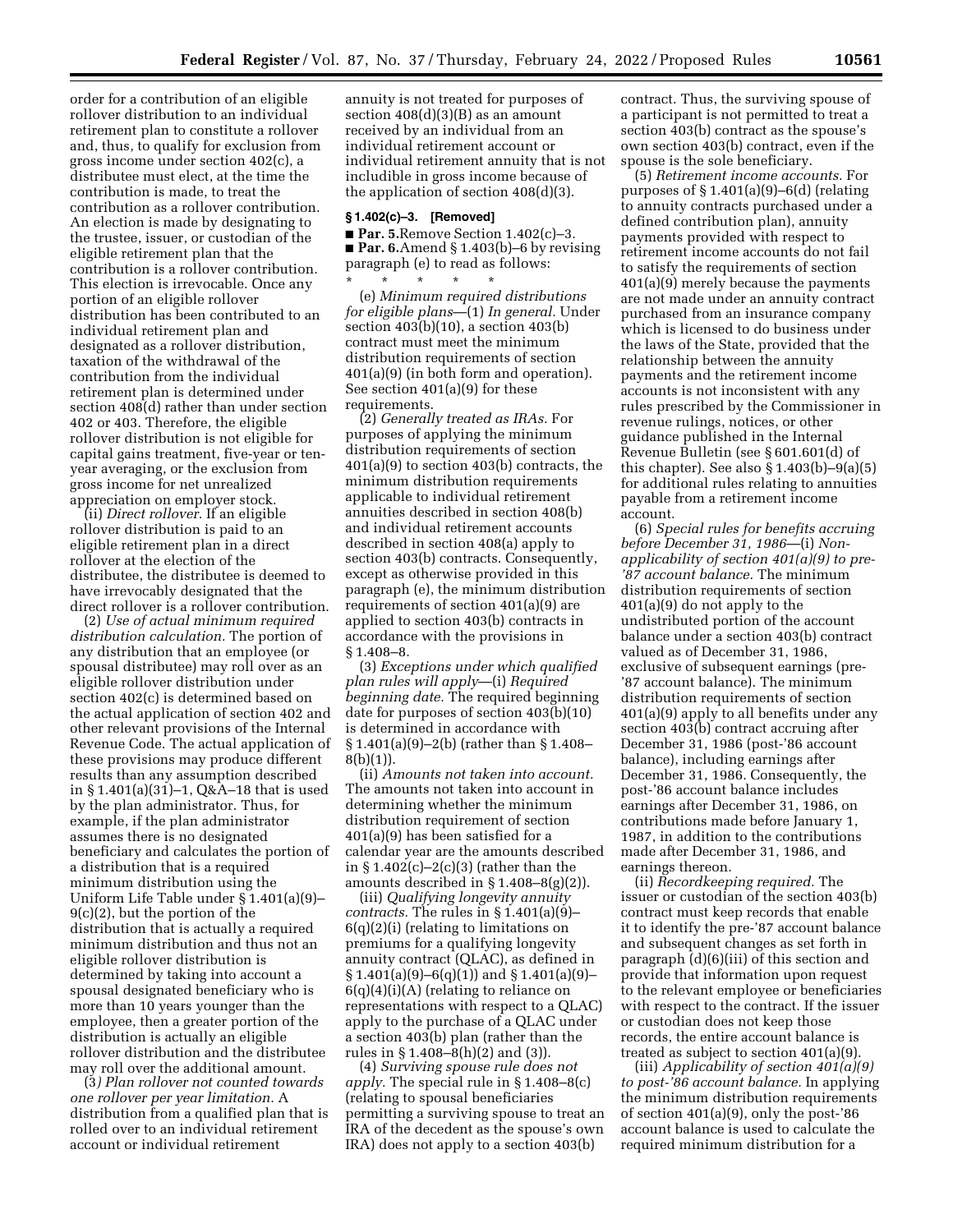calendar year. The amount of any distribution from a contract is treated as being paid from the post-'86 account balance to the extent the distribution is required to satisfy the minimum distribution requirement with respect to that contract for a calendar year. Any amount distributed in a calendar year from a contract in excess of the required minimum distribution for a calendar year with respect to that contract is treated as paid from the pre-'87 account balance, if any, of that contract.

(iv) *Rollover of amounts from pre-'87 account balance.* If an amount is distributed from the pre-'87 account balance and rolled over to another section 403(b) contract, the amount is treated as part of the post-'86 account balance in that second contract. However, if the pre-'87 account balance under a section 403(b) contract is directly transferred to another section 403(b) contract (as permitted under § 1.403(b)–10(b)), the amount transferred retains its character as a pre- '87 account balance, provided the issuer of the transferee contract satisfies the recordkeeping requirements of paragraph (e)(6)(ii) of this section.

(v) *Relevance of distinction between pre-'87 and post-'86 account balance for purposes of section 72.* The distinction between the pre-'87 account balance and the post-'86 account balance provided for under this paragraph (e)(6) of this section has no relevance for purposes of determining the portion of a distribution that is includible in income under section 72.

(vi) *Pre-'87 account balance distributions must satisfy incidental benefit requirement.* The pre-'87 account balance must be distributed in accordance with the incidental benefit requirement of  $\S 1.401-1(b)(1)(i)$ . Distributions attributable to the pre-'87 account balance are treated as satisfying this requirement if all distributions from the section 403(b) contract (including distributions attributable to the post-'86 account balance) satisfy the requirements of  $\S 1.401-1(b)(1)(i)$ without regard to this section, and distributions attributable to the post-'86 account balance satisfy the rules of this paragraph (e) (without regard to this paragraph (e)(6)). Distributions attributable to the pre-'87 account balance are treated as satisfying the incidental benefit requirement if all distributions from the section 403(b) contract (including distributions attributable to both the pre-'87 account balance and the post-'86 account balance) satisfy the rules of this paragraph (e) (without regard to this paragraph (e)(6)).

(7) *Application to multiple contracts for an employee.* The required minimum distribution must be determined separately for each section 403(b) contract of an employee. However, because, as provided in paragraph (e)(2) of this section, the minimum distribution requirements of section 401(a)(9) apply to section 403(b) contracts in accordance with the provisions in § 1.408–8, the required minimum distribution from one section 403(b) contract of an employee is permitted to be distributed from another section 403(b) contract in order to satisfy the minimum distribution requirements of section 401(a)(9). Thus, as provided in § 1.408–8(e), with respect to IRAs, the required minimum distribution amount from each contract is then totaled and the total minimum distribution taken from any one or more of the individual section 403(b) contracts. However, consistent with the rules in § 1.408–8(e), only amounts in section 403(b) contracts that an individual holds as an employee may be aggregated. In addition, amounts in section 403(b) contracts that a person holds as a beneficiary of a decedent may be aggregated, but those amounts may not be aggregated with amounts held in section  $\widetilde{40}3(\widetilde{b})$  contracts that the person holds as the employee or as the beneficiary of another decedent. Distributions from section 403(b) contracts do not satisfy the minimum distribution requirements for IRAs, nor do distributions from IRAs satisfy the minimum distribution requirements for section 403(b) contracts.

(8) *Governmental plans.* A section 403(b) contract that is part of a governmental plan (within the meaning of section 414(d)) is treated as having complied with section 401(a)(9) for all years to which section 401(a)(9) applies to the contract, if the terms of the contract reflect a reasonable, good faith interpretation of section 401(a)(9).

(9) *Effective date.* This paragraph (e) applies for purposes of determining required minimum distributions for calendar years beginning on or after January 1, 2022. For earlier calendar years, the rules of 26 CFR 1.403(b)–6(e) (revised as of April 1, 2021) apply.  $\star$   $\star$ 

■ **Par. 7.**Revise § 1.408–8 to read as follows:

### **§ 1.408–8 Distribution requirements for individual retirement plans.**

(a) *Applicability of section 401(a)(9)*— (1) *In general.* An IRA is subject to the required minimum distribution requirements of section 401(a)(9). In order to satisfy section 401(a)(9), the rules of §§ 1.401(a)(9)–1 through

1.401(a)(9)–9 must be applied, except as otherwise provided in this section. For example, if the owner of an individual retirement account dies before the IRA owner's required beginning date, whether the 10-year rule or the life expectancy rule applies to distributions after the IRA owner's death is determined in accordance with § 1.401(a)(9)–3(c), and the rules of § 1.401(a)(9)–4 apply for purposes of determining an IRA owner's designated beneficiary. Similarly, the amount of the minimum distribution required for each calendar year from an individual account is determined in accordance with § 1.401(a)(9)–5.

(2) *Definition of IRA and IRA owner.*  For purposes of this section, an IRA is an individual retirement account or annuity described in section 408(a) or (b), and the IRA owner is the individual for whom an IRA is originally established by contributions for the benefit of that individual and that individual's beneficiaries.

(3) *Substitution of specific terms.* For purposes of applying the required minimum distribution rules of §§ 1.401(a)(9)–1 through 1.401(a)(9)–9, the IRA trustee, custodian, or issuer is treated as the plan administrator, and the IRA owner is substituted for the employee.

(4) *Treatment of SEPs and SIMPLE IRA Plans.* IRAs that receive employer contributions under a SEP arrangement (within the meaning of section 408(k)) or a SIMPLE IRA plan (within the meaning of section 408(p)) are treated as IRAs, rather than employer plans, for purposes of section 401(a)(9) and are, therefore, subject to the distribution rules in this section.

(b) *Different rules for IRAs and qualified plans*—(1) *Determination of required beginning date*—(i) *In general.*  An IRA owner's required beginning date is determined using the rules for employees who are 5% owners under § 1.401(a)(9)–2(b)(3). Thus, the IRA owner's required beginning date is April 1 of the calendar year following the calendar year in which the individual attains age 72 (or 701⁄2 in the case of an IRA owner born before July 1, 1949).

(ii) *Special rules for Roth IRAs.* No minimum distributions are required to be made from a Roth IRA while the owner is alive. After the Roth IRA owner dies, the required minimum distribution rules apply to the Roth IRA as though the Roth IRA owner died before his or her required beginning date. If the sole beneficiary is the Roth IRA owner's surviving spouse, then the surviving spouse may delay distributions until the Roth IRA owner would have attained age 72 (or 701⁄2 in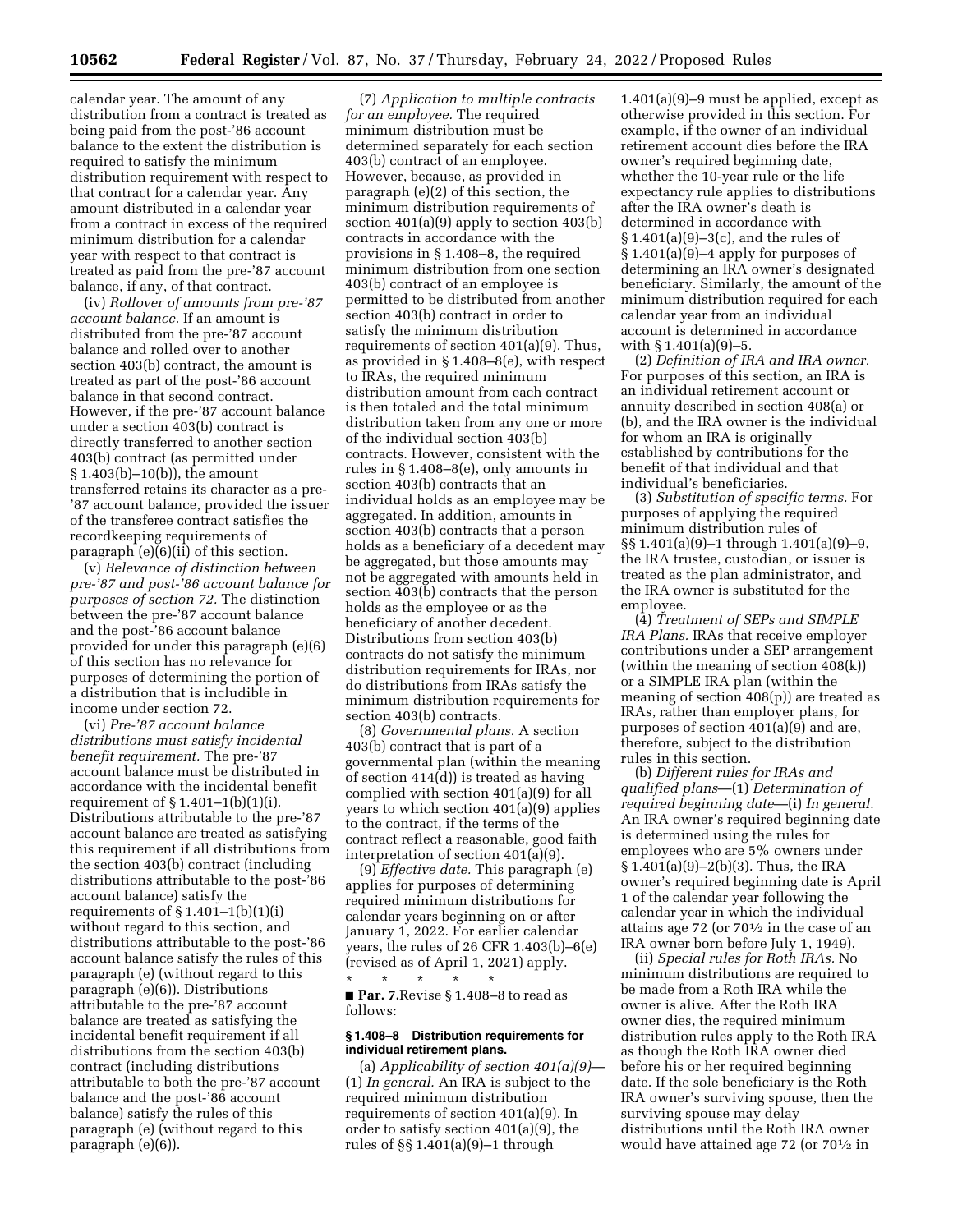the case of a Roth IRA owner born before July 1, 1949).

(2) *Account balance determination.*  For purposes of determining the required minimum distribution from an IRA for any calendar year, the account balance of the IRA as of December 31 of the calendar year preceding the calendar year for which distributions are required to be made is substituted for the account balance of the employee under § 1.401(a)(9)–5(b). Except as provided in paragraph (d) of this section, no adjustments are made for contributions or distributions after that date.

(3) *Determination of portion of distribution that is a required minimum distribution.* The portion of a distribution from an IRA that is a required minimum distribution and thus not eligible for rollover is determined in the same manner as provided in §§ 1.402(c)–2(f) and (j)(3) for a distribution from a qualified plan. For example, if a minimum distribution to an IRA owner is required under section 401(a)(9)(A)(ii) for a calendar year, any amount distributed during a calendar year from an IRA of that IRA owner is treated as a required minimum distribution under section 401(a)(9) to the extent that the total required minimum distribution for the year under section 401(a)(9) from all of that IRA owner's IRAs has not been satisfied (either by a distribution from the IRA or, as permitted under paragraph (e) of this section, from another IRA).

(c) *Surviving spouse treating IRA as own*—(1) *Election generally permitted*— (i) *In general.* The surviving spouse of an individual may elect, in the manner described in paragraph (c)(2) of this section, to treat the surviving spouse's entire interest as a beneficiary in the individual's IRA (or the remaining part of that interest if distributions have begun) as the surviving spouse's own IRA.

(ii) *Timing of election.* The election described in this paragraph (c)(1) may not be made after the later of—

(A) The calendar year in which the surviving spouse reaches age 72; and

(B) The calendar year following the calendar year of the individual's death.

(iii) *Eligibility to make election.* In order to make the election described in this paragraph  $(c)(1)$ , the surviving spouse must be the sole beneficiary of the IRA and have an unlimited right to withdraw amounts from the IRA. If a trust is named as beneficiary of the IRA, this requirement is not satisfied even if the surviving spouse is the sole beneficiary of the trust.

(2) *Election procedures.* The election described in paragraph (c)(1) of this section is made by the surviving spouse redesignating the account as an account in the name of the surviving spouse as IRA owner rather than as beneficiary. Alternatively, a surviving spouse eligible to make the election is deemed to have made the election if, at any time, either of the following occurs—

(i) Any amount in the IRA that would be required to be distributed to the surviving spouse as beneficiary under section 401(a)(9)(B) is not distributed within the time period required under section  $401(a)(9)(B)$ ; or

(ii) A contribution (other than a rollover of a distribution from an eligible retirement plan of the decedent) is made to the IRA.

(3) *Effect of election.* Following an election described in paragraph (c)(1) of this section, the surviving spouse is considered the IRA owner for whose benefit the trust is maintained for all purposes under the Internal Revenue Code (including section 72(t)). Thus, for example, the required minimum distribution for the calendar year of the election and each subsequent calendar year is determined under section 401(a)(9)(A) with the spouse as IRA owner and not section 401(a)(9)(B) with the surviving spouse as the deceased IRA owner's beneficiary. However, if the election is made in the calendar year during which the IRA owner's death occurs, the spouse is not required to take a required minimum distribution as the IRA owner for that calendar year. Instead, the spouse is required to take a required minimum distribution for that year, determined with respect to the deceased IRA owner under the rules of § 1.401(a)(9)–5(c), to the extent the distribution was not made to the IRA owner before death.

(d) *Treatment of rollovers and transfers*—(1) *Treatment of rollovers*— (i) *In general.* If a distribution is rolled over to an IRA, then the rules in § 1.401(a)(9)–7 apply for purposes of determining the account balance and the required minimum distribution for that IRA. However, because the value of the account balance is determined as of December 31 of the year preceding the year for which the required minimum distribution is being determined, and not as of a valuation date in the preceding year, the account balance of the IRA is adjusted only if the amount rolled over is not received in the calendar year in which the amount was distributed. If the amount rolled over is received in the calendar year following the calendar year in which the amount was distributed, then, for purposes of determining the required minimum distribution for that following calendar year, the account balance of the IRA as of December 31 of the calendar year in

which the distribution was made must be adjusted by the amount received in accordance with  $\S 1.401(a)(9)-7(b)$ .

(ii) *Spousal rollovers.* A surviving spouse is permitted to roll over a distribution to an IRA as the beneficiary of the deceased employee or IRA owner, and the rules of paragraph (d)(1)(i) of this section apply to that IRA. A surviving spouse may also elect to treat that IRA as the spouse's own IRA in accordance with paragraph (c) of this section.

(2) *Special rules for death before required beginning date*—(i) *Carryover of election under qualified plan or IRA.*  If an employee or IRA owner dies before the required beginning date and the surviving spouse rolls over a distribution of the employee's or IRA owner's interest to an IRA in the spouse's capacity as a beneficiary of the deceased employee or IRA owner, then, except as provided in paragraph (d)(2)(ii) of this section, the method for determining required minimum distributions that applied to that surviving spouse under the distributing plan or IRA (such as when a beneficiary makes an election described in  $§ 1.401(a)(9) - 3(c)(5)(iii)$  also applies to the receiving IRA. Thus, for example, if an employee who died before the required beginning date designated the employee's surviving spouse as a beneficiary of the employee's interest in the plan and the plan provides that the surviving spouse is subject to the 10 year rule described in § 1.401(a)(9)– 3(c)(4), then the 10-year rule also applies to any IRA in the name of the decedent that receives a rollover of the employee's interest.

(ii) *Change from 5-year rule or 10-year rule to life expectancy payments.* If the 5-year rule or 10-year rule described in  $\S 1.401(a)(9)-3(b)(2)$ , (c)(2), or (c)(3), respectively, applies to a distributing plan or IRA and a distribution is made to the employee's surviving spouse before the deadline described in  $\S 1.401(a)(9)-3(b)(4)(iii)$  or (c)(5)(iii) that would have applied had the distributing plan or IRA permitted the surviving spouse to make an election between the 5-year rule or 10-year rule and the life expectancy rule (or, in the case of a defined benefit plan, the annuity payment rule), then the surviving spouse may elect to have the life expectancy rule described in  $$1.401(a)(9)-3(c)(4)$  or the annuity payment rule described in § 1.401(a)(9)– 3(b)(3) apply to any IRA to which any portion of that distribution is rolled over. However, see § 1.402(c)–2(j)(3)(ii) to determine the portion of that distribution that is treated as a required minimum distribution in the calendar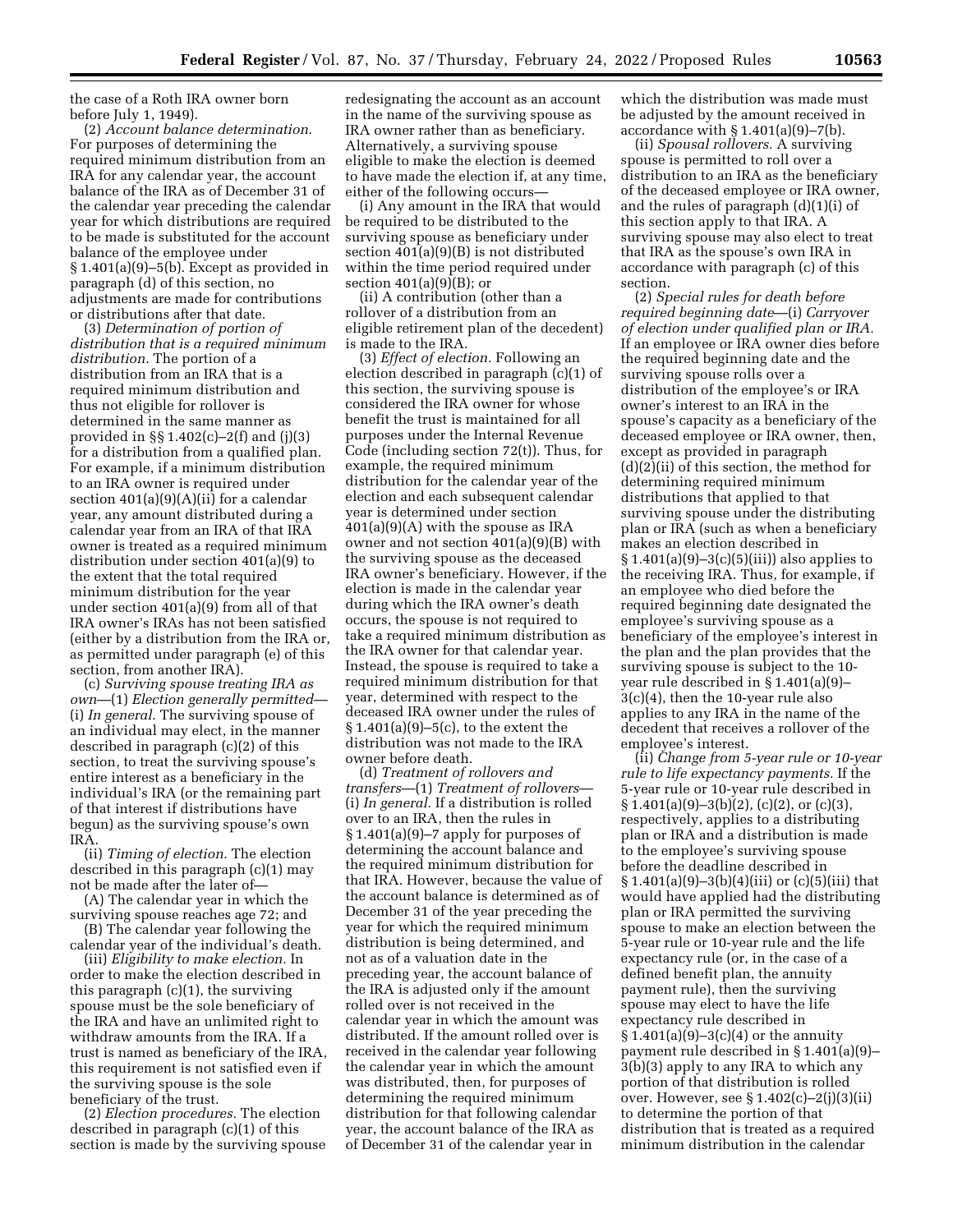year of the distribution and thus is not eligible for rollover.

(iii) *Spousal rollover to spouse's own IRA.* If an employee or IRA owner dies before the required beginning date and the surviving spouse rolls over a distribution described in paragraph (d)(2)(i) of this section from the surviving spouse's IRA in the capacity as the beneficiary of the decedent to the surviving spouse's own IRA, then, in determining the amount that is treated as a required minimum distribution under section 401(a)(9) and thus is not eligible for rollover, the rules of  $§ 1.402(c) - 2(j)(3)(iii)$  are applied as if the distribution was made directly from the decedent's interest in the plan or IRA to the surviving spouse's own IRA.

(3) *Applicability of rollover rules to non-spouse beneficiary.* The rules of paragraphs  $(d)(1)$ ,  $(d)(2)(i)$  and  $(d)(2)(ii)$ of this section apply to a non-spouse beneficiary who makes an election to have a distribution made in the form of a direct trustee-to-trustee transfer as described in section 402(c)(11) in the same manner as a rollover of a distribution made by a surviving spouse.

(4) *Treatment of transfers.* In the case of a trustee-to-trustee transfer from one IRA to another IRA that is not a distribution and rollover, the transfer is not treated as a distribution by the transferor IRA for purposes of section 401(a)(9). Accordingly, the minimum distribution requirement with respect to the transferor IRA must still be satisfied. After the transfer, the employee's account balance and the required minimum distribution under the transferee IRA are determined in the same manner that an account balance and required minimum distribution are determined under an IRA receiving a rollover contribution under paragraph (d)(1) of this section.

(e) *Owners of multiple IRAs*—(1) *In general.* The required minimum distribution from one IRA is permitted to be distributed from another IRA in order to satisfy section 401(a)(9), subject to the limitations of paragraph (e)(2) and (3) of this section. The required minimum distribution must be calculated separately for each IRA and the separately calculated amounts may then be totaled and the total distribution taken from any one or more of the IRAs under the rules set forth in this paragraph (e).

(2) *IRAs must be of the same owner.*  Generally, only amounts in IRAs that an individual holds as the IRA owner may be aggregated. Except in the case of a surviving spouse electing to treat a decedent's IRA as the spouse's own IRA, an IRA that a beneficiary acquires as a

result of the death of an individual is not treated as an IRA of the beneficiary but rather as an IRA of the decedent for purposes of this paragraph (e). Thus, for example, for purposes of satisfying the minimum distribution requirements with respect to one IRA by making distributions from another IRA, IRAs for which the individual is the IRA owner are not aggregated with IRAs for which the individual is a beneficiary. In addition, IRAs that a person holds as a beneficiary of a decedent may be aggregated, but those amounts may not be aggregated with IRAs that the person holds as the owner or as the beneficiary of another decedent.

(3) *Non-Roth IRAs are treated separately from section 403(b) contracts and Roth IRAs.* Distributions from an IRA that is not a Roth IRA may not be used to satisfy the required minimum distribution requirements with respect to a Roth IRA, or a section 403(b) contract (as defined in § 1.403(b)– 2(b)(16)(i)). Similarly, distributions from a Roth IRA do not satisfy the required minimum distribution requirements with respect to a section 403(b) contract or an IRA that is not a Roth IRA. In addition, distributions from a section 403(b) contract do not satisfy the required minimum distribution requirements with respect to an IRA.

(f) *Reporting requirements.* The trustee, custodian, or issuer of an IRA is required to report information with respect to the minimum amount required to be distributed from the IRA for each calendar year to individuals or entities, at the time, and in the manner, prescribed by the Commissioner in revenue rulings, notices, and other guidance published in the Internal Revenue Bulletin (see § 601.601(d) of this chapter), as well as the applicable Federal tax forms and accompanying instructions.

(g) *Distributions taken into account*— (1) *General rule.* Except as provided in paragraph (g)(2) of this section, all amounts distributed from an IRA are taken into account in determining whether section 401(a)(9) is satisfied, regardless of whether the amount is includible in income.

(2) *Amounts not taken into account.*  The following amounts are not taken into account in determining whether the required minimum distribution with respect to an IRA for a calendar year has been made—

(i) Contributions returned pursuant to section 408(d)(4), together with the income allocable to these contributions;

(ii) Contributions returned pursuant to section  $408(d)(5)$ ;

(iii) Corrective distributions of excess simplified employee pension

contributions under section 408(k)(6)(C), together with the income allocable to these distributions;

(iv) Amounts that are treated as distributed pursuant to section 408(e);

(v) Amounts that are deemed to be distributed with respect to collectibles pursuant to section 408(m);

(vi) Corrective distributions of excess deferrals as described in § 1.402(g)– 1(e)(3), together with the income allocable to these corrective distributions; and

(vii) Similar items designated by the Commissioner in revenue rulings, notices, and other guidance published in the Internal Revenue Bulletin. See § 601.601(d) of this chapter.

(h) *Qualifying longevity annuity contracts*—(1) *General rule.* The special rule in § 1.401(a)(9)–5(b)(4) for a QLAC, defined in  $\S 1.401(a)(9)-6(q)$ , applies to an IRA, subject to the modifications set forth in this paragraph (h).

(2) *Limitations on premiums*—(i) *In general.* In lieu of the limitations on premiums described in § 1.401(a)(9)–  $6(q)(2)(i)$ , the limitation on premiums paid with respect to the contract on a date is the lesser of—

(A) The dollar limitation in paragraph (h)(2)(ii) of this section; and

(B) The percentage limitation in paragraph (h)(2)(iii) of this section.

(ii) *Dollar limitation.* The dollar limitation is the amount by which \$125,000 (as adjusted under § 1.401(a)(9)–6(q)(4)(ii)(A)) exceeds the sum of—

(A) The premiums paid before that date with respect to the contract, and

(B) The premiums paid on or before that date with respect to any other contract that is intended to be a QLAC and that is purchased for the IRA owner under the IRA, or any other plan, annuity, or account described in section 401(a), 403(a), 403(b), or 408 or eligible governmental plan under section 457(b).

(iii) *Percentage limitation.* The percentage limitation is the amount by which 25 percent of the total account balances of the IRAs (other than Roth IRAs) that an individual holds as the IRA owner (including the value of any QLAC held under those IRAs) as of December 31 of the calendar year preceding the calendar year in which a premium is paid, exceeds the sum of—

(A) The premiums paid before that date with respect to the contract, and

(B) The premiums paid on or before that date with respect to any other contract that is intended to be a QLAC and that is held or was purchased for the individual under those IRAs.

(3) *Reliance on representations.* For purposes of the limitations described in paragraphs (h)(2)(ii) and (iii) of this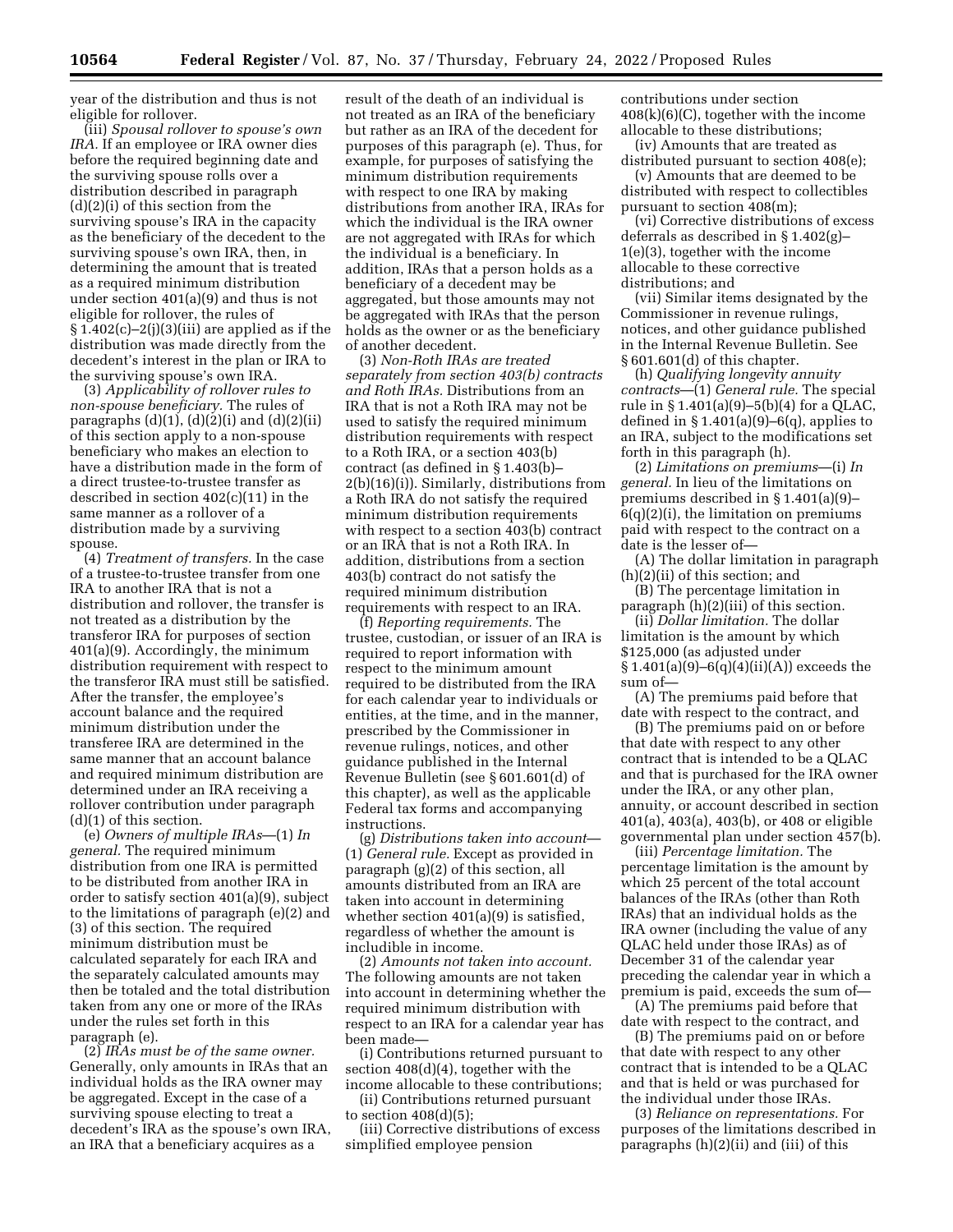section, unless the trustee, custodian, or issuer of an IRA has actual knowledge to the contrary, the trustee, custodian, or issuer may rely on the IRA owner's representation (made in writing or other form as may be prescribed by the Commissioner) of—

(i) The amount of the premiums described in paragraphs (h)(2)(ii) and (iii) of this section that are not paid under the IRA, and

(ii) The amount of the account balances described in paragraph (h)(2)(iii) of this section (other than the account balance under the IRA).

(4) *Permitted delay in setting beneficiary designation.* In the case of a contract that is rolled over from a plan to an IRA before the required beginning date under the plan, the contract will not violate the rule in § 1.401(a)(9)–  $6(q)(3)(iii)(F)$  that a non-spouse beneficiary must be irrevocably selected on or before the later of the date of purchase or the required beginning date under the IRA, provided that the contract requires a beneficiary to be irrevocably selected by the end of the year following the year of the rollover.

(5) *Roth IRAs.* The rule in  $§ 1.401(a)(9) - 5(b)(4)$  does not apply to a Roth IRA. Accordingly, a contract that is purchased under a Roth IRA is not treated as a contract that is intended to be a QLAC for purposes of applying the dollar and percentage limitation rules in paragraphs (h)(2)(ii) and (iii) of this section. If a QLAC is purchased or held under a plan, annuity, account, or traditional IRA, and that contract is later rolled over or converted to a Roth IRA, the contract is not treated as a contract that is intended to be a QLAC after the date of the rollover or conversion. Thus, premiums paid with respect to the contract will not be taken into account under paragraph (h)(2)(ii) and (iii) of this section after the date of the rollover or conversion.

(i) [Reserved].

(j) *Applicability date.* This section applies for purposes of determining required minimum distributions for calendar years beginning on or after January 1, 2022. For earlier calendar years, the rules of 26 CFR 1.408–8 (revised as of April 1, 2021) apply. ■ **Par. 8.** Amend § 1.457–6 by revising paragraph (d) to remove the last sentence.

## **PART 54—PENSION EXCISE TAXES**

■ **Par. 9.** The authority citation for part 54 continues to read in part as follows: **Authority:** 26 U.S.C. 7805.

■ **Par. 10.** Revise § 54.4974–1 to read as follows:

### **§ 54.4974–1 Excise tax on accumulations in qualified retirement plans.**

(a) *Imposition of excise tax.* If the amount distributed to a payee under any qualified retirement plan or any eligible deferred compensation plan (as defined in section 457(b)) for a calendar year is less than the required minimum distribution for that year, section 4974 imposes an excise tax on the payee for the taxable year beginning with or within the calendar year during which the amount is required to be distributed. The tax is equal to 50 percent of the amount by which the required minimum distribution exceeds the actual amount distributed during the calendar year. Section 4974 provides that this tax shall be paid by the payee. For purposes of section 4974, the term required minimum distribution means the minimum amount required to be distributed pursuant to section 401(a)(9), 403(b)(10), 408(a)(6), 408(b)(3), or 457(d)(2), as the case may be. Except as otherwise provided in paragraph (f) of this section (which provides a special rule for amounts required to be distributed by an employee's, or an individual's, required beginning date), the required minimum distribution for a calendar year is the required minimum distribution amount required to be distributed during the calendar year.

(b) *Definition of qualified retirement plan.* For purposes of section 4974, each of the following is a qualified retirement plan—

(1) A plan described in section 401(a) that includes a trust exempt from tax under section 501(a);

(2) An annuity plan described in section 403(a);

(3) An annuity contract, custodial account, or retirement income account described in section 403(b);

(4) An individual retirement account described in section 408(a) (including a Roth IRA described in section 408A);

(5) An individual retirement annuity described in section 408(b) (including a Roth IRA described in section 408A); or

(6) Any other plan, contract, account, or annuity that, at any time, has been treated as a plan, account, or annuity described in paragraphs (b)(1) through (5) of this section but that no longer satisfies the applicable requirements for that treatment.

(c) *Determination of required minimum distribution for individual accounts*—(1) *General rule.* Except as otherwise provided in this paragraph (c), if a payee's interest under a qualified retirement plan or any eligible deferred compensation plan is in the form of an individual account (and distribution of that account is not being

made under an annuity contract purchased in accordance with  $\S 1.401(a)(9) - 5(a)(5)$  and  $\S 1.401(a)(9) -$ 6(d)), the amount of the required minimum distribution for any calendar year for purposes of section 4974 is the amount required to be distributed to that payee for that calendar year determined in accordance with  $§ 1.401(a)(9) - 5$  as provided in the following (whichever is applicable)—

(i) Section 401(a)(9), §§ 1.401(a)(9)–1 through 1.401(a)(9)–5, and 1.401(a)(9)–7 through  $1.401(a)(9)-9$ , in the case of a plan described in section 401(a) that includes a trust exempt under section 501(a) or an annuity plan described in section 403(a);

(ii) Section 403(b)(10) and § 1.403(b)– 6(e) in the case of an annuity contract, custodial account, or retirement income account described in section 403(b);

(iii) Section  $408(a)(6)$  or  $(b)(3)$  and § 1.408–8 in the case of an individual retirement account or annuity described in section 408(a) or (b); or

(iv) Section 457(d) and § 1.457–6(d) in the case of an eligible deferred compensation plan.

(2) *Distributions under 5-year rule or 10-year rule.* If an employee dies before the required beginning date and either § 1.401(a)(9)–3(c)(2) or (3) applies to the employee's beneficiary, there is no required minimum distribution until the end of the calendar year described in whichever of those paragraphs applies to the beneficiary (that is, the fifth year or the tenth year after the calendar year of the employee's death, as applicable). The required minimum distribution due in that fifth or tenth calendar year is the employee's entire interest in the plan.

(3) *Default provisions.* Unless otherwise provided under the qualified retirement plan or eligible deferred compensation plan (or, if applicable, the governing instrument of the plan), the default provisions in § 1.401(a)(9)– 3(c)(5)(i) apply in determining whether paragraph  $(c)(1)$  or  $(c)(2)$  of this section applies.

(d) *Determination of required minimum distribution under a defined benefit plan or annuity*—(1) *General rule.* If a payee's interest in a qualified retirement plan or eligible deferred compensation plan is being distributed in the form of an annuity (either directly from the plan, in the case of a defined benefit plan, or under an annuity contract purchased from an insurance company), then the amount of the required minimum distribution for purposes of section 4974 depends on whether the annuity is a permissible annuity distribution option or an impermissible annuity distribution option. For this purpose—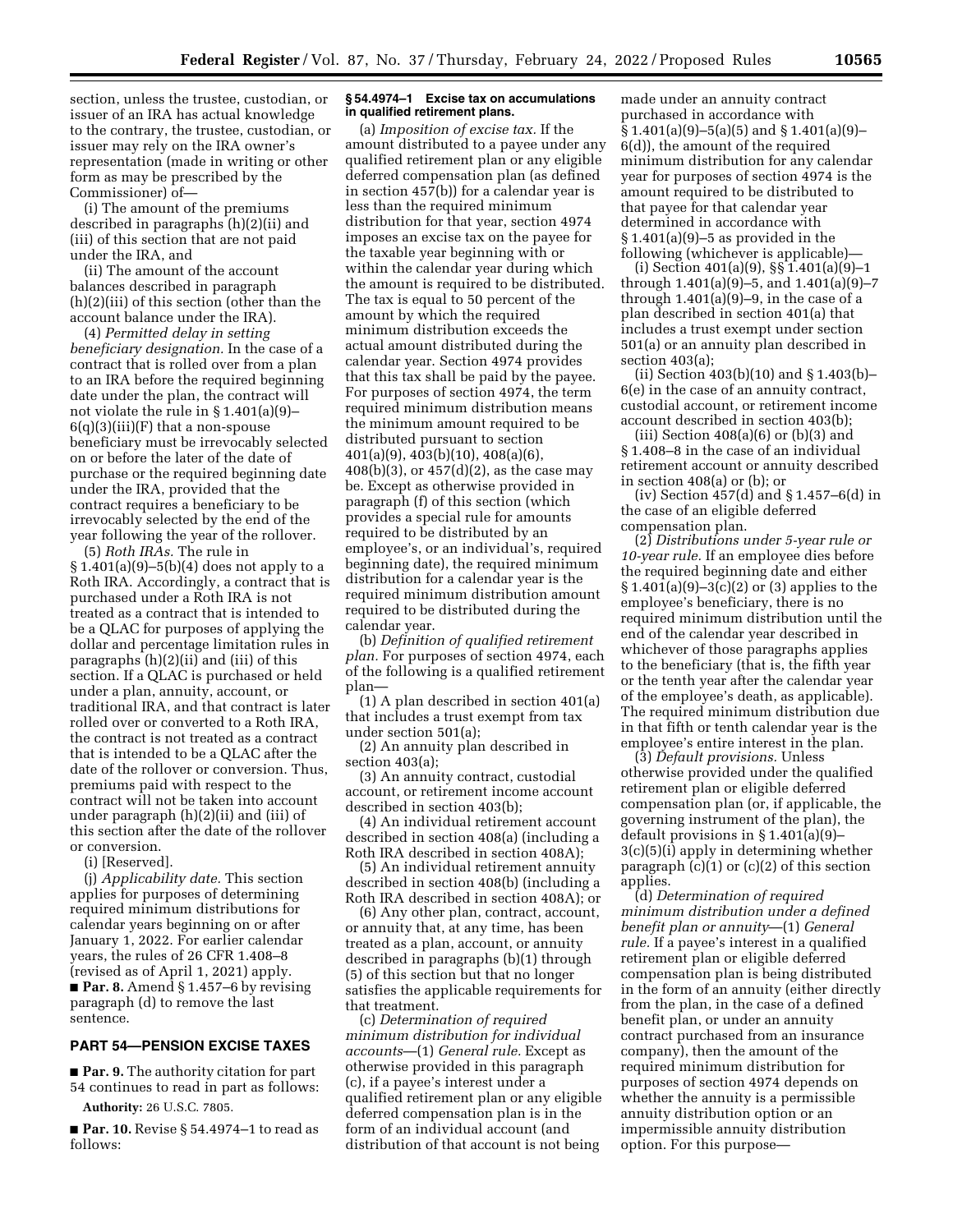(i) A permissible annuity distribution option is an annuity contract (or, in the case of annuity distributions from a defined benefit plan, a distribution option) that specifically provides for distributions that, if made as provided, would for every calendar year equal or exceed the minimum distribution amount required to be distributed to satisfy the applicable section enumerated in paragraph (b) of this section for that calendar year; and

(ii) An impermissible annuity distribution option is any other annuity distribution option.

(2) *Permissible annuity distribution option.* If the annuity contract (or, in the case of annuity distributions from a defined benefit plan, a distribution option) under which distributions to the payee are being made is a permissible annuity distribution option, then the required minimum distribution for a given calendar year for purposes of section 4974 equals the amount that the annuity contract (or distribution option) provides is to be distributed for that calendar year.

(3) *Impermissible annuity distribution option*—(i) *General rule.* If the annuity contract (or, in the case of annuity distributions from a defined benefit plan, the distribution option) under which distributions to the payee are being made is an impermissible annuity distribution option, then the required minimum distribution for each calendar year for purposes of section 4974 is the amount that would be distributed under the applicable permissible annuity distribution option described in this paragraph (d)(3) (or the amount determined by the Commissioner if there is no option of this type). The determination of which permissible annuity distribution applies depends on whether distributions commenced before the death of the employee, whether the plan is a defined benefit or defined contribution plan, whether there is a designated beneficiary for purposes of section 401(a)(9), and whether the designated beneficiary is an eligible designated beneficiary under section 401(a)(9)(E)(ii). For this purpose, the determination of whether there is a designated beneficiary and whether that designated beneficiary is an eligible designated beneficiary is made in accordance with § 1.401(a)(9)–4, and the determination of which designated beneficiary's life is to be used in the case of multiple designated beneficiaries in made in accordance with § 1.401(a)(9)-5(f).

(ii) *Defined benefit plan*—(A) *Benefits commence before employee dies.* If the plan under which distributions are being made is a defined benefit plan,

benefits commence before the employee dies, and there is a designated beneficiary, then the applicable permissible annuity distribution option is the joint and survivor annuity option under the plan for the lives of the employee and the designated beneficiary that is a permissible annuity distribution option and that provides for the greatest level amount payable to the employee determined on an annual basis. If the plan does not provide an option described in the preceding sentence (or there is no designated beneficiary under the impermissible annuity distribution option), then the applicable permissible annuity distribution option is the life annuity option under the plan payable for the life of the employee in level amounts with no survivor benefit.

(B) *Employee dies before benefits commence.* If the plan under which distributions are being made is a defined benefit plan, the employee dies before benefits commence, there is a designated beneficiary, and the plan has a life annuity option payable for the life of the designated beneficiary in level amounts, then the applicable permissible annuity distribution option is that life annuity option. If there is no designated beneficiary, then the 5-year rule in section 401(a)(9)(B)(ii) applies in accordance with paragraph (d)(4)(i) of this section.

(iii) *Defined contribution plan*—(A) *In general.* If the plan under which distributions are being made is a defined contribution plan and the impermissible annuity distribution option is an annuity contract purchased from an insurance company, then the applicable permissible annuity distribution option is the applicable annuity described in paragraph (d)(3)(iii)(B) or (C) of this section that could have been purchased with the portion of the employee's or individual's account that was used to purchase the annuity contract that is the impermissible annuity distribution option. The amount of the payments under that annuity contract are determined using the interest rate prescribed under section 7520 determined as of the date the contract was purchased, the ages of the annuitants on that date, and the mortality rates in  $\S 1.401(a)(9)-9(e)$ .

(B) *Benefits commence before employee dies.* If the plan under which distributions are being made is a defined contribution plan, the benefits commence before the employee dies, and there is a designated beneficiary who is an eligible designated beneficiary within the meaning of section  $401(a)(9)(E)(ii)$ , then the

applicable annuity is the joint and survivor annuity option providing level annual payments for the lives of the employee and the designated beneficiary, under which the amount of the periodic payment that would have been payable to the survivor is the applicable percentage under the table in  $\frac{1}{2}$ 1.401(a)(9)–6(b)(2) (taking into account the rules of  $\S 1.401(a)(9) - 6(k)(2)$  of the amount of the periodic payment that would have been payable to the employee or individual. If there is no designated beneficiary, or if the designated beneficiary is not an eligible designated beneficiary under the impermissible distribution option, then the annuity described in this paragraph (d)(3)(iii)(B) is a life annuity for the life of the employee with no survivor benefit that provides level annual payments.

(C) *Employee dies before benefits commence.* If the plan under which distributions are being made is a defined contribution plan, the employee dies before benefits commence, and there is an eligible designated beneficiary under the impermissible annuity distribution option, then the applicable annuity is a life annuity for the life of the designated beneficiary that provides level annual payments and that would have been a permissible annuity distribution option. If there is no designated beneficiary, then section 401(a)(9)(B)(ii) applies in accordance with paragraph  $(d)(4)(i)$  of this section. If the designated beneficiary is not an eligible designated beneficiary, then section 401(a)(9)(B)(ii) applies in accordance with paragraph (d)(4)(ii) of this section.

(4) *Application of section 401(a)(9)(B)(ii)*—(i) *Application of 5 year rule.* If the 5-year rule in section 401(a)(9)(B)(ii) applies to the distribution to the payee under the contract (or distribution option), then no amount is required to be distributed to satisfy the applicable enumerated section in paragraph (b) of this section until the end of the calendar year that includes the date 5 years after the date of the employee's death. For the calendar year that includes the date 5 years after the employee's death, the amount required to be distributed to satisfy the applicable enumerated section is the payee's entire remaining interest in the annuity contract (or under the plan in the case of distributions from a defined benefit plan). However, see § 1.401(a)(9)–6(j) for rules regarding payments that are not permitted under section 436.

(ii) *Application of 10-year rule.* If the employee dies before distribution of the employee's entire interest, section